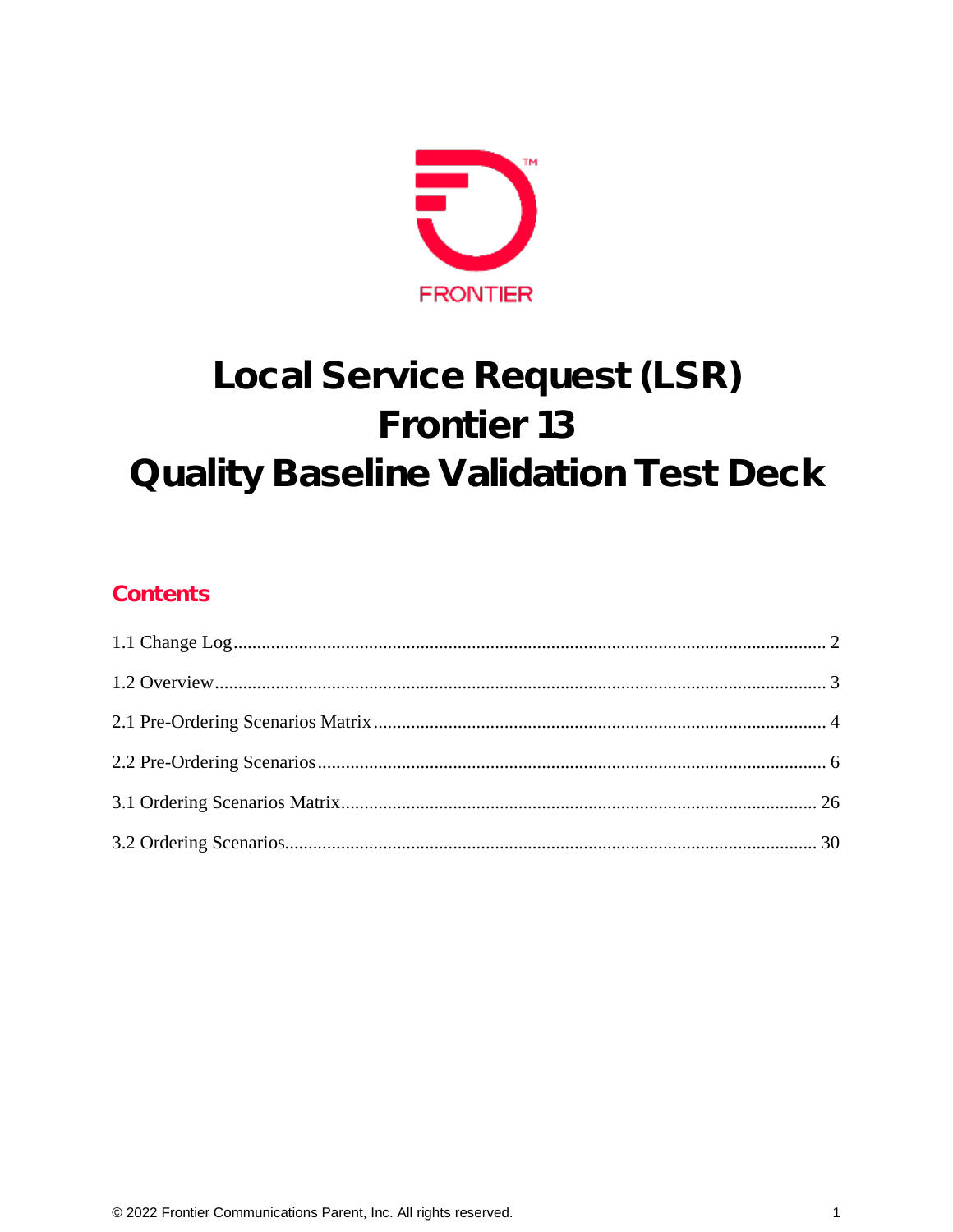

#### <span id="page-1-0"></span>**1.1 Change Log**

The following table will document all major changes to the Test Deck after the first publication, Version 1.0.

| <b>Change</b><br><b>Number</b> | <b>Scenario</b><br><b>Number</b> | <b>Description of Change</b> | <b>Changed from</b><br>Version |
|--------------------------------|----------------------------------|------------------------------|--------------------------------|
|                                |                                  |                              |                                |
|                                |                                  |                              |                                |
|                                |                                  |                              |                                |
|                                |                                  |                              |                                |

DISCLAIMER: THIS DOCUMENTATION IS FOR INFORMATIONAL PURPOSES ONLY AND DOES NOT OBLIGATE FRONTIER TO PROVIDE SERVICES IN THE MANNER DESCRIBED IN THIS DOCUMENT. FRONTIER RESERVES THE RIGHT AS ITS SOLE OPTION TO MODIFY OR REVISE THE INFORMATION IN THIS DOCUMENT AT ANY TIME WITHOUT PRIOR NOTICE. IN NO EVENT SHALL FRONTIER OR ITS AGENTS, EMPLOYEES, DIRECTORS, OFFICERS, REPRESENTATIVES OR SUPPLIERS BE LIABLE UNDER CONTRACT, WARRANTY, TORT (INCLUDING BUT NOT LIMITED TO NEGLIGENCE OF FRONTIER), OR ANY OTHER LEGAL THEORY, FOR ANY DAMAGES ARISING FROM OR RELATING TO THIS DOCUMENT OR ITS CONTENTS, EVEN IF ADVISED OF THE POSSIBLITY OF SUCH DAMAGES.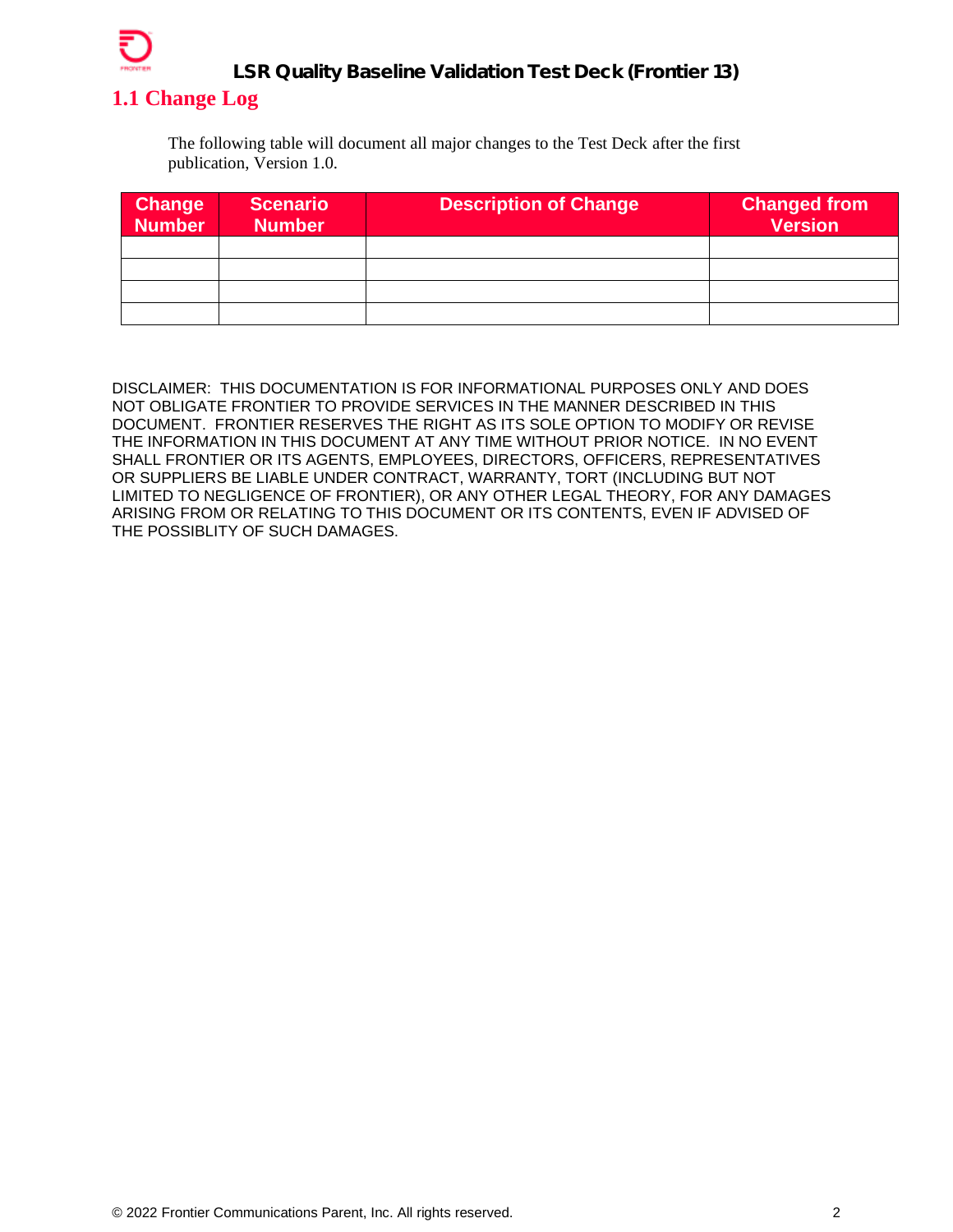#### <span id="page-2-0"></span>**1.2 Overview**

The purpose of the Frontier – Quality Baseline Validation Test Deck is to provide CLECs/Resellers with typical wholesale Pre-Ordering and Ordering scenarios and the corresponding messages and LSRs. This test bed contains only a subset of the possible scenarios for a CLEC/Reseller. These scenarios are not comprehensive and it is not recommended that these be the only scenarios tested by the CLEC/Reseller. They should be used as a starting point.

For Pre-Ordering and Ordering scenarios, the LSOG9 standard is used.

For Pre-Ordering scenarios, a sample inbound EDI request and the corresponding outbound EDI response have been provided. For Ordering scenarios, the LSR input data, the inbound EDI request, and the outbound EDI response are provided.

**THE PRE-ORDER AND ORDER OUTBOUND RESPONSES MAY BE EXPECTED RESULTS. AS SUCH, THE PRE-ORDER AND ORDER OUTBOUND RESPONSES MAY INCLUDE A PLACE HOLDER FOR CERTAIN MESSAGE TEXT INFORMATION AND NOT THE ACTUAL MESSAGE TEXT AS PART OF THE EXPECTED RESULTS. THE PRE-ORDER AND ORDER RESPONSES MAY ALSO INCLUDE FICTITIOUS DATES IN THE HEADER INFORMATION. SINCE THIS INFORMATION IS CURRENTLY EXPECTED RESULTS, THE PRE-ORDER AND ORDER PON, DDD, D/TSENT AND INIT FIELDS MAY HAVE DIFFERENT VALUES ON THE INPUT AND OUTPUT FOR A GIVEN SCENARIO.**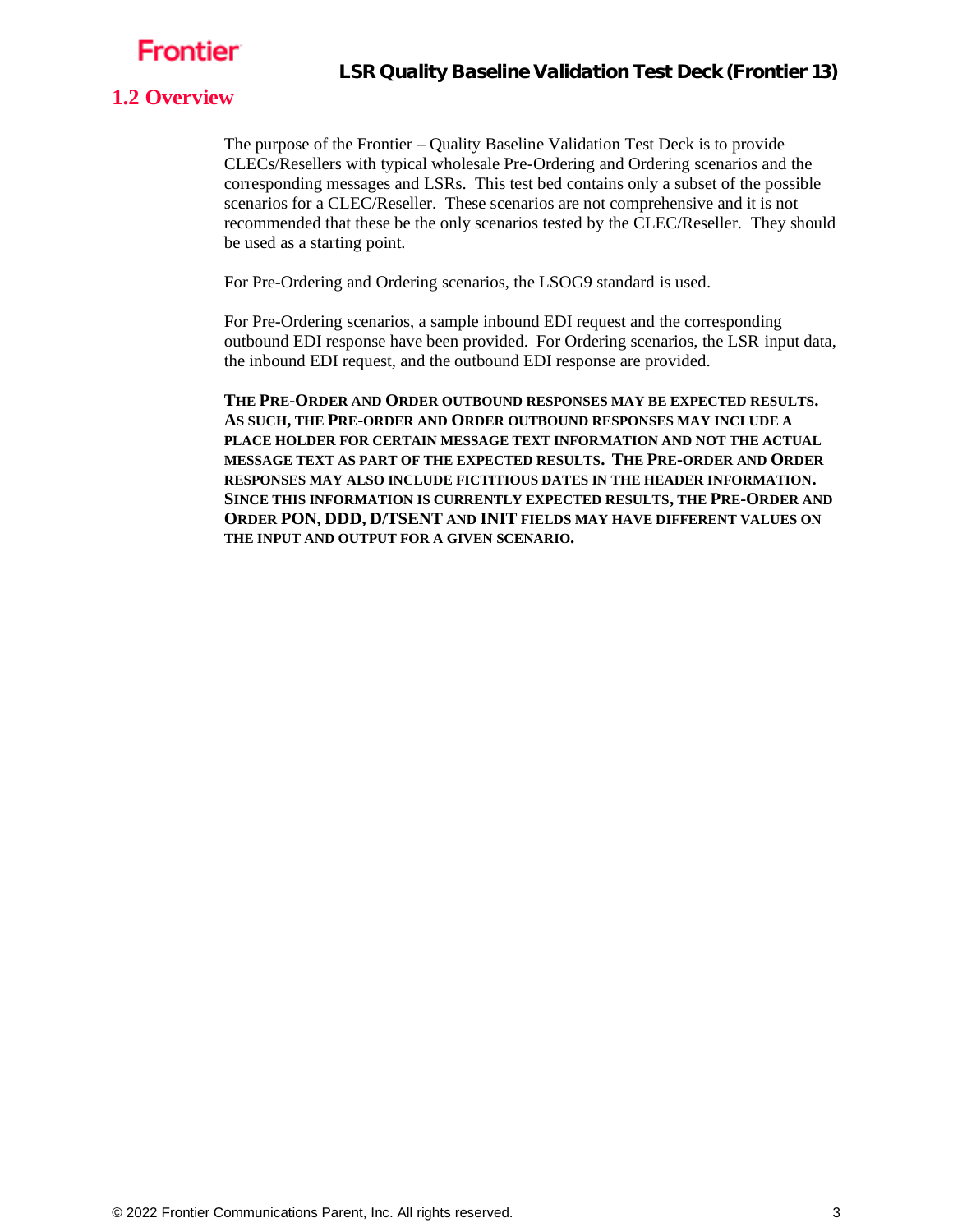#### **2.1 Pre-Ordering Scenarios Matrix**

<span id="page-3-0"></span>

| <b>Scenario</b><br><b>Number</b> | <b>State</b> | <b>Transaction</b> | <b>Scenario Description</b>                              | <b>Account Information</b>                       |
|----------------------------------|--------------|--------------------|----------------------------------------------------------|--------------------------------------------------|
| 01                               | $\mathbf{L}$ | AT                 | Address Validation by WTN                                | 3099289841                                       |
| 02                               | <b>OH</b>    | AA                 | <b>Address Validation by Address</b>                     | 3724 CENTER RD<br><b>BRUNSWICK OH 44212</b>      |
| 02A                              | <b>OH</b>    | <b>DR</b>          | Due Date Reservation                                     | 3724 CENTER RD<br><b>BRUNSWICK OH 44212</b>      |
| 03                               | CA           | <b>BE</b>          | Reserve Telephone Number                                 | 206 WILLIAMS DR<br><b>CRESCENT CITY CA 95531</b> |
| 03A                              | CA           | <b>BU</b>          | Return Reserved Telephone Number                         | 206 WILLIAMS DR<br><b>CRESCENT CITY CA 95531</b> |
| 03B                              | CA           | <b>GK</b>          | <b>Cancel Telephone Number Reservation</b>               | 206 WILLIAMS DR<br><b>CRESCENT CITY CA 95531</b> |
| 04                               | IN           | E                  | Customer Service Inquiry - Parsed                        | 2606377289                                       |
| 05                               | IN           | ${\bf E}$          | Customer Service Inquiry - Non Parsed                    | 2606383022                                       |
| 06                               | MI           | <b>TA</b>          | Directory Listing Inquiry by LTN                         | 2317996000                                       |
| 07                               | <b>OH</b>    | JA                 | Loop Make Up Inquiry by Address                          | 1004 NORTHWEST RD<br><b>BELLEVUE OH 44811</b>    |
| 08                               | <b>OH</b>    | QA                 | Loop Qualification Basic by WTN                          | 3307351544                                       |
| 09                               | IN           | HA                 | <b>XDSL Loop Qualification by Address</b>                | 201 JEFFERSON ST<br>VALPARAISO IN 46383          |
| 10                               | AZ           | CA                 | Product and Service Availability                         | 928662                                           |
| 11                               | NC           | NA                 | Collocation Facility Assignment - Single<br>Facility     | <b>MONRNCXAAKJ</b>                               |
| 12                               | <b>SC</b>    | $\overline{E}$     | Customer Service Inquiry Parsed by ECCKT                 | 30/HCGS/420889//SB /                             |
| 13                               | OH           | NB                 | Collocation Facility Assignment – Range of<br>Facilities | ALBNILXEH32                                      |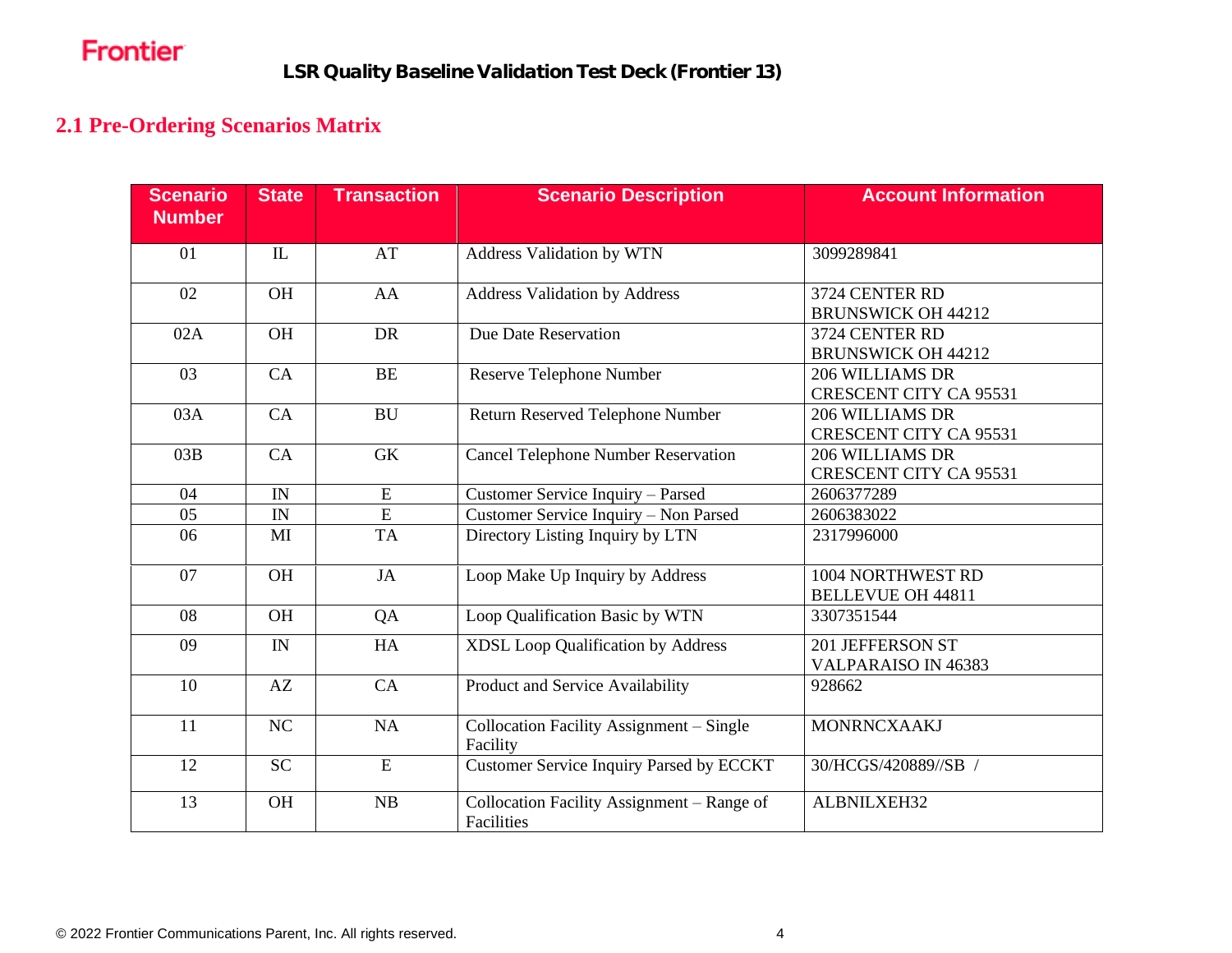| <b>Scenario</b><br><b>Number</b> | <b>State</b> | <b>Transaction</b> | <b>Scenario Description</b>      | <b>Account Information</b> |
|----------------------------------|--------------|--------------------|----------------------------------|----------------------------|
| 14                               | IN           | JA                 | Loop Make Up Inquiry by WTN      | 2604843300                 |
| 15                               | <b>NV</b>    | AT                 | <b>Address Validation by WTN</b> | 7755884161                 |
| 15A                              | <b>NV</b>    | WA                 | Fiber Availability Inquiry       | 7755884161                 |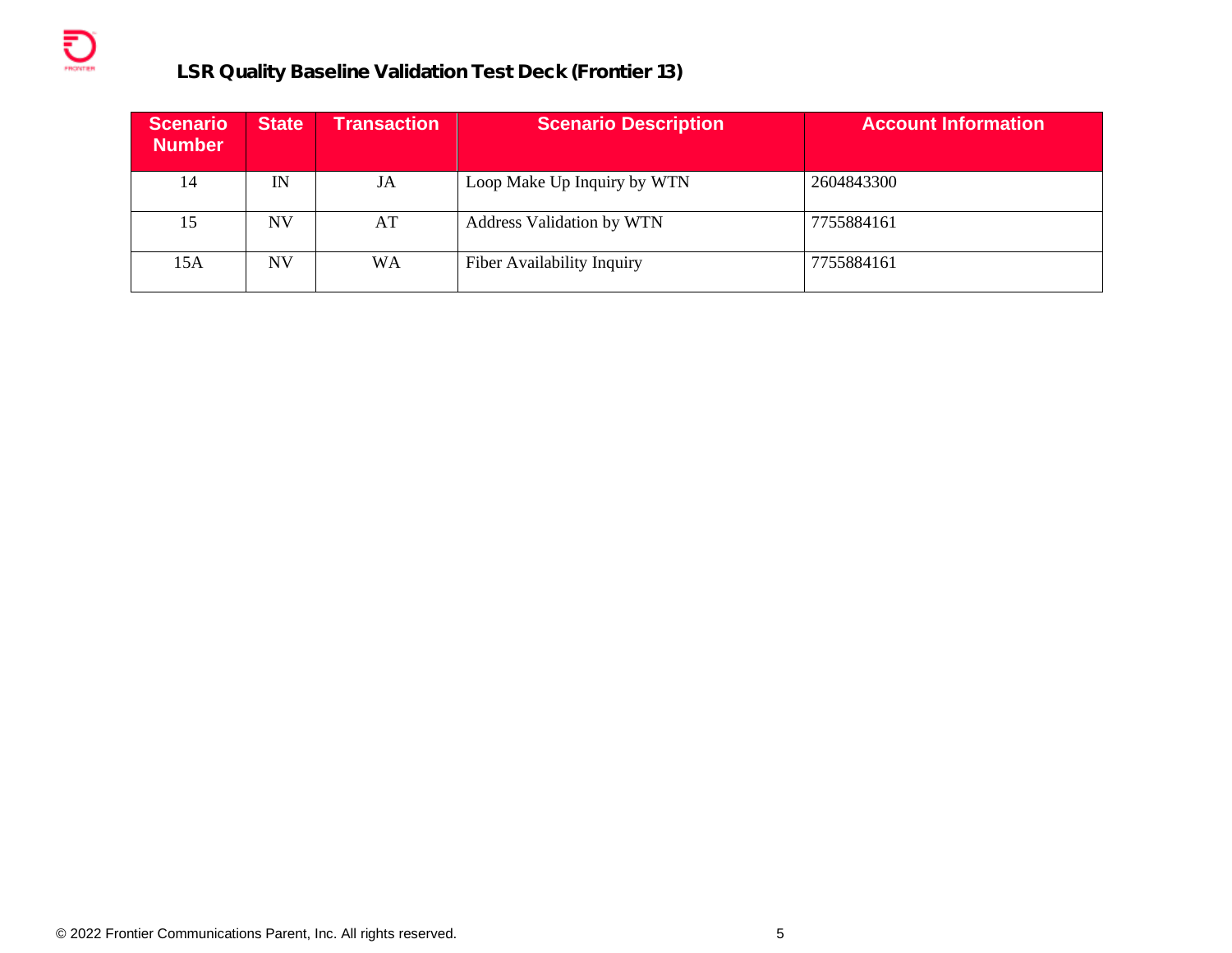LSR Quality Baseline Validation Test Deck (Frontier 13)

#### <span id="page-5-0"></span>**2.2 Pre-Ordering Scenarios**

- Input Data
- Inbound Request
- Outbound Responses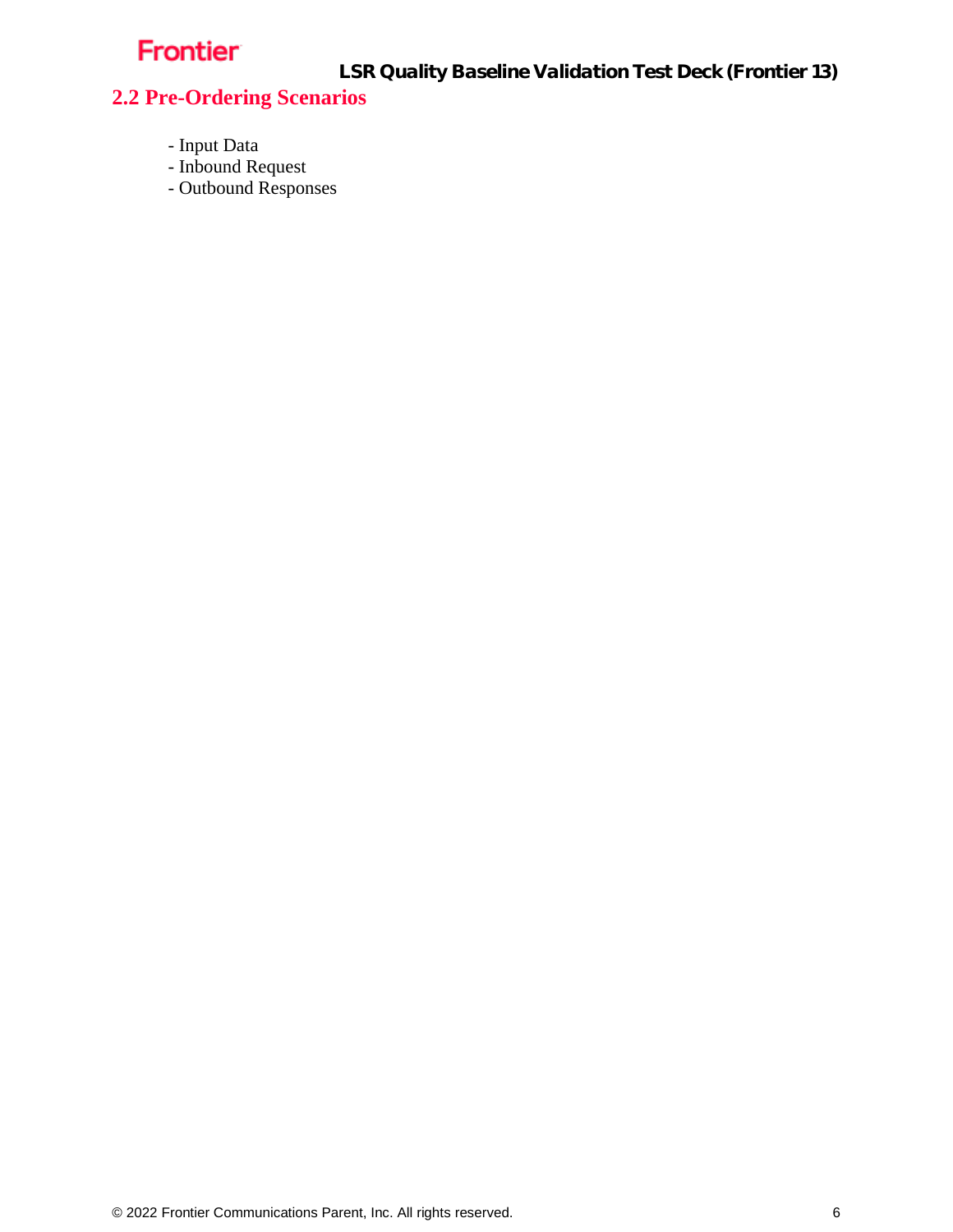LSR Quality Baseline Validation Test Deck (Frontier 13) **Scenario Number:** 01<br>**Scenario Description:** Ad **Scenario Description:** Address Validation by WTN State: IL **Transaction:** AT

| <b>FIELD</b> | <b>DATA</b> |
|--------------|-------------|
| <b>TXNUM</b> |             |
| <b>TXTYP</b> | А           |
| <b>TXACT</b> |             |
| <b>CC</b>    | 000Z        |
| <b>STATE</b> | IΙL         |
| <b>WTN</b>   | 3099289841  |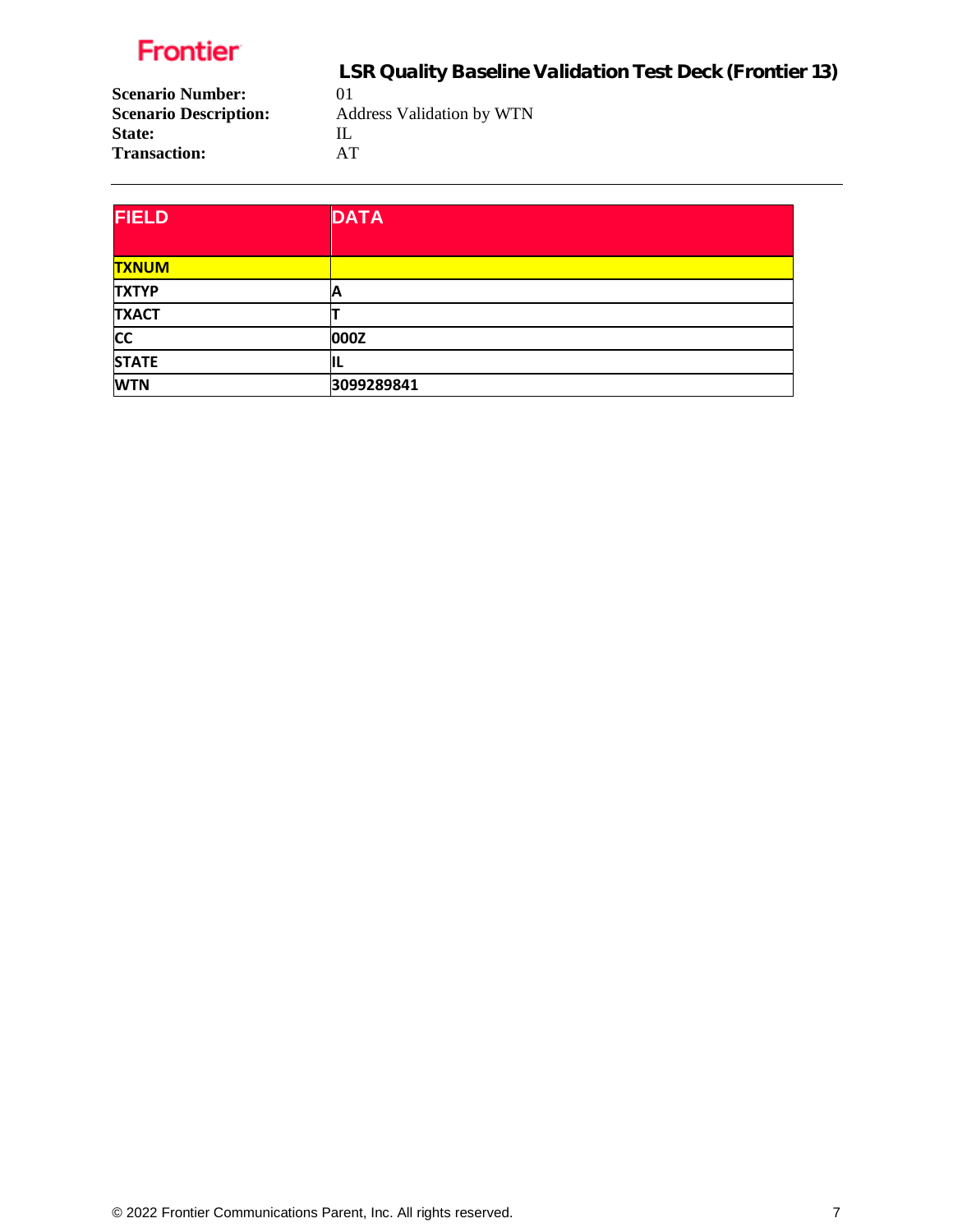LSR Quality Baseline Validation Test Deck (Frontier 13)

**Scenario Number:** 02<br>**Scenario Description:** Ad **State:** OH **Transaction:** AA

**Scenario Description:** Address Validation by Address

| <b>FIELD</b> | <b>DATA</b>      |
|--------------|------------------|
|              |                  |
| <b>TXNUM</b> |                  |
| <b>TXTYP</b> | Α                |
| <b>TXACT</b> | Α                |
| cc           | 000Z             |
| <b>AFT</b>   | IN               |
| <b>SANO</b>  | 3724             |
| <b>SASN</b>  | <b>CENTER</b>    |
| <b>SATH</b>  | <b>RD</b>        |
| <b>CITY</b>  | <b>BRUNSWICK</b> |
| <b>STATE</b> | <b>OH</b>        |
| <b>ZIP</b>   | 44212            |
| QR           | 5                |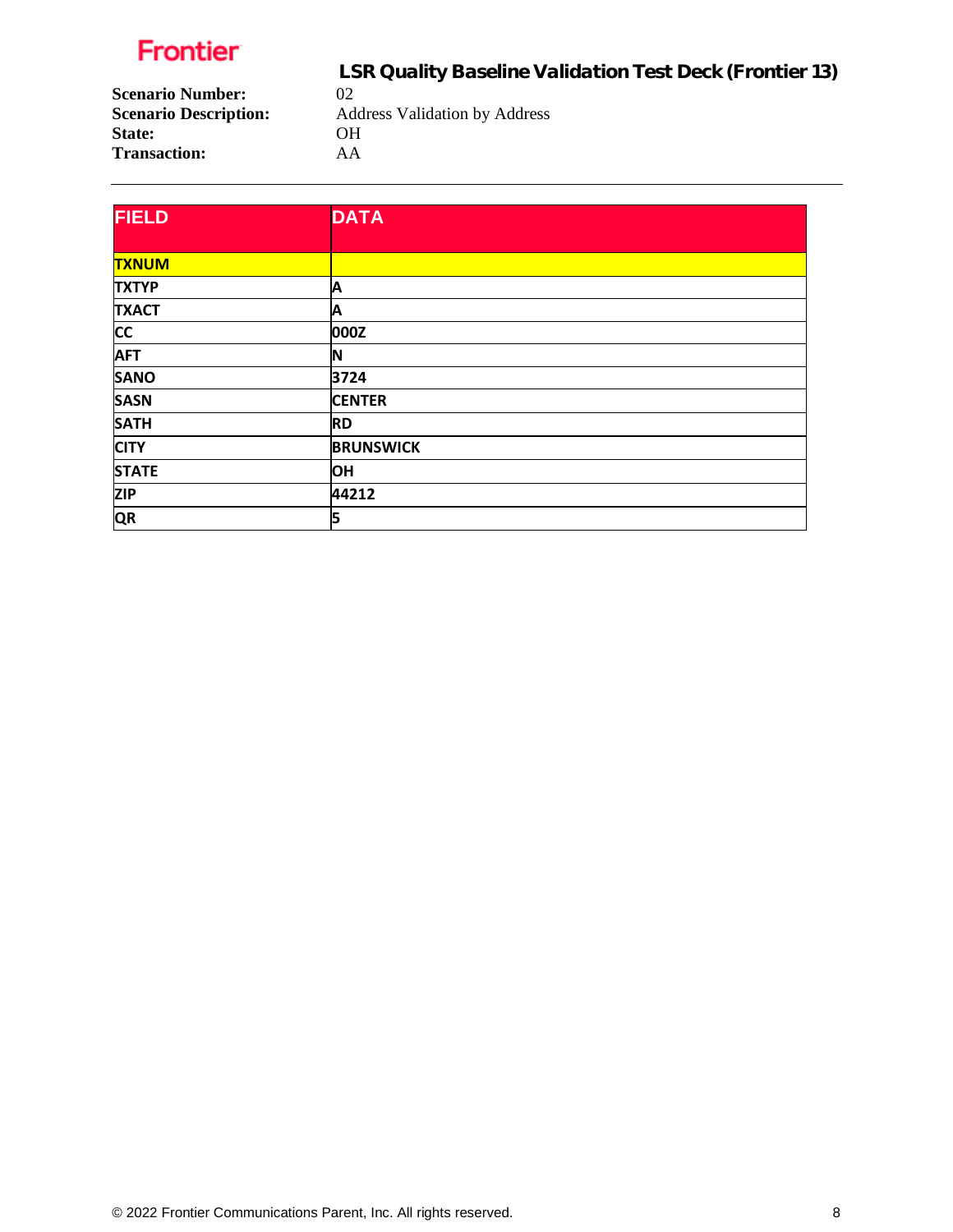| <b>Scenario Number:</b>      | 02A                  |
|------------------------------|----------------------|
| <b>Scenario Description:</b> | Due Date Reservation |
| <b>State:</b>                | OН                   |
| <b>Transaction:</b>          | DR                   |
|                              |                      |

| <b>FIELD</b>  | <b>DATA</b>       |
|---------------|-------------------|
| <b>TXNUM</b>  | Use same as PO#02 |
| <b>TXTYP</b>  | D                 |
| <b>TXACT</b>  | $\mathbf R$       |
| <b>CC</b>     | 000Z              |
| <b>TOS</b>    | 1BF-              |
| <b>REQTYP</b> | F                 |
| <b>ACT</b>    | N                 |
| <b>STATE</b>  | <b>OH</b>         |
| <b>APPRD</b>  |                   |
| <b>QR</b>     | 2                 |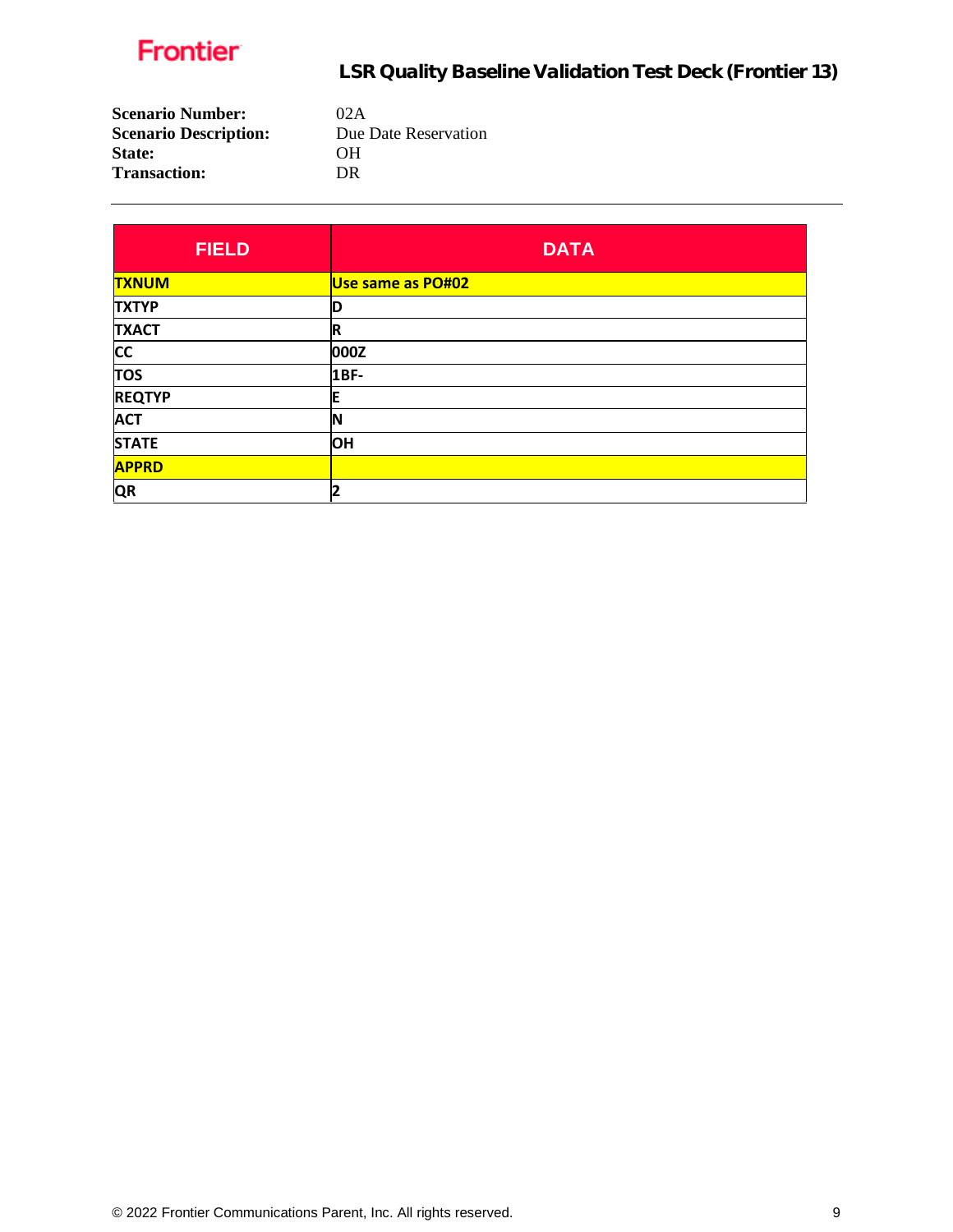

| <b>Scenario Number:</b>      | 03                       |
|------------------------------|--------------------------|
| <b>Scenario Description:</b> | Reserve Telephone Number |
| <b>State:</b>                | CA <sup>1</sup>          |
| <b>Transaction:</b>          | BE.                      |
|                              |                          |

| <b>FIELD</b>  | <b>DATA</b>          |
|---------------|----------------------|
| <b>TXNUM</b>  |                      |
| <b>TXTYP</b>  | B                    |
| <b>TXACT</b>  | E                    |
| <b>CC</b>     | 000Z                 |
| <b>AFT</b>    | ΙN                   |
| <b>SANO</b>   | 206                  |
| <b>SASN</b>   | <b>WILLIAMS</b>      |
| <b>SATH</b>   | <b>DR</b>            |
| <b>CITY</b>   | <b>CRESCENT CITY</b> |
| <b>STATE</b>  | <b>CA</b>            |
| <b>ZIP</b>    | 95531                |
| <b>TNTYPE</b> | 'N                   |
| <b>QR</b>     | 5                    |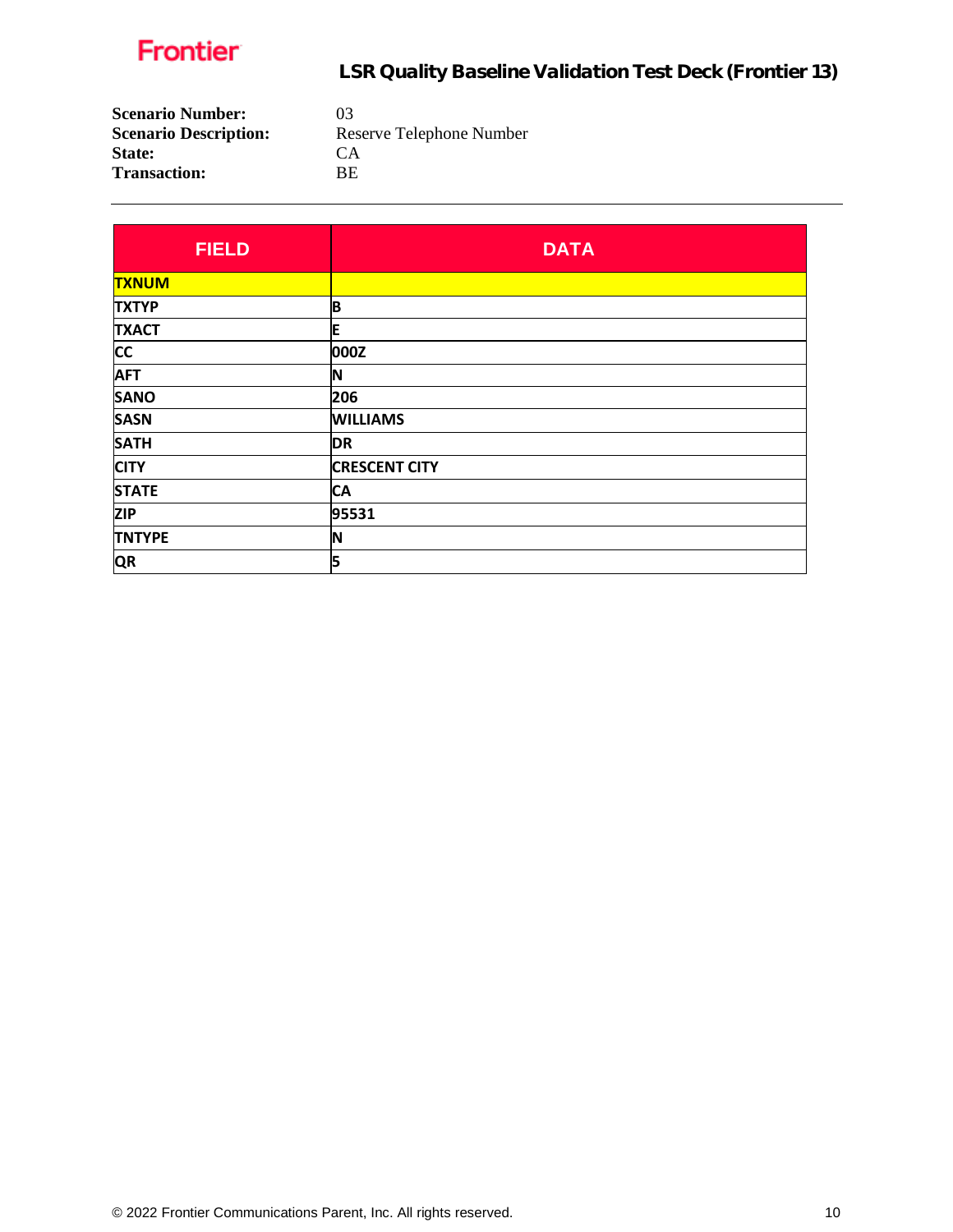

| <b>Scenario Number:</b>      |  |
|------------------------------|--|
| <b>Scenario Description:</b> |  |
| <b>State:</b>                |  |
| <b>Transaction:</b>          |  |

**Scenario Number:** 03A Return Reserved Telephone Number **State:** CA  $\mathbf{B}\mathbf{U}$ 

| <b>FIELD</b>  | <b>DATA</b>                      |
|---------------|----------------------------------|
| <b>TXNUM</b>  |                                  |
| <b>TXTYP</b>  | B                                |
| <b>TXACT</b>  | U                                |
| <b>CC</b>     | 000Z                             |
| <b>AFT</b>    | N                                |
| <b>SANO</b>   | 206                              |
| <b>SASN</b>   | <b>WILLIAMS</b>                  |
| <b>SATH</b>   | <b>DR</b>                        |
| <b>CITY</b>   | <b>CRESCENT CITY</b>             |
| <b>STATE</b>  | СA                               |
| <b>ZIP</b>    | 95531                            |
| <b>QR</b>     | 1                                |
| <b>REQNUM</b> | <b>TNRES from PO#03 response</b> |
| <b>EXPIND</b> | D                                |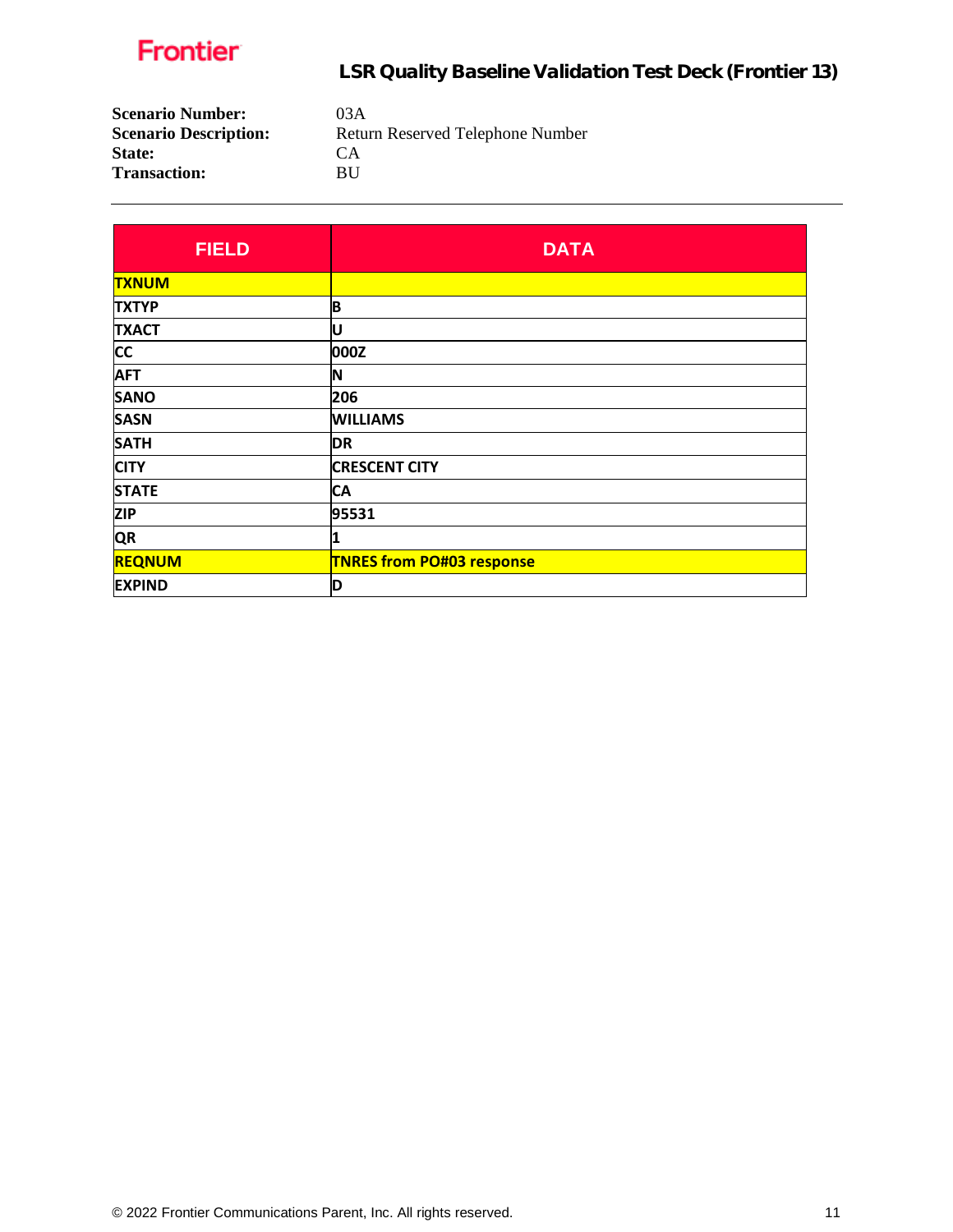

| <b>Scenario Number:</b>      | 03B                                        |
|------------------------------|--------------------------------------------|
| <b>Scenario Description:</b> | <b>Cancel Telephone Number Reservation</b> |
| <b>State:</b>                | CA <sup></sup>                             |
| <b>Transaction:</b>          | GK.                                        |

| <b>FIELD</b>    | <b>DATA</b>                 |
|-----------------|-----------------------------|
| <b>TXNUM</b>    |                             |
| <b>TXTYP</b>    | G                           |
| <b>TXACT</b>    |                             |
| <b>CC</b>       | 000Z                        |
| <b>STATE</b>    | СA                          |
| <b>RESNO</b>    | <b>RESNO from PO#03</b>     |
| <b>REQNUM</b>   | <b>2nd TNRES from PO#03</b> |
| <b>CANCELTN</b> |                             |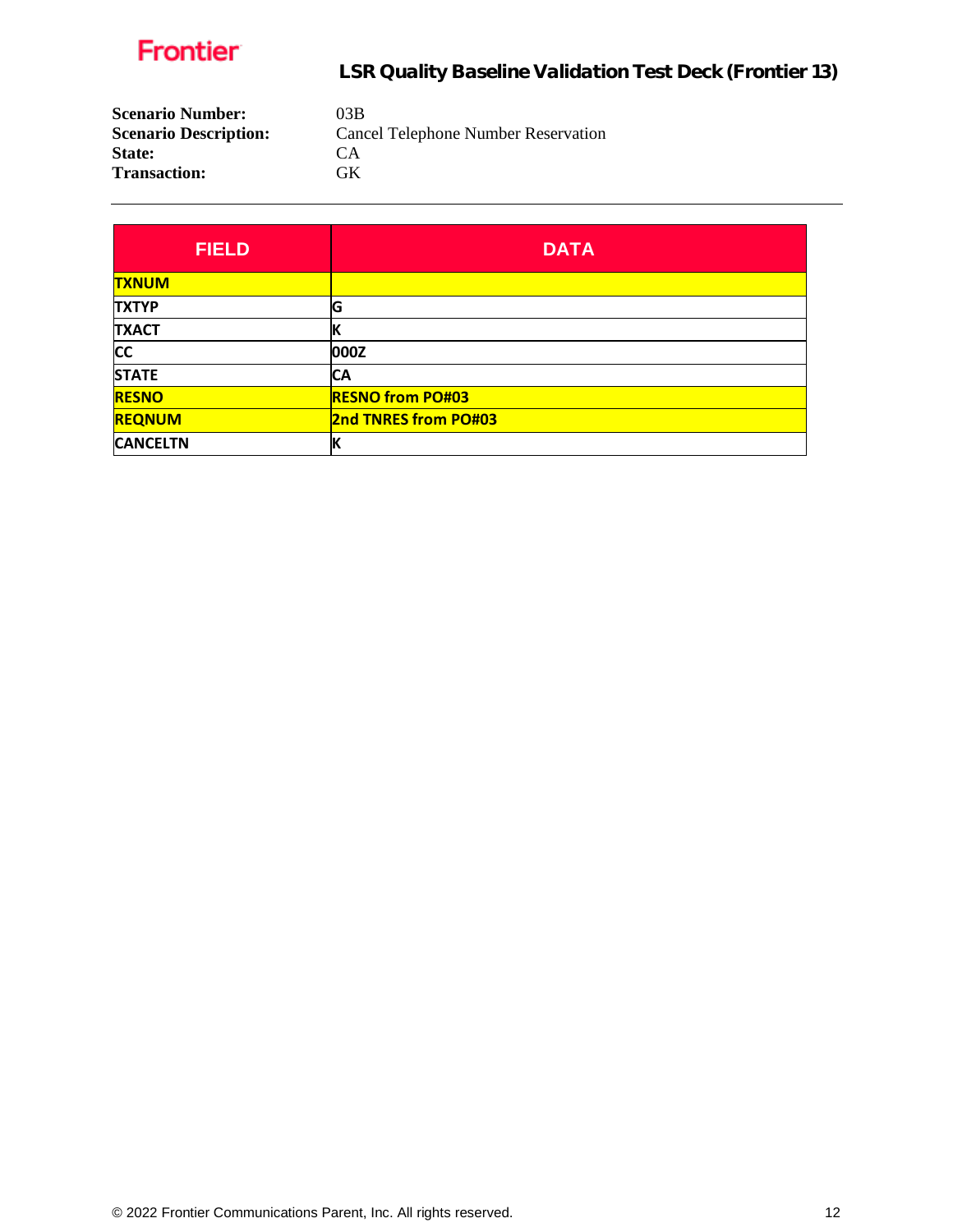LSR Quality Baseline Validation Test Deck (Frontier 13)

**Scenario Number:** 04<br>**Scenario Description:** Cu State: IN<br>Transaction: E **Transaction:** 

Customer Service Inquiry – Parsed

| <b>FIELD</b>    | <b>DATA</b> |
|-----------------|-------------|
| <b>CCNA</b>     | <b>ZTK</b>  |
| <b>TXNUM</b>    |             |
| <b>TXTYP</b>    | E           |
| <b>CC</b>       | 000Z        |
| <b>MS</b>       | А           |
| <b>AGAUTH</b>   |             |
| <b>ATN</b>      | 2606377289  |
| <b>STATE</b>    | ΙN          |
| <b>PARSEIND</b> |             |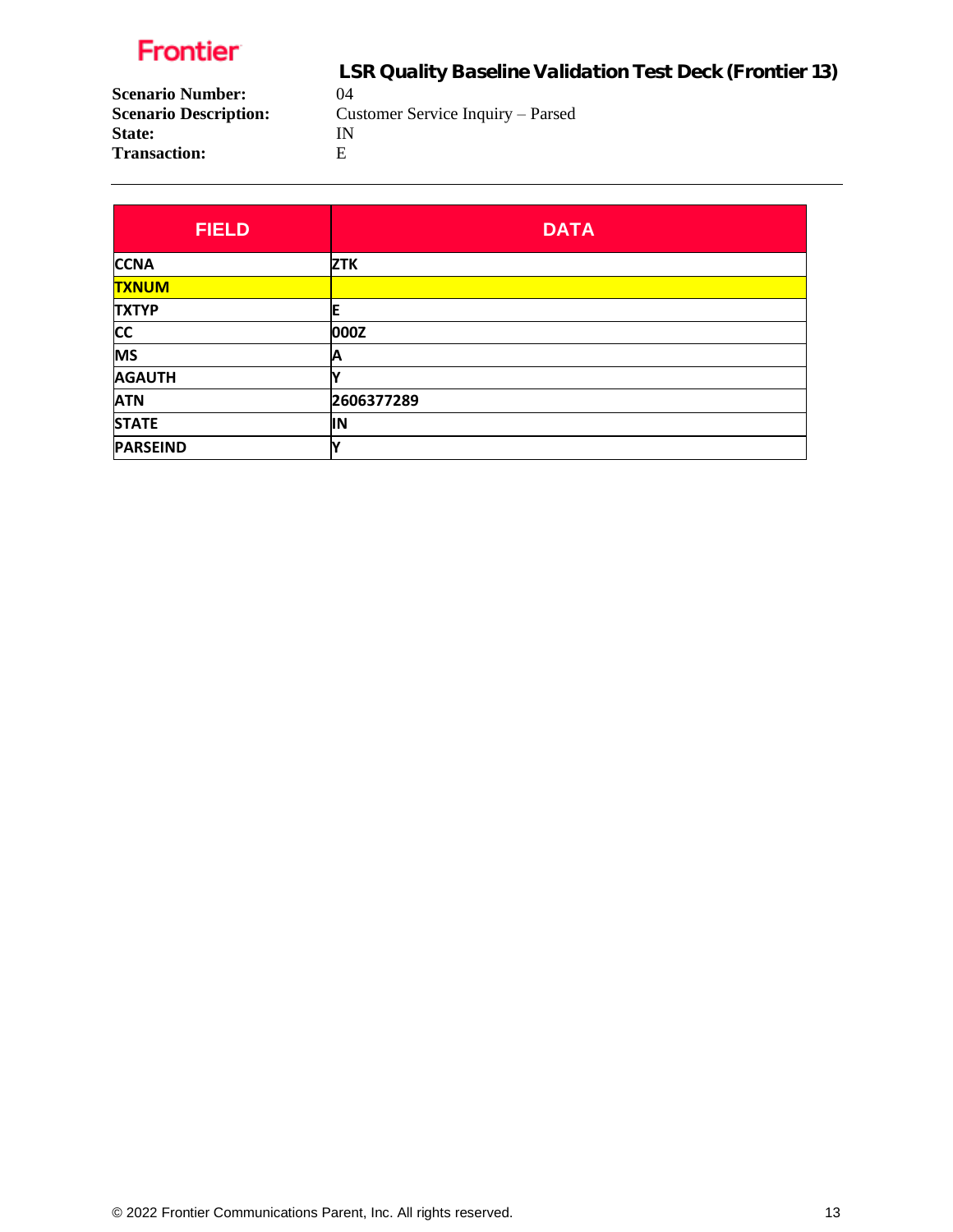LSR Quality Baseline Validation Test Deck (Frontier 13)

**Scenario Number:** 05<br>**Scenario Description:** Cu State: IN<br>Transaction: E **Transaction:** 

Customer Service Inquiry – Non Parsed

| <b>FIELD</b>    | <b>DATA</b> |
|-----------------|-------------|
| <b>CCNA</b>     | <b>ZTK</b>  |
| <b>TXNUM</b>    |             |
| <b>TXTYP</b>    | F           |
| <b>CC</b>       | 000Z        |
| <b>MS</b>       | А           |
| <b>AGAUTH</b>   |             |
| <b>ATN</b>      | 2606383022  |
| <b>STATE</b>    | IN          |
| <b>PARSEIND</b> | N           |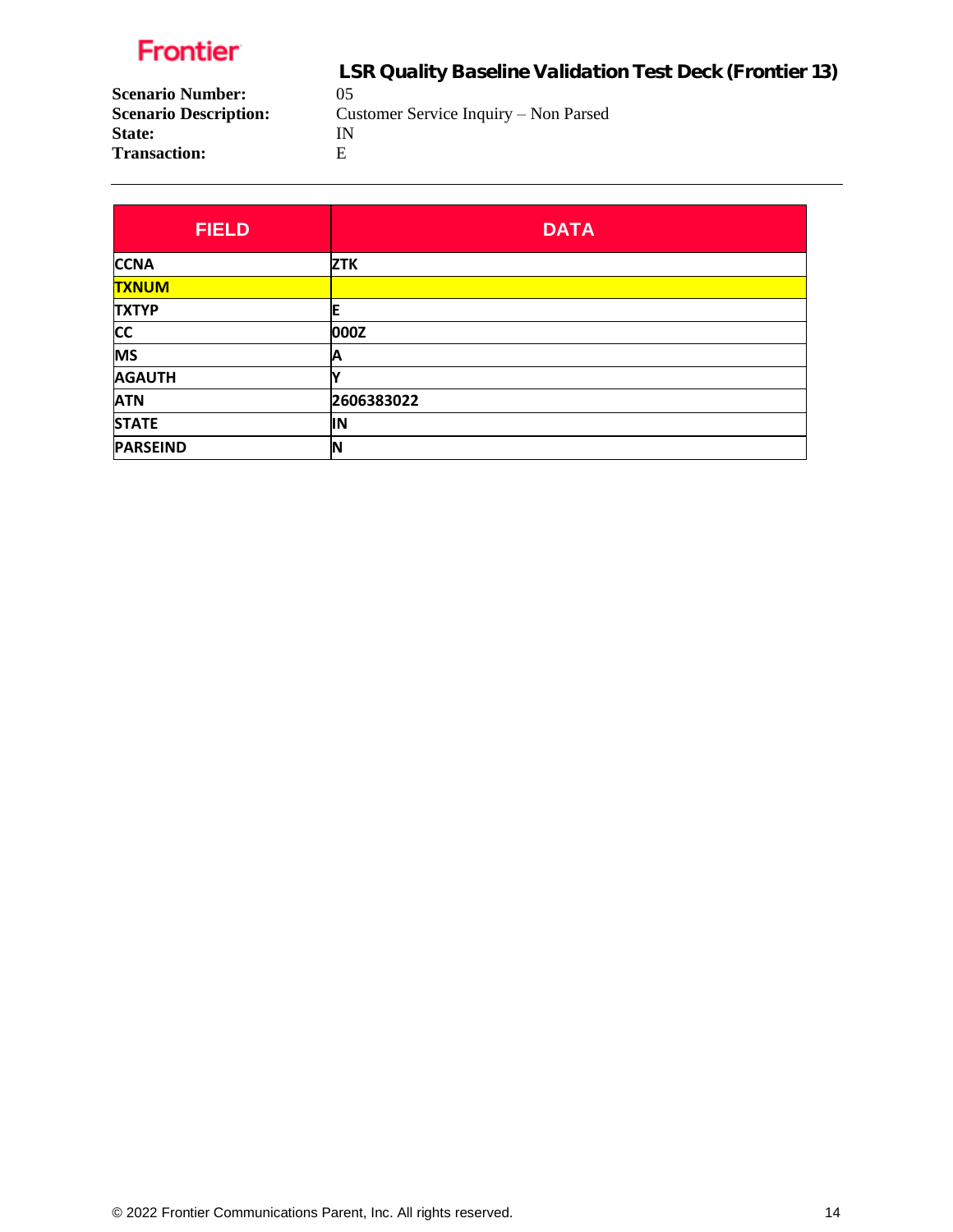LSR Quality Baseline Validation Test Deck (Frontier 13)

**Scenario Number:** 06<br>**Scenario Description:** Dir **Scenario Description:** Directory Listing Inquiry by LTN State: MI **Transaction:** TA

**FIELD DATA TXNUM TXTYP T TXACT A CC 000Z LTN 2317996000 STATE MI STYC SL**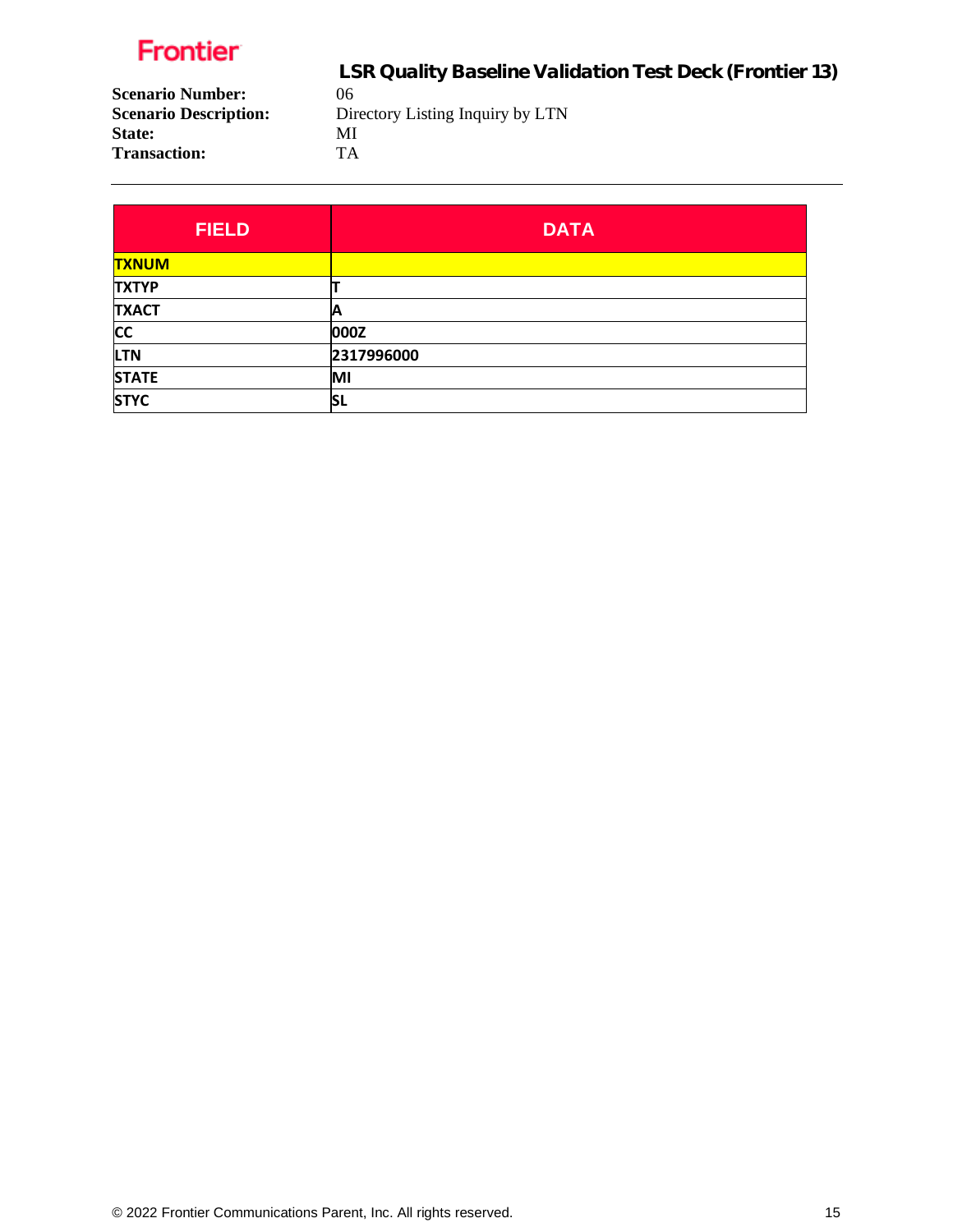**State:** 

LSR Quality Baseline Validation Test Deck (Frontier 13)

**Scenario Number:** 07<br>**Scenario Description:** Loo Loop Make Up Inquiry by Address OR **Transaction:** JA

| <b>FIELD</b>                   | <b>DATA</b>                     |
|--------------------------------|---------------------------------|
| <b>TXNUM</b>                   |                                 |
| <b>INIT_NAME</b>               |                                 |
| <b>INIT_TELNUM</b>             |                                 |
| <b>INIT_EMAIL</b>              | FTRCARRIERCERTIFICATION@FTR.COM |
| <b>TXTYP</b>                   |                                 |
| <b>TXACT</b>                   | Α                               |
| <b>CC</b>                      | 000Z                            |
| 48-Hour Response Required(Y) Y |                                 |
| <b>AFT</b>                     | <b>N</b>                        |
| <b>SANO</b>                    | 1004                            |
| <b>SASN</b>                    | <b>NORTHWEST</b>                |
| <b>SATH</b>                    | <b>RD</b>                       |
| <b>CITY</b>                    | <b>BELLEVUE</b>                 |
| <b>STATE</b>                   | OН                              |
| <b>ZIP</b>                     | 44811                           |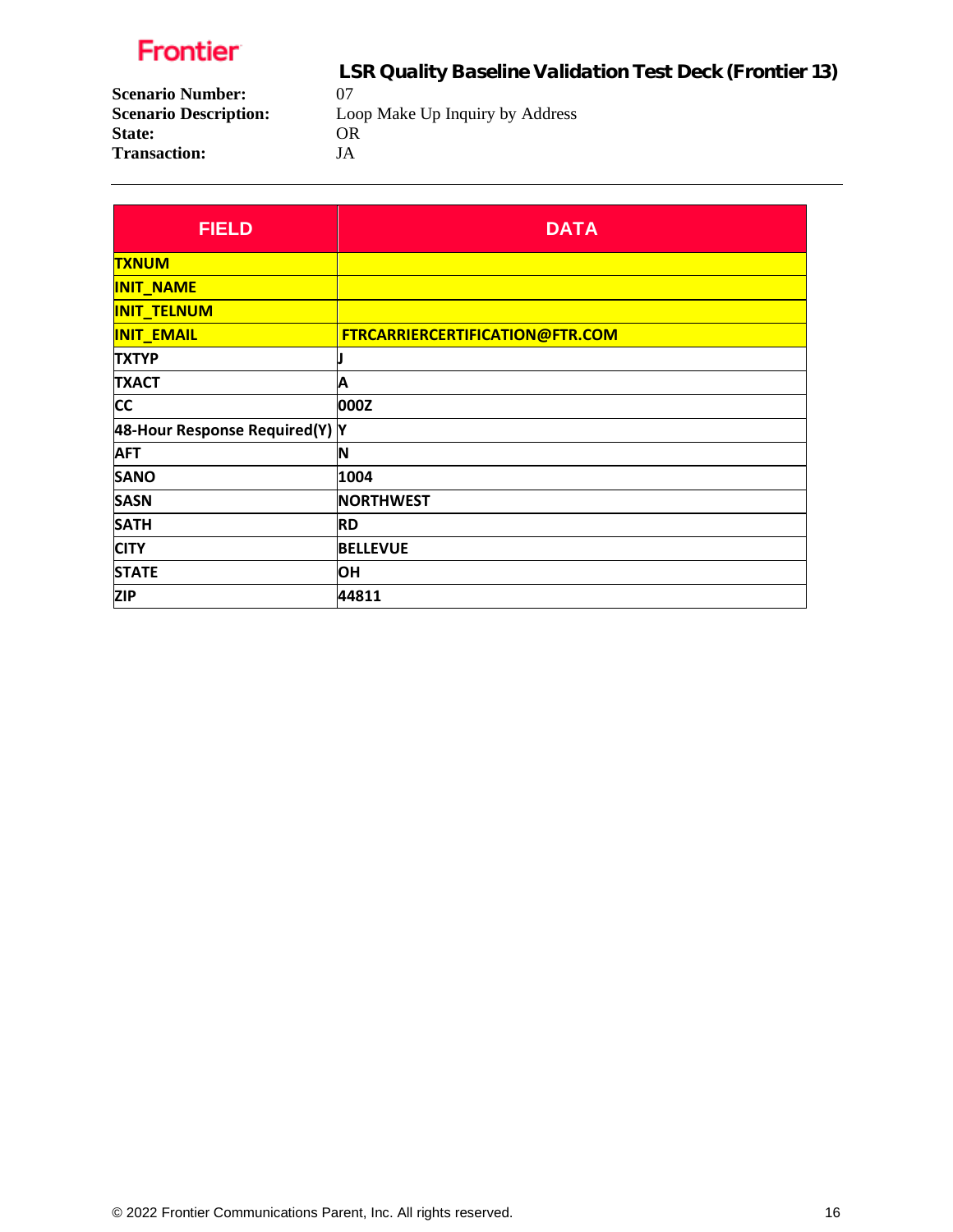| <b>Scenario Number:</b>      | 08                              |
|------------------------------|---------------------------------|
| <b>Scenario Description:</b> | Loop Qualification Basic by WTN |
| <b>State:</b>                | OН                              |
| <b>Transaction:</b>          | OΑ                              |

| <b>FIELD</b> | <b>DATA</b> |
|--------------|-------------|
| <b>TXNUM</b> |             |
| <b>TXTYP</b> |             |
| <b>TXACT</b> | A           |
| <b>CC</b>    | 000Z        |
| <b>MS</b>    | А           |
| <b>STATE</b> | <b>OH</b>   |
| <b>WTN</b>   | 3307351544  |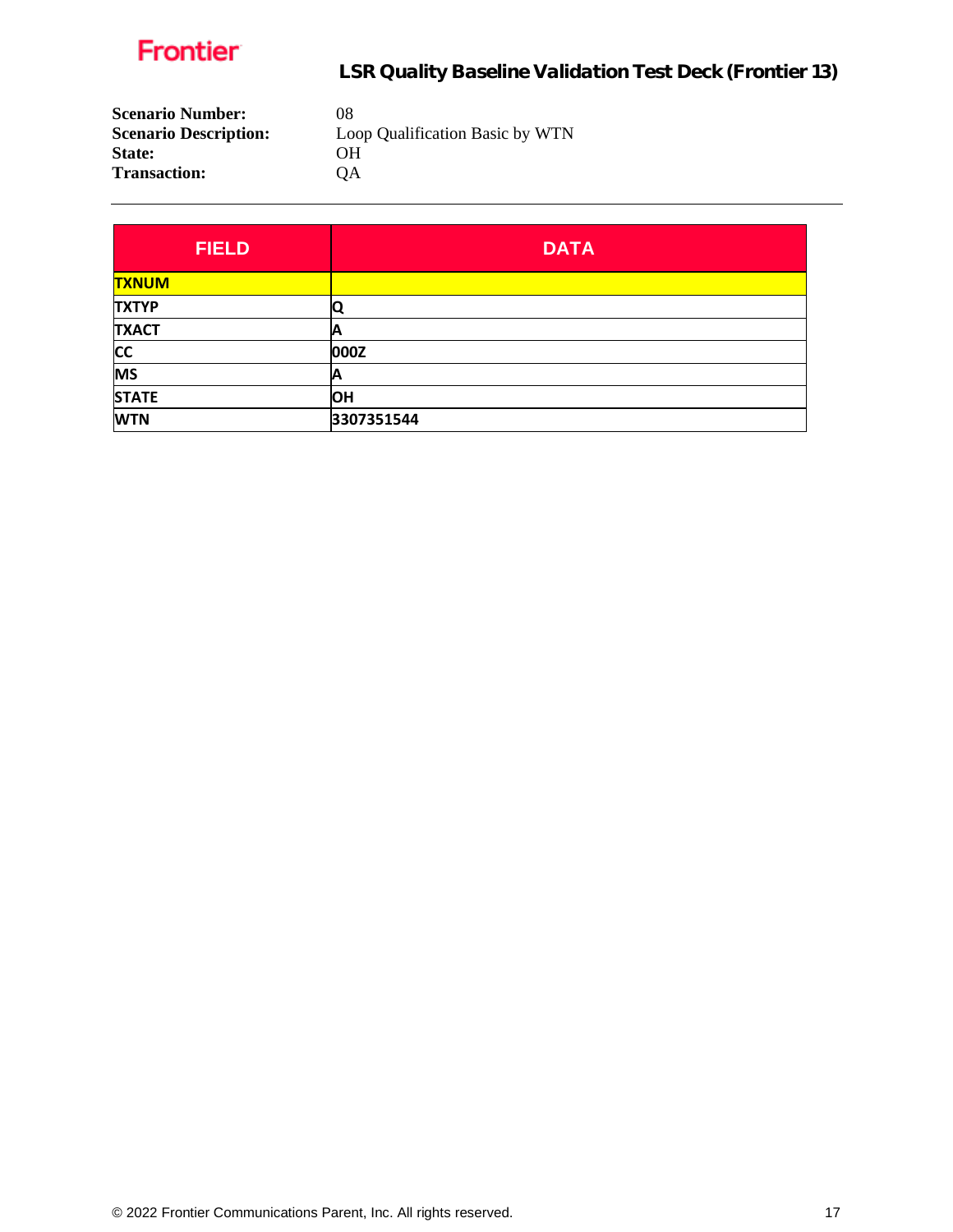| <b>Scenario Number:</b>      | 09                                        |
|------------------------------|-------------------------------------------|
| <b>Scenario Description:</b> | <b>XDSL Loop Qualification by Address</b> |
| <b>State:</b>                | IN                                        |
| <b>Transaction:</b>          | HА                                        |
|                              |                                           |

| <b>FIELD</b> | <b>DATA</b>       |
|--------------|-------------------|
| <b>TXNUM</b> |                   |
| <b>TXTYP</b> | н                 |
| <b>TXACT</b> | Α                 |
| <b>CC</b>    | 000Z              |
| <b>AFT</b>   | ΙN                |
| <b>SANO</b>  | 201               |
| <b>SASN</b>  | <b>JEFFERSON</b>  |
| <b>SATH</b>  | <b>ST</b>         |
| <b>CITY</b>  | <b>VALPARAISO</b> |
| <b>STATE</b> | ΙN                |
| <b>ZIP</b>   | 46383             |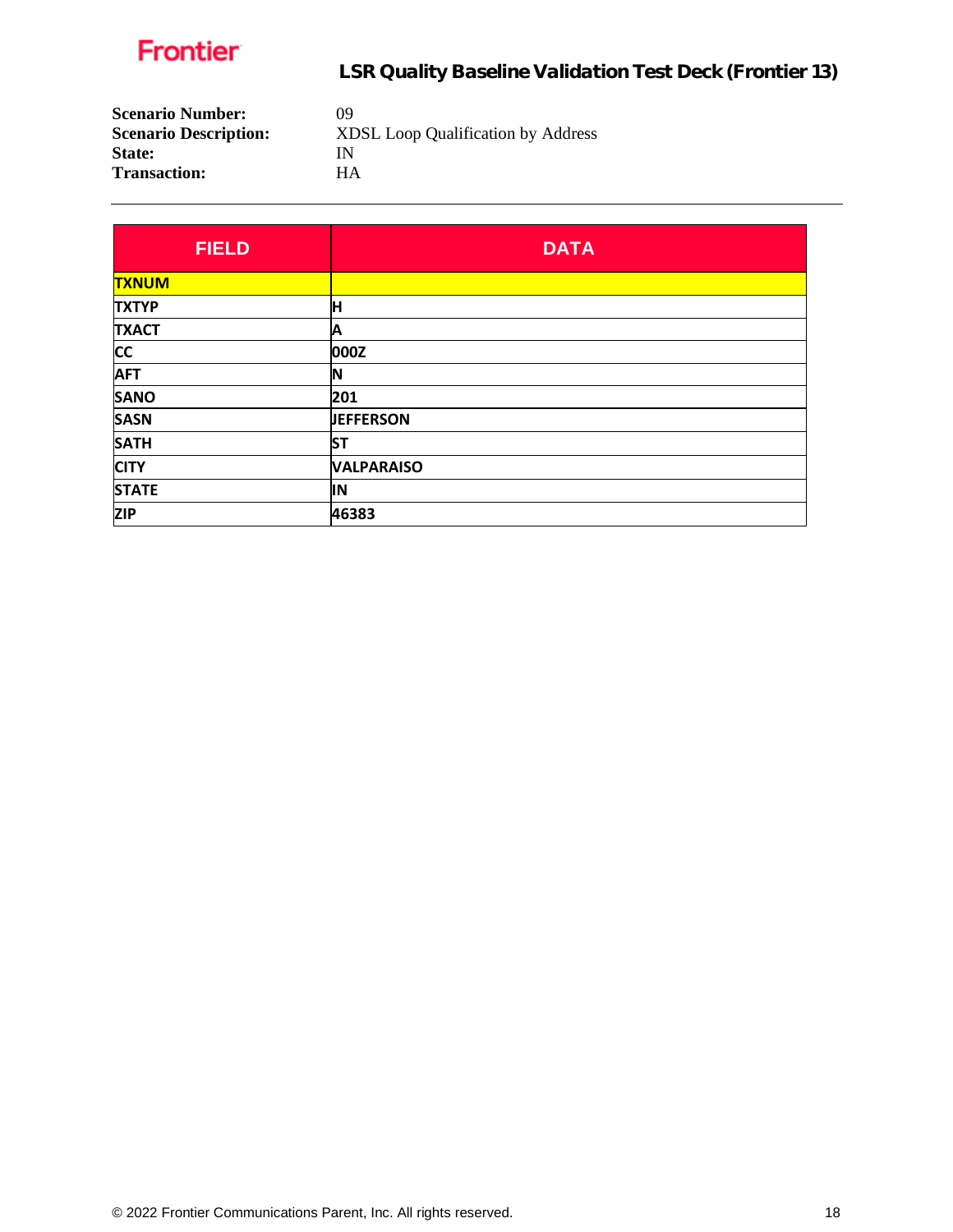LSR Quality Baseline Validation Test Deck (Frontier 13)

**Scenario Number:** 10<br>**Scenario Description:** Pro **State:** AZ **Transaction:** CA

Product and Service Availability

**FIELD DATA TXNUM TXTYP C TXACT A CC 000Z TOS 1--- STATE AZ NPANXX 928662**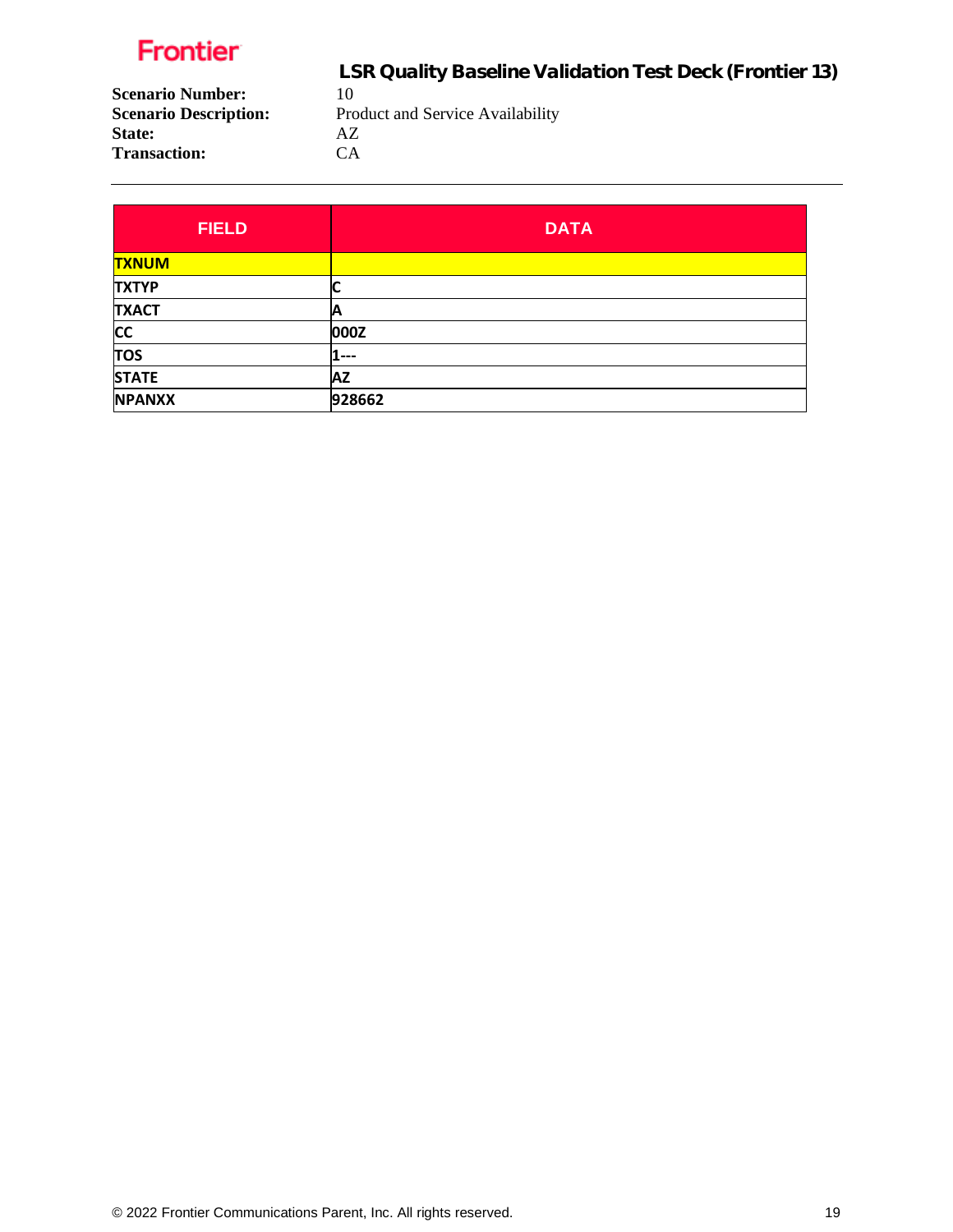**State:** 

LSR Quality Baseline Validation Test Deck (Frontier 13)

**Scenario Number:** 11<br>**Scenario Description:** Co Collocation Facility Assignment – Single Facility NC

**Transaction:** NA

| <b>FIELD</b>  | <b>DATA</b>        |
|---------------|--------------------|
| <b>TXNUM</b>  |                    |
| <b>TXTYP</b>  | ΙN                 |
| <b>CATYPE</b> |                    |
| <b>TXACT</b>  | А                  |
| <b>CC</b>     | 000Z               |
| <b>MS</b>     | Α                  |
| <b>STATE</b>  | <b>NC</b>          |
| <b>LST</b>    | <b>MONRNCXAAKJ</b> |
| <b>SHELF</b>  | <b>ZTK001</b>      |
| <b>SLOT</b>   | 000039             |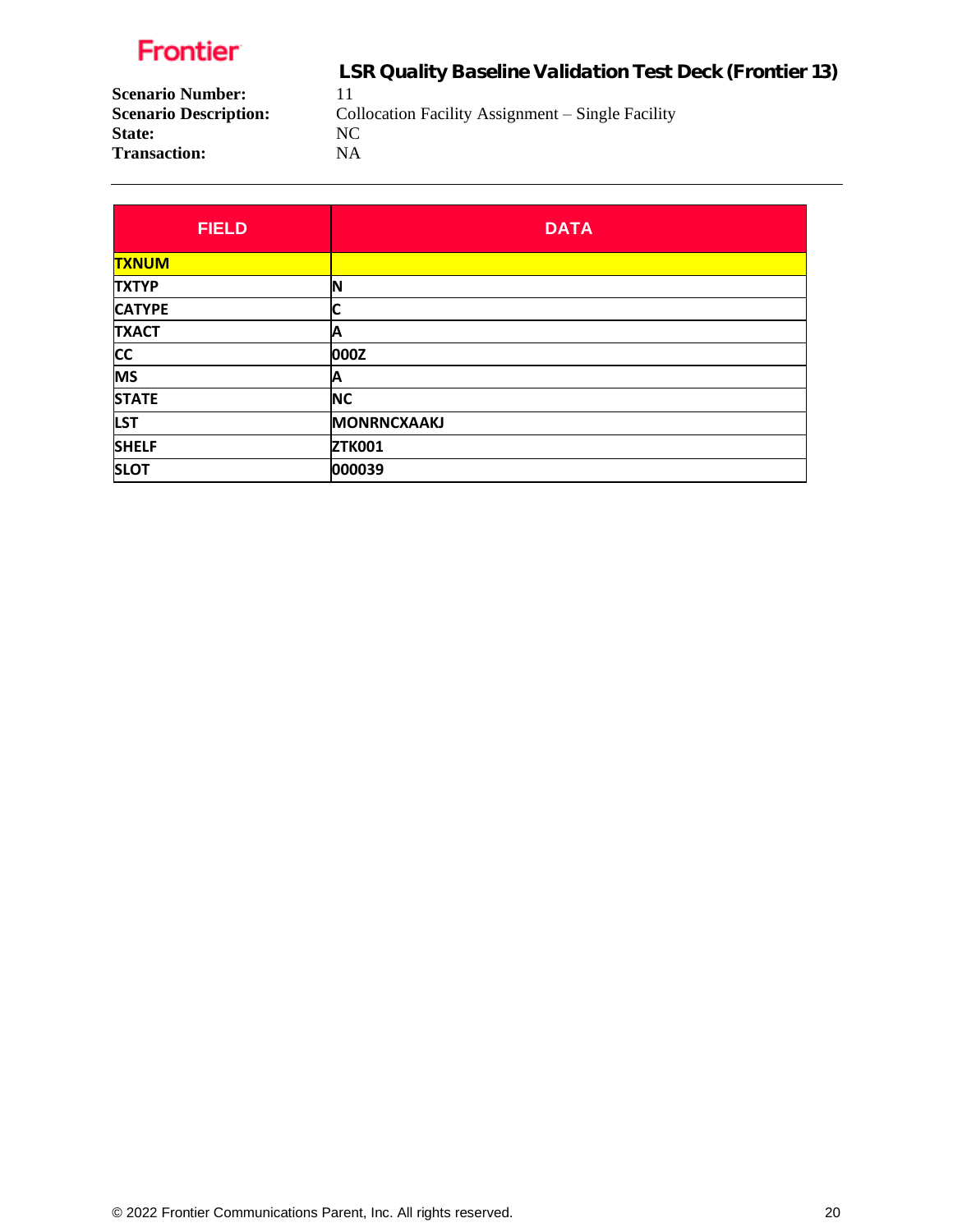

| 12                                       |
|------------------------------------------|
| Customer Service Inquiry Parsed by ECCKT |
| SC.                                      |
| н                                        |
|                                          |

| <b>FIELD</b>    | <b>DATA</b>           |
|-----------------|-----------------------|
| <b>CCNA</b>     | <b>ZTK</b>            |
| <b>TXNUM</b>    |                       |
| <b>TXTYP</b>    |                       |
| <b>CC</b>       | 000Z                  |
| <b>MS</b>       | в                     |
| <b>AGAUTH</b>   |                       |
| <b>ECCKT</b>    | 30/HCGS/420889/ /SB / |
| <b>STATE</b>    | <b>SC</b>             |
| <b>PARSEIND</b> |                       |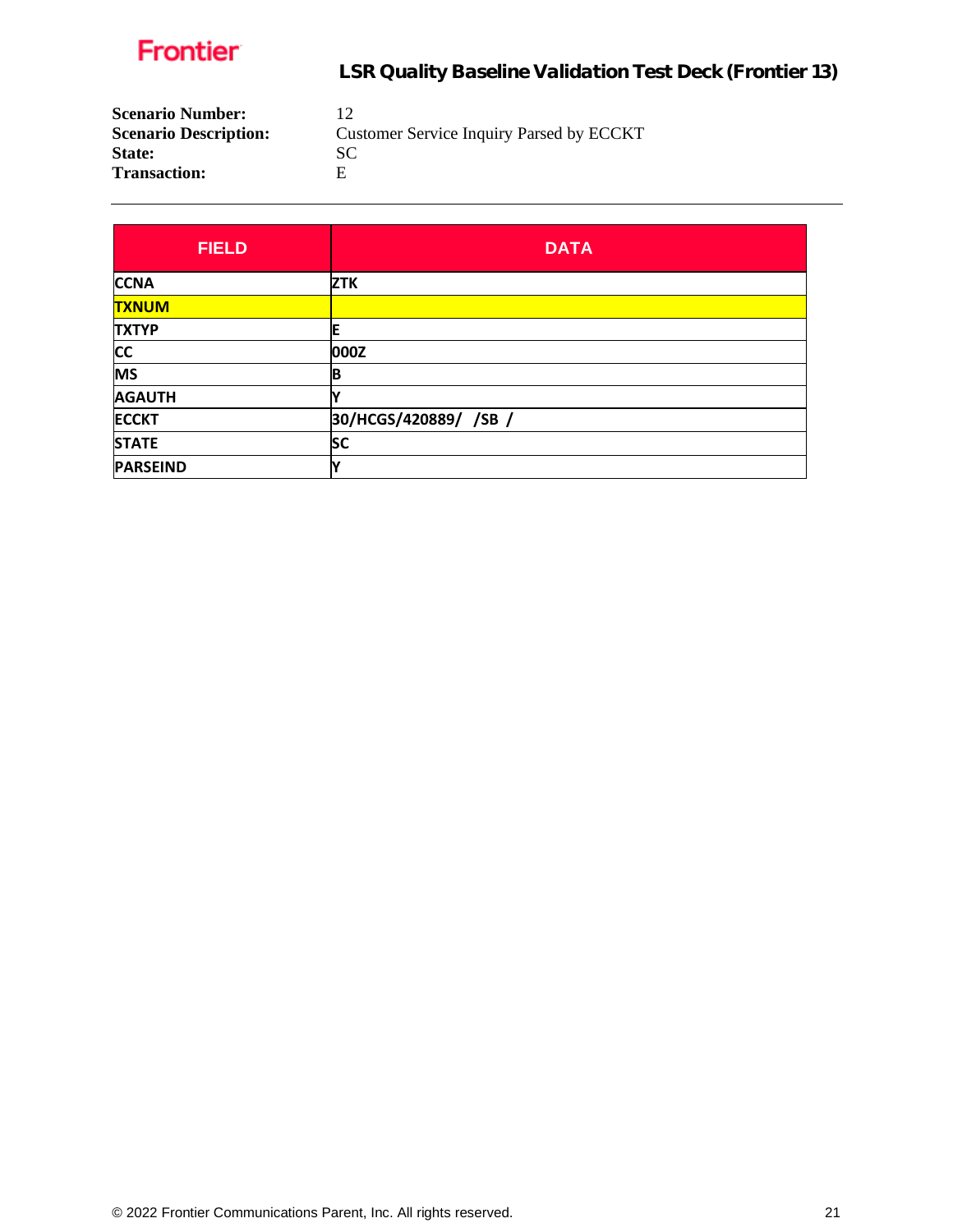**Transaction:** 

 LSR Quality Baseline Validation Test Deck (Frontier 13) **Scenario Number:** 13<br>**Scenario Description:** Co

Collocation Facility Assignment – Range of Facilities

State: OH<br>Transaction: NB

| <b>FIELD</b>  | <b>DATA</b>        |
|---------------|--------------------|
| <b>TXNUM</b>  |                    |
| <b>TXTYP</b>  |                    |
| <b>CATYPE</b> |                    |
| <b>TXACT</b>  | B                  |
| <b>CC</b>     | 000Z               |
| <b>MS</b>     | B                  |
| <b>STATE</b>  | <b>OH</b>          |
| <b>LST</b>    | <b>ALBNILXEH32</b> |
| <b>SHELF</b>  | <b>ZTK001</b>      |
| <b>SLOT</b>   | 00010-00100        |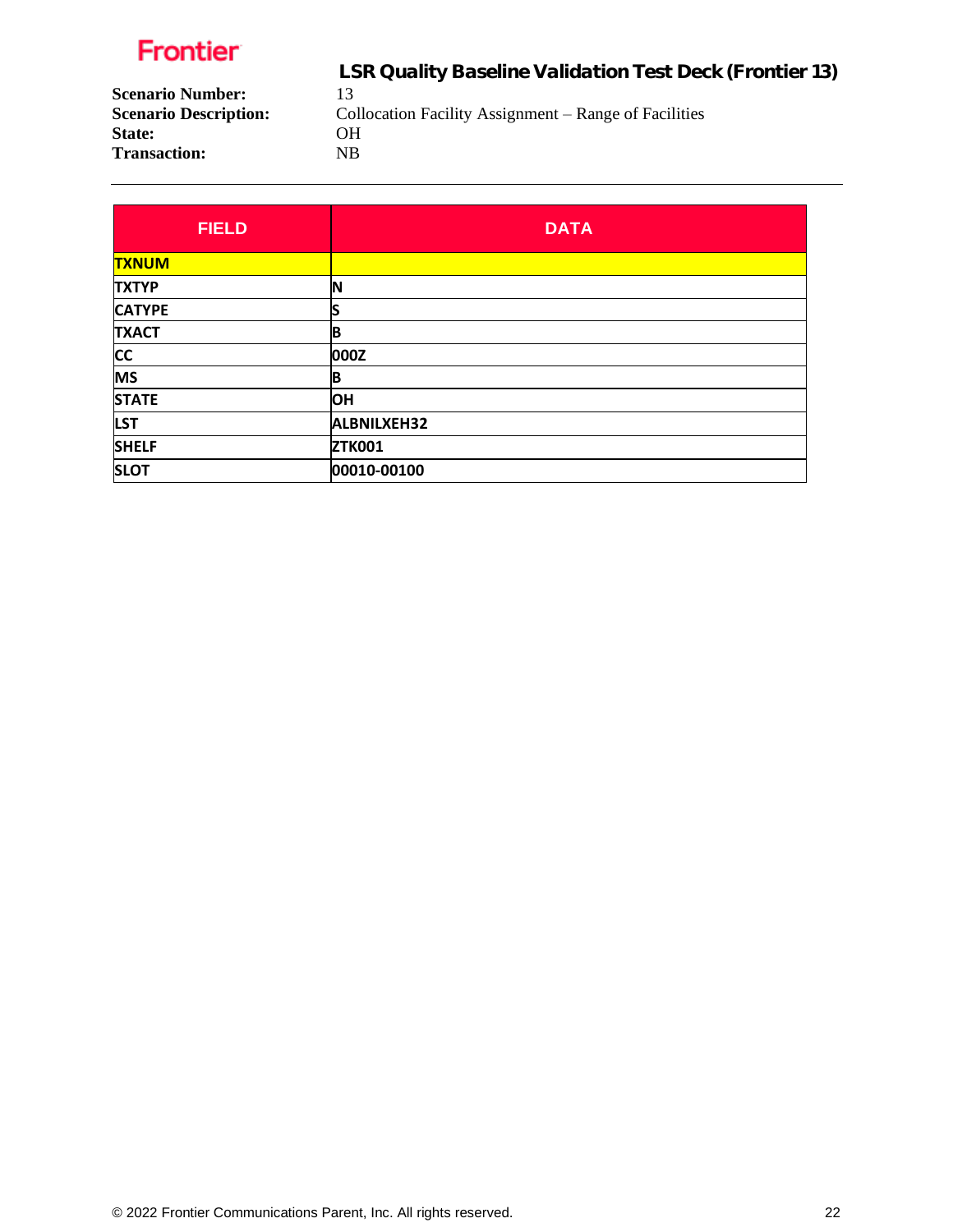LSR Quality Baseline Validation Test Deck (Frontier 13)

**Scenario Number:** 14<br>**Scenario Description:** Loo Loop Make Up Inquiry by WTN

State: **IN Transaction:** JA

| <b>FIELD</b>                   | <b>DATA</b> |
|--------------------------------|-------------|
| <b>TXNUM</b>                   |             |
| <b>INIT NAME</b>               |             |
| <b>INIT_TELNUM</b>             |             |
| <b>INIT_EMAIL</b>              |             |
| <b>TXTYP</b>                   |             |
| <b>TXACT</b>                   | Α           |
| <b>CC</b>                      | 000Z        |
| 48-Hour Response Required(Y) Y |             |
| <b>STATE</b>                   | lΝ          |
| <b>WTN</b>                     | 2604843300  |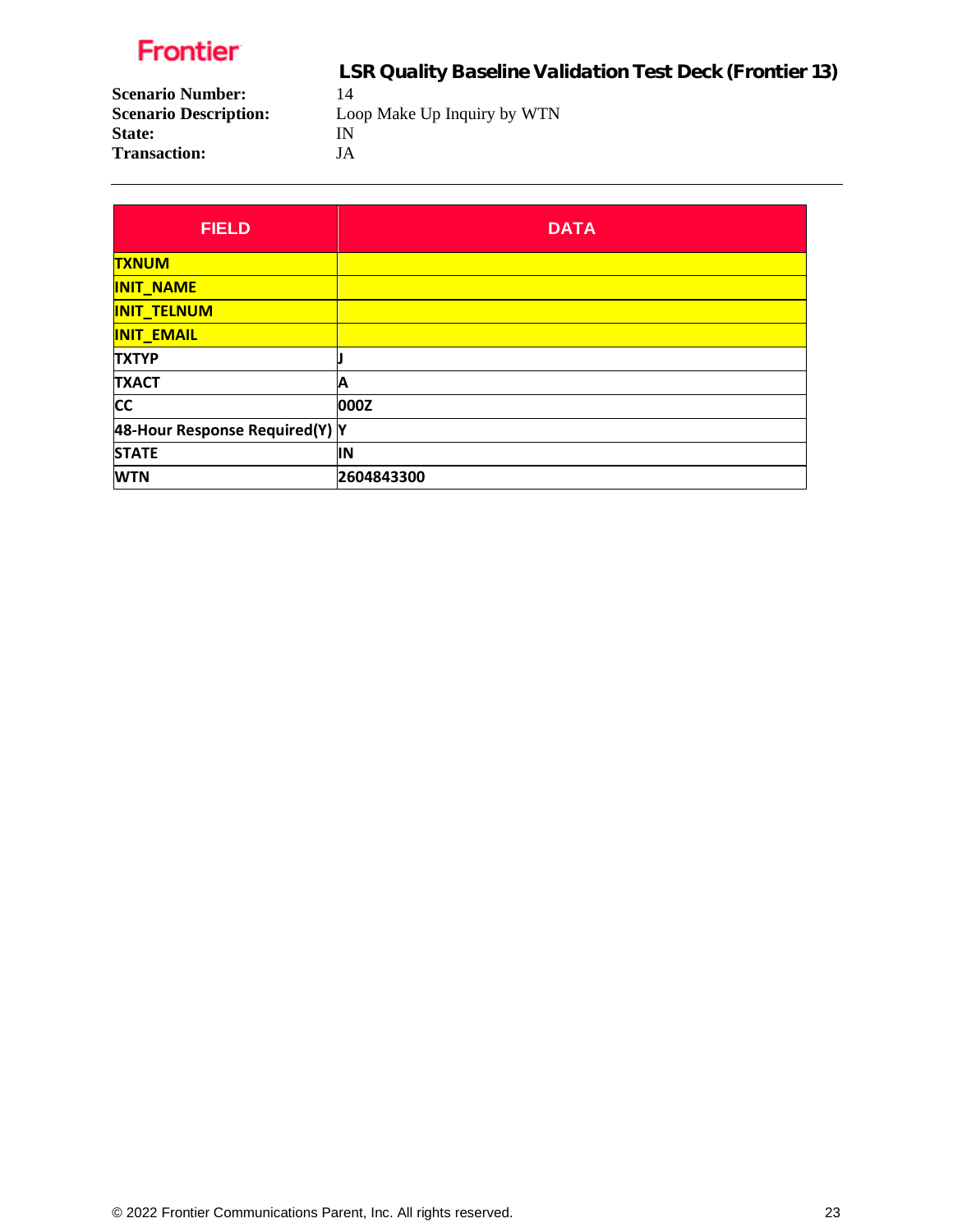| <b>Scenario Number:</b>      | 15                               |
|------------------------------|----------------------------------|
| <b>Scenario Description:</b> | <b>Address Validation by WTN</b> |
| <b>State:</b>                | <b>NV</b>                        |
| <b>Transaction:</b>          | AT.                              |

| <b>FIELD</b> | <b>DATA</b> |
|--------------|-------------|
| <b>TXNUM</b> |             |
| <b>TXTYP</b> | A           |
| <b>TXACT</b> |             |
| <b>CC</b>    | 000Z        |
| <b>STATE</b> | <b>NV</b>   |
| <b>WTN</b>   | 7755884161  |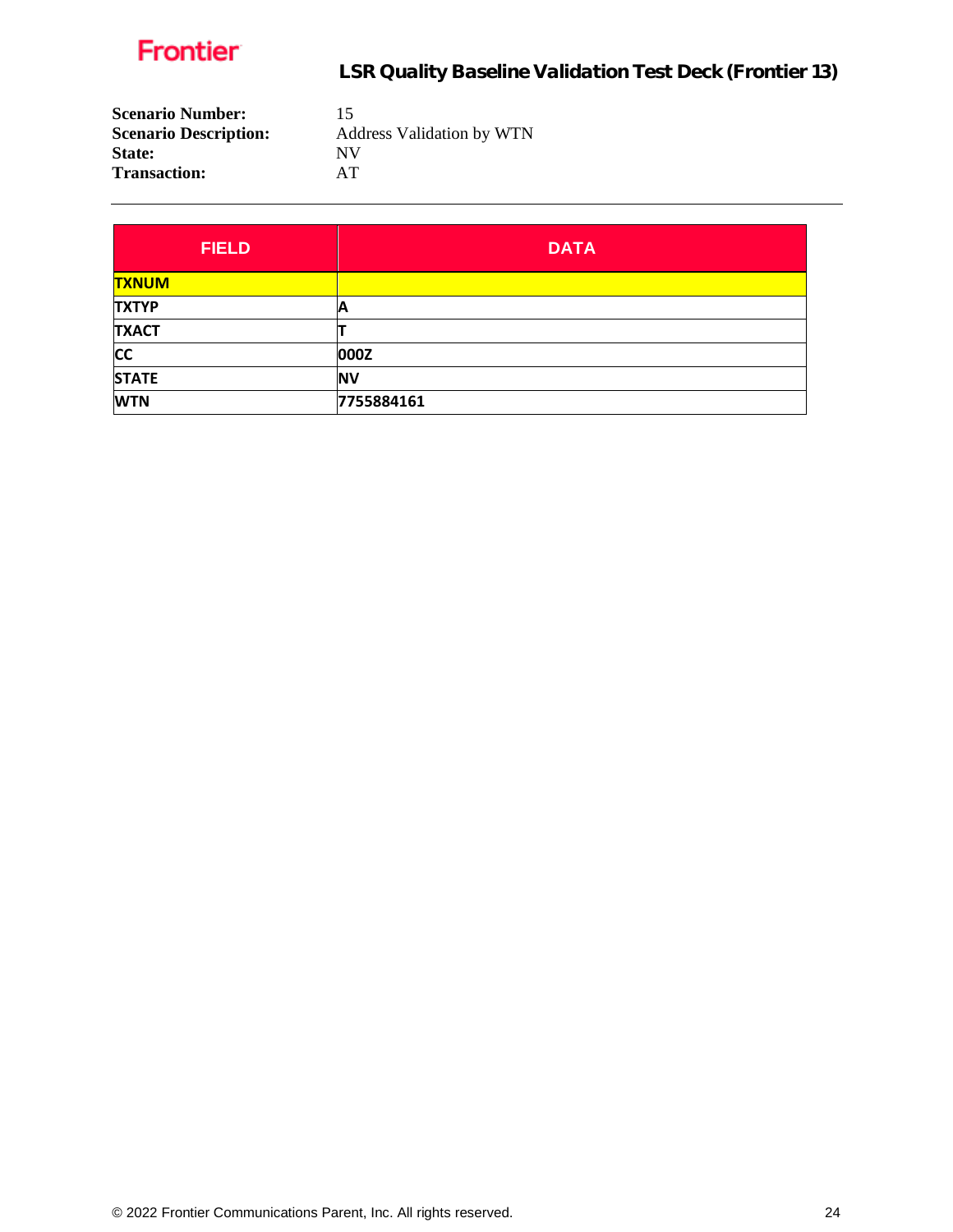**State:** 

 LSR Quality Baseline Validation Test Deck (Frontier 13) **Scenario Number:** 15A<br>**Scenario Description:** Fiber Fiber Availability Inquiry<br>NV **Transaction:** WA

| <b>FIELD</b> | <b>DATA</b>       |
|--------------|-------------------|
| <b>TXNUM</b> | Use same as PO#15 |
| <b>TXTYP</b> | W                 |
| <b>TXACT</b> | H                 |
| <b>CC</b>    | 000Z              |
| <b>STATE</b> | <b>NV</b>         |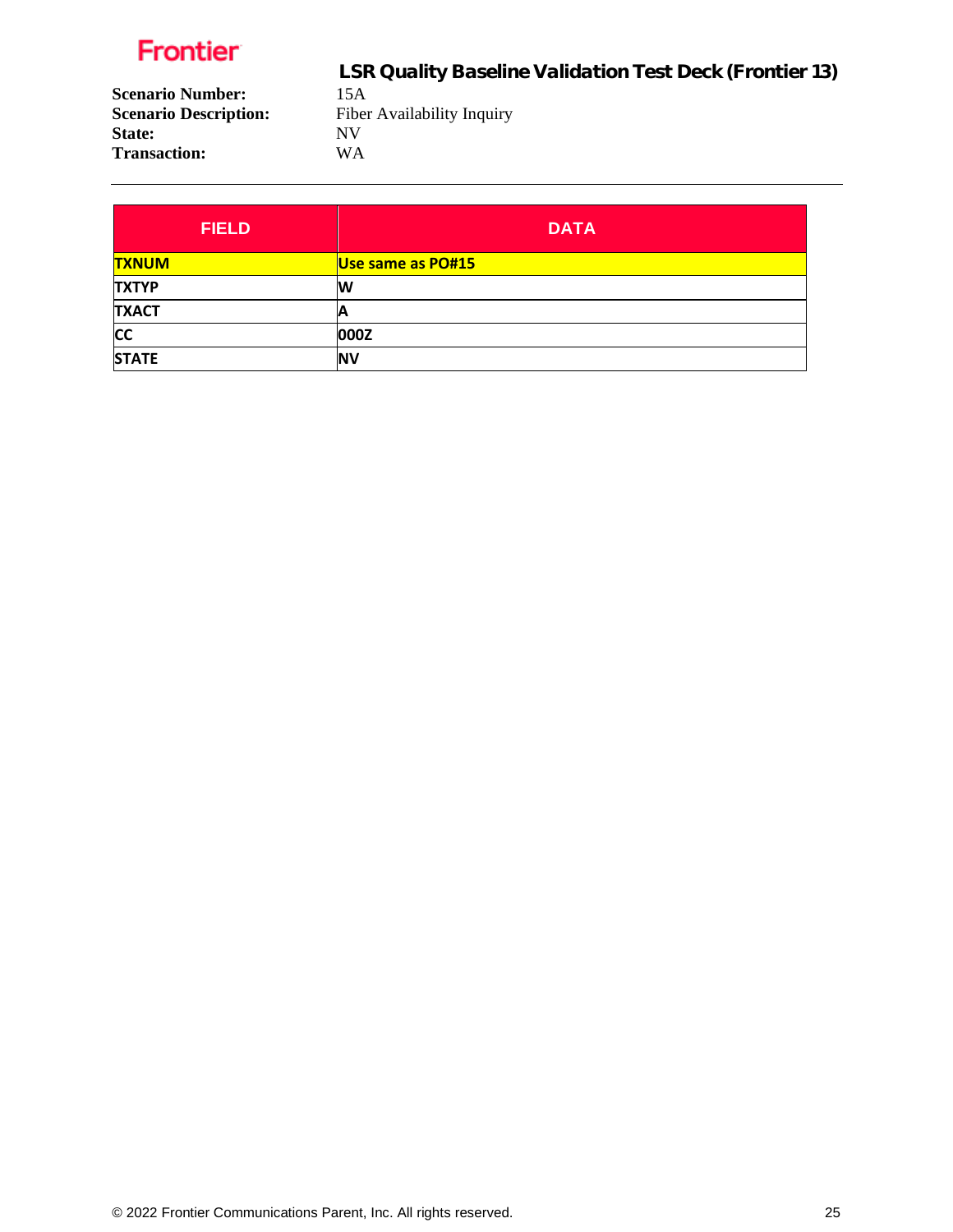LSR Quality Baseline Validation Test Deck (Frontier 13)

#### **3.1 Ordering Scenarios Matrix**

<span id="page-25-0"></span>

| <b>Scenario</b><br><b>Number</b> | <b>State</b> | <b>Transaction</b> | <b>Scenario Description</b>                       | <b>Family</b> | <b>Product</b> | <b>Market</b><br><b>Segment</b> | <b>Account Information</b>                         |
|----------------------------------|--------------|--------------------|---------------------------------------------------|---------------|----------------|---------------------------------|----------------------------------------------------|
| 01                               | <b>NV</b>    | AB/N               | New CLEC Business customer orders a 2 wire        | <b>UNE</b>    | <b>LOOP</b>    | <b>BUSINESS</b>                 | 2517 US HIGHWAY 395                                |
|                                  |              |                    | digital with ISDN Loop service.                   |               | W/ISDN         |                                 | MINDEN NV 89423                                    |
| 02                               | IN           | AB/D               | Existing CLEC Residential customer disconnects    | <b>UNE</b>    | <b>LOOP</b>    | <b>BUSINESS</b>                 | 1300 S HARRISON ST                                 |
|                                  |              |                    | Analog Loop service.                              |               |                |                                 | <b>STE 2105</b>                                    |
|                                  |              |                    |                                                   |               |                |                                 | FORT WAYNE IN 46802                                |
| 03                               | NC           | AB/C               | Existing CLEC Residence customer changes from     | <b>UNE</b>    | <b>LOOP</b>    | <b>RESIDENC</b>                 | 26 S MAIN ST                                       |
|                                  |              |                    | an Analog Loop to Digital Loop to use for ISDN    |               | W/ISDN         | E                               | <b>MARION NC 28752</b>                             |
|                                  |              |                    | service.                                          |               |                |                                 | 2K/TXFS/073766//GTES/                              |
| 04                               | NC           | AB/V               | Frontier Retail Business customer migrates a      | <b>UNE</b>    | <b>LOOP</b>    | <b>BUSINESS</b>                 | <b>34 HIGH MOUNTAIN DR</b>                         |
|                                  |              |                    | multi-line account to CLEC Loop service and       |               |                |                                 | <b>CASHIERS NC 28717</b>                           |
|                                  |              |                    | changes the listing.                              |               |                |                                 | 8280125366                                         |
| 05                               | <b>OH</b>    | AB/R               | Frontier Loop customer requests a record change   | <b>UNE</b>    | <b>LOOP</b>    | <b>BUSINESS</b>                 | <b>48 RIDGE WOOD DR</b><br><b>NORWALK OH 44857</b> |
|                                  |              |                    | to the existing account.                          |               |                |                                 | 2160102323                                         |
| 06                               | NC           | BB/V               | Existing 2-Line Frontier Retail Business customer | <b>UNE</b>    | <b>LOOP</b>    | <b>BUSINESS</b>                 | 470 SNELSON RD                                     |
|                                  |              |                    | migrates to a CLEC providing Loop service with    |               | W/LNP          |                                 | <b>MARSHALL NC 28753</b>                           |
|                                  |              |                    | Number Portability and disconnects one of the     |               |                |                                 | 8286492805                                         |
|                                  |              |                    | lines.                                            |               |                |                                 |                                                    |
| 07                               | CA           | CB/V               | Existing Retail Business customer requests a Port | <b>UNE</b>    | <b>LNP</b>     | <b>BUSINESS</b>                 | 7608581193                                         |
|                                  |              |                    | Out Migration Order Activity.                     |               |                |                                 |                                                    |
| 07A                              | CA           | CB/V               | Existing Retail Business customer submits a SUP3  | <b>UNE</b>    | <b>LNP</b>     | <b>BUSINESS</b>                 | 7608581193                                         |
|                                  |              |                    | request with Directory changes.                   |               |                |                                 |                                                    |
| 07B                              | CA           | CB/V               | Existing Retail Business customer submits a SUP2  | <b>UNE</b>    | ${\rm LNP}$    | <b>BUSINESS</b>                 | 7608581193                                         |
|                                  |              |                    | request with a Due Date change.                   |               |                |                                 |                                                    |
| 07C                              | CA           | CB/V               | Existing Retail Business customer submits a SUP1  | <b>UNE</b>    | <b>LNP</b>     | <b>BUSINESS</b>                 | 7608581193                                         |
|                                  |              |                    | request to cancel.                                |               |                |                                 |                                                    |
| 08                               | CA           | CB/V               | Existing Retail Residential customer requests a   | <b>UNE</b>    | <b>LNP</b>     | <b>RESIDENCE</b>                | 7606652538                                         |
|                                  |              |                    | Port Out Migration Order Activity. (Simple Port)  |               |                |                                 |                                                    |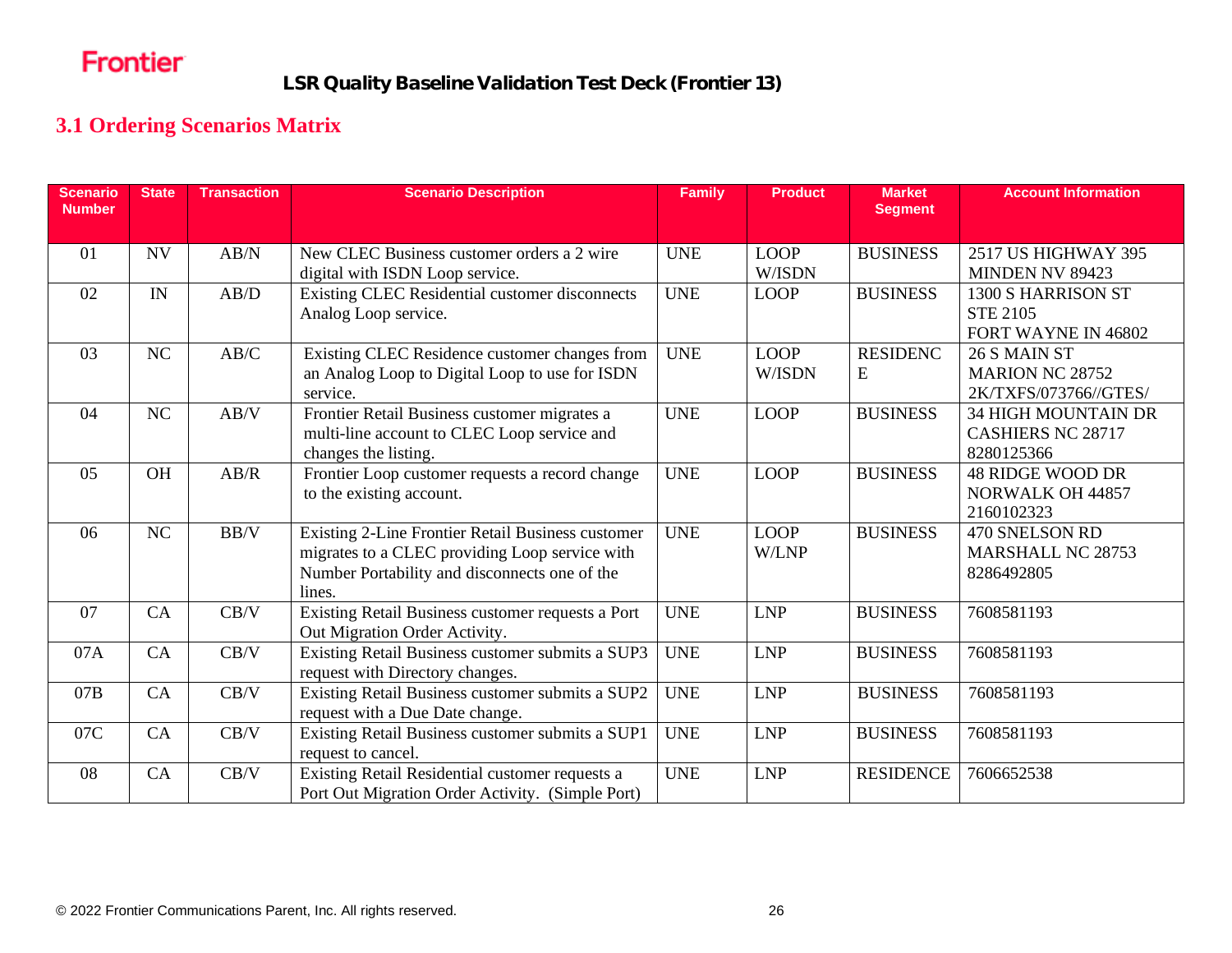| <b>Scenario</b><br><b>Number</b> | <b>State</b>             | <b>Transaction</b> | <b>Scenario Description</b>                                                                                    | <b>Family</b>              | <b>Product</b> | <b>Market</b><br><b>Segment</b> | <b>Account Information</b>                                  |
|----------------------------------|--------------------------|--------------------|----------------------------------------------------------------------------------------------------------------|----------------------------|----------------|---------------------------------|-------------------------------------------------------------|
| 09                               | MI                       | CB/V               | Existing Retail multi-line Residential customer<br>requests a Partial Port Out Migration Order<br>Activity.    | <b>UNE</b>                 | <b>LNP</b>     | RESIDENCE                       | 8103242171<br>8103242233                                    |
| 10                               | NC                       | CB/V               | Existing Retail multi-line Business customer<br>requests a Partial Port Out Migration Order<br>Activity.       | <b>UNE</b>                 | <b>LNP</b>     | <b>BUSINESS</b>                 | 8283697110<br>8285240810                                    |
| 11                               | MI                       | CB/V               | Existing Retail multi-line Residential customer<br>requests a Full Port Out Migration Order Activity.          | <b>UNE</b>                 | <b>LNP</b>     | RESIDENCE                       | 8103242756<br>8103242741                                    |
| 12                               | IL                       | CB/V               | Existing Retail multi-line Business customer<br>requests a Full Port Out Migration Order Activity.             | <b>UNE</b>                 | <b>LNP</b>     | <b>BUSINESS</b>                 | 2174659885<br>2174655727                                    |
| 13                               | OH                       | DB/V               | Existing Retail Residential customer migrates as<br>specified to a CLEC providing Platform POTS<br>service.    | <b>UNE-P</b><br>(Platform) | <b>POTS</b>    | RESIDENCE                       | 1004 NORTHWEST Rd<br><b>BELLEVUE OH 44811</b><br>4194832309 |
| 14                               | AZ                       | DB/N               | New CLEC Business customer orders a single<br>Platform service.                                                | UNE-P<br>(Platform         | <b>POTS</b>    | <b>BUSINESS</b>                 | 33933 SMOKETREE LN<br>PARKER CA 85344<br>9286671105         |
| 15                               | MI                       | $\rm DB/C$         | Existing CLEC Residence single line Platform<br>customer adds Call Waiting and Call Forwarding<br>to account.  | UNE-P<br>(Platform)        | <b>POTS</b>    | <b>RESIDENCE</b>                | 7369 BRYCE RD<br><b>NORTH STREET MI 48049</b><br>8103242185 |
| 16                               | $\ensuremath{\text{IN}}$ | $\rm DB/D$         | Existing CLEC Business Platform customer<br>disconnect service.                                                | <b>UNE-P</b><br>(Platform  | <b>POTS</b>    | <b>BUSINESS</b>                 | 2194655199                                                  |
| 17                               | MI                       | DB/T               | Existing CLEC Residential customer requests an<br>outside move.                                                | UNE-P<br>(Platform)        | <b>POTS</b>    | <b>RESIDENCE</b>                | 2694839637                                                  |
| 18                               | IL                       | DB/J               | Existing CLEC Business customer requests a<br>Directory Listing order to change the listing from<br>NP to PUB. | UNE-P<br>(Platform         | <b>POTS</b>    | <b>BUSINESS</b>                 | 1745 W WALNUT ST<br>JACKSONVILLE IL 62650<br>2172433042     |
| 19                               | MI                       | DB/S               | Existing CLEC issues a Seasonal Suspend order<br>for a Residential Customer.                                   | <b>UNE-P</b><br>(Platform) | <b>POTS</b>    | <b>RESIDENCE</b>                | 7369 BRYCE RD<br>NORTH CITY MI 48049<br>8103242185          |
| 20                               | WI                       | DB/B               | Existing CLEC issues a Seasonal Restore order for<br>a Residential Customer.                                   | UNE-P<br>(Platform)        | <b>POTS</b>    | <b>RESIDENCE</b>                | 1738 THEDE RD<br>NEW HOLSTEIN WI 53061<br>9208985500        |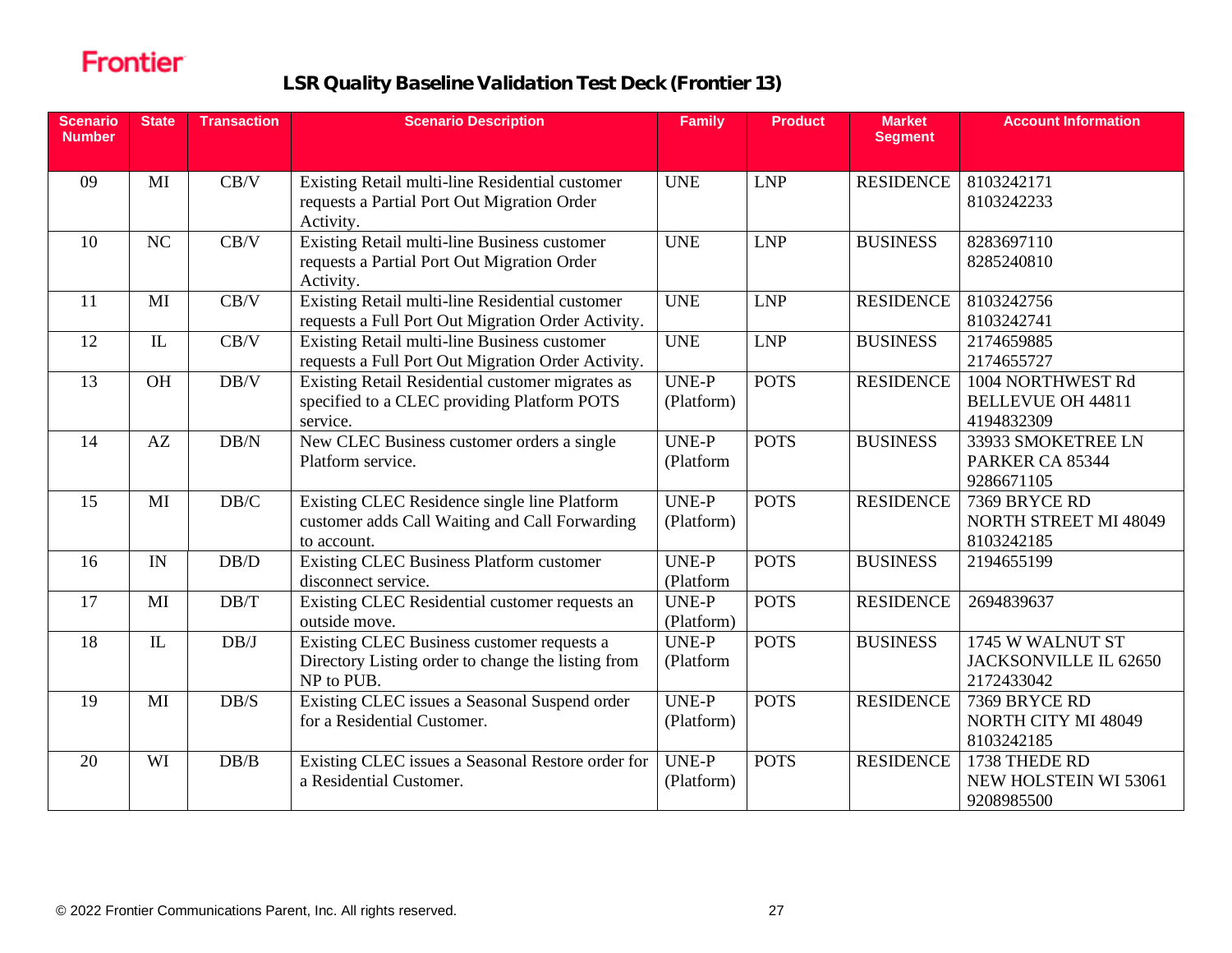| <b>Scenario</b><br><b>Number</b> | <b>State</b> | <b>Transaction</b>       | <b>Scenario Description</b>                                                                                | <b>Family</b>                                  | <b>Product</b>                | <b>Market</b><br><b>Segment</b> | <b>Account Information</b>                                    |
|----------------------------------|--------------|--------------------------|------------------------------------------------------------------------------------------------------------|------------------------------------------------|-------------------------------|---------------------------------|---------------------------------------------------------------|
| 21                               | IN           | DB/M                     | Existing CLEC Business customer requests an<br>inside move.                                                | <b>UNE-P</b><br>(Platform)                     | <b>POTS</b>                   | <b>BUSINESS</b>                 | 2604891645                                                    |
| 22                               | IN           | $\mathrm{EB}/\mathrm{C}$ | Existing CLEC Business multi-line Resale POTS<br>customer changes the TN on a subsequent line.             | <b>RESALE</b>                                  | <b>POTS</b>                   | <b>BUSINESS</b>                 | <b>401 MCCARTY ST</b><br><b>WABASH IN 46992</b><br>2605637443 |
| 23                               | <b>NV</b>    | EB/N                     | New CLEC Business customer orders a single<br>RESALE service.                                              | <b>RESALE</b>                                  | <b>POTS</b>                   | <b>BUSINESS</b>                 | 1520 CHURCH ST<br><b>GARDNERVILLE NV 89410</b><br>7755881115  |
| 24                               | IL           | EB/W                     | An existing CLEC Resale Business POTS<br>customer migrates "as-is", all lines from one<br>CLEC to another. | <b>RESALE</b>                                  | <b>POTS</b>                   | <b>BUSINESS</b>                 | 1401 E JACKSON ST<br>MACOMB IL 61455<br>3098333987            |
| 25                               | IN           | JB/N                     | Existing CLEC Residence customer requests new<br>stand alone Directory Listing.                            | <b>UNE</b>                                     | <b>POTS</b>                   | <b>RESIDENCE</b>                | 9320 WATERS CT<br>FORT WAYNE IN 46825<br>2604160827           |
| 26                               | CA           | JB/N                     | Existing CLEC Business customer requests new<br>multi-line stand alone Directory Listing.                  | <b>UNE</b>                                     | <b>POTS</b>                   | <b>BUSINESS</b>                 | 19025 WILEYS WELL RD<br><b>BLYTHE CA 92225</b><br>7609221110  |
| 27                               | MI           | JB/C                     | Existing CLEC Residence customer requests to<br>change a name on the Directory Listing.                    | <b>UNE</b>                                     | <b>POTS</b>                   | <b>RESIDENCE</b>                | 4219 N PARMA RD<br>PARMA MI 49269<br>5175314327               |
| 28                               | WI           | $\rm{JB}/\rm{D}$         | Existing CLEC Business customer requests to<br>disconnect a stand-alone Directory Listing.                 | <b>UNE</b>                                     | <b>POTS</b>                   | <b>BUSINESS</b>                 | 6085924440                                                    |
| 29                               | WI           | JB/D                     | Existing CLEC Residence customer requests to<br>disconnect a stand-alone Directory Listing.                | <b>UNE</b>                                     | <b>POTS</b>                   | <b>BUSINESS</b>                 | 6085925334                                                    |
| 30                               | <b>SC</b>    | JB/V                     | Existing CLEC Residence customer requests a<br>stand-alone Directory Listing Migration.                    | <b>UNE</b>                                     | <b>POTS</b>                   | <b>RESIDENCE</b>                | 1136 S LONGLEAF DR<br><b>MANNING SC 29102</b><br>8034354024   |
| 31                               | <b>OH</b>    | PB/N                     | New CLEC Business customer requests a new<br>Centrex service.                                              | <b>RESALE</b>                                  | <b>CENTREX</b>                | <b>BUSINESS</b>                 | 3260 MELVILLE OXFORD<br>RD OXFORD OH 45056<br>5135231115      |
| 32                               | ID           | KB/N                     | New CLEC Business customer requests a new<br>Resale Private Line service.                                  | <b>RESALE</b><br><b>PRIVATE</b><br><b>LINE</b> | <b>PRIVATE</b><br><b>LINE</b> | <b>BUSINESS</b>                 | <b>414 CHURCH ST</b><br>SANDPOINT ID 47126                    |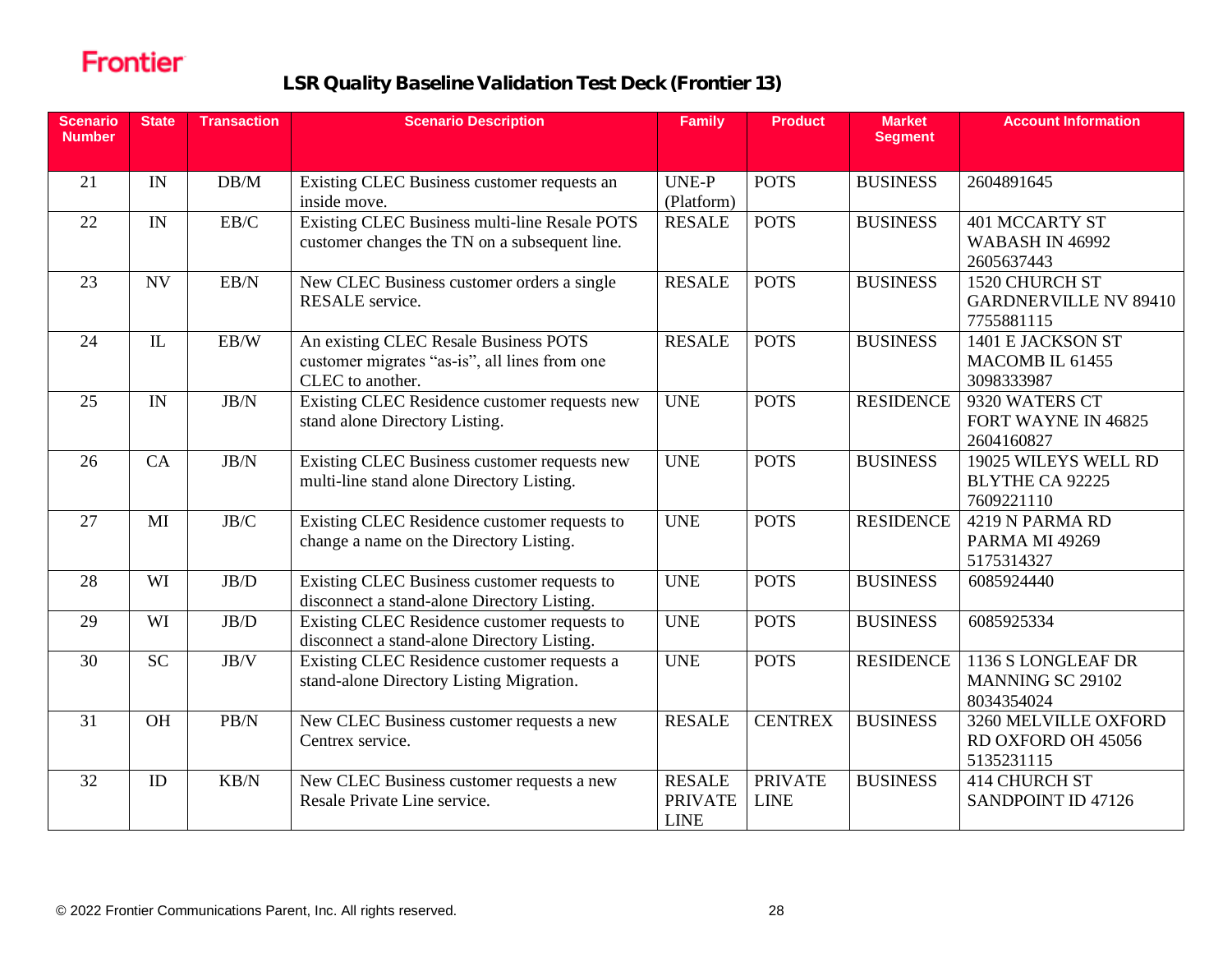| <b>Scenario</b><br><b>Number</b> | <b>State</b> | Transaction | <b>Scenario Description</b>                                              | <b>Family</b>                                 | <b>Product</b>               | <b>Market</b><br><b>Segment</b> | <b>Account Information</b>                     |
|----------------------------------|--------------|-------------|--------------------------------------------------------------------------|-----------------------------------------------|------------------------------|---------------------------------|------------------------------------------------|
| 33                               | AZ           | NB/N        | New CLEC Business customer requests a new<br>DID/DOD/PBX service.        | <b>RESALE</b>                                 | <b>DDPS</b>                  | <b>BUSINESS</b>                 | <b>488 RIVERFRONT DR</b><br>PARKER AZ 85344    |
| 34                               | <b>NV</b>    | LB/N        | New CLEC Business customer requests a new<br>Resale Frame Relay service. | <b>RESALE</b><br><b>FRAME</b><br><b>RELAY</b> | <b>FRAME</b><br><b>RELAY</b> | <b>BUSINESS</b>                 | 1711 ORBIT WAY<br><b>GARDNERVILLE NV 89410</b> |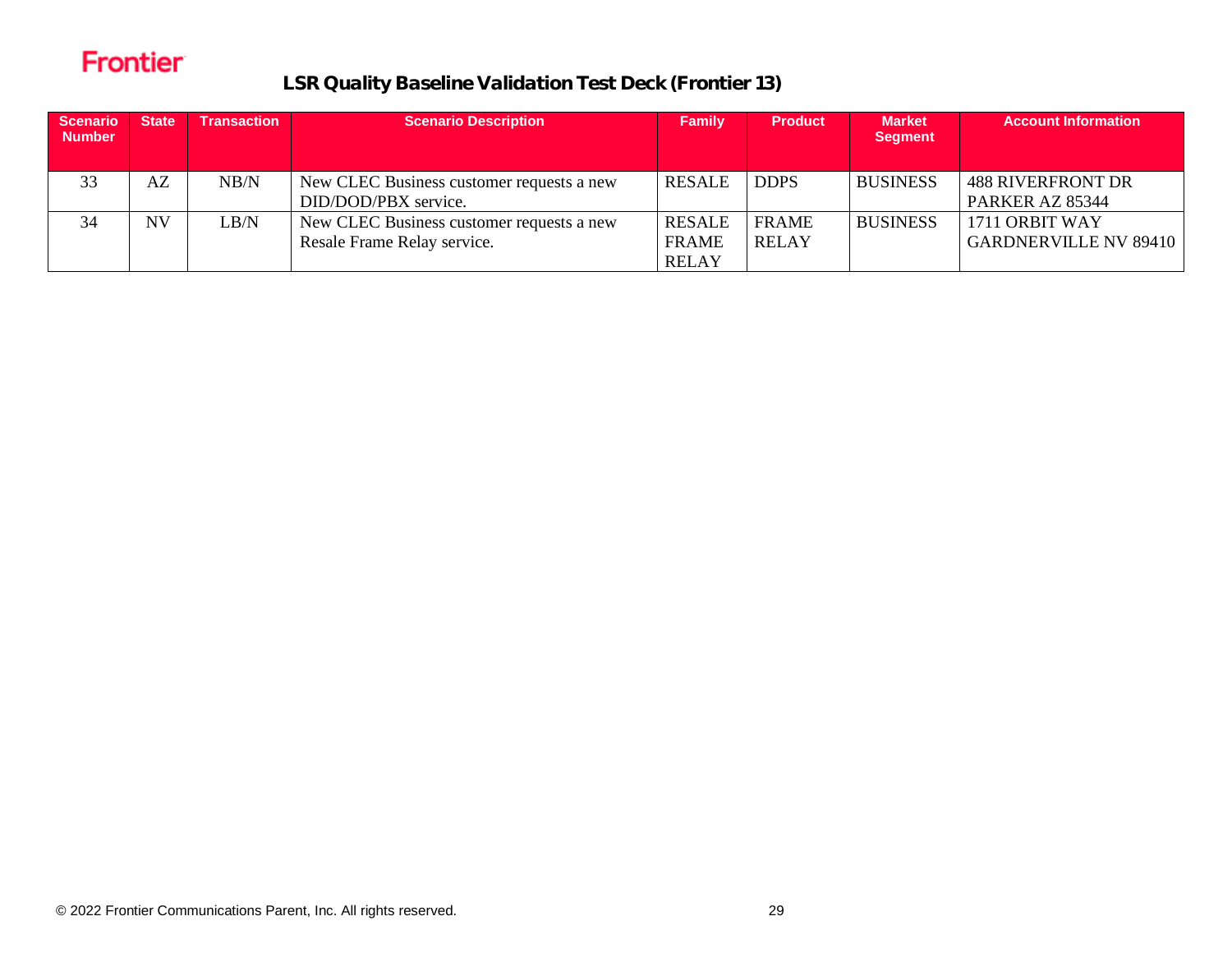LSR Quality Baseline Validation Test Deck (Frontier 13)

#### <span id="page-29-0"></span>**3.2 Ordering Scenarios**

- Input Data
- Inbound Request
- Outbound Responses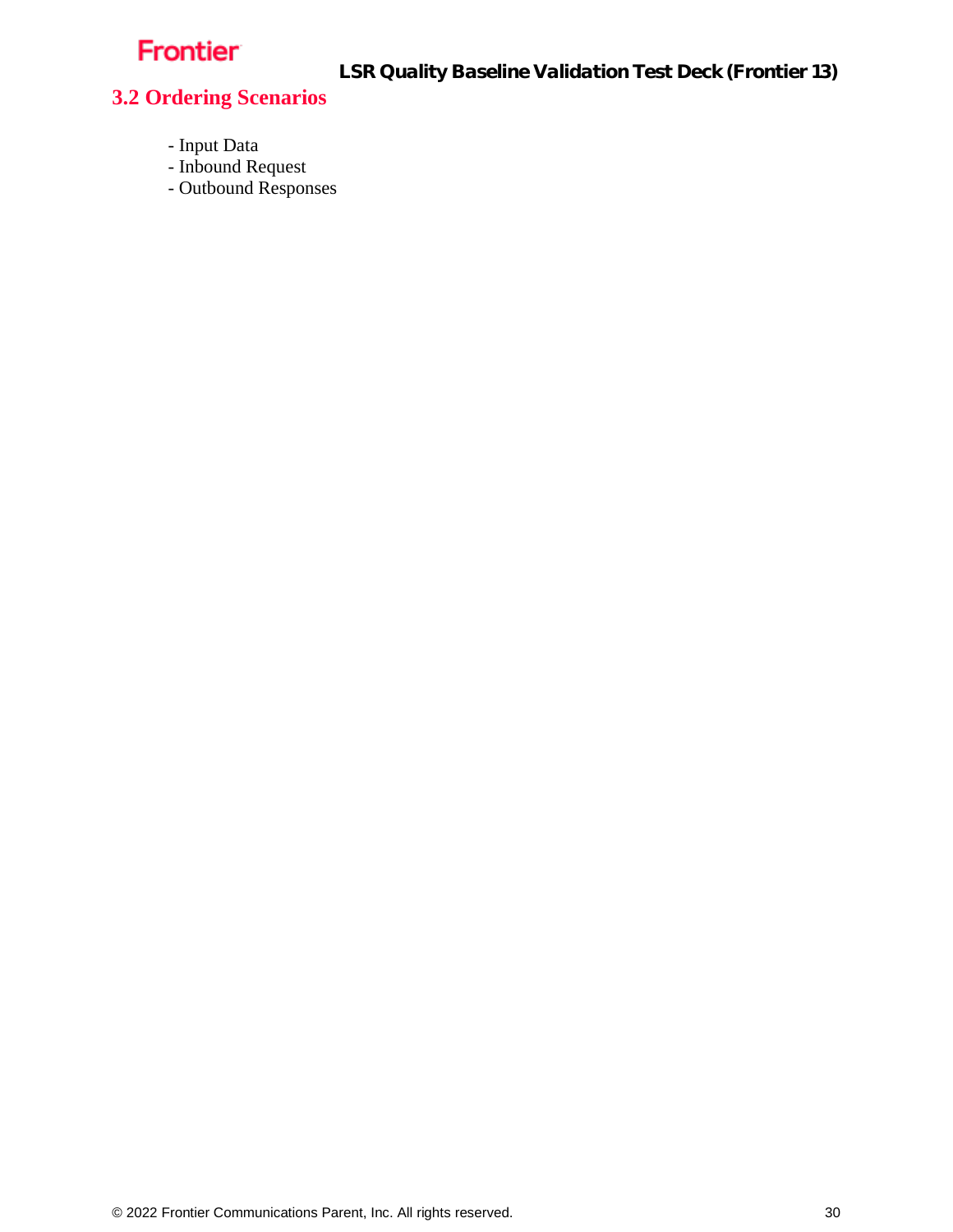|                              | LSR Quality Baseline Validation Test Deck (Frontier 13)                       |
|------------------------------|-------------------------------------------------------------------------------|
| <b>Scenario Number:</b>      | 01                                                                            |
| <b>Scenario Description:</b> | New CLEC Business customer orders a 2 wire digital with ISDN Loop<br>service. |
| State:                       | NV                                                                            |
| <b>Transaction:</b>          | AB/N                                                                          |
| <b>Family:</b>               | <b>UNE</b>                                                                    |
| <b>Product:</b>              | <b>LOOP W/ISDN</b>                                                            |
| <b>Market Segment:</b>       | <b>BUSINESS</b>                                                               |
|                              |                                                                               |

| <b>FORM</b> | <b>FIELD</b>  | <b>DATA</b>         |
|-------------|---------------|---------------------|
| <b>LSR</b>  | <b>CCNA</b>   | <b>ZTK</b>          |
|             | PON           |                     |
|             | <b>VER</b>    |                     |
|             | <b>LOCQTY</b> | 1                   |
|             | DDD           |                     |
|             | <b>REQTYP</b> | AB                  |
|             | <b>SLI</b>    | S                   |
|             | <b>ACT</b>    | N                   |
|             | <b>AGAUTH</b> | Υ                   |
|             | <b>ACTL</b>   | GRDVNVXAH09         |
|             | <b>LSO</b>    | 775782              |
|             | <b>TOS</b>    | <b>1HF1</b>         |
|             | <b>NC</b>     | LX-N                |
|             | <b>NCI</b>    | 02QB2.001           |
|             | <b>INIT</b>   |                     |
|             | <b>TELNO</b>  |                     |
|             | <b>IMPCON</b> |                     |
|             | <b>TELNO</b>  |                     |
| EU          | <b>LOCNUM</b> | 1                   |
|             | <b>NAME</b>   | <b>NEW LOOP</b>     |
|             | <b>AFT</b>    | N                   |
|             | <b>SANO</b>   | 2517                |
|             | <b>SASN</b>   | US HIGHWAY 395      |
|             | <b>CITY</b>   | <b>MINDEN</b>       |
|             | <b>STATE</b>  | <b>NV</b>           |
|             | <b>ZIP</b>    | 89423               |
|             | <b>LCON</b>   | <b>FTR LSR CERT</b> |
|             | <b>TELNO</b>  | 8005551212          |
| LS          | <b>LQTY</b>   | 1                   |
|             | LOCNUM        | 1                   |
|             | <b>LNUM</b>   | 1                   |
|             | <b>LNA</b>    | N                   |
|             | <b>SHELF</b>  | 01                  |
|             | <b>SLOT</b>   | 000004              |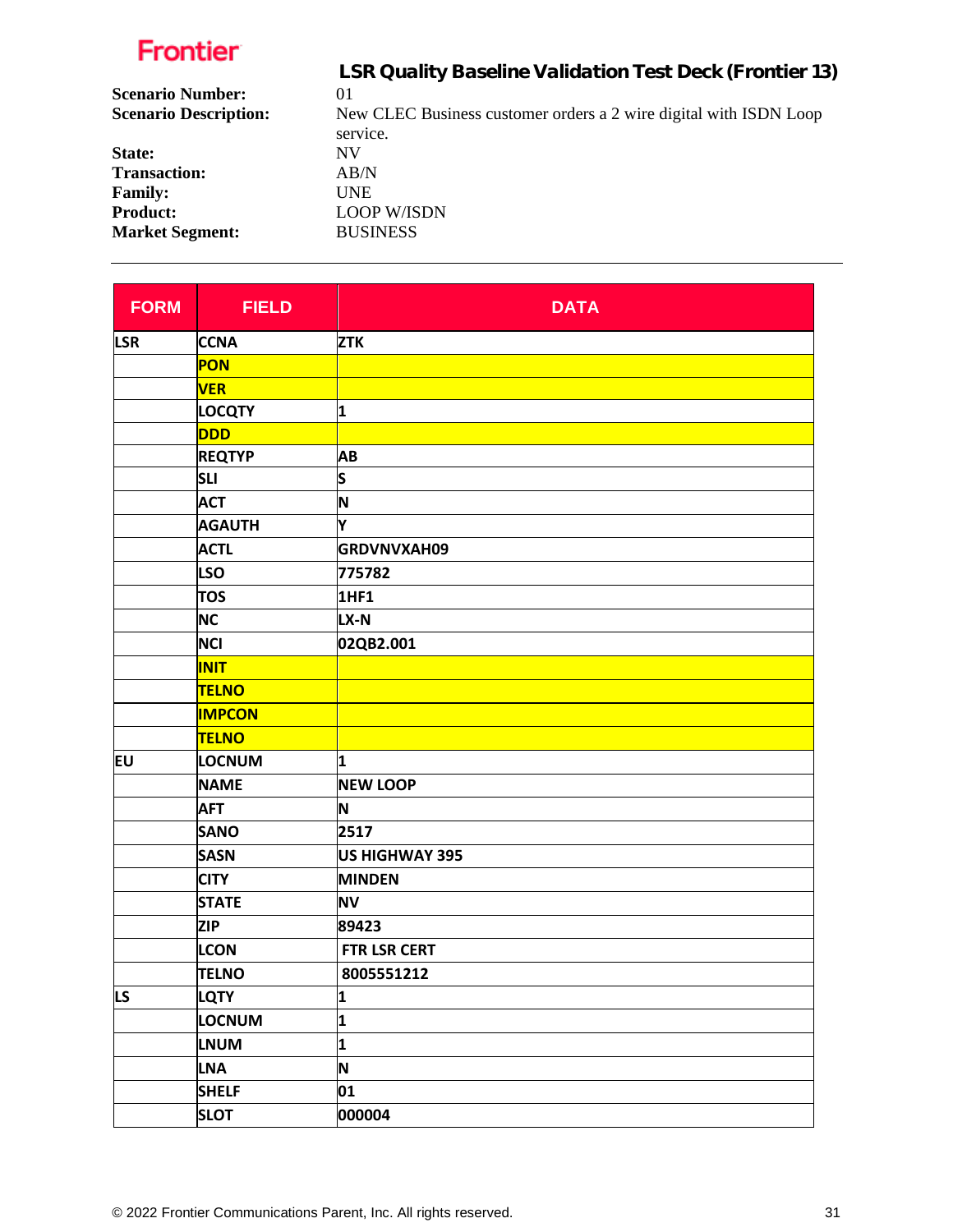LSR Quality Baseline Validation Test Deck (Frontier 13)

| <b>Scenario Number:</b>      | 02                                                                  |
|------------------------------|---------------------------------------------------------------------|
| <b>Scenario Description:</b> | Existing CLEC Residential customer disconnects Analog Loop service. |
| State:                       | IN                                                                  |
| <b>Transaction:</b>          | AB/D                                                                |
| <b>Family:</b>               | <b>UNE</b>                                                          |
| <b>Product:</b>              | <b>LOOP</b>                                                         |
| <b>Market Segment:</b>       | <b>BUSINESS</b>                                                     |

| <b>FORM</b> | <b>FIELD</b>    | <b>DATA</b>         |
|-------------|-----------------|---------------------|
| <b>LSR</b>  | <b>CCNA</b>     | <b>ZTK</b>          |
|             | PON             |                     |
|             | <b>VER</b>      |                     |
|             | <b>LOCQTY</b>   | 1                   |
|             | <b>DDD</b>      |                     |
|             | <b>REQTYP</b>   | AB                  |
|             | <b>SLI</b>      | S                   |
|             | <b>ACT</b>      | D                   |
|             | <b>AGAUTH</b>   | Υ                   |
|             | <b>ACTL</b>     | FTWYINXAW04         |
|             | <b>LSO</b>      | 260423              |
|             | <b>TOS</b>      | 11M1                |
|             | <b>NC</b>       | <b>LX--</b>         |
|             | <b>NCI</b>      | 02QC2.OOF           |
|             | <b>INIT</b>     |                     |
|             | <b>TELNO</b>    |                     |
| <b>EU</b>   | LOCNUM          | 1                   |
|             | <b>NAME</b>     | <b>ABD TEST</b>     |
|             | <b>AFT</b>      | N                   |
|             | <b>SANO</b>     | 1300                |
|             | <b>SASD</b>     | S                   |
|             | <b>SASN</b>     | <b>HARRISON</b>     |
|             | <b>SATH</b>     | <b>ST</b>           |
|             | LD <sub>3</sub> | <b>STE</b>          |
|             | LV3             | 2105                |
|             | <b>CITY</b>     | <b>FORT WAYNE</b>   |
|             | <b>STATE</b>    | IN                  |
|             | <b>ZIP</b>      | 46802               |
|             | <b>LCON</b>     | <b>FTR LSR CERT</b> |
|             | <b>TELNO</b>    | 8005551212          |
|             | <b>EATN</b>     | 2190020056          |

 $\mathbf{r}$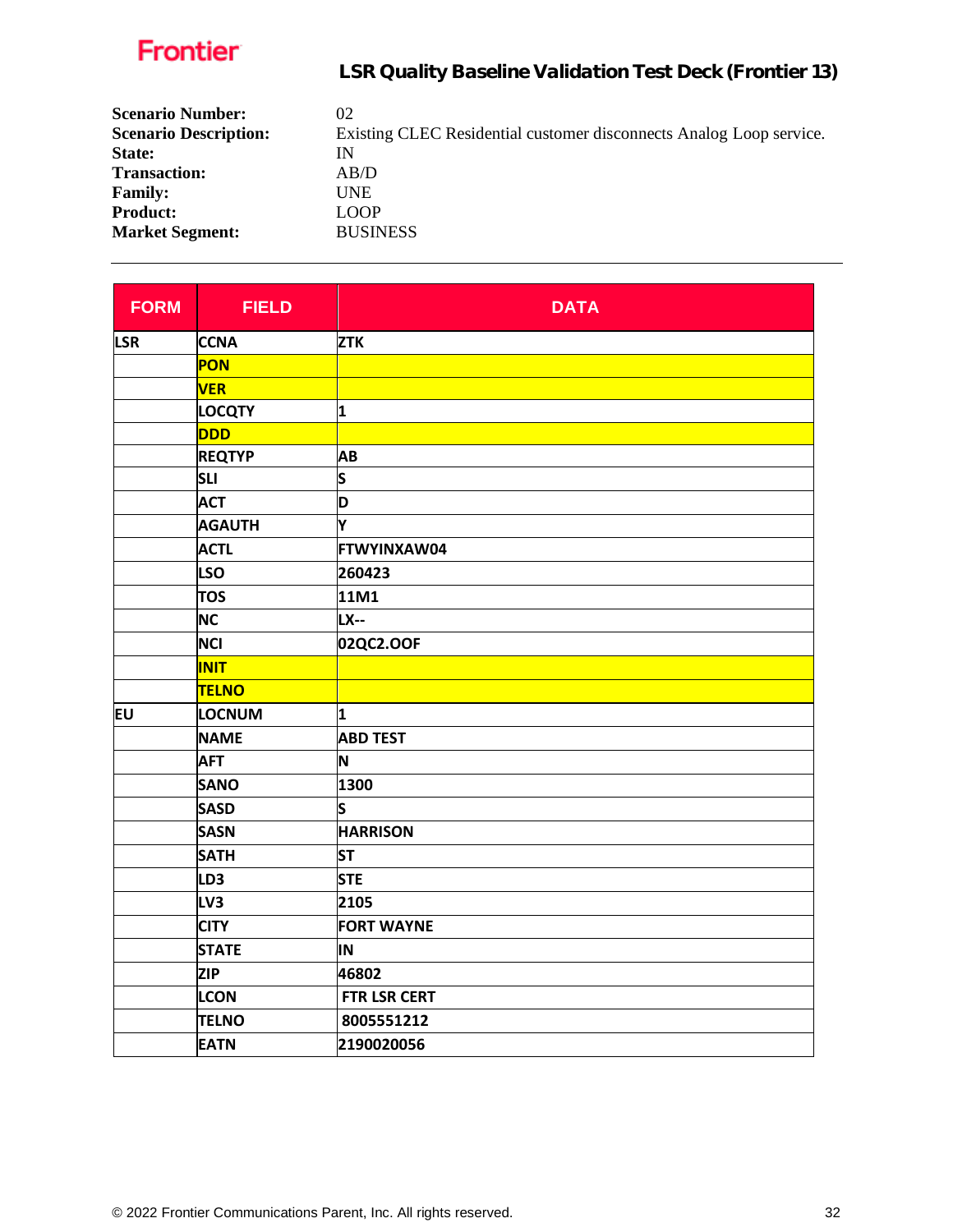|                              | LSR Quality Baseline Validation Test Deck (Frontier 13)         |
|------------------------------|-----------------------------------------------------------------|
| <b>Scenario Number:</b>      | 03                                                              |
| <b>Scenario Description:</b> | Existing CLEC Residence customer changes from an Analog Loop to |
|                              | Digital Loop to use for ISDN service.                           |
| State:                       | NC.                                                             |
| <b>Transaction:</b>          | AB/C                                                            |
| <b>Family:</b>               | UNE                                                             |
| <b>Product:</b>              | <b>LOOP W/ISDN</b>                                              |
| <b>Market Segment:</b>       | <b>RESIDENCE</b>                                                |
|                              |                                                                 |

| <b>FORM</b> | <b>FIELD</b>  | <b>DATA</b>             |
|-------------|---------------|-------------------------|
| <b>LSR</b>  | <b>CCNA</b>   | <b>ZTK</b>              |
|             | PON           |                         |
|             | <b>VER</b>    |                         |
|             | <b>LOCQTY</b> | 001                     |
|             | <b>DDD</b>    |                         |
|             | <b>RECTYP</b> | AB                      |
|             | <b>SLI</b>    | S                       |
|             | <b>ACT</b>    | C                       |
|             | <b>AGAUTH</b> | Y                       |
|             | <b>ACTL</b>   | MARNNCXBW05             |
|             | <b>LSO</b>    | 828659                  |
|             | <b>TOS</b>    | 2HF1                    |
|             | <b>NC</b>     | LX-N                    |
|             | <b>NCI</b>    | 02QB2.001               |
|             | <b>INIT</b>   |                         |
|             | <b>TELNO</b>  |                         |
| EU          | LOCNUM        | 1                       |
|             | <b>NAME</b>   | <b>LOOP SERVICE</b>     |
|             | <b>AFT</b>    | N                       |
|             | <b>SANO</b>   | 26                      |
|             | <b>SASD</b>   | S                       |
|             | <b>SASN</b>   | <b>MAIN</b>             |
|             | <b>SATH</b>   | <b>ST</b>               |
|             | <b>CITY</b>   | <b>MARION</b>           |
|             | <b>STATE</b>  | <b>NC</b>               |
|             | <b>ZIP</b>    | 28752                   |
|             | <b>LCON</b>   | <b>FTR LSR CERT</b>     |
|             | <b>TELNO</b>  | 8005551212              |
|             | <b>EATN</b>   | 8280124974              |
| LS          | <b>LQTY</b>   | 1                       |
|             | LOCNUM        | $\overline{\mathbf{1}}$ |
|             | <b>LNUM</b>   | 1                       |
|             | <b>LNA</b>    | C                       |
|             | CI            | A                       |
|             | <b>ECCKT</b>  | 2K/TXFS/073766//GTES/   |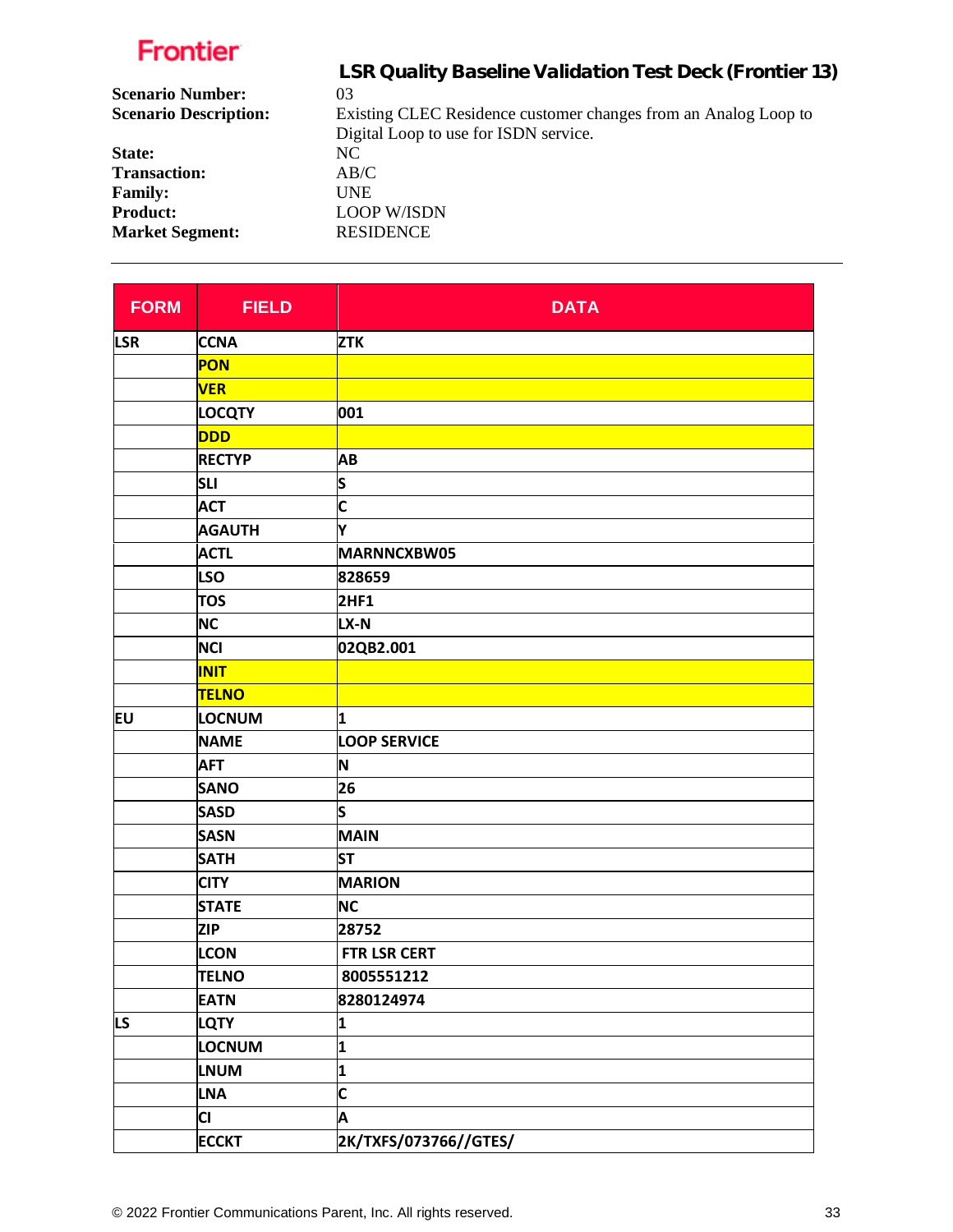| <b>FORM</b> | <b>FIELD</b> | <b>DATA</b> |
|-------------|--------------|-------------|
|             | <b>SHELF</b> | 01          |
|             | <b>SLOT</b>  | 000002      |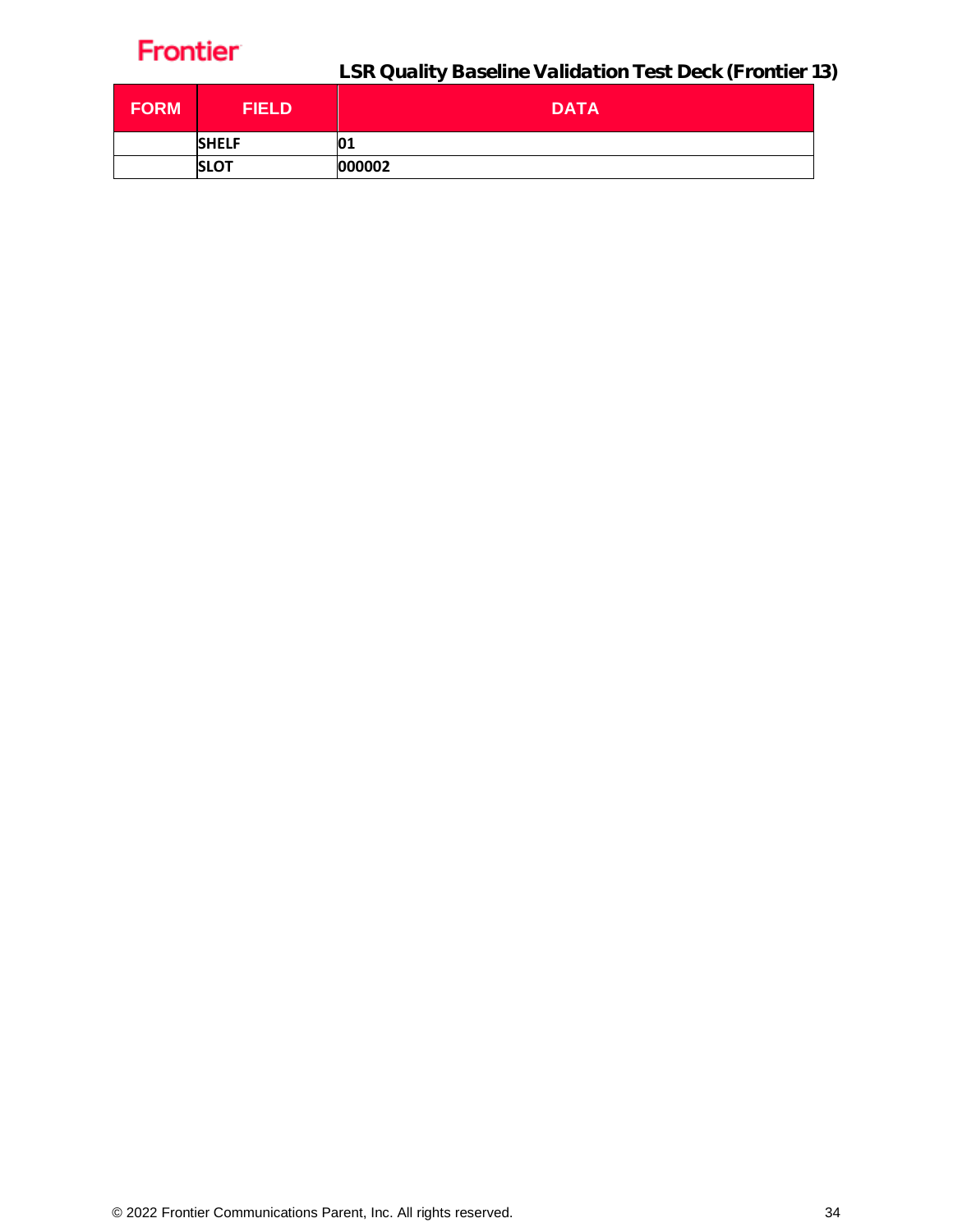|                              | LSR Quality Baseline Validation Test Deck (Frontier 13)                 |
|------------------------------|-------------------------------------------------------------------------|
| <b>Scenario Number:</b>      | 04                                                                      |
| <b>Scenario Description:</b> | Frontier Retail Business customer migrates a multi-line account to CLEC |
|                              | Loop service and changes the listing.                                   |
| State:                       | NC.                                                                     |
| <b>Transaction:</b>          | AB/V                                                                    |
| <b>Family:</b>               | <b>UNE</b>                                                              |
| <b>Product:</b>              | <b>LOOP</b>                                                             |
| <b>Market Segment:</b>       | <b>BUSINESS</b>                                                         |
|                              |                                                                         |

| <b>FORM</b> | <b>FIELD</b>  | <b>DATA</b>          |
|-------------|---------------|----------------------|
| <b>LSR</b>  | <b>CCNA</b>   | <b>ZTK</b>           |
|             | PON           |                      |
|             | <b>VER</b>    |                      |
|             | <b>LOCQTY</b> | 001                  |
|             | <b>DDD</b>    |                      |
|             | <b>REQTYP</b> | AB                   |
|             | <b>SLI</b>    | S                    |
|             | <b>ACT</b>    | V                    |
|             | <b>AGAUTH</b> | Y                    |
|             | <b>ACTL</b>   | MARNNCXBW05          |
|             | <b>LSO</b>    | 828659               |
|             | <b>TOS</b>    | 11F1                 |
|             | <b>NC</b>     | <b>LX--</b>          |
|             | <b>NCI</b>    | 02QC2.OOF            |
|             | <b>BI1</b>    | D                    |
|             | <b>BAN1</b>   | N                    |
|             | <b>INIT</b>   |                      |
|             | <b>TELNO</b>  |                      |
| EU          | LOCNUM        | 1                    |
|             | <b>NAME</b>   | <b>ABV TEST</b>      |
|             | <b>AFT</b>    | N                    |
|             | <b>SANO</b>   | 34                   |
|             | <b>SASN</b>   | <b>HIGH MOUNTAIN</b> |
|             | <b>SATH</b>   | <b>DR</b>            |
|             | <b>CITY</b>   | <b>CASHIERS</b>      |
|             | <b>STATE</b>  | <b>NC</b>            |
|             | <b>ZIP</b>    | 28717                |
|             | <b>LCON</b>   | FTR LSR CERT         |
|             | <b>TELNO</b>  | 8005551212           |
|             | <b>EATN</b>   | 8280125366           |
| LS.         | LQTY          | 1                    |
|             | LOCNUM        | 1                    |
|             | <b>LNUM</b>   | 1                    |
|             | <b>LNA</b>    | V                    |
|             | <b>SHELF</b>  | 01                   |
|             | <b>SLOT</b>   | 000002               |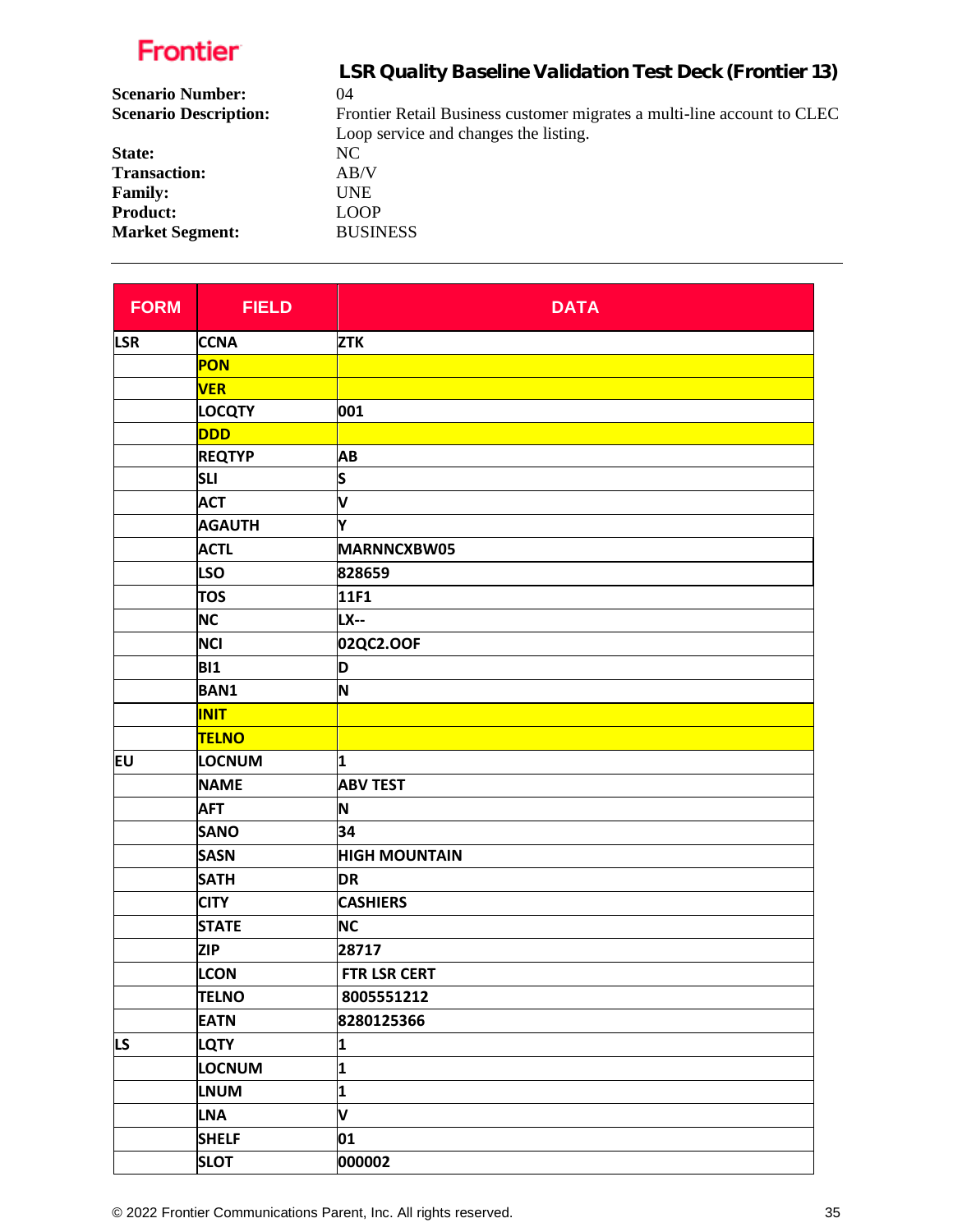| <b>FORM</b> | <b>FIELD</b> | <b>DATA</b> |
|-------------|--------------|-------------|
| <b>DL</b>   | <b>LACT</b>  | N           |
|             | <b>RTY</b>   | <b>LML</b>  |
|             | <b>LTY</b>   |             |
|             | <b>STYC</b>  | <b>SL</b>   |
|             | <b>MTN</b>   | 8280125366  |
|             | <b>LTN</b>   | 8280125366  |
|             | <b>LEX</b>   | 828012      |
|             | <b>LNLN</b>  | Loop        |
|             | <b>LNFN</b>  | <b>Test</b> |
|             | <b>ADI</b>   | 0           |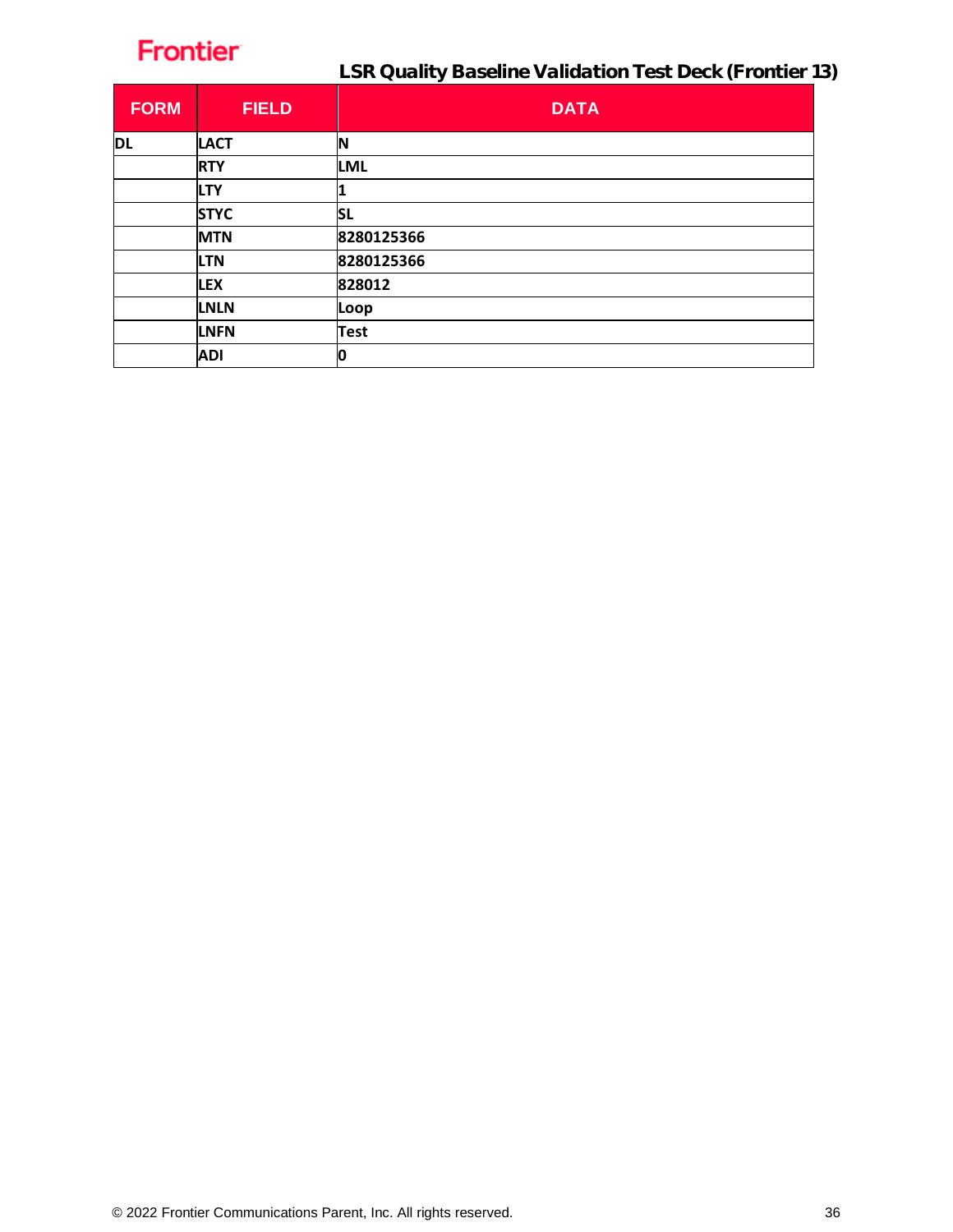| <b>Scenario Number:</b><br><b>Scenario Description:</b> | 05<br>Frontier Loop customer requests a record change to the existing account. |
|---------------------------------------------------------|--------------------------------------------------------------------------------|
| State:                                                  | OН                                                                             |
| <b>Transaction:</b>                                     | AB/R                                                                           |
| <b>Family:</b>                                          | UNE                                                                            |
| <b>Product:</b>                                         | <b>LOOP</b>                                                                    |
| <b>Market Segment:</b>                                  | <b>BUSINESS</b>                                                                |

| <b>FIELD</b>  | <b>DATA</b>         |
|---------------|---------------------|
| <b>CCNA</b>   | <b>ZTK</b>          |
| <b>PON</b>    |                     |
| <b>VER</b>    |                     |
| <b>LOCQTY</b> | 001                 |
| <b>DDD</b>    |                     |
| <b>REQTYP</b> | AB                  |
| <b>SLI</b>    | S                   |
| <b>ACT</b>    | R                   |
| <b>AGAUTH</b> | Υ                   |
| <b>ACTL</b>   | <b>NRWLOHXADS0</b>  |
| <b>LSO</b>    | 419668              |
| <b>TOS</b>    | 14F2                |
| <b>NC</b>     | LX-N                |
| <b>NCI</b>    | 04QB2.0             |
| <b>INIT</b>   |                     |
| <b>TELNO</b>  |                     |
| LOCNUM        | 001                 |
| <b>NAME</b>   | <b>ABR TEST</b>     |
| <b>AFT</b>    | N                   |
| <b>SANO</b>   | 48                  |
| <b>SASN</b>   | <b>RIDGE WOOD</b>   |
| <b>SATH</b>   | <b>DR</b>           |
| <b>CITY</b>   | <b>NORWALK</b>      |
| <b>STATE</b>  | <b>OH</b>           |
| <b>ZIP</b>    | 44857               |
| <b>LCON</b>   | <b>FTR LSR CERT</b> |
| <b>TELNO</b>  | 8005551212          |
| <b>EATN</b>   | 2160102323          |
|               |                     |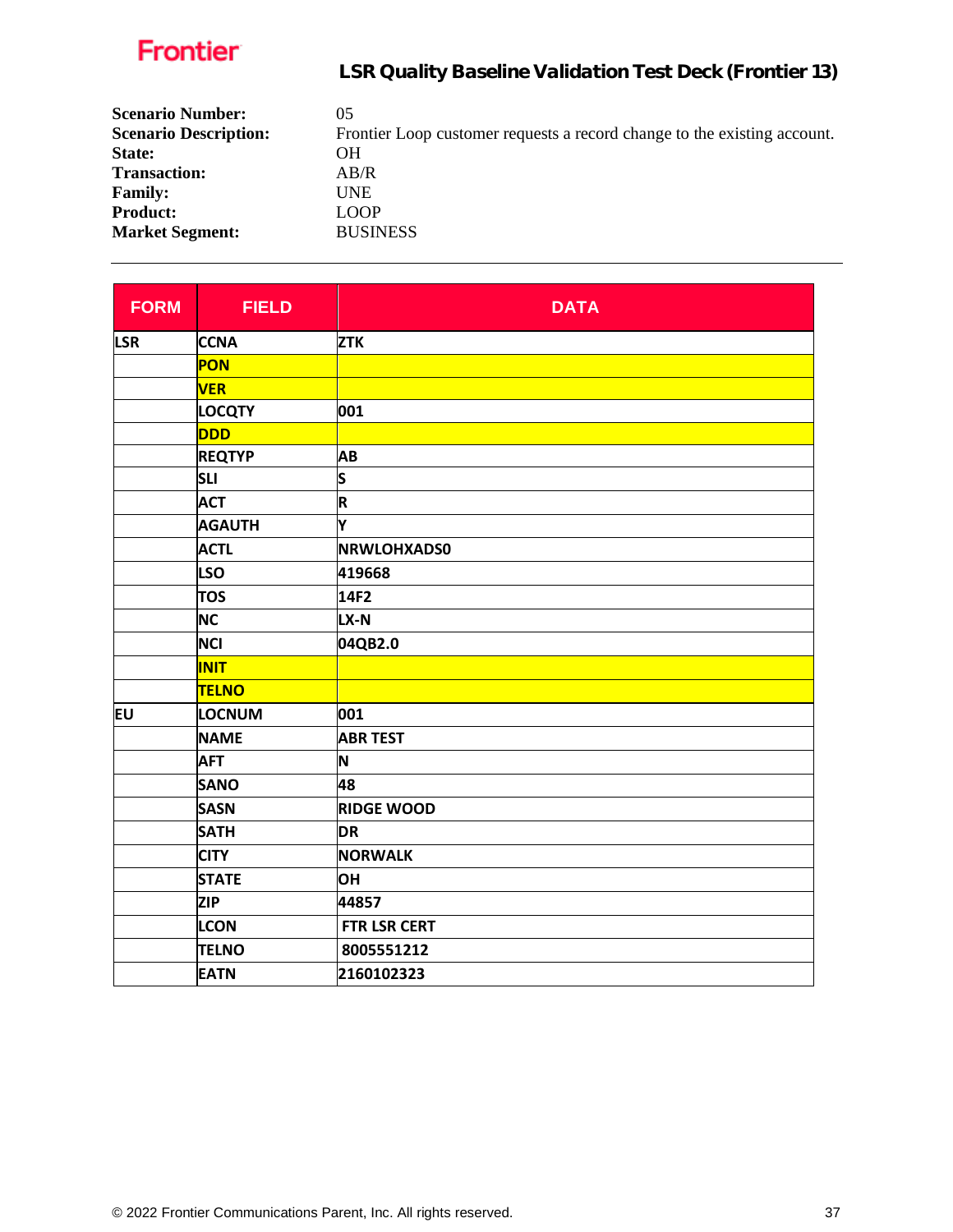| Frontier                     | LSR Quality Baseline Validation Test Deck (Frontier 13)                                                                                                     |
|------------------------------|-------------------------------------------------------------------------------------------------------------------------------------------------------------|
| <b>Scenario Number:</b>      | 06                                                                                                                                                          |
| <b>Scenario Description:</b> | Existing 2-Line Frontier Retail Business customer migrates to a CLEC<br>providing Loop service with Number Portability and disconnects one of<br>the lines. |
| State:                       | NC.                                                                                                                                                         |
| <b>Transaction:</b>          | BB/V                                                                                                                                                        |
| <b>Family:</b>               | <b>UNE</b>                                                                                                                                                  |
| <b>Product:</b>              | <b>LOOP W/LNP</b>                                                                                                                                           |
| <b>Market Segment:</b>       | <b>BUSINESS</b>                                                                                                                                             |
|                              |                                                                                                                                                             |

| <b>FORM</b> | <b>FIELD</b>  | <b>DATA</b>          |
|-------------|---------------|----------------------|
| <b>LSR</b>  | <b>CCNA</b>   | <b>ZTK</b>           |
|             | PON           |                      |
|             | <b>VER</b>    |                      |
|             | <b>LOCQTY</b> | 1                    |
|             | <b>DDD</b>    |                      |
|             | <b>DFDT</b>   | 0800AM               |
|             | <b>CHC</b>    | Υ                    |
|             | <b>REQTYP</b> | <b>BB</b>            |
|             | <b>SLI</b>    | s                    |
|             | <b>ACT</b>    | V                    |
|             | <b>NNSP</b>   | 000Z                 |
|             | <b>AGAUTH</b> | Z                    |
|             | <b>ACTL</b>   | MRPHNCXBW03          |
|             | <b>TOS</b>    | 12F1                 |
|             | <b>NC</b>     | LX-N                 |
|             | <b>NCI</b>    | 02QB9.00C            |
|             | <b>NPDI</b>   | D                    |
|             | <b>INIT</b>   |                      |
|             | <b>TELNO</b>  |                      |
|             | <b>IMPCON</b> |                      |
|             | <b>TELNO</b>  |                      |
| <b>EU</b>   | LOCNUM        | 1                    |
|             | <b>NAME</b>   | <b>CLEC CUSTOMER</b> |
|             | <b>AFT</b>    | N                    |
|             | <b>SANO</b>   | 470                  |
|             | <b>SASN</b>   | <b>SNELSON</b>       |
|             | <b>SATH</b>   | <b>RD</b>            |
|             | <b>CITY</b>   | <b>MARSHALL</b>      |
|             | <b>STATE</b>  | <b>NC</b>            |
|             | <b>ZIP</b>    | 28753                |
|             | <b>LCON</b>   | <b>LOCAL REP</b>     |
|             | <b>TELNO</b>  | 8005551212           |
|             | <b>EUMI</b>   | N                    |
|             | <b>ELT</b>    | B                    |

L,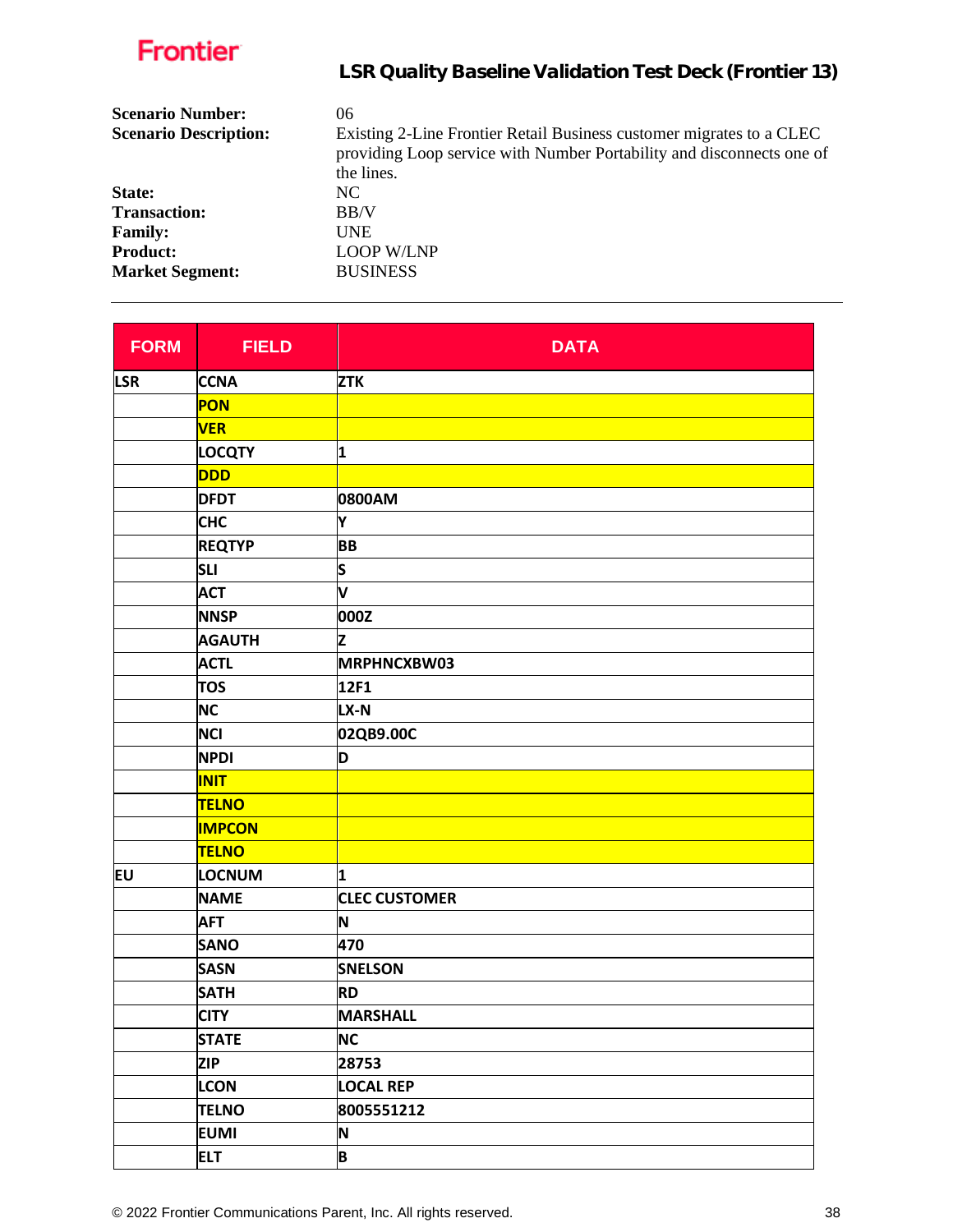| <b>FORM</b> | <b>FIELD</b>     | <b>DATA</b>           |
|-------------|------------------|-----------------------|
|             | <b>EATN</b>      | 8286492805            |
| <b>LSNP</b> | <b>LQTY</b>      |                       |
|             | <b>NPQTY</b>     |                       |
|             | LOCNUM           |                       |
|             | <b>LNUM</b>      |                       |
|             | <b>LNA</b>       | V                     |
|             | <b>CKR</b>       | 14.IBMX.260.665.5614. |
|             | <b>SHELF</b>     | 01                    |
|             | <b>SLOT</b>      | 000009                |
|             | <b>PORTEDNBR</b> | 8286492805            |
|             | <b>NPT</b>       | D                     |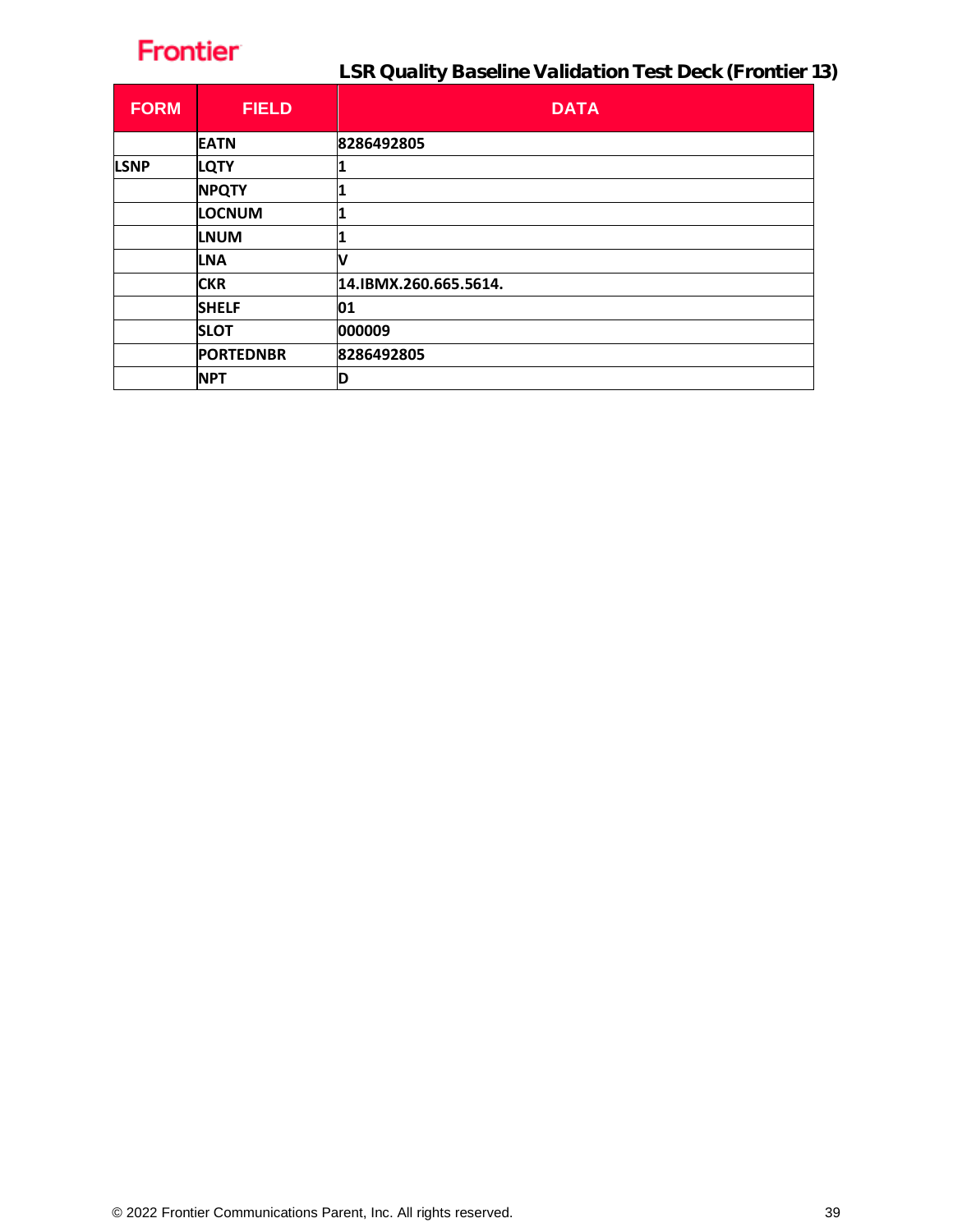|                              | LSR Quality Baseline Validation Test Deck (Frontier 13)                            |
|------------------------------|------------------------------------------------------------------------------------|
| <b>Scenario Number:</b>      | 07                                                                                 |
| <b>Scenario Description:</b> | Existing Retail Business customer requests a Port Out Migration Order<br>Activity. |
| State:                       | CA.                                                                                |
| <b>Transaction:</b>          | CB/V                                                                               |
| <b>Family:</b>               | <b>UNE</b>                                                                         |
| <b>Product:</b>              | LNP                                                                                |
| <b>Market Segment:</b>       | <b>BUSINESS</b>                                                                    |
|                              |                                                                                    |

| <b>FORM</b> | <b>FIELD</b>     | <b>DATA</b>    |
|-------------|------------------|----------------|
| <b>LSR</b>  | <b>CCNA</b>      | <b>ZTK</b>     |
|             | PON              |                |
|             | <b>VER</b>       |                |
|             | <b>LOCQTY</b>    | 1              |
|             | AN               | 7608581193     |
|             | <b>DDD</b>       |                |
|             | <b>REQTYP</b>    | <b>CB</b>      |
|             | <b>ACT</b>       | V              |
|             | <b>NNSP</b>      | 000Z           |
|             | <b>TOS</b>       | 1BF-           |
|             | <b>AGAUTH</b>    | Υ              |
|             | <b>NPDI</b>      | D              |
|             | <b>BI1</b>       | D              |
|             | <b>BAN1</b>      | N              |
|             | <b>INIT</b>      |                |
|             | <b>TELNO</b>     |                |
| EU          | <b>LOCNUM</b>    | 1              |
|             | <b>ZIP</b>       | 92363          |
|             | <b>ELT</b>       | E              |
| <b>NP</b>   | <b>NPQTY</b>     | 1              |
|             | LOCNUM           | 1              |
|             | <b>LNUM</b>      | 1              |
|             | <b>LNA</b>       | V              |
|             | <b>PORTEDNBR</b> | 7608581193     |
| DL          | <b>LACT</b>      | N              |
|             | <b>RTY</b>       | <b>LML</b>     |
|             | <b>LTY</b>       | 1              |
|             | <b>STYC</b>      | <b>SL</b>      |
|             | <b>MTN</b>       | 7608581193     |
|             | <b>LTN</b>       | 7608581193     |
|             | <b>LEX</b>       | 760858         |
|             | LNLN             | <b>Testing</b> |
|             | <b>LNFN</b>      | Guru           |
|             | <b>LALOC</b>     | <b>Needles</b> |
|             | <b>LAST</b>      | <b>CA</b>      |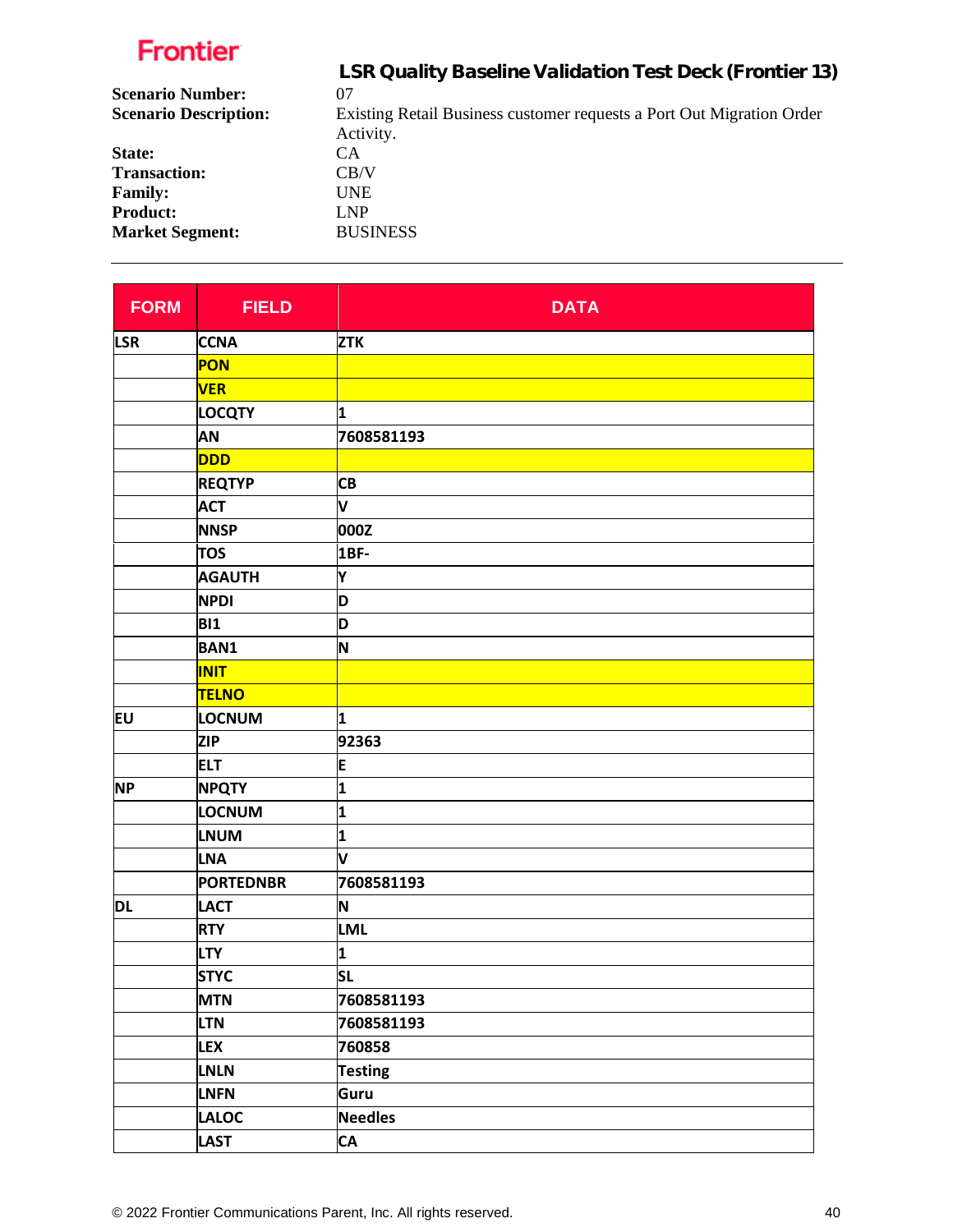| <b>FORM</b> | <b>FIELD</b> | <b>DATA</b> |
|-------------|--------------|-------------|
|             | <b>LAZC</b>  | 92363       |
|             | <b>YPHV</b>  | <b>NONE</b> |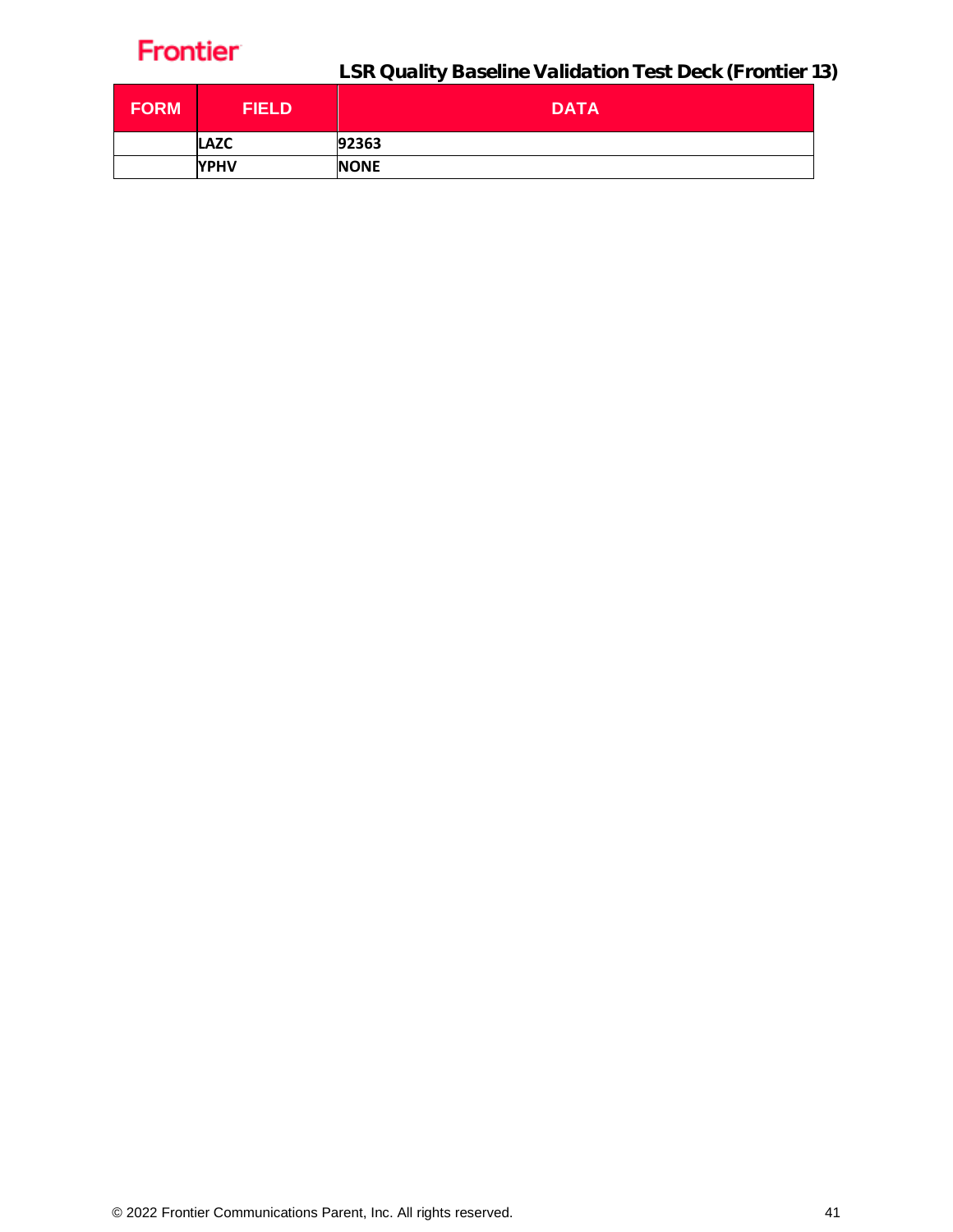|                              | LSR Quality Baseline Validation Test Deck (Frontier 13)       |
|------------------------------|---------------------------------------------------------------|
| <b>Scenario Number:</b>      | 07A                                                           |
| <b>Scenario Description:</b> | Existing Retail Business customer submits a SUP3 request with |
|                              | Directory changes.                                            |
| State:                       | CA.                                                           |
| <b>Transaction:</b>          | CB/V                                                          |
| <b>Family:</b>               | <b>UNE</b>                                                    |
| <b>Product:</b>              | LNP                                                           |
| <b>Market Segment:</b>       | <b>BUSINESS</b>                                               |
|                              |                                                               |

| <b>FORM</b> | <b>FIELD</b>     | <b>DATA</b>                     |
|-------------|------------------|---------------------------------|
| <b>LSR</b>  | <b>CCNA</b>      | <b>ZTK</b>                      |
|             | PON              | <b>SAME AS #07</b>              |
|             | <b>VER</b>       |                                 |
|             | <b>LOCQTY</b>    | 1                               |
|             | AN               | 7608581193                      |
|             | <b>DDD</b>       |                                 |
|             | <b>REQTYP</b>    | <b>CB</b>                       |
|             | <b>SUP</b>       | 3                               |
|             | <b>ACT</b>       | V                               |
|             | <b>NNSP</b>      | 000Z                            |
|             | <b>TOS</b>       | 1BF-                            |
|             | <b>AGAUTH</b>    | Υ                               |
|             | <b>NPDI</b>      | D                               |
|             | <b>BI1</b>       | D                               |
|             | <b>BAN1</b>      | N                               |
|             | <b>INIT</b>      |                                 |
|             | <b>TELNO</b>     |                                 |
|             | <b>REMARKS</b>   | <b>CHANGE DIRECTORY LISTING</b> |
| EU          | LOCNUM           | 1                               |
|             | <b>ZIP</b>       | 92363                           |
|             | <b>ELT</b>       | E                               |
| <b>NP</b>   | <b>NPQTY</b>     | 1                               |
|             | LOCNUM           | 1                               |
|             | <b>LNUM</b>      | 1                               |
|             | <b>LNA</b>       | V                               |
|             | <b>PORTEDNBR</b> | 4252588188                      |
| <b>DL</b>   | <b>LACT</b>      | N                               |
|             | <b>RTY</b>       | LML                             |
|             | <b>LTY</b>       | 1                               |
|             | <b>STYC</b>      | <b>SL</b>                       |
|             | <b>MTN</b>       | 7608581193                      |
|             | <b>LTN</b>       | 7608581193                      |
|             | <b>LEX</b>       | 760858                          |
|             | <b>LNLN</b>      | <b>Supthree</b>                 |
|             | <b>LNFN</b>      | <b>Test</b>                     |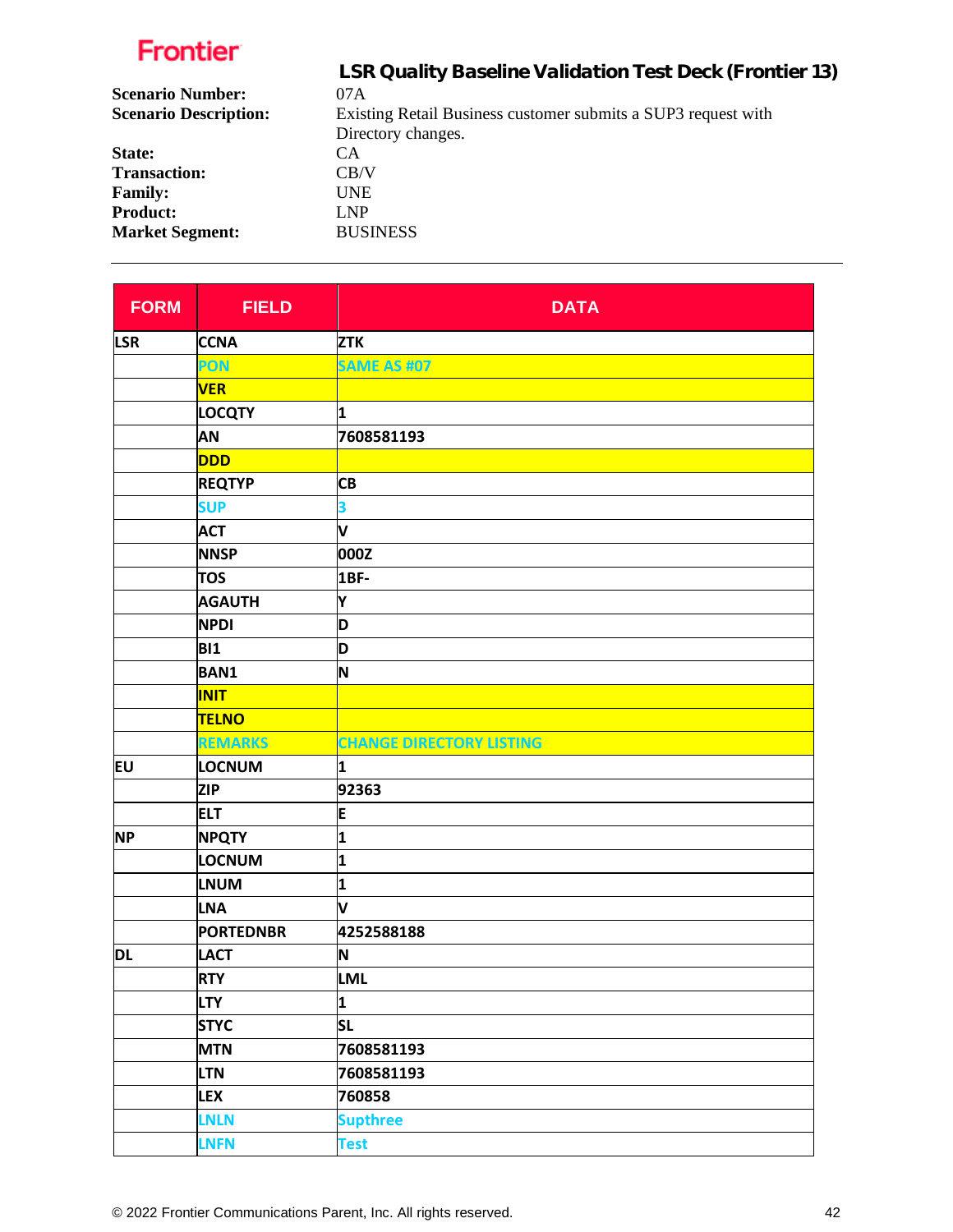

LSR Quality Baseline Validation Test Deck (Frontier 13)

| <b>FORM</b> | <b>FIELD</b> | <b>DATA</b>    |
|-------------|--------------|----------------|
|             | <b>LALOC</b> | <b>Needles</b> |
|             | <b>LAST</b>  | СA             |
|             | <b>LAZC</b>  | 92363          |
|             | <b>YPHV</b>  | <b>NONE</b>    |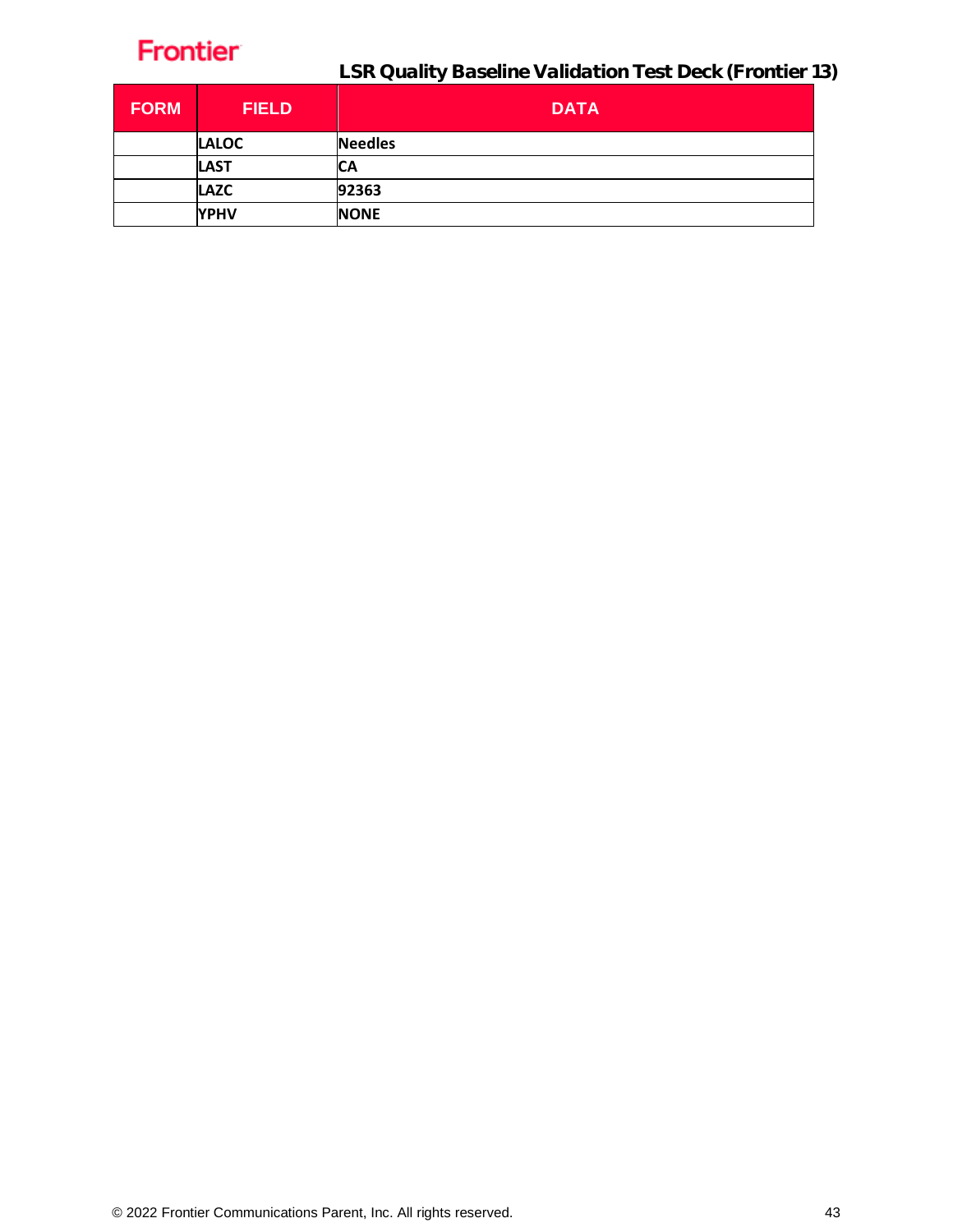| LSR Quality Baseline Validation Test Deck (Frontier 13)             |
|---------------------------------------------------------------------|
| 07B                                                                 |
| Existing Retail Business customer submits a SUP2 request with a Due |
| Date change.                                                        |
| <b>CA</b>                                                           |
| CB/V                                                                |
| <b>UNE</b>                                                          |
| LNP                                                                 |
| <b>BUSINESS</b>                                                     |
|                                                                     |

| <b>FORM</b> | <b>FIELD</b>     | <b>DATA</b>            |
|-------------|------------------|------------------------|
| <b>LSR</b>  | <b>CCNA</b>      | <b>ZTK</b>             |
|             | PON              | <b>SAME AS #07</b>     |
|             | <b>VER</b>       |                        |
|             | <b>LOCQTY</b>    | 1                      |
|             | AN               | 7608581193             |
|             | <b>DDD</b>       |                        |
|             | <b>REQTYP</b>    | <b>CB</b>              |
|             | <b>SUP</b>       | 2                      |
|             | <b>ACT</b>       | V                      |
|             | <b>NNSP</b>      | 000Z                   |
|             | <b>TOS</b>       | 1BF-                   |
|             | <b>AGAUTH</b>    | Y                      |
|             | <b>NPDI</b>      | D                      |
|             | <b>BI1</b>       | D                      |
|             | <b>BAN1</b>      | N                      |
|             | <b>INIT</b>      |                        |
|             | <b>TELNO</b>     |                        |
|             | <b>REMARKS</b>   | <b>CHANGE DUE DATE</b> |
| <b>EU</b>   | LOCNUM           | 1                      |
|             | <b>ZIP</b>       | 92363                  |
|             | <b>ELT</b>       | E                      |
| <b>NP</b>   | <b>NPQTY</b>     | 1                      |
|             | LOCNUM           | 1                      |
|             | <b>LNUM</b>      | 1                      |
|             | <b>LNA</b>       | V                      |
|             | <b>PORTEDNBR</b> | 7608581193             |
| DL          | <b>LACT</b>      | N                      |
|             | <b>RTY</b>       | <b>LML</b>             |
|             | <b>LTY</b>       | 1                      |
|             | <b>STYC</b>      | <b>SL</b>              |
|             | <b>MTN</b>       | 7608581193             |
|             | <b>LTN</b>       | 7608581193             |
|             | <b>LEX</b>       | 760858                 |
|             | <b>LNLN</b>      | <b>Supthree</b>        |
|             | LNFN             | <b>Test</b>            |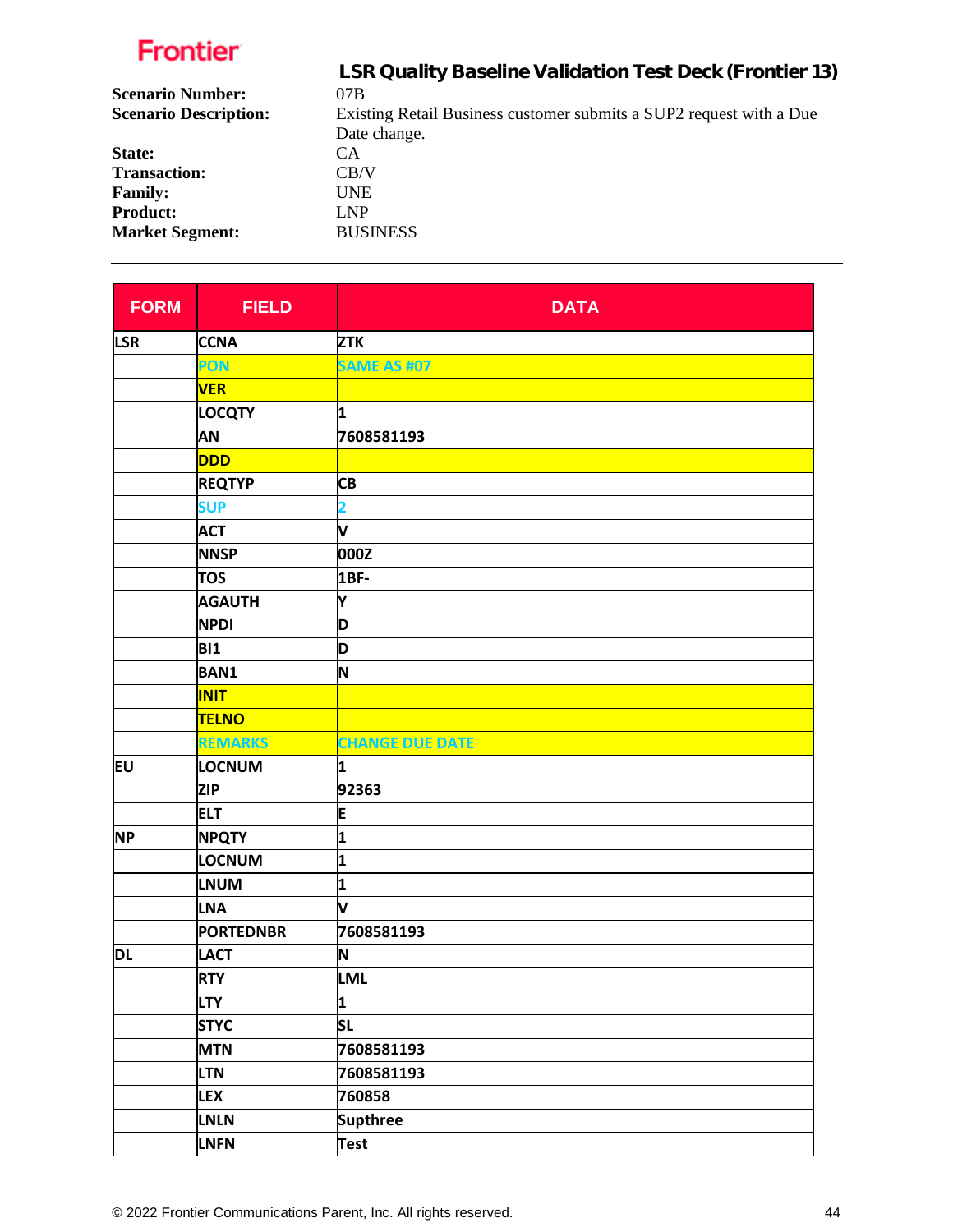

LSR Quality Baseline Validation Test Deck (Frontier 13)

| <b>FORM</b> | <b>FIELD</b> | <b>DATA</b>    |
|-------------|--------------|----------------|
|             | <b>LALOC</b> | <b>Needles</b> |
|             | <b>LAST</b>  | СA             |
|             | <b>LAZC</b>  | 92363          |
|             | <b>YPHV</b>  | <b>NONE</b>    |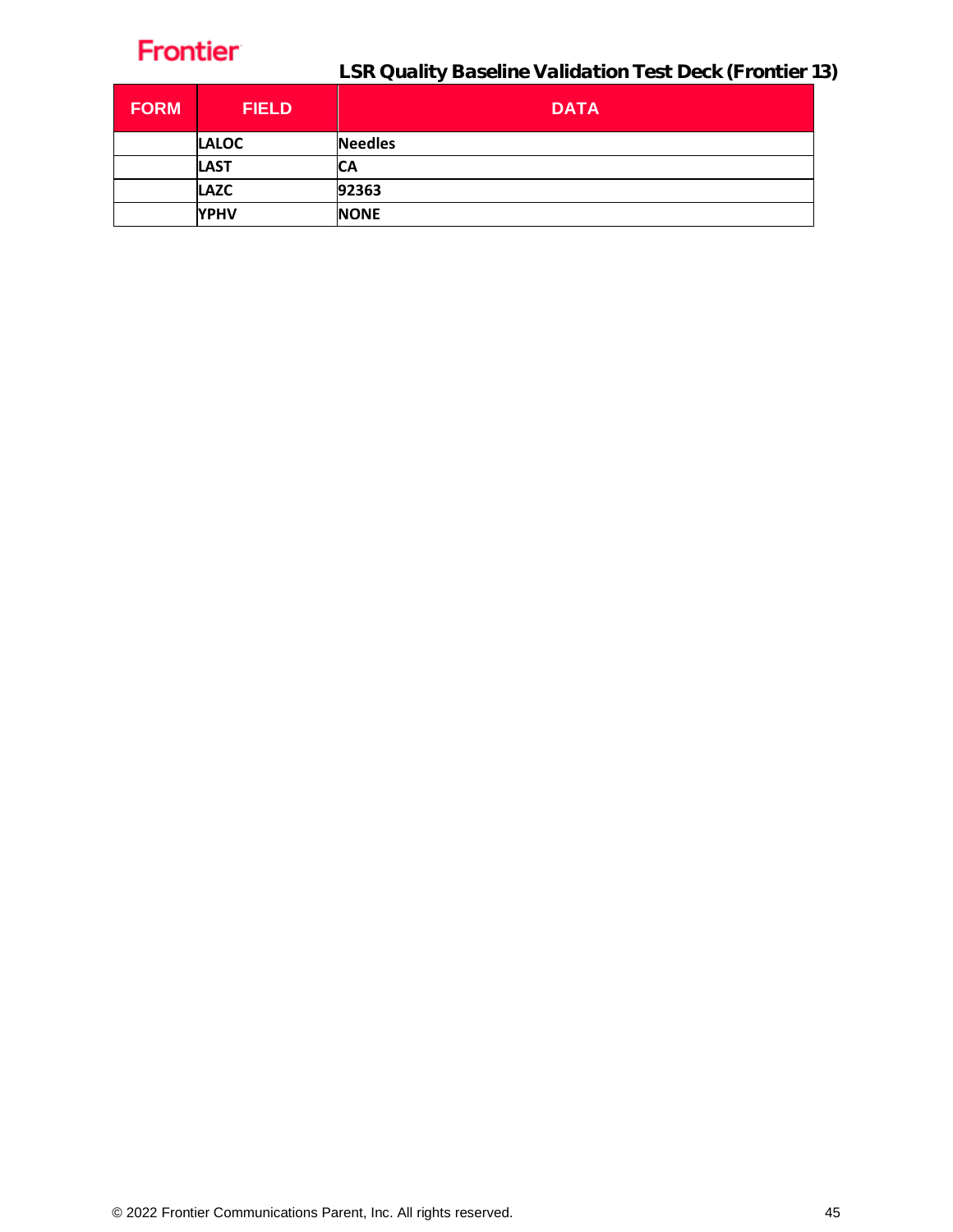|                              | LSR Quality Baseline Validation Test Deck (Frontier 13)             |
|------------------------------|---------------------------------------------------------------------|
| <b>Scenario Number:</b>      | 07C                                                                 |
| <b>Scenario Description:</b> | Existing Retail Business customer submits a SUP1 request to cancel. |
| State:                       | CA.                                                                 |
| <b>Transaction:</b>          | CB/V                                                                |
| <b>Family:</b>               | UNE                                                                 |
| <b>Product:</b>              | LNP                                                                 |
| <b>Market Segment:</b>       | <b>BUSINESS</b>                                                     |
|                              |                                                                     |

| <b>FORM</b> | <b>FIELD</b>     | <b>DATA</b>             |
|-------------|------------------|-------------------------|
| <b>LSR</b>  | <b>CCNA</b>      | <b>ZTK</b>              |
|             | PON              | <b>SAME AS #07</b>      |
|             | <b>VER</b>       |                         |
|             | <b>LOCQTY</b>    | 1                       |
|             | AN               | 7608581193              |
|             | <b>DDD</b>       |                         |
|             | <b>REQTYP</b>    | <b>CB</b>               |
|             | <b>SUP</b>       | 1                       |
|             | <b>ACT</b>       | V                       |
|             | <b>NNSP</b>      | 000Z                    |
|             | <b>TOS</b>       | 1BF-                    |
|             | <b>AGAUTH</b>    | Y                       |
|             | <b>NPDI</b>      | D                       |
|             | <b>BI1</b>       | D                       |
|             | <b>BAN1</b>      | N                       |
|             | <b>INIT</b>      |                         |
|             | <b>TELNO</b>     |                         |
|             | <b>REMARKS</b>   | <b>CANCEL THE ORDER</b> |
| EU          | LOCNUM           | 1                       |
|             | <b>ZIP</b>       | 92363                   |
|             | <b>ELT</b>       | E                       |
| <b>NP</b>   | <b>NPQTY</b>     | 1                       |
|             | LOCNUM           | 1                       |
|             | <b>LNUM</b>      | 1                       |
|             | <b>LNA</b>       | V                       |
|             | <b>PORTEDNBR</b> | 7608581193              |
| <b>DL</b>   | <b>LACT</b>      | N                       |
|             | <b>RTY</b>       | LML                     |
|             | <b>LTY</b>       | 1                       |
|             | <b>STYC</b>      | <b>SL</b>               |
|             | <b>MTN</b>       | 7608581193              |
|             | <b>LTN</b>       | 7608581193              |
|             | <b>LEX</b>       | 760858                  |
|             | <b>LNLN</b>      | <b>Supthree</b>         |
|             | <b>LNFN</b>      | Test                    |
|             | <b>LALOC</b>     | <b>Needles</b>          |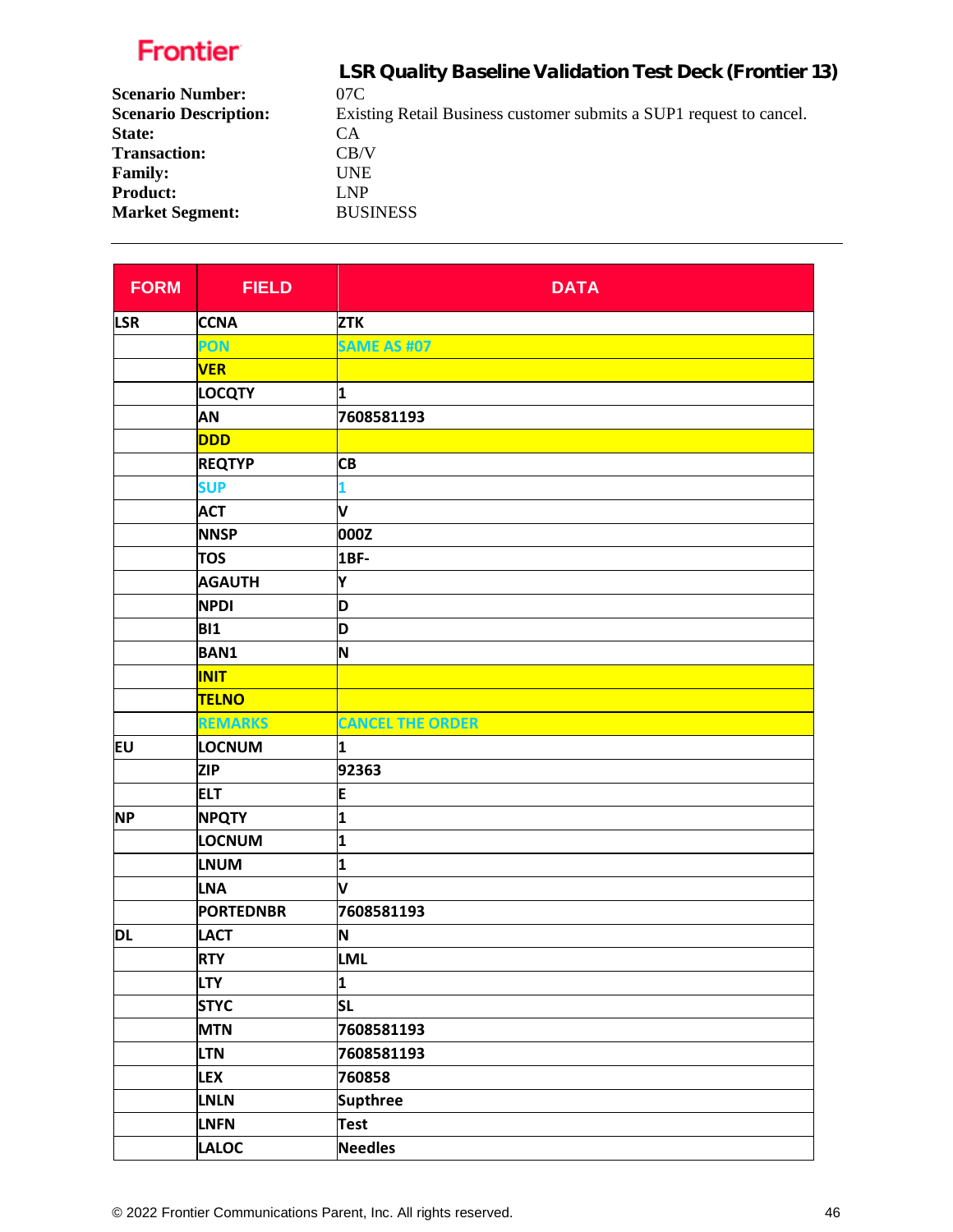| <b>FORM</b> | <b>FIELD</b> | <b>DATA</b> |
|-------------|--------------|-------------|
|             | <b>LAST</b>  | СA          |
|             | <b>LAZC</b>  | 92363       |
|             | <b>YPHV</b>  | <b>NONE</b> |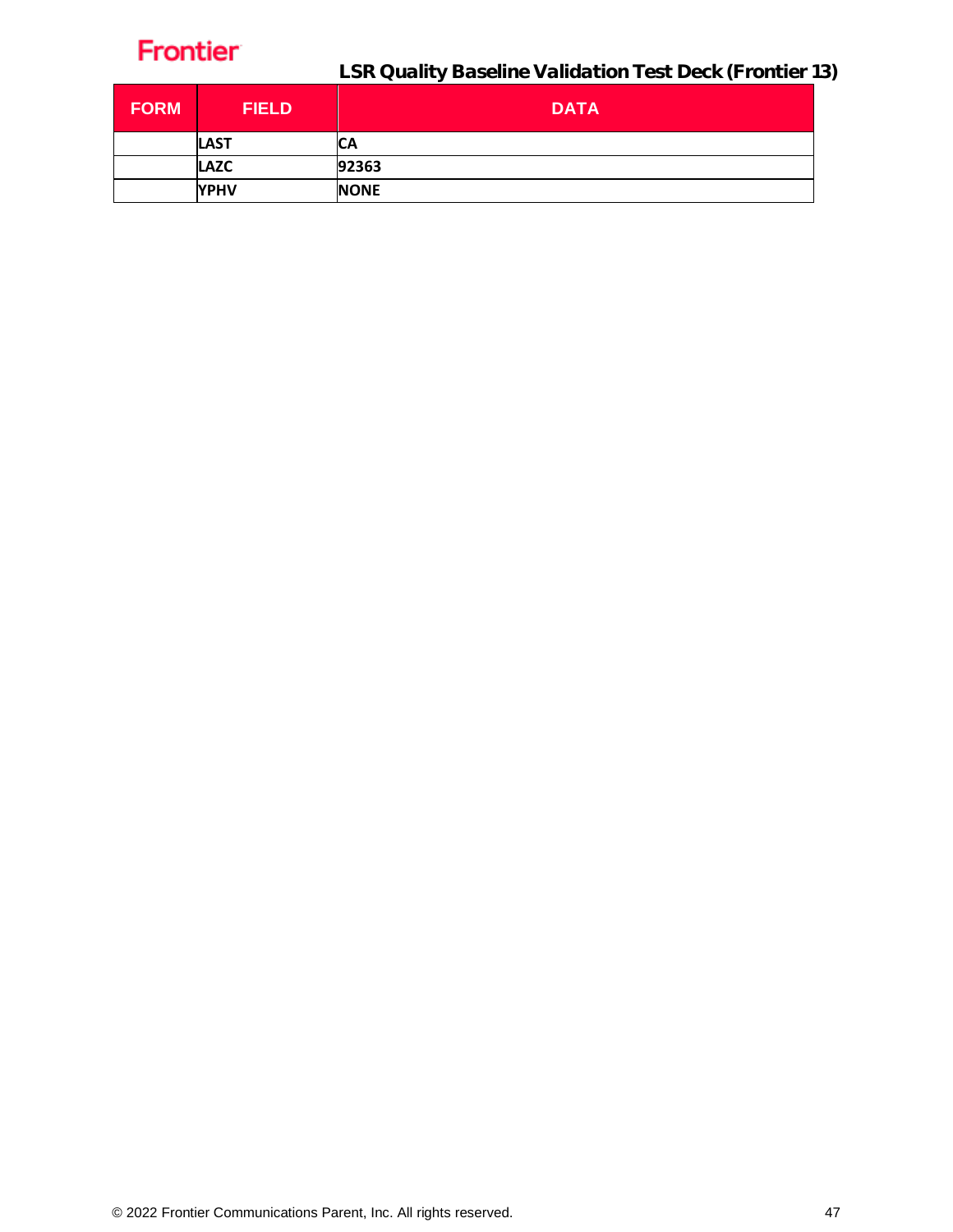| LSR Quality Baseline Validation Test Deck (Frontier 13)                  |
|--------------------------------------------------------------------------|
| 08                                                                       |
| Existing Retail Residential customer requests a Port Out Migration Order |
| Activity. (Simple Port)                                                  |
| <b>CA</b>                                                                |
| CB/V                                                                     |
| UNE.                                                                     |
| <b>LNP</b>                                                               |
| <b>RESIDENCE</b>                                                         |
|                                                                          |

| <b>FORM</b> | <b>FIELD</b>     | <b>DATA</b>  |
|-------------|------------------|--------------|
| <b>LSR</b>  | <b>CCNA</b>      | <b>ZTK</b>   |
|             | PON              |              |
|             | <b>VER</b>       |              |
|             | <b>LOCQTY</b>    | 1            |
|             | <b>AN</b>        | 7606652538   |
|             | <b>DDD</b>       |              |
|             | <b>REQTYP</b>    | <b>CB</b>    |
|             | <b>ACT</b>       | V            |
|             | <b>NNSP</b>      | 000Z         |
|             | <b>AGAUTH</b>    | Υ            |
|             | <b>NPDI</b>      | D            |
|             | <b>BI1</b>       | D            |
|             | <b>BAN1</b>      | N            |
|             | <b>INIT</b>      |              |
|             | <b>TELNO</b>     |              |
| <b>EU</b>   | <b>LOCNUM</b>    | 1            |
|             | <b>ZIP</b>       | 92242        |
|             | <b>ELT</b>       | A            |
| <b>NP</b>   | <b>NPQTY</b>     | $\mathbf{1}$ |
|             | LOCNUM           | 1            |
|             | <b>LNUM</b>      | 1            |
|             | <b>LNA</b>       | V            |
|             | <b>PORTEDNBR</b> | 7606652538   |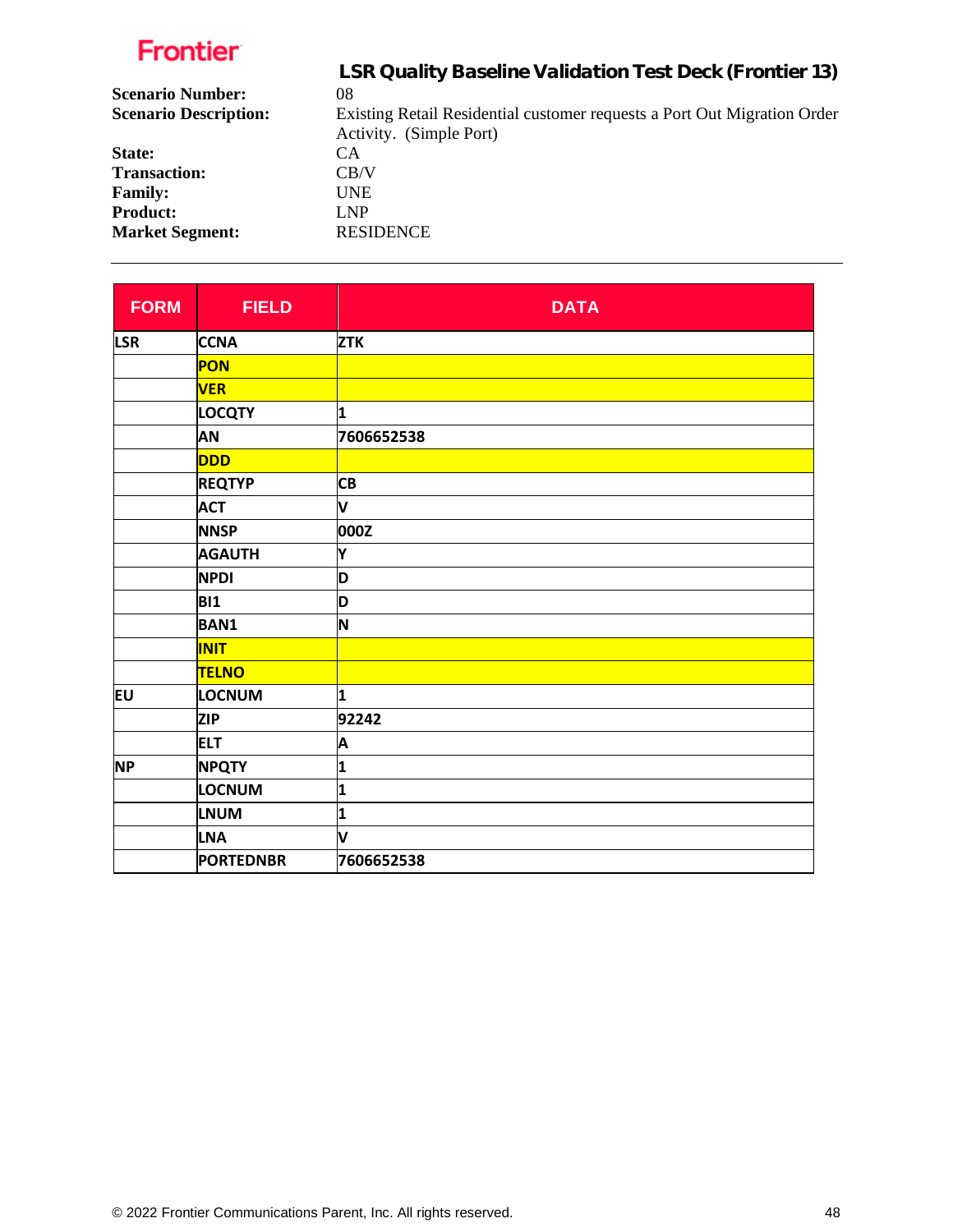|                              | LSR Quality Baseline Validation Test Deck (Frontier 13)                 |
|------------------------------|-------------------------------------------------------------------------|
| <b>Scenario Number:</b>      | 09                                                                      |
| <b>Scenario Description:</b> | Existing Retail multi-line Residential customer requests a Partial Port |
|                              | Out Migration Order Activity.                                           |
| State:                       | MI                                                                      |
| <b>Transaction:</b>          | CB/V                                                                    |
| <b>Family:</b>               | <b>UNE</b>                                                              |
| <b>Product:</b>              | <b>LNP</b>                                                              |
| <b>Market Segment:</b>       | <b>RESIDENCE</b>                                                        |

| <b>FORM</b> | <b>FIELD</b>     | <b>DATA</b> |
|-------------|------------------|-------------|
| <b>LSR</b>  | <b>CCNA</b>      | <b>ZTK</b>  |
|             | PON              |             |
|             | <b>VER</b>       |             |
|             | <b>LOCQTY</b>    | 1           |
|             | <b>AN</b>        | 8103242171  |
|             | <b>DDD</b>       |             |
|             | <b>REQTYP</b>    | <b>CB</b>   |
|             | <b>ACT</b>       | V           |
|             | <b>NNSP</b>      | 000Z        |
|             | <b>AGAUTH</b>    | Y           |
|             | <b>NPDI</b>      | D           |
|             | <b>BI1</b>       | D           |
|             | <b>BAN1</b>      | N           |
|             | <b>INIT</b>      |             |
|             | <b>TELNO</b>     |             |
| <b>EU</b>   | LOCNUM           | 1           |
|             | <b>ZIP</b>       | 48006       |
|             | <b>ELT</b>       | A           |
| <b>NP</b>   | <b>NPQTY</b>     | 1           |
|             | LOCNUM           | 1           |
|             | <b>LNUM</b>      | 1           |
|             | <b>LNA</b>       | V           |
|             | <b>PORTEDNBR</b> | 8103242233  |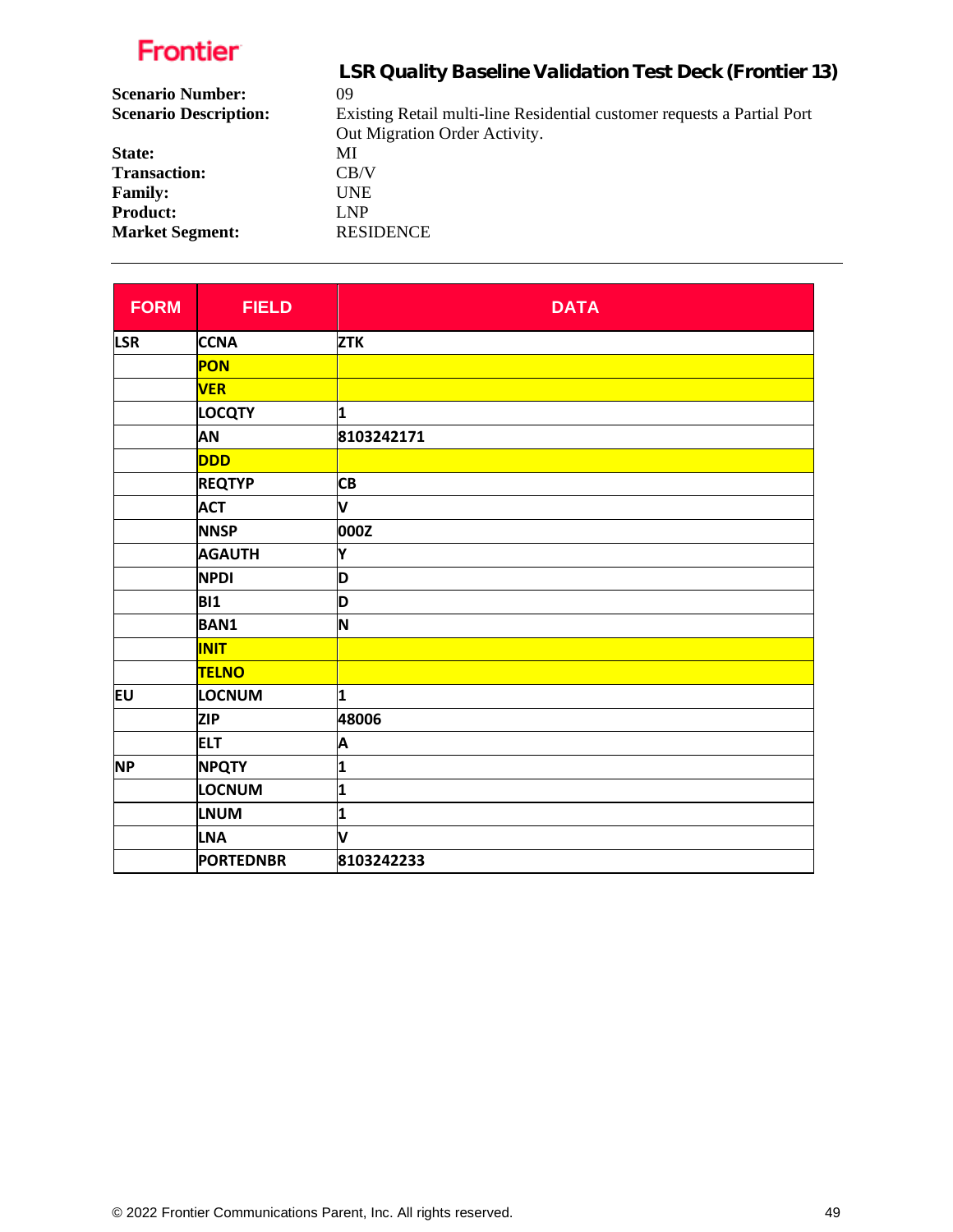| LSR Quality Baseline Validation Test Deck (Frontier 13)                  |
|--------------------------------------------------------------------------|
| 10                                                                       |
| Existing Retail multi-line Business customer requests a Partial Port Out |
| Migration Order Activity.                                                |
| NC.                                                                      |
| CB/V                                                                     |
| <b>UNE</b>                                                               |
| LNP                                                                      |
| <b>BUSINESS</b>                                                          |
|                                                                          |

| <b>FORM</b> | <b>FIELD</b>     | <b>DATA</b> |
|-------------|------------------|-------------|
| <b>LSR</b>  | <b>CCNA</b>      | <b>ZTK</b>  |
|             | PON              |             |
|             | <b>VER</b>       |             |
|             | <b>LOCQTY</b>    | 1           |
|             | <b>AN</b>        | 8283697110  |
|             | <b>DDD</b>       |             |
|             | <b>RECTYP</b>    | <b>CB</b>   |
|             | <b>ACT</b>       | V           |
|             | <b>NNSP</b>      | 000Z        |
|             | <b>AGAUTH</b>    | Y           |
|             | <b>NPDI</b>      | D           |
|             | <b>BI1</b>       | D           |
|             | <b>BAN1</b>      | N           |
|             | <b>INIT</b>      |             |
|             | <b>TELNO</b>     |             |
| EU          | LOCNUM           | 1           |
|             | <b>ZIP</b>       | 28734       |
|             | <b>ELT</b>       | A           |
| <b>NP</b>   | <b>NPQTY</b>     | 1           |
|             | LOCNUM           | 1           |
|             | <b>LNUM</b>      | 1           |
|             | <b>LNA</b>       | V           |
|             | <b>PORTEDNBR</b> | 8285240810  |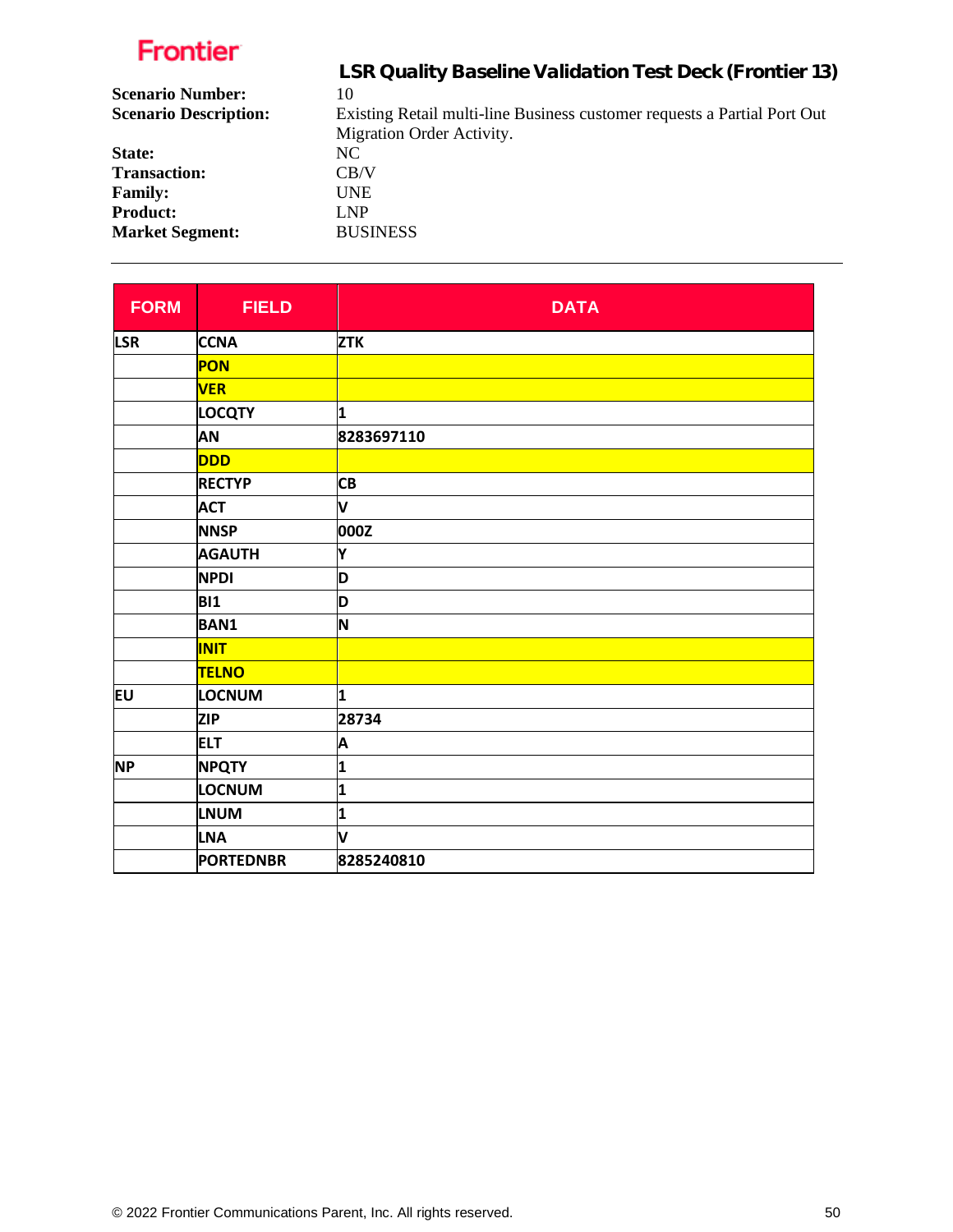|                              | LSR Quality Baseline Validation Test Deck (Frontier 13)                 |
|------------------------------|-------------------------------------------------------------------------|
| <b>Scenario Number:</b>      | 11                                                                      |
| <b>Scenario Description:</b> | Existing Retail multi-line Residential customer requests a Partial Port |
|                              | Out Migration Order Activity.                                           |
| State:                       | МI                                                                      |
| <b>Transaction:</b>          | CB/V                                                                    |
| <b>Family:</b>               | UNE                                                                     |
| <b>Product:</b>              | LNP                                                                     |
| <b>Market Segment:</b>       | <b>RESIDENCE</b>                                                        |

| <b>FORM</b> | <b>FIELD</b>     | <b>DATA</b>             |
|-------------|------------------|-------------------------|
| <b>LSR</b>  | <b>CCNA</b>      | <b>ZTK</b>              |
|             | PON              |                         |
|             | <b>VER</b>       |                         |
|             | <b>LOCQTY</b>    | 1                       |
|             | AN               | 8103242756              |
|             | <b>DDD</b>       |                         |
|             | <b>REQTYP</b>    | <b>CB</b>               |
|             | <b>ACT</b>       | V                       |
|             | <b>NNSP</b>      | 000Z                    |
|             | <b>AGAUTH</b>    | Y                       |
|             | <b>NPDI</b>      | D                       |
|             | <b>INIT</b>      |                         |
|             | <b>TELNO</b>     |                         |
| EU          | LOCNUM           | 1                       |
|             | <b>ZIP</b>       | 48006                   |
|             | <b>ELT</b>       | B                       |
| <b>NP</b>   | <b>NPQTY</b>     | 2                       |
|             | LOCNUM           | $\overline{\mathbf{1}}$ |
|             | <b>LNUM</b>      | 1                       |
|             | <b>LNA</b>       | V                       |
|             | <b>PORTEDNBR</b> | 8103242756              |
|             | LOCNUM           | 1                       |
|             | <b>LNUM</b>      | $\overline{\mathbf{2}}$ |
|             | <b>LNA</b>       | V                       |
|             | <b>PORTEDNBR</b> | 8103242741              |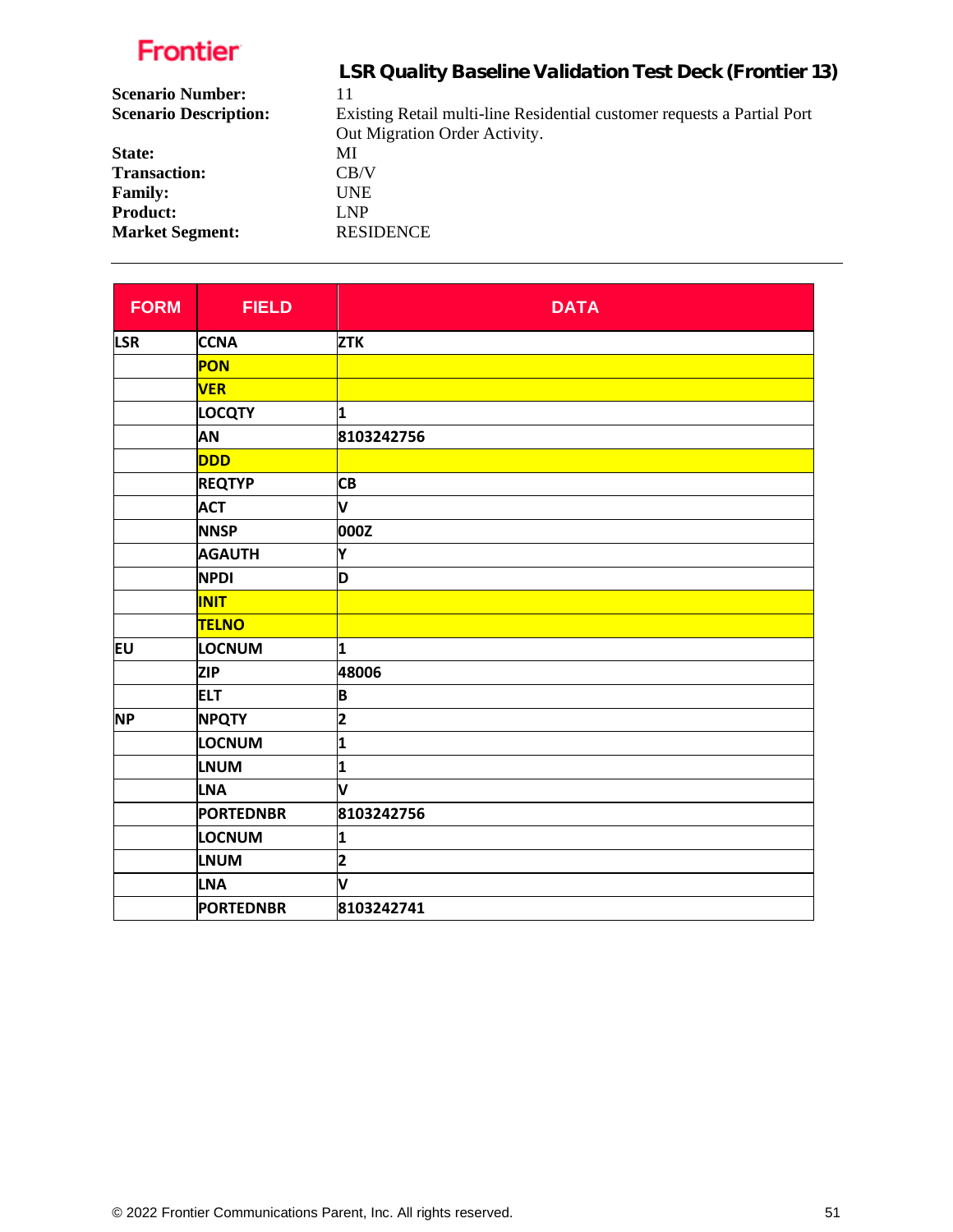| LSR Quality Baseline Validation Test Deck (Frontier 13)                  |
|--------------------------------------------------------------------------|
| 12                                                                       |
| Existing Retail multi-line Business customer requests a Partial Port Out |
| Migration Order Activity.                                                |
| IL                                                                       |
| CB/V                                                                     |
| UNE.                                                                     |
| LNP                                                                      |
| <b>BUSINESS</b>                                                          |
|                                                                          |

| <b>FORM</b> | <b>FIELD</b>     | <b>DATA</b>             |
|-------------|------------------|-------------------------|
| <b>LSR</b>  | <b>CCNA</b>      | <b>ZTK</b>              |
|             | PON              |                         |
|             | <b>VER</b>       |                         |
|             | <b>LOCQTY</b>    | 1                       |
|             | <b>AN</b>        | 2174659885              |
|             | <b>DDD</b>       |                         |
|             | <b>REQTYP</b>    | <b>CB</b>               |
|             | <b>ACT</b>       | V                       |
|             | <b>NNSP</b>      | 000Z                    |
|             | <b>AGAUTH</b>    | Y                       |
|             | <b>NPDI</b>      | D                       |
|             | <b>INIT</b>      |                         |
|             | <b>TELNO</b>     |                         |
| EU          | LOCNUM           | 1                       |
|             | <b>ZIP</b>       | 61944                   |
|             | <b>ELT</b>       | B                       |
| <b>NP</b>   | <b>NPQTY</b>     | $\overline{\mathbf{2}}$ |
|             | LOCNUM           | 1                       |
|             | <b>LNUM</b>      | 1                       |
|             | <b>LNA</b>       | V                       |
|             | <b>PORTEDNBR</b> | 2174659885              |
|             | LOCNUM           | 1                       |
|             | <b>LNUM</b>      | $\overline{\mathbf{2}}$ |
|             | <b>LNA</b>       | v                       |
|             | <b>PORTEDNBR</b> | 2174655727              |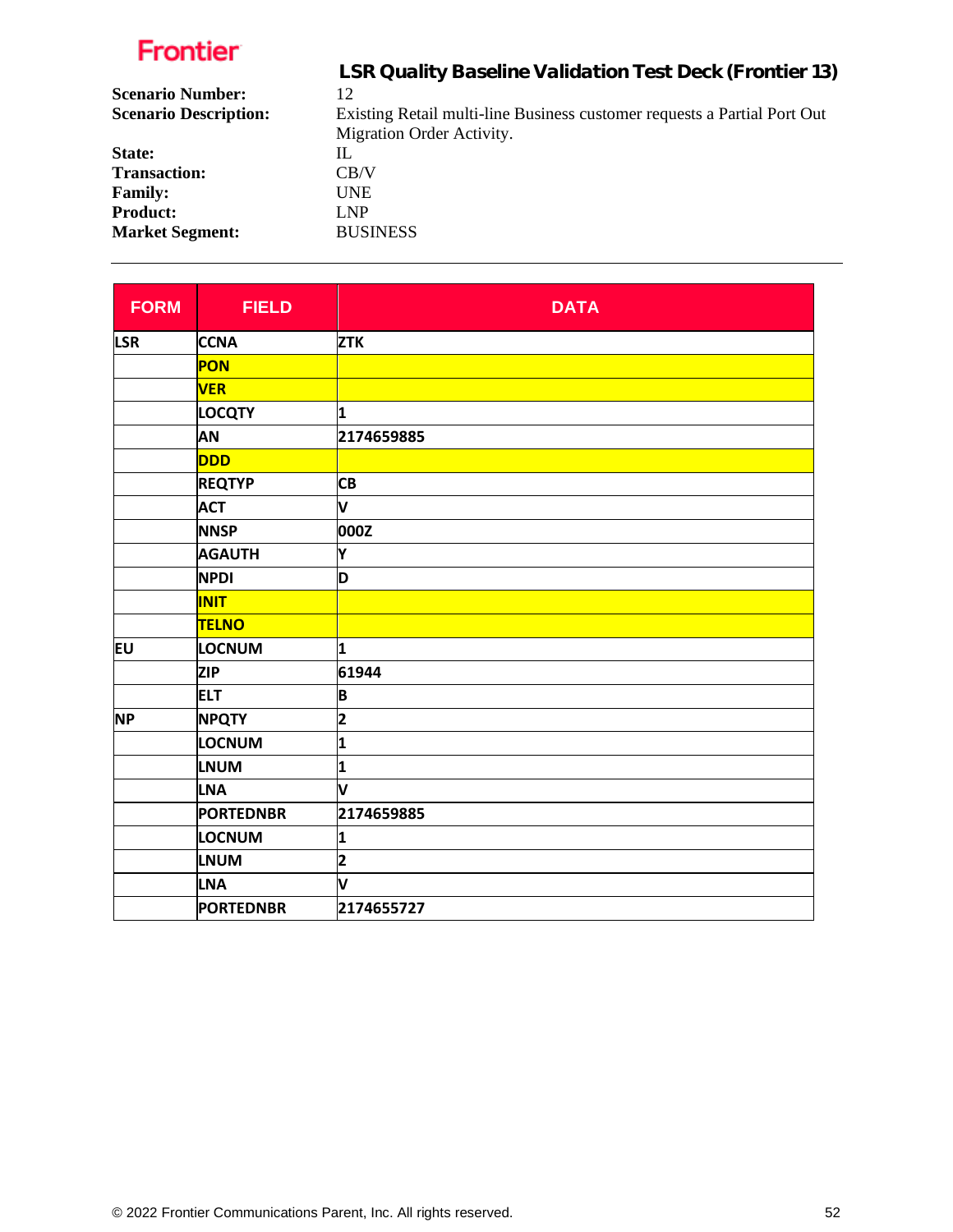|                              | LSR Quality Baseline Validation Test Deck (Frontier 13)              |
|------------------------------|----------------------------------------------------------------------|
| <b>Scenario Number:</b>      | 13                                                                   |
| <b>Scenario Description:</b> | Existing Retail Residential customer migrates as specified to a CLEC |
|                              | providing Platform POTS service.                                     |
| State:                       | OН                                                                   |
| <b>Transaction:</b>          | DB/V                                                                 |
| <b>Family:</b>               | UNE-P (Platform)                                                     |
| <b>Product:</b>              | <b>POTS</b>                                                          |
| <b>Market Segment:</b>       | <b>RESIDENCE</b>                                                     |
|                              |                                                                      |

| <b>FORM</b> | <b>FIELD</b>  | <b>DATA</b>          |
|-------------|---------------|----------------------|
| <b>LSR</b>  | <b>CCNA</b>   | <b>ZTK</b>           |
|             | PON           |                      |
|             | <b>VER</b>    |                      |
|             | <b>LOCQTY</b> | 1                    |
|             | <b>DDD</b>    |                      |
|             | <b>REQTYP</b> | <b>DB</b>            |
|             | <b>SLI</b>    | S                    |
|             | <b>ACT</b>    | V                    |
|             | <b>AGAUTH</b> | Υ                    |
|             | <b>TOS</b>    | 27M1                 |
|             | <b>NC</b>     | <b>SNAL</b>          |
|             | <b>NCI</b>    | 02QC3.OOE            |
|             | <b>INIT</b>   |                      |
|             | <b>TELNO</b>  |                      |
| EU          | LOCNUM        | 1                    |
|             | <b>NAME</b>   | <b>CLEC CUSTOMER</b> |
|             | <b>AFT</b>    | N                    |
|             | <b>SANO</b>   | 1004                 |
|             | <b>SASN</b>   | <b>NORTHWEST</b>     |
|             | <b>SATH</b>   | <b>RD</b>            |
|             | <b>CITY</b>   | <b>BELLEVUE</b>      |
|             | <b>STATE</b>  | <b>OH</b>            |
|             | <b>ZIP</b>    | 44811                |
|             | <b>ELT</b>    | A                    |
|             | <b>EATN</b>   | 4194832309           |
| <b>PS</b>   | <b>PQTY</b>   | 1                    |
|             | LOCNUM        | 1                    |
|             | <b>LNUM</b>   | 1                    |
|             | <b>LNA</b>    | V                    |
|             | <b>LTOS</b>   | 27M1                 |
|             | <b>TNS</b>    | 4194832309           |
|             | <b>PIC</b>    | <b>NONE</b>          |
|             | <b>LPIC</b>   | <b>NONE</b>          |
|             | <b>BA</b>     | A                    |
|             | <b>BLOCK</b>  | A                    |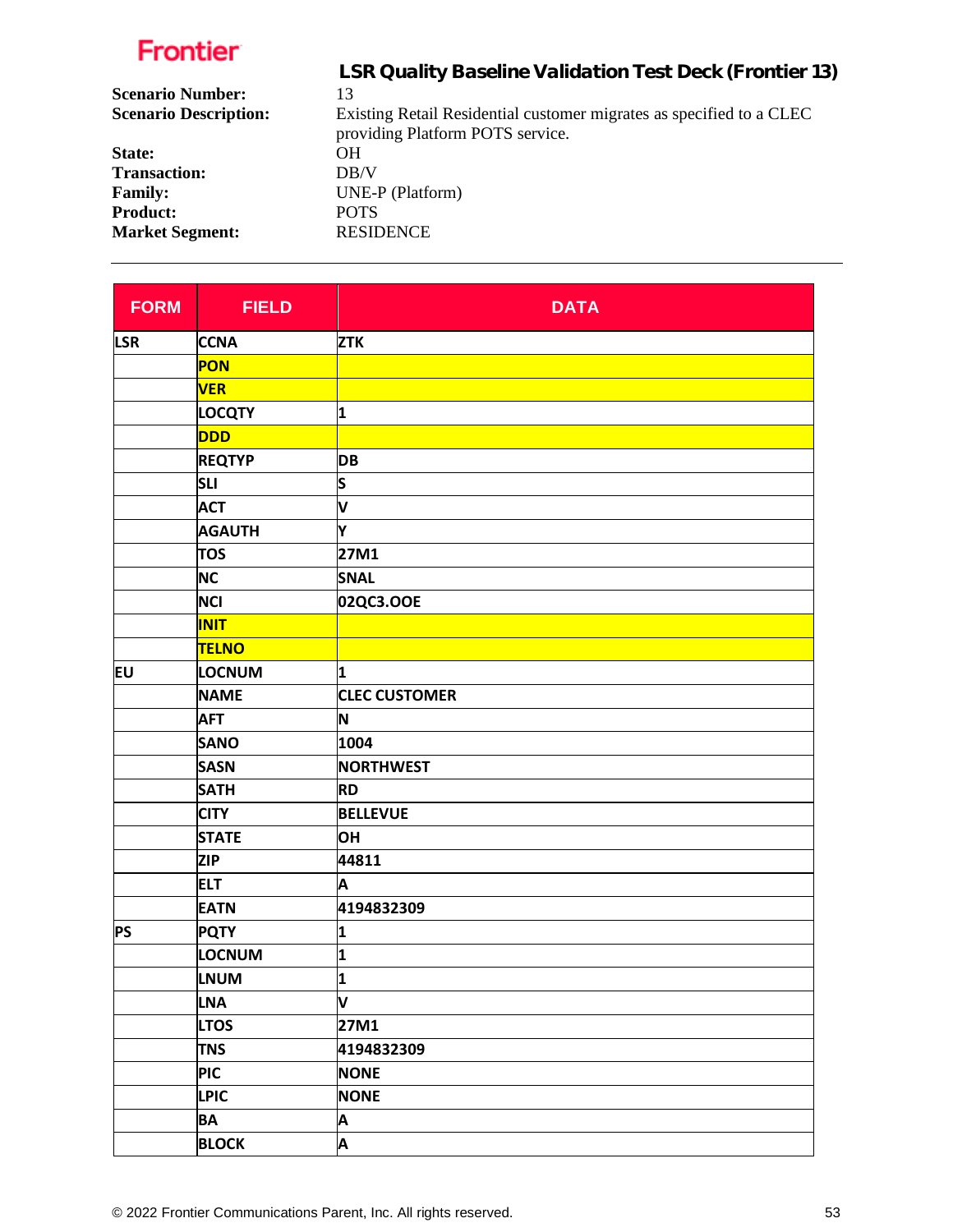| <b>Scenario Number:</b>      | 14                                                           |
|------------------------------|--------------------------------------------------------------|
| <b>Scenario Description:</b> | New CLEC Business customer orders a single Platform service. |
| State:                       | AZ.                                                          |
| <b>Transaction:</b>          | DB/N                                                         |
| <b>Family:</b>               | UNE-P (Platform)                                             |
| <b>Product:</b>              | <b>POTS</b>                                                  |
| <b>Market Segment:</b>       | <b>BUSINESS</b>                                              |

| <b>FORM</b> | <b>FIELD</b>  | <b>DATA</b>          |
|-------------|---------------|----------------------|
| <b>LSR</b>  | <b>CCNA</b>   | <b>ZTK</b>           |
|             | PON           |                      |
|             | <b>VER</b>    |                      |
|             | <b>LOCQTY</b> | 1                    |
|             | <b>ATN</b>    | 9286671105           |
|             | <b>DDD</b>    |                      |
|             | <b>REQTYP</b> | <b>DB</b>            |
|             | <b>SLI</b>    | S                    |
|             | <b>ACT</b>    | N                    |
|             | <b>AGAUTH</b> | Y                    |
|             | <b>TOS</b>    | 17M1                 |
|             | <b>NC</b>     | <b>SNAL</b>          |
|             | <b>NCI</b>    | 02QC3.OOE            |
|             | <b>INIT</b>   |                      |
|             | <b>TELNO</b>  |                      |
|             | <b>IMPCON</b> |                      |
|             | <b>TELNO</b>  |                      |
| EU          | LOCNUM        | 1                    |
|             | <b>NAME</b>   | <b>PLATFORM TEST</b> |
|             | <b>AFT</b>    | N                    |
|             | <b>SANO</b>   | 33933                |
|             | <b>SASN</b>   | <b>SMOKETREE</b>     |
|             | <b>SATH</b>   | <b>LN</b>            |
|             | <b>CITY</b>   | <b>PARKER</b>        |
|             | <b>STATE</b>  | <b>AZ</b>            |
|             | <b>ZIP</b>    | 85344                |
|             | <b>LCON</b>   | <b>LOCAL REP</b>     |
|             | <b>TELNO</b>  | 8005551212           |
| <b>PS</b>   | <b>PQTY</b>   | 1                    |
|             | LOCNUM        | 1                    |
|             | <b>LNUM</b>   | 1                    |
|             | <b>LNA</b>    | N                    |
|             | <b>LTOS</b>   | 17M1                 |
|             | <b>TNS</b>    | 9286671105           |
|             | <b>PIC</b>    | <b>NONE</b>          |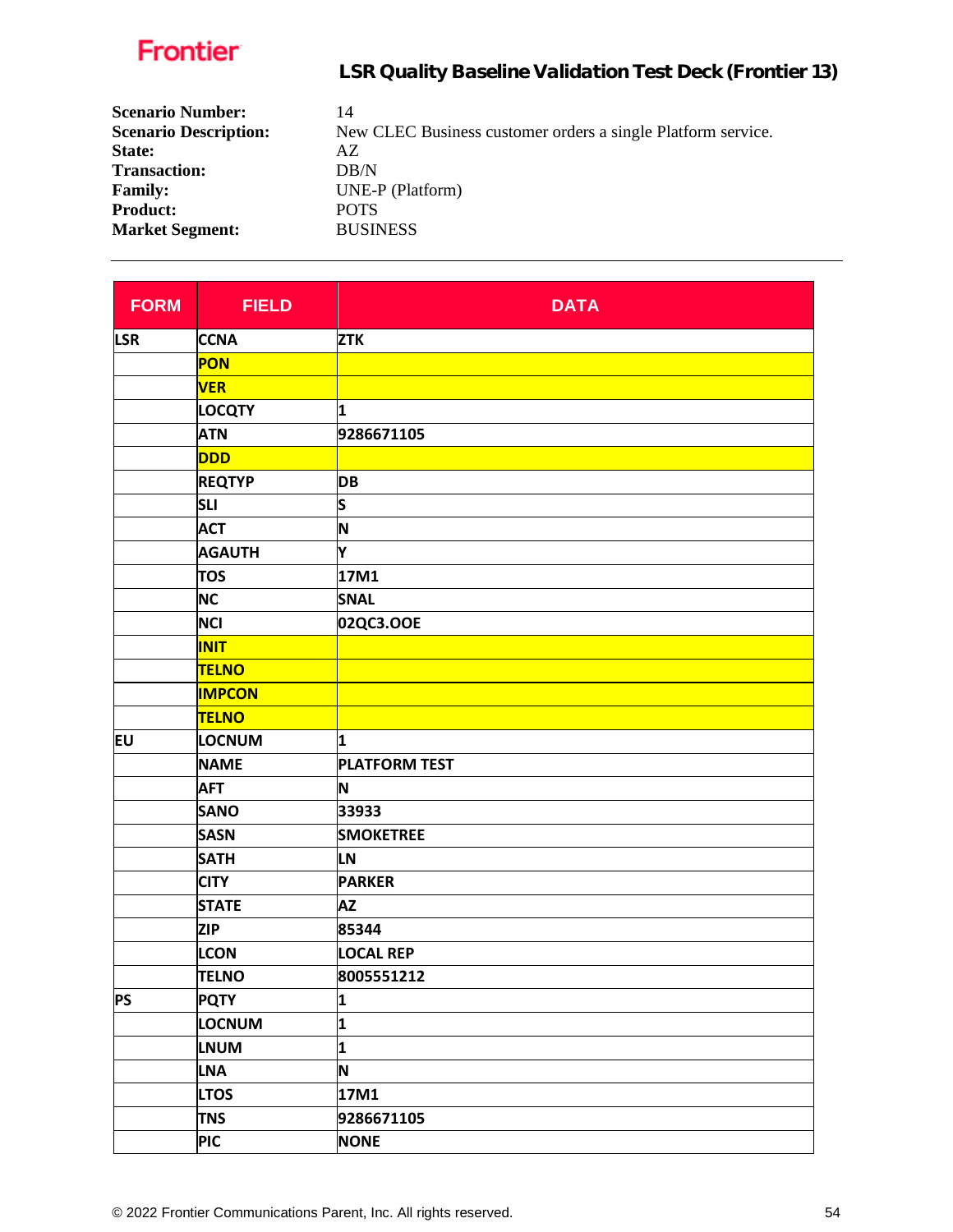LSR Quality Baseline Validation Test Deck (Frontier 13)

| <b>FORM</b> | <b>FIELD</b>    | <b>DATA</b> |
|-------------|-----------------|-------------|
|             | <b>LPIC</b>     | <b>NONE</b> |
|             | BA              | Α           |
|             | <b>BLOCK</b>    | A           |
| DL          | <b>LACT</b>     | N           |
|             | <b>RTY</b>      | <b>LML</b>  |
|             | <b>LTY</b>      | 1           |
|             | <b>STYC</b>     | <b>SL</b>   |
|             | <b>MTN</b>      | 9286671105  |
|             | <b>LTN</b>      | 9286671105  |
|             | <b>LEX</b>      | 928667      |
|             | <b>LNLN</b>     | <b>Test</b> |
|             | <b>LNFN</b>     | Platform    |
|             | <b>ADI</b>      | O           |
|             | <b>YPHV</b>     | <b>NONE</b> |
|             | <b>DIRTYP</b>   | Υ           |
|             | <b>DIRQTYNC</b> | 1           |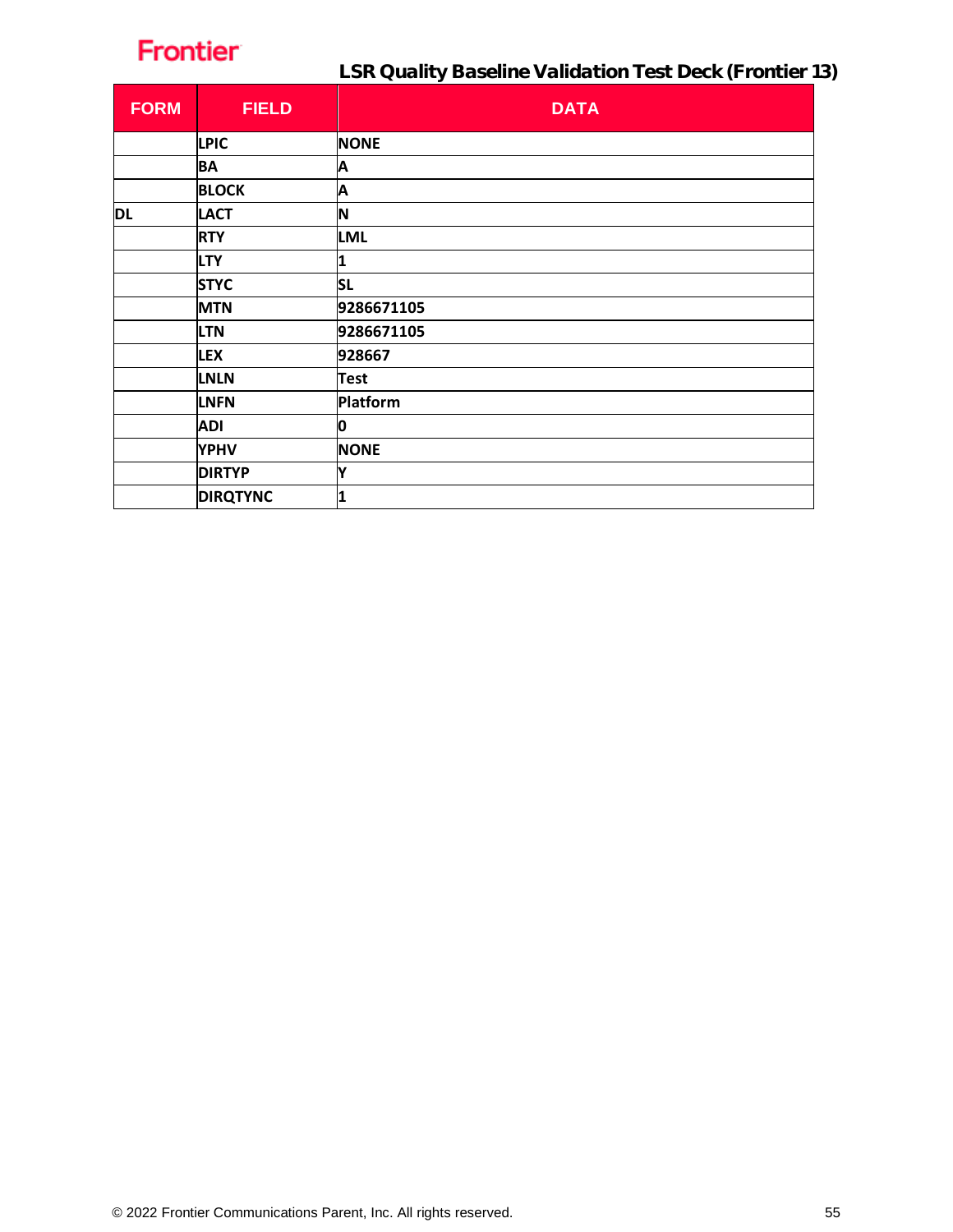|                              | LSR Quality Baseline Validation Test Deck (Frontier 13)         |
|------------------------------|-----------------------------------------------------------------|
| <b>Scenario Number:</b>      | 15                                                              |
| <b>Scenario Description:</b> | Existing CLEC Residence single line Platform customer adds Call |
|                              | Waiting and Call Forwarding to account.                         |
| State:                       | MI                                                              |
| <b>Transaction:</b>          | DB/C                                                            |
| <b>Family:</b>               | UNE-P (Platform)                                                |
| <b>Product:</b>              | <b>POTS</b>                                                     |
| <b>Market Segment:</b>       | <b>RESIDENCE</b>                                                |
|                              |                                                                 |

| <b>FORM</b>             | <b>FIELD</b>                 | <b>DATA</b>                                                   |
|-------------------------|------------------------------|---------------------------------------------------------------|
| <b>LSR</b>              | <b>CCNA</b>                  | <b>ZTK</b>                                                    |
|                         | PON                          |                                                               |
|                         | <b>VER</b>                   |                                                               |
|                         | <b>LOCQTY</b>                | 1                                                             |
|                         | <b>DDD</b>                   |                                                               |
|                         | <b>REQTYP</b>                | <b>DB</b>                                                     |
|                         | <b>SLI</b>                   | S                                                             |
|                         | <b>ACT</b>                   | $\mathsf{c}$                                                  |
|                         | <b>AGAUTH</b>                | Υ                                                             |
|                         | <b>TOS</b>                   | 27M1                                                          |
|                         | <b>NC</b>                    | <b>SNAL</b>                                                   |
|                         | <b>NCI</b>                   | 02QC3.OOE                                                     |
|                         | <b>INIT</b>                  |                                                               |
|                         | <b>TELNO</b>                 |                                                               |
| EU                      | LOCNUM                       | 1                                                             |
|                         | <b>NAME</b>                  | <b>CLEC CUSTOMER</b>                                          |
|                         | <b>AFT</b>                   | N                                                             |
|                         | <b>SANO</b>                  | 7369                                                          |
|                         | <b>SASN</b>                  | <b>BRYCE</b>                                                  |
|                         | <b>SATH</b>                  | <b>RD</b>                                                     |
|                         | <b>CITY</b>                  | <b>NORTH STREET</b>                                           |
|                         | <b>STATE</b>                 | MI                                                            |
|                         | <b>ZIP</b>                   | 48049                                                         |
|                         | <b>EATN</b>                  | 8103242185                                                    |
| <b>PS</b>               | <b>PQTY</b>                  | 1                                                             |
|                         | <b>LOCNUM</b>                | 1                                                             |
|                         | <b>LNUM</b>                  | 1                                                             |
|                         | <b>LNA</b>                   | C                                                             |
|                         | <b>LTOS</b>                  | 27M1                                                          |
|                         | <b>TNS</b>                   | 8103242185                                                    |
|                         | <b>ECCKT</b>                 | 123456789                                                     |
|                         | FA                           | N                                                             |
|                         | <b>FEATURE</b>               | 69300                                                         |
| <b>Scenario Number:</b> |                              | 16                                                            |
|                         | <b>Scenario Description:</b> | Existing CLEC Business Platform customer disconnects service. |
| State:                  |                              | $\ensuremath{\text{IN}}\xspace$                               |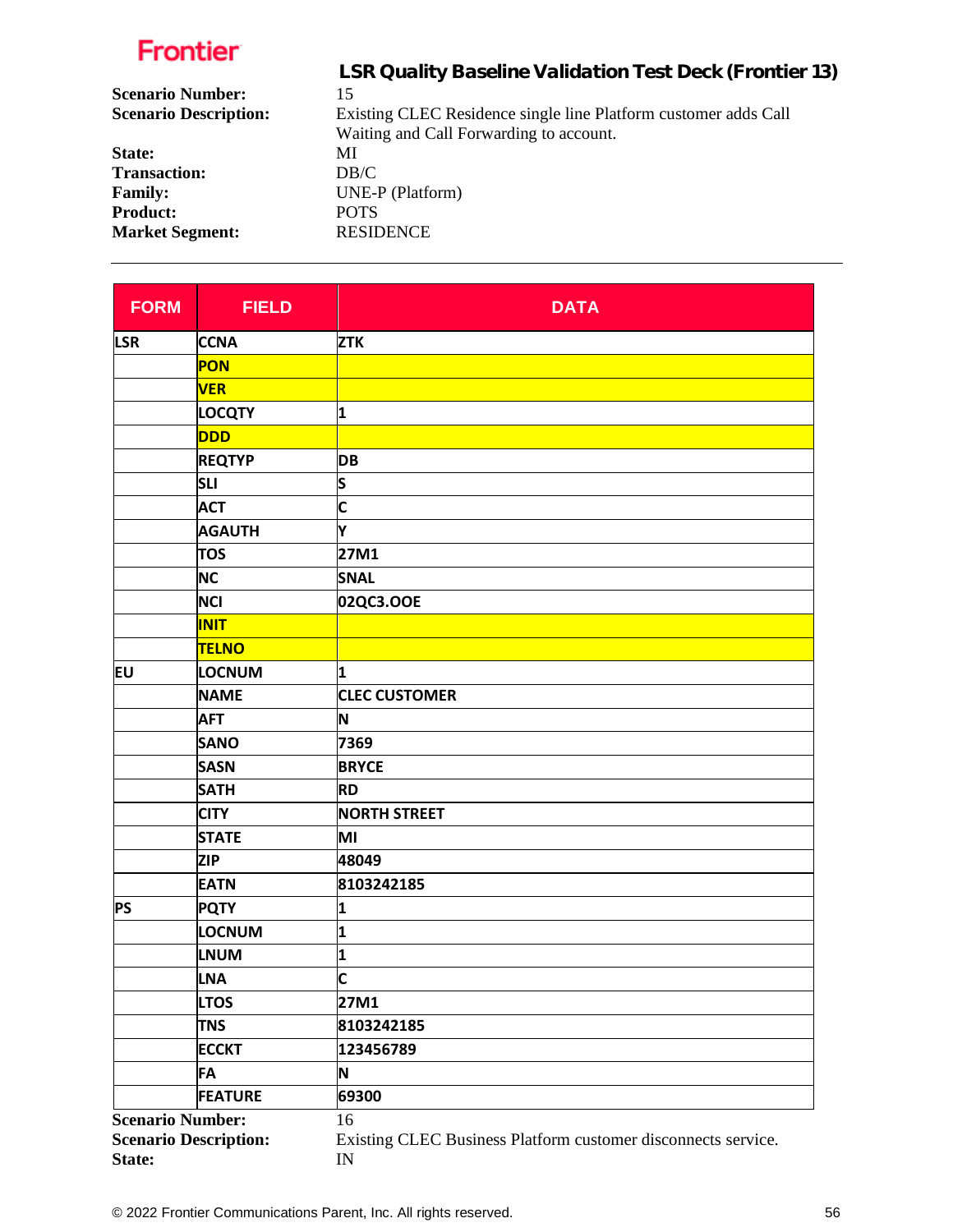LSR Quality Baseline Validation Test Deck (Frontier 13) **Transaction:** DB/D<br>**Family:** UNE-I **UNE-P** (Platform) **Product:** POTS **Market Segment:** BUSINESS

| <b>FORM</b> | <b>FIELD</b>  | <b>DATA</b>          |
|-------------|---------------|----------------------|
| <b>LSR</b>  | <b>CCNA</b>   | <b>ZTK</b>           |
|             | <b>PON</b>    |                      |
|             | <b>VER</b>    |                      |
|             | <b>LOCQTY</b> | 1                    |
|             | <b>DDD</b>    |                      |
|             | <b>REQTYP</b> | <b>DB</b>            |
|             | <b>SLI</b>    | S                    |
|             | <b>ACT</b>    | D                    |
|             | <b>AGAUTH</b> | ١Y                   |
|             | <b>TOS</b>    | 17M1                 |
|             | <b>NC</b>     | <b>SNAL</b>          |
|             | <b>NCI</b>    | 02QC3.OOE            |
|             | <b>INIT</b>   |                      |
|             | <b>TELNO</b>  |                      |
| EU          | <b>LOCNUM</b> | 1                    |
|             | <b>NAME</b>   | <b>CLEC CUSTOMER</b> |
|             | <b>STATE</b>  | IN                   |
|             | <b>EATN</b>   | 2194655199           |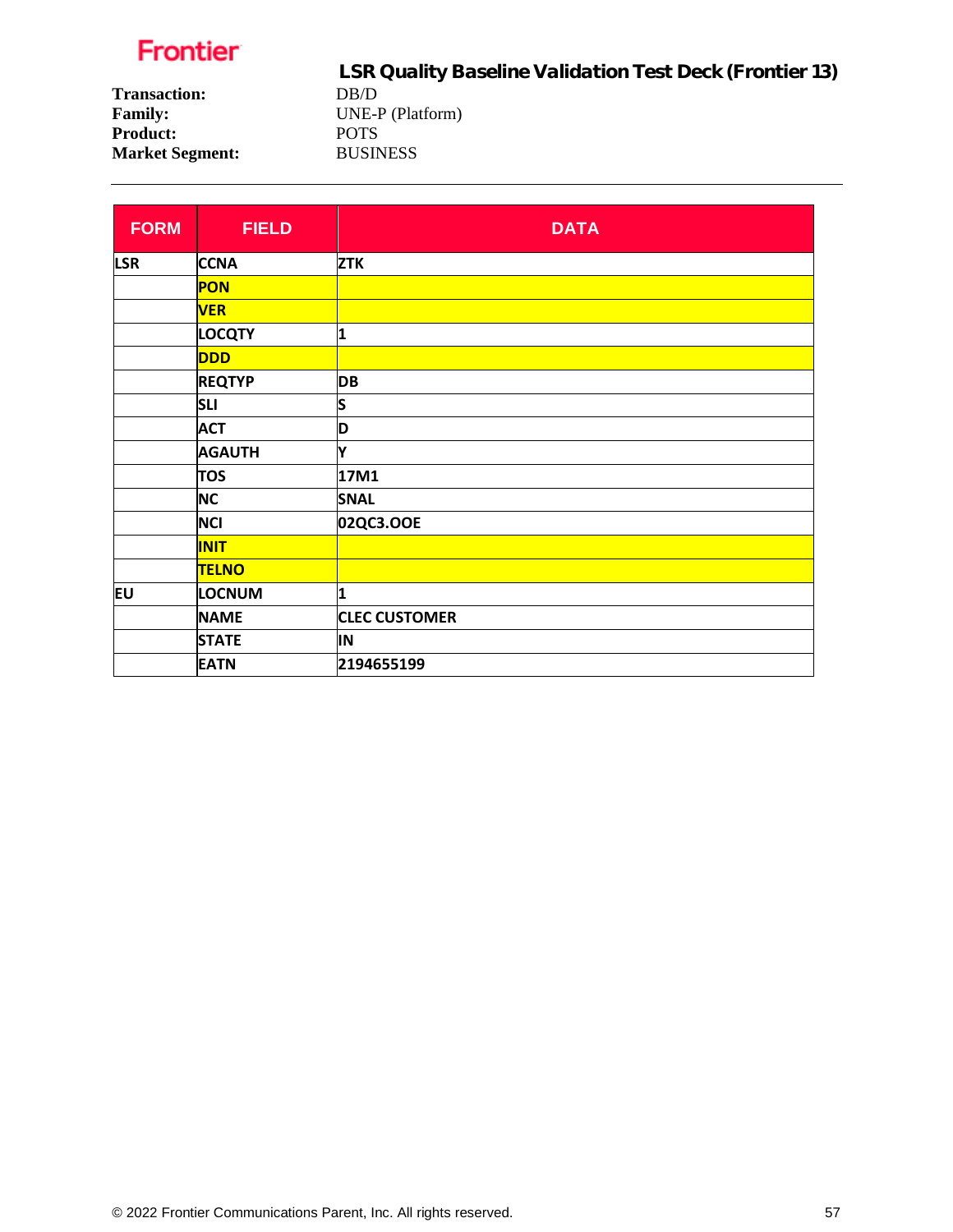|                              | LSR Quality Baseline Validation Test Deck (Frontier 13)      |
|------------------------------|--------------------------------------------------------------|
| <b>Scenario Number:</b>      | 17                                                           |
| <b>Scenario Description:</b> | Existing CLEC Residential customer requests an outside move. |
| State:                       | MI                                                           |
| <b>Transaction:</b>          | DB/T                                                         |
| <b>Family:</b>               | UNE-P (Platform)                                             |
| <b>Product:</b>              | <b>POTS</b>                                                  |
| <b>Market Segment:</b>       | <b>RESIDENCE</b>                                             |
|                              |                                                              |

| <b>FORM</b> | <b>FIELD</b>   | <b>DATA</b>         |
|-------------|----------------|---------------------|
| <b>LSR</b>  | <b>CCNA</b>    | <b>ZTK</b>          |
|             | <b>PON</b>     |                     |
|             | <b>VER</b>     |                     |
|             | <b>LOCQTY</b>  | $\mathbf{1}$        |
|             | <b>ATN</b>     | 2694839637          |
|             | <b>DDD</b>     |                     |
|             | <b>REQTYP</b>  | <b>DB</b>           |
|             | <b>SLI</b>     | S                   |
|             | <b>ACT</b>     | π                   |
|             | <b>AGAUTH</b>  | ١Y                  |
|             | <b>TOS</b>     | 27M1                |
|             | <b>NC</b>      | <b>SNAL</b>         |
|             | <b>NCI</b>     | 02QC3.OOE           |
|             | <b>INIT</b>    |                     |
|             | <b>TELNO</b>   |                     |
|             | <b>IMPCON</b>  |                     |
|             | <b>TELNO</b>   |                     |
| EU          | <b>LOCNUM</b>  | 1                   |
|             | <b>NAME</b>    | <b>DBT TEST</b>     |
|             | <b>AFT</b>     | N                   |
|             | <b>SANO</b>    | 506                 |
|             | <b>SASN</b>    | <b>CHICAGO</b>      |
|             | <b>SATH</b>    | <b>RD</b>           |
|             | <b>CITY</b>    | <b>WHITE PIGEON</b> |
|             | <b>STATE</b>   | MI                  |
|             | <b>ZIP</b>     | 49099               |
|             | <b>WSOP</b>    | A                   |
|             | <b>EATN</b>    | 2694839637          |
|             | <b>DNUM</b>    | 1                   |
|             | <b>DISCNBR</b> | 2694839637          |
|             | <b>TCOPT</b>   | N                   |
| <b>PS</b>   | <b>PQTY</b>    | 1                   |
|             | <b>LOCNUM</b>  | 1                   |
|             | <b>LNUM</b>    | 1                   |
|             | <b>LNA</b>     | lτ                  |
|             | <b>LTOS</b>    | 27M1                |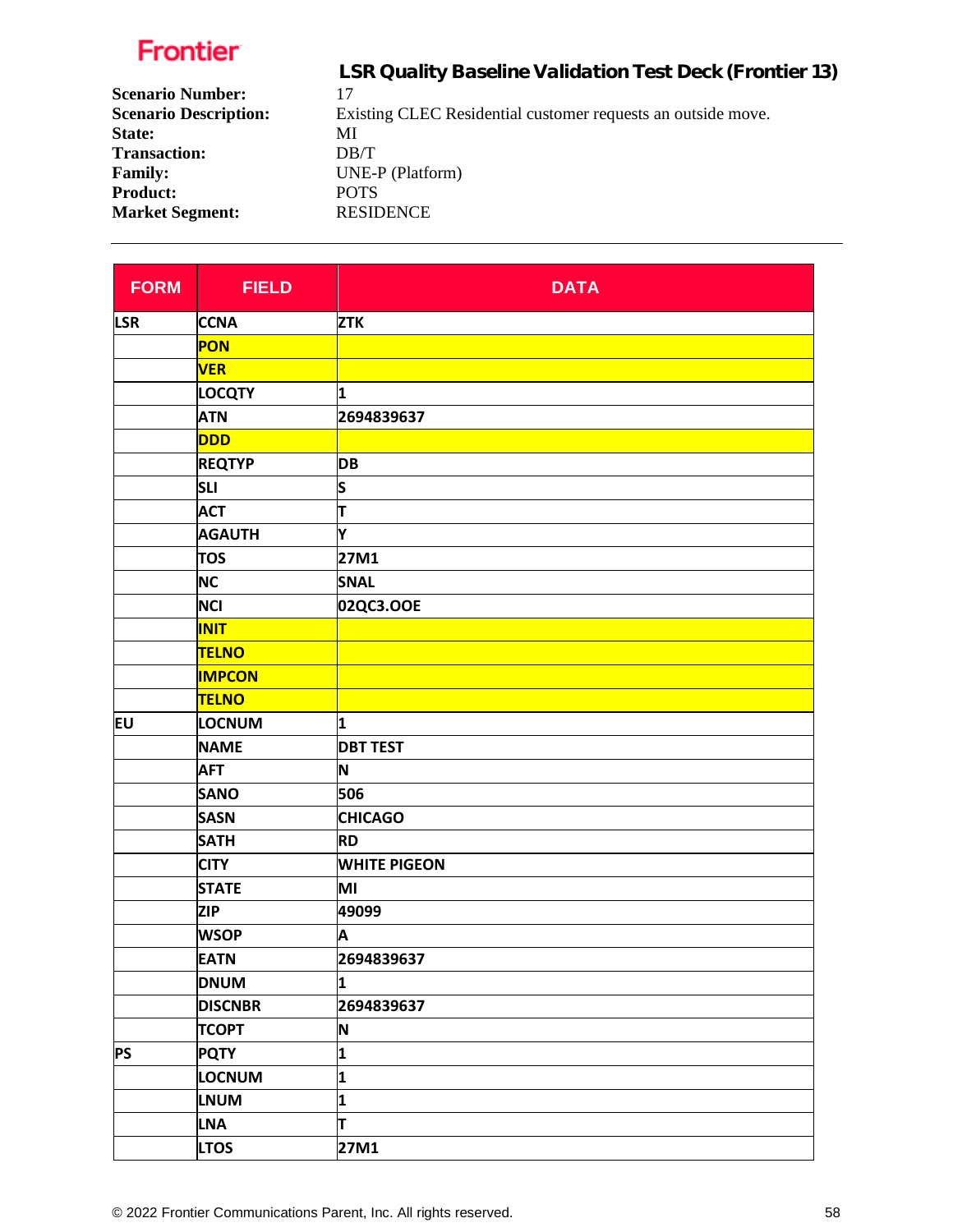| <b>FORM</b> | <b>FIELD</b>    | <b>DATA</b> |
|-------------|-----------------|-------------|
|             | <b>TNS</b>      | 2694839637  |
|             | <b>PIC</b>      | <b>NONE</b> |
|             | <b>LPIC</b>     | <b>NONE</b> |
|             | <b>BA</b>       | A           |
|             | <b>BLOCK</b>    | A           |
| <b>DL</b>   | <b>LACT</b>     | N           |
|             | <b>RTY</b>      | <b>LML</b>  |
|             | <b>LTY</b>      | 1           |
|             | <b>STYC</b>     | <b>SL</b>   |
|             | <b>MTN</b>      | 2694839637  |
|             | <b>LTN</b>      | 2694839637  |
|             | <b>LEX</b>      | 269483      |
|             | <b>LNLN</b>     | <b>Test</b> |
|             | <b>LNFN</b>     | <b>Dbt</b>  |
|             | <b>ADI</b>      | 0           |
|             | <b>DIRTYP</b>   | W           |
|             | <b>DIRQTYNC</b> | 1           |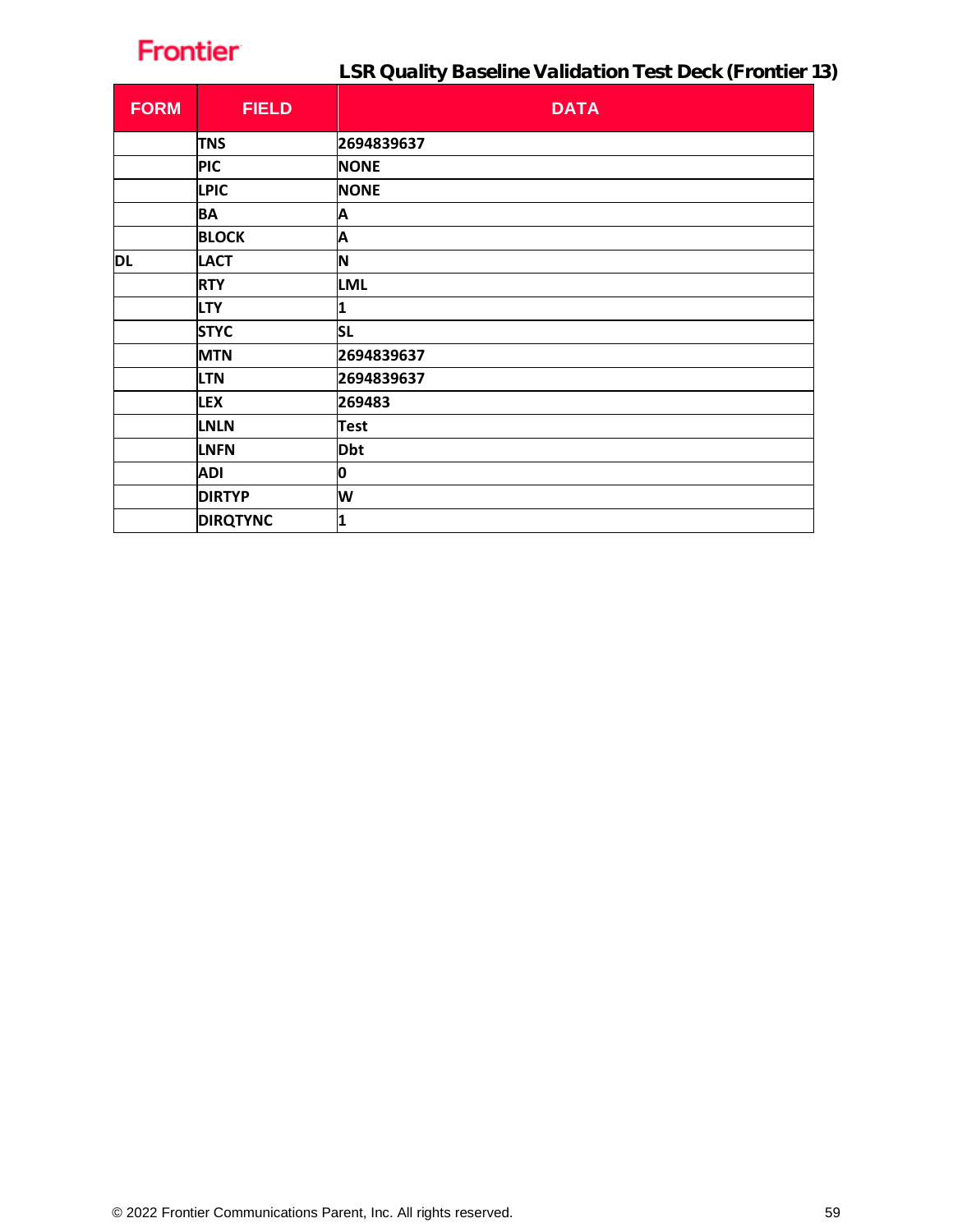|                              | LSR Quality Baseline Validation Test Deck (Frontier 13)               |
|------------------------------|-----------------------------------------------------------------------|
| <b>Scenario Number:</b>      | 18                                                                    |
| <b>Scenario Description:</b> | Existing CLEC Business customer requests a Directory Listing order to |
|                              | change the listing from NP to PUB.                                    |
| State:                       | IL                                                                    |
| <b>Transaction:</b>          | DB/J                                                                  |
| <b>Family:</b>               | UNE-P (Platform)                                                      |
| <b>Product:</b>              | <b>POTS</b>                                                           |
| <b>Market Segment:</b>       | <b>BUSINESS</b>                                                       |
|                              |                                                                       |

| <b>FORM</b> | <b>FIELD</b>  | <b>DATA</b>         |
|-------------|---------------|---------------------|
| <b>LSR</b>  | <b>CCNA</b>   | <b>ZTK</b>          |
|             | <b>PON</b>    |                     |
|             | <b>VER</b>    |                     |
|             | <b>LOCQTY</b> | 1                   |
|             | <b>ATN</b>    | 2172433042          |
|             | <b>DDD</b>    |                     |
|             | <b>REQTYP</b> | <b>DB</b>           |
|             | <b>SLI</b>    | S                   |
|             | <b>ACT</b>    | J                   |
|             | <b>AGAUTH</b> | Y                   |
|             | <b>TOS</b>    | 17M1                |
|             | <b>NC</b>     | <b>SNAL</b>         |
|             | <b>NCI</b>    | 02QC3.OOE           |
|             | <b>INIT</b>   |                     |
|             | <b>TELNO</b>  |                     |
| EU          | <b>LOCNUM</b> | 1                   |
|             | <b>NAME</b>   | <b>DBJ TEST</b>     |
|             | <b>AFT</b>    | N                   |
|             | <b>SANO</b>   | 1745                |
|             | <b>SASD</b>   | W                   |
|             | <b>SASN</b>   | <b>WALNUT</b>       |
|             | <b>SATH</b>   | <b>ST</b>           |
|             | <b>CITY</b>   | <b>JACKSONVILLE</b> |
|             | <b>STATE</b>  | IL                  |
|             | <b>ZIP</b>    | 62650               |
|             | <b>EATN</b>   | 2172433042          |
| <b>DL</b>   | <b>LACT</b>   |                     |
|             | <b>RTY</b>    | <b>LML</b>          |
|             | <b>LTY</b>    | 1                   |
|             | <b>STYC</b>   | <b>SL</b>           |
|             | <b>MTN</b>    | 2172433042          |
|             | <b>LTN</b>    | 2172433042          |
|             | <b>LEX</b>    | 217243              |
|             | <b>LNLN</b>   | <b>Test</b>         |
|             | <b>LNFN</b>   | <b>Dbj</b>          |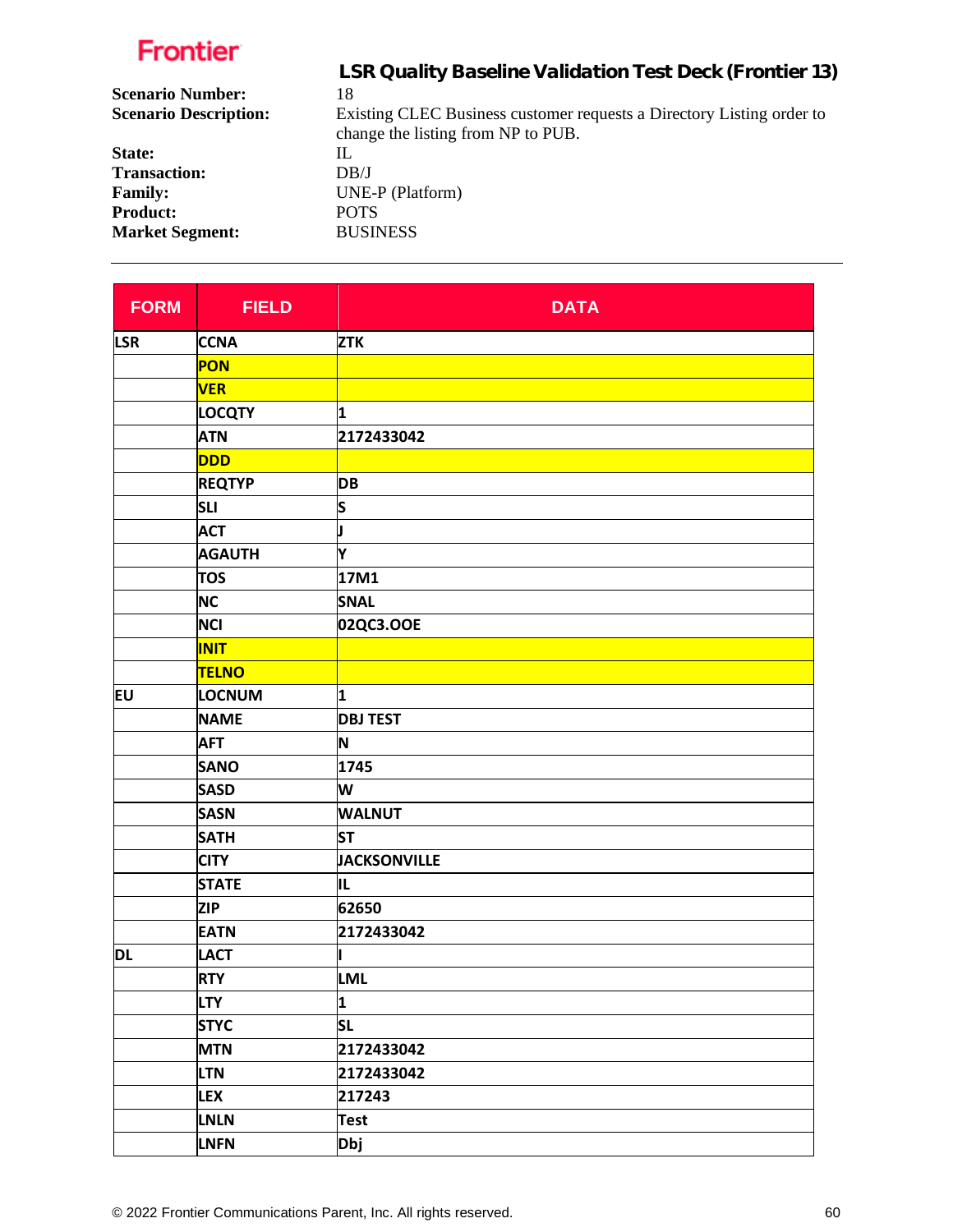| <b>FORM</b> | <b>FIELD</b> | <b>DATA</b> |
|-------------|--------------|-------------|
|             | <b>ADI</b>   | U           |
|             | <b>YPHV</b>  | <b>NONE</b> |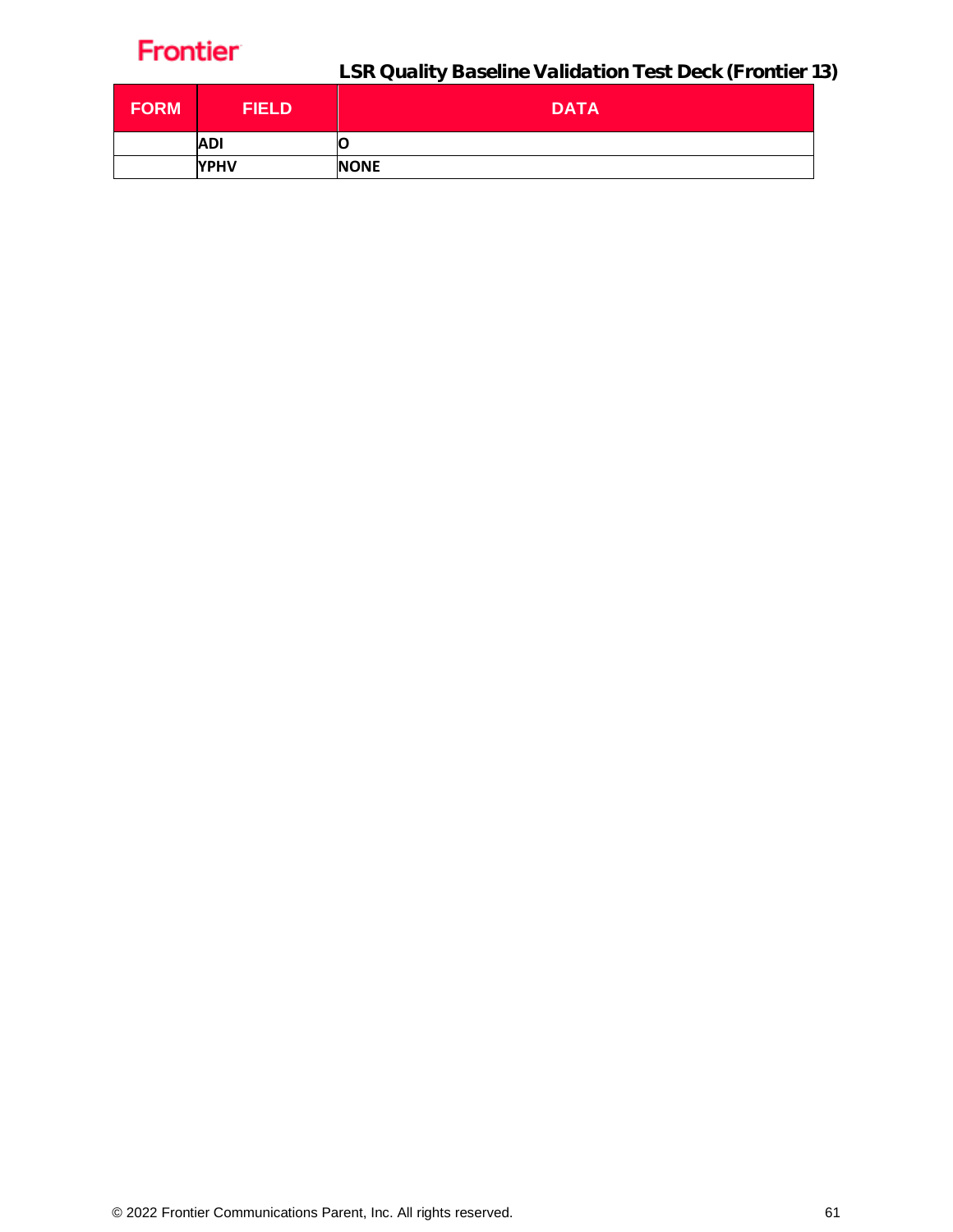|                              | LSR Quality Baseline Validation Test Deck (Frontier 13)         |
|------------------------------|-----------------------------------------------------------------|
| <b>Scenario Number:</b>      | 19                                                              |
| <b>Scenario Description:</b> | Existing CLEC issues a Seasonal suspend order for a Residential |
|                              | Customer.                                                       |
| State:                       | МI                                                              |
| <b>Transaction:</b>          | DB/S                                                            |
| <b>Family:</b>               | UNE-P (Platform)                                                |
| <b>Product:</b>              | <b>POTS</b>                                                     |
| <b>Market Segment:</b>       | <b>RESIDENCE</b>                                                |

| <b>FORM</b> | <b>FIELD</b>  | <b>DATA</b>          |
|-------------|---------------|----------------------|
| <b>LSR</b>  | <b>CCNA</b>   | <b>ZTK</b>           |
|             | PON           |                      |
|             | <b>VER</b>    |                      |
|             | <b>LOCQTY</b> | 1                    |
|             | <b>ATN</b>    | 8103242185           |
|             | <b>DDD</b>    |                      |
|             | <b>REQTYP</b> | <b>DB</b>            |
|             | <b>SLI</b>    | S                    |
|             | <b>ACT</b>    | S                    |
|             | <b>AGAUTH</b> | Υ                    |
|             | <b>TOS</b>    | 27M1                 |
|             | <b>NC</b>     | <b>SNAL</b>          |
|             | <b>NCI</b>    | 02QC3.OOE            |
|             | <b>INIT</b>   |                      |
|             | <b>TELNO</b>  |                      |
| <b>EU</b>   | LOCNUM        | 1                    |
|             | <b>NAME</b>   | <b>CLEC CUSTOMER</b> |
|             | <b>AFT</b>    | N                    |
|             | <b>SANO</b>   | 7369                 |
|             | <b>SASN</b>   | <b>BRYCE</b>         |
|             | <b>SATH</b>   | <b>RD</b>            |
|             | <b>CITY</b>   | <b>NORTH STREET</b>  |
|             | <b>STATE</b>  | MI                   |
|             | <b>ZIP</b>    | 48049                |
|             | <b>EATN</b>   | 8103242185           |
| <b>PS</b>   | <b>PQTY</b>   | 1                    |
|             | LOCNUM        | 1                    |
|             | <b>LNUM</b>   | 1                    |
|             | <b>LNA</b>    | S                    |
|             | <b>LTOS</b>   | 27M1                 |
|             | <b>TNS</b>    | 8103242185           |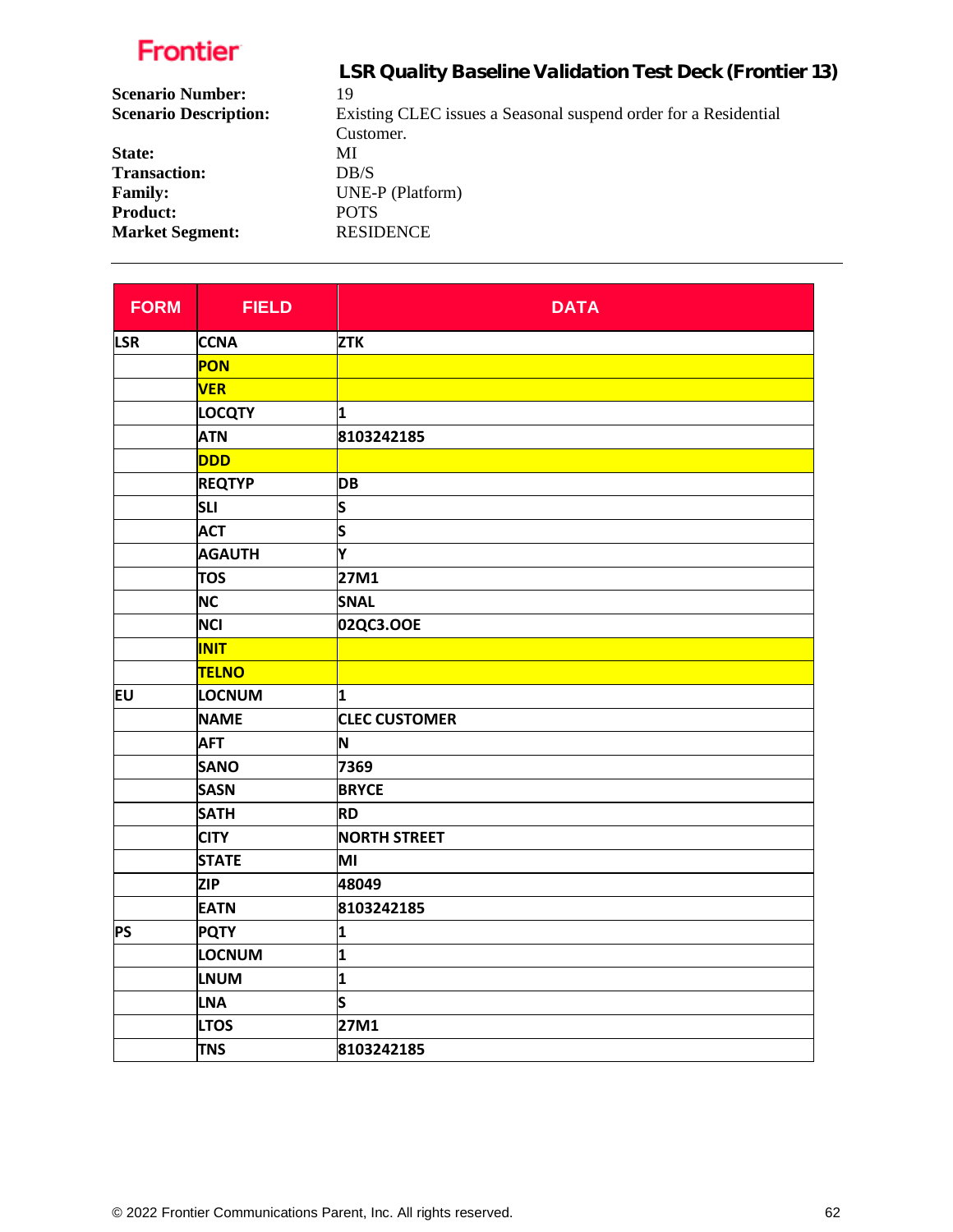|                              | LSR Quality Baseline Validation Test Deck (Frontier 13)         |
|------------------------------|-----------------------------------------------------------------|
| <b>Scenario Number:</b>      | 20                                                              |
| <b>Scenario Description:</b> | Existing CLEC issues a Seasonal restore order for a Residential |
|                              | Customer.                                                       |
| State:                       | WI                                                              |
| <b>Transaction:</b>          | DR/B                                                            |
| <b>Family:</b>               | UNE-P (Platform)                                                |
| <b>Product:</b>              | <b>POTS</b>                                                     |
| <b>Market Segment:</b>       | <b>RESIDENCE</b>                                                |

| <b>FORM</b> | <b>FIELD</b>  | <b>DATA</b>             |
|-------------|---------------|-------------------------|
| <b>LSR</b>  | <b>CCNA</b>   | <b>ZTK</b>              |
|             | PON           |                         |
|             | <b>VER</b>    |                         |
|             | <b>LOCQTY</b> | 1                       |
|             | <b>ATN</b>    | 9208985500              |
|             | <b>DDD</b>    |                         |
|             | <b>REQTYP</b> | <b>DB</b>               |
|             | <b>SLI</b>    | S                       |
|             | <b>ACT</b>    | B                       |
|             | <b>AGAUTH</b> | Υ                       |
|             | <b>TOS</b>    | 27M1                    |
|             | <b>NC</b>     | <b>SNAL</b>             |
|             | <b>NCI</b>    | 02QC3.OOE               |
|             | <b>INIT</b>   |                         |
|             | <b>TELNO</b>  |                         |
| <b>EU</b>   | LOCNUM        | 1                       |
|             | <b>NAME</b>   | <b>CUSTOMER RESTORE</b> |
|             | <b>AFT</b>    | N                       |
|             | <b>SANO</b>   | 1738                    |
|             | <b>SASN</b>   | <b>THEDE</b>            |
|             | <b>SATH</b>   | <b>RD</b>               |
|             | <b>CITY</b>   | <b>NEW HOLSTEIN</b>     |
|             | <b>STATE</b>  | WI                      |
|             | <b>ZIP</b>    | 53061                   |
|             | <b>EATN</b>   | 9208985500              |
| <b>PS</b>   | <b>PQTY</b>   | 1                       |
|             | LOCNUM        | 1                       |
|             | LNUM          | 1                       |
|             | <b>LNA</b>    | B                       |
|             | <b>LTOS</b>   | 27M1                    |
|             | <b>TNS</b>    | 9208985500              |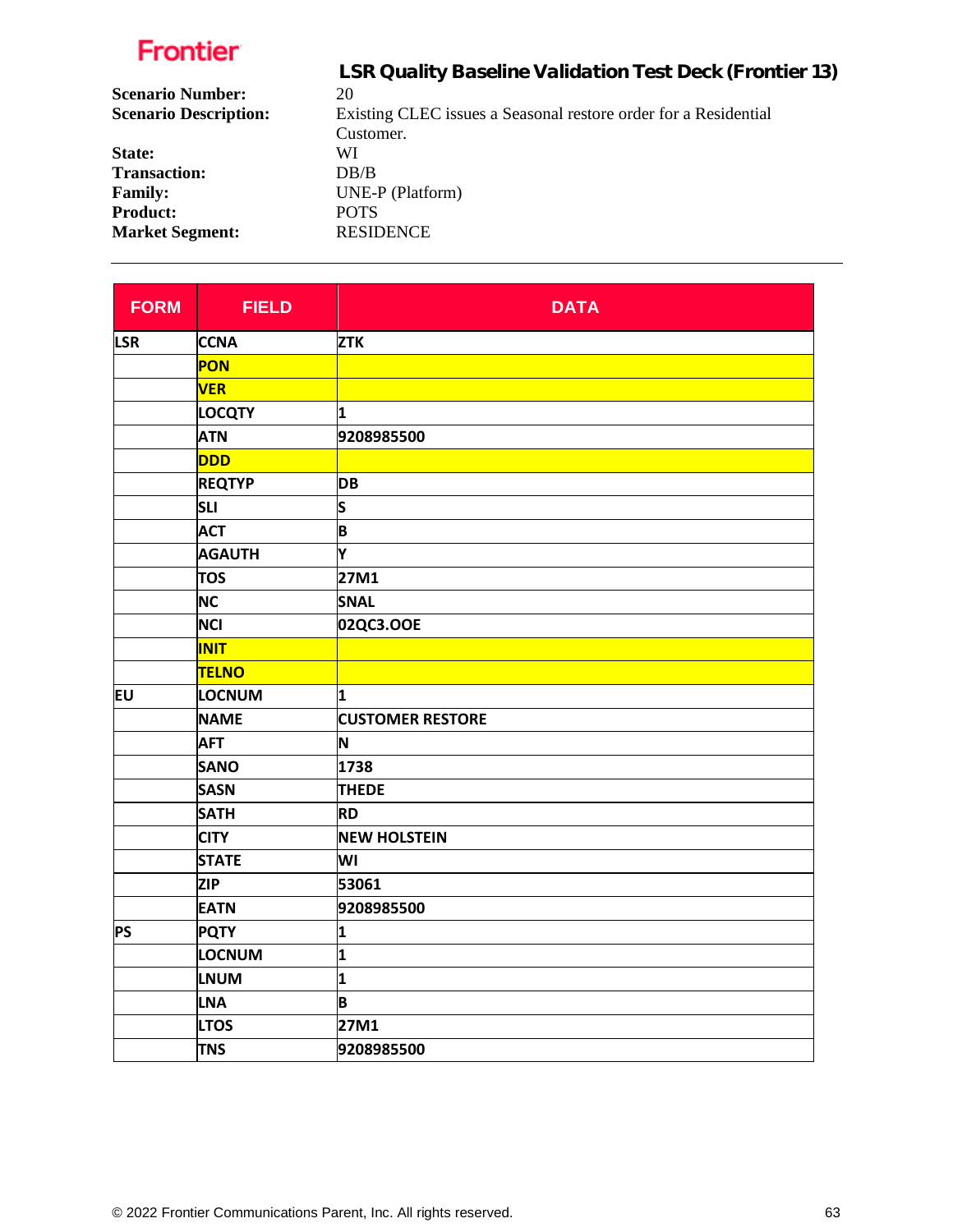|                              | LSR Quality Baseline Validation Test Deck (Frontier 13)  |
|------------------------------|----------------------------------------------------------|
| <b>Scenario Number:</b>      | 21                                                       |
| <b>Scenario Description:</b> | Existing CLEC Business customer requests an inside move. |
| State:                       | IN                                                       |
| <b>Transaction:</b>          | DB/M                                                     |
| <b>Family:</b>               | UNE-P (Platform)                                         |
| <b>Product:</b>              | <b>POTS</b>                                              |
| <b>Market Segment:</b>       | <b>BUSINESS</b>                                          |
|                              |                                                          |

| <b>FORM</b> | <b>FIELD</b>    | <b>DATA</b>          |
|-------------|-----------------|----------------------|
| <b>LSR</b>  | <b>CCNA</b>     | <b>ZTK</b>           |
|             | PON             |                      |
|             | <b>VER</b>      |                      |
|             | <b>LOCQTY</b>   | 1                    |
|             | <b>ATN</b>      | 2604891645           |
|             | <b>DDD</b>      |                      |
|             | <b>REQTYP</b>   | <b>DB</b>            |
|             | <b>SLI</b>      | S                    |
|             | <b>ACT</b>      | M                    |
|             | <b>AGAUTH</b>   | Υ                    |
|             | <b>TOS</b>      | 17M1                 |
|             | <b>NC</b>       | <b>SNAL</b>          |
|             | <b>NCI</b>      | 02QC3.OOE            |
|             | <b>INIT</b>     |                      |
|             | <b>TELNO</b>    |                      |
|             | <b>IMPCON</b>   |                      |
|             | <b>TELNO</b>    |                      |
| Eυ          | LOCNUM          | 1                    |
|             | <b>NAME</b>     | <b>CLEC CUSTOMER</b> |
|             | <b>AFT</b>      | N                    |
|             | <b>SANO</b>     | 9017                 |
|             | <b>SASN</b>     | <b>COLDWATER</b>     |
|             | <b>SATH</b>     | <b>RD</b>            |
|             | LD <sub>3</sub> | <b>STE</b>           |
|             | LV3             | 200                  |
|             | <b>CITY</b>     | <b>FT WAYNE</b>      |
|             | <b>STATE</b>    | IN                   |
|             | <b>ZIP</b>      | 46825                |
|             | <b>EATN</b>     | 2604891645           |
| <b>PS</b>   | <b>PQTY</b>     | 1                    |
|             | <b>LOCNUM</b>   | 1                    |
|             | <b>LNUM</b>     | 1                    |
|             | <b>LNA</b>      | N                    |
|             | <b>LTOS</b>     | 17M1                 |
|             | <b>TNS</b>      | 2604891645           |
|             | <b>PIC</b>      | <b>NONE</b>          |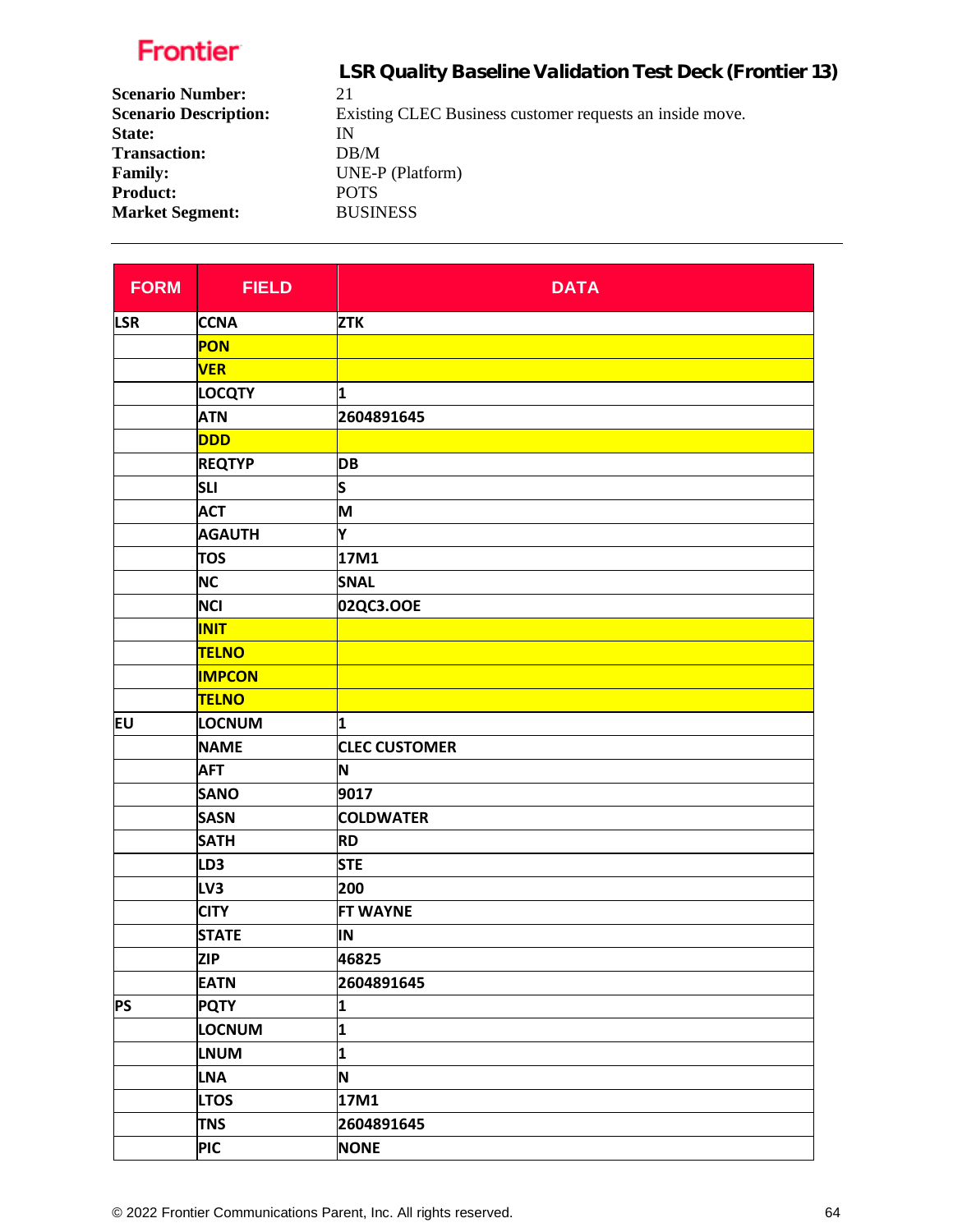| <b>FORM</b> | <b>FIELD</b> | <b>DATA</b> |
|-------------|--------------|-------------|
|             | <b>LPIC</b>  | <b>NONE</b> |
|             | <b>BA</b>    | А           |
|             | <b>BLOCK</b> | Α           |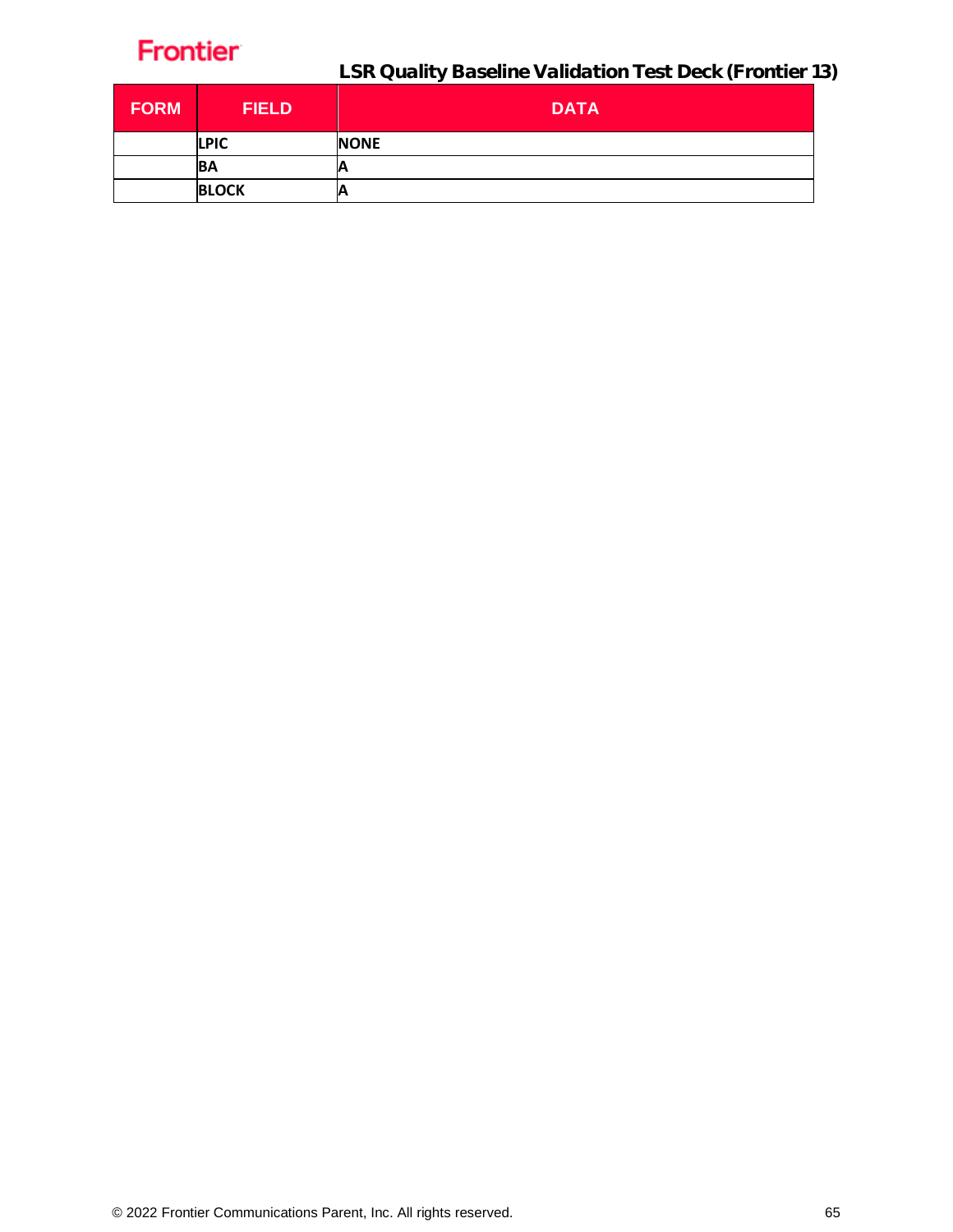|                              | LSR Quality Baseline Validation Test Deck (Frontier 13)            |
|------------------------------|--------------------------------------------------------------------|
| <b>Scenario Number:</b>      | 22                                                                 |
| <b>Scenario Description:</b> | Existing CLEC Business multi-line Resale POTS customer changes the |
|                              | TN on a subsequent line.                                           |
| State:                       | IN                                                                 |
| <b>Transaction:</b>          | EB/C                                                               |
| <b>Family:</b>               | <b>RESALE</b>                                                      |
| <b>Product:</b>              | <b>POTS</b>                                                        |
| <b>Market Segment:</b>       | <b>BUSINESS</b>                                                    |
|                              |                                                                    |

| <b>FORM</b> | <b>FIELD</b>  | <b>DATA</b>          |
|-------------|---------------|----------------------|
| <b>LSR</b>  | <b>CCNA</b>   | <b>ZTK</b>           |
|             | PON           |                      |
|             | <b>VER</b>    |                      |
|             | <b>LOCQTY</b> | 1                    |
|             | <b>ATN</b>    | 2605637444           |
|             | <b>DDD</b>    |                      |
|             | <b>REQTYP</b> | <b>EB</b>            |
|             | <b>ACT</b>    | $\mathsf{C}$         |
|             | <b>AGAUTH</b> | ١Y                   |
|             | <b>TOS</b>    | 1BF-                 |
|             | <b>INIT</b>   |                      |
|             | <b>TELNO</b>  |                      |
| EU          | LOCNUM        | 1                    |
|             | <b>NAME</b>   | <b>RESALE CHANGE</b> |
|             | <b>AFT</b>    | N                    |
|             | <b>SANO</b>   | 401                  |
|             | <b>SASN</b>   | <b>MCCARTY</b>       |
|             | <b>SATH</b>   | <b>ST</b>            |
|             | <b>CITY</b>   | <b>WABASH</b>        |
|             | <b>STATE</b>  | IN                   |
|             | <b>ZIP</b>    | 46992                |
|             | <b>EATN</b>   | 2605637443           |
| <b>RS</b>   | <b>RSQTY</b>  | 1                    |
|             | LOCNUM        | 1                    |
|             | <b>LNUM</b>   | 1                    |
|             | <b>LNA</b>    | X                    |
|             | <b>TNS</b>    | 2605637448           |
|             | <b>OTN</b>    | 2605637444           |
|             | <b>TCOPT</b>  | N                    |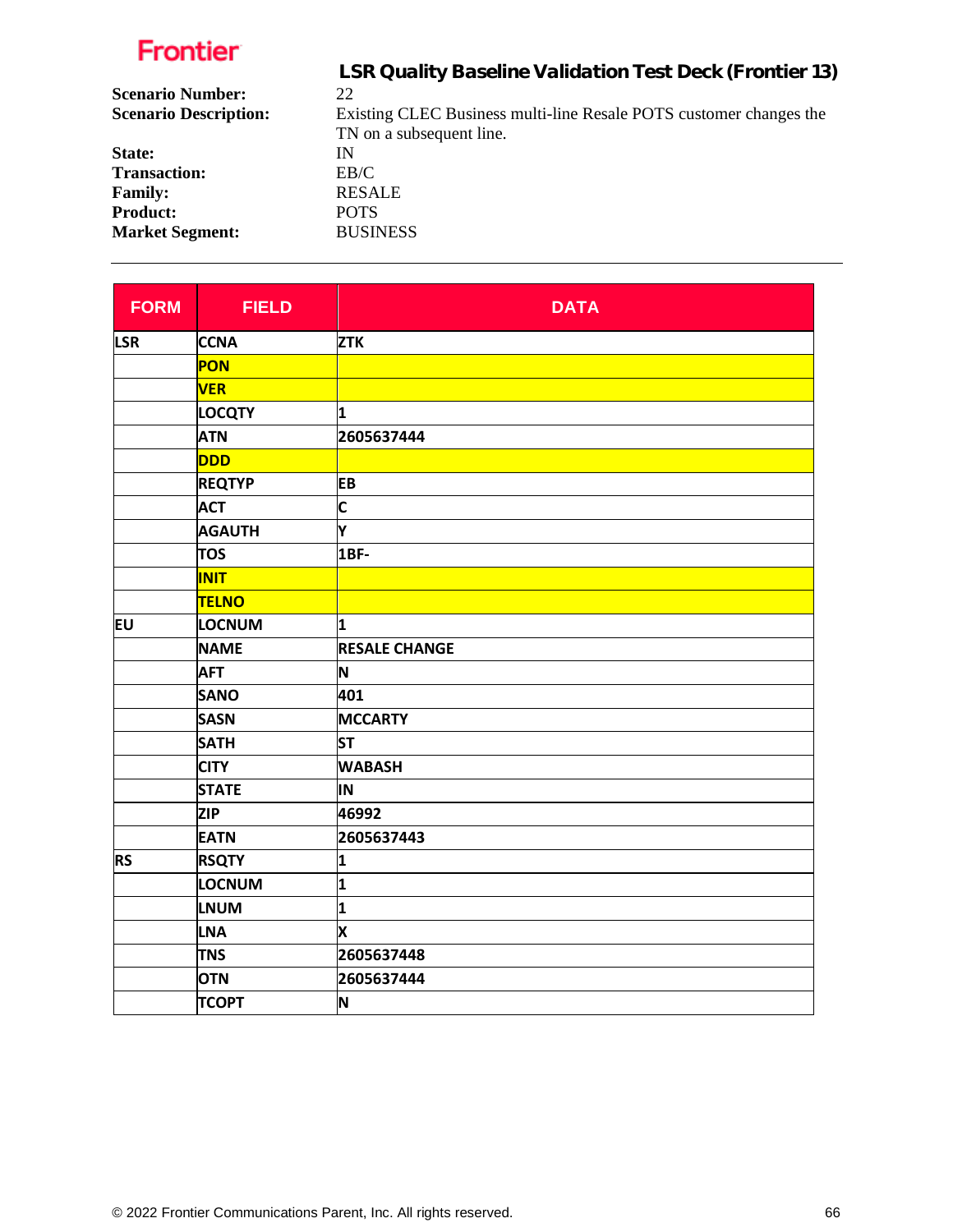|                              | LSR Quality Baseline Validation Test Deck (Frontier 13)    |
|------------------------------|------------------------------------------------------------|
| <b>Scenario Number:</b>      | 23                                                         |
| <b>Scenario Description:</b> | New CLEC Business customer orders a single RESALE service. |
| State:                       | NV                                                         |
| <b>Transaction:</b>          | EB/N                                                       |
| <b>Family:</b>               | <b>RESALE</b>                                              |
| <b>Product:</b>              | <b>POTS</b>                                                |
| <b>Market Segment:</b>       | <b>BUSINESS</b>                                            |
|                              |                                                            |

| <b>FORM</b> | <b>FIELD</b>   | <b>DATA</b>        |
|-------------|----------------|--------------------|
| <b>LSR</b>  | <b>CCNA</b>    | <b>ZTK</b>         |
|             | <b>PON</b>     |                    |
|             | <b>VER</b>     |                    |
|             | <b>LOCQTY</b>  | 1                  |
|             | <b>ATN</b>     | 7755881115         |
|             | <b>DDD</b>     |                    |
|             | <b>REQTYP</b>  | EB                 |
|             | <b>ACT</b>     | N                  |
|             | <b>AGAUTH</b>  | Y                  |
|             | <b>TOS</b>     | 1BF-               |
|             | <b>INIT</b>    |                    |
|             | TELNO          |                    |
|             | <b>IMPCON</b>  |                    |
|             | <b>TELNO</b>   |                    |
| <b>EU</b>   | LOCNUM         | 1                  |
|             | <b>NAME</b>    | <b>RESALE TEST</b> |
|             | <b>AFT</b>     | N                  |
|             | <b>SANO</b>    | 1520               |
|             | <b>SASN</b>    | <b>CHURCH</b>      |
|             | <b>SATH</b>    | <b>ST</b>          |
|             | <b>CITY</b>    | GARDNERVILLE       |
|             | <b>STATE</b>   | <b>NV</b>          |
|             | <b>ZIP</b>     | 89410              |
|             | <b>LCON</b>    |                    |
|             | <b>TELNO</b>   |                    |
| <b>RS</b>   | <b>RSQTY</b>   | 1                  |
|             | LOCNUM         | 1                  |
|             | <b>LNUM</b>    | 1                  |
|             | <b>LNA</b>     | N                  |
|             | <b>TNS</b>     | 7755881115         |
|             | <b>PIC</b>     | <b>NONE</b>        |
|             | <b>LPIC</b>    | <b>NONE</b>        |
|             | <b>BA</b>      | A                  |
|             | <b>BLOCK</b>   | 1                  |
|             | <b>FA</b>      | N                  |
|             | <b>FEATURE</b> | <b>B1</b>          |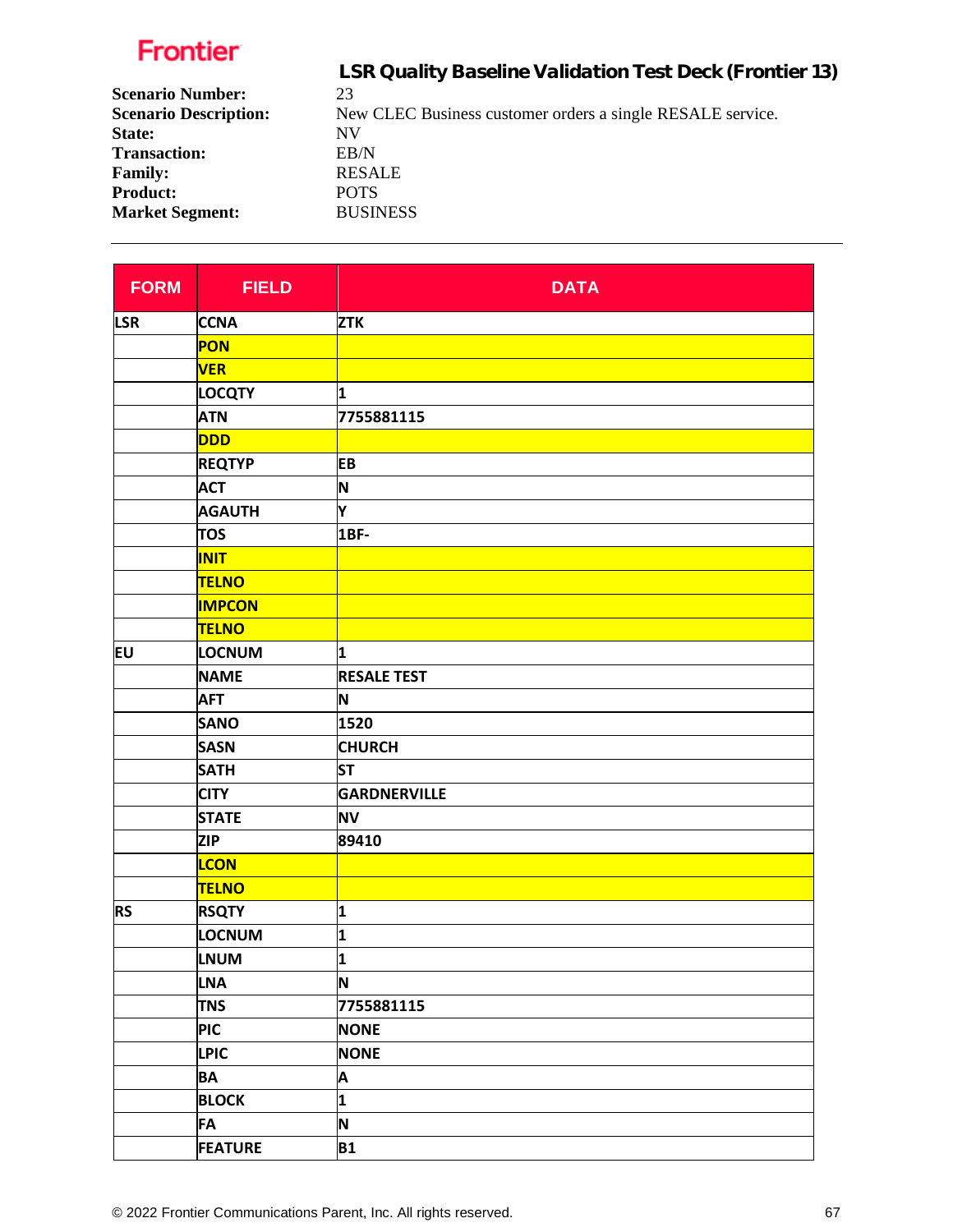| <b>FORM</b> | <b>FIELD</b>    | <b>DATA</b>   |
|-------------|-----------------|---------------|
| <b>DL</b>   | <b>LACT</b>     | N             |
|             | <b>RTY</b>      | <b>LML</b>    |
|             | <b>LTY</b>      | 1             |
|             | <b>STYC</b>     | <b>SL</b>     |
|             | <b>MTN</b>      | 7755881115    |
|             | <b>LTN</b>      | 7755881115    |
|             | <b>LEX</b>      | 775588        |
|             | <b>LNLN</b>     | <b>Test</b>   |
|             | <b>LNFN</b>     | <b>Resale</b> |
|             | <b>ADI</b>      | О             |
|             | <b>YPHV</b>     | <b>NONE</b>   |
|             | <b>DIRTYP</b>   | W             |
|             | <b>DIRQTYNC</b> | 1             |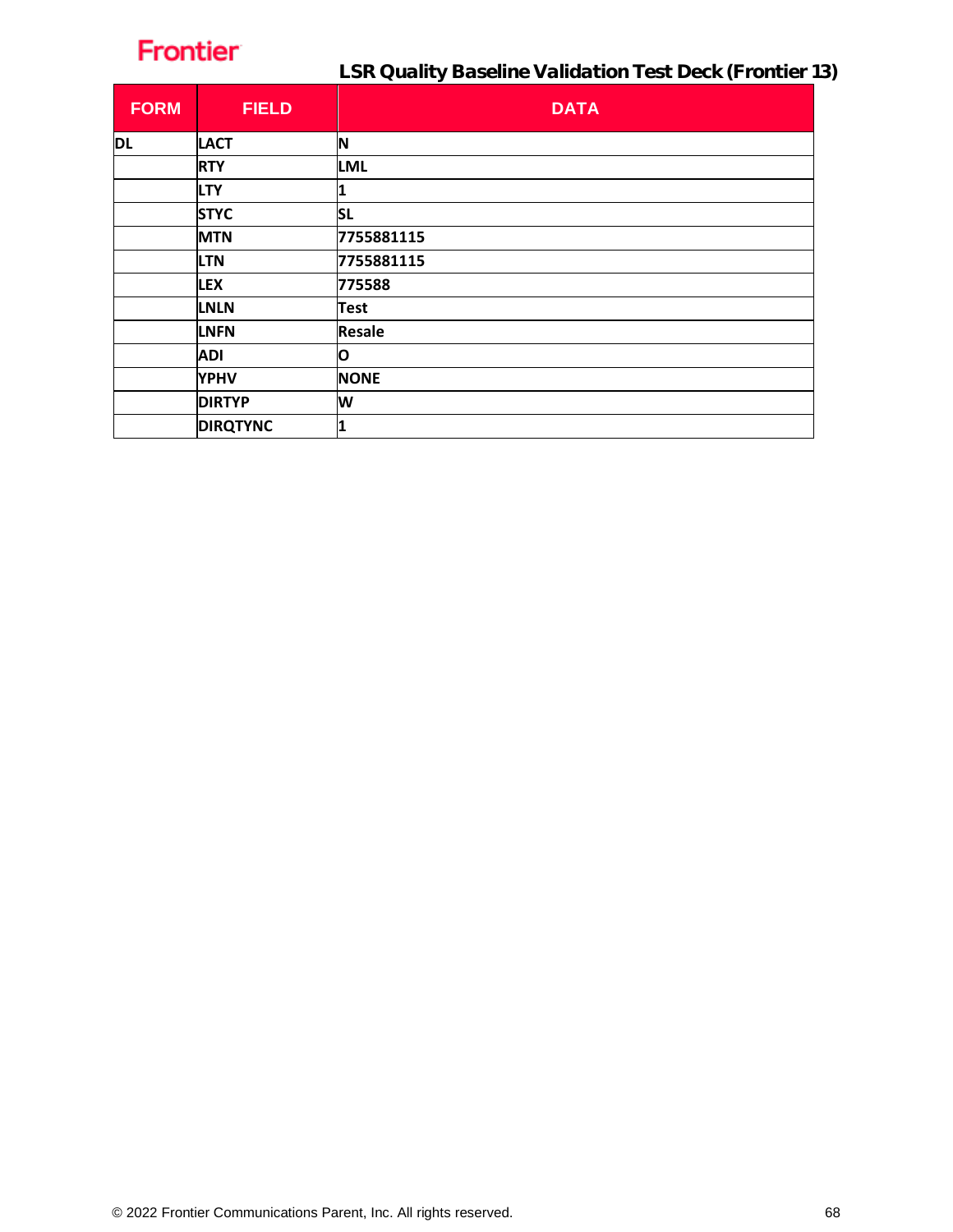|                              | LSR Quality Baseline Validation Test Deck (Frontier 13)              |
|------------------------------|----------------------------------------------------------------------|
| <b>Scenario Number:</b>      | 24                                                                   |
| <b>Scenario Description:</b> | An existing CLEC Resale business POTS customer migrates "as-is", all |
|                              | lines from one CLEC to another.                                      |
| State:                       | IL                                                                   |
| <b>Transaction:</b>          | EB/W                                                                 |
| <b>Family:</b>               | <b>RESALE</b>                                                        |
| <b>Product:</b>              | <b>POTS</b>                                                          |
| <b>Market Segment:</b>       | <b>BUSINESS</b>                                                      |

| <b>FORM</b> | <b>FIELD</b>  | <b>DATA</b>          |
|-------------|---------------|----------------------|
| <b>LSR</b>  | <b>CCNA</b>   | <b>ZTK</b>           |
|             | PON           |                      |
|             | <b>VER</b>    |                      |
|             | <b>LOCQTY</b> | 1                    |
|             | <b>ATN</b>    | 3098333987           |
|             | <b>DDD</b>    |                      |
|             | <b>REQTYP</b> | <b>EB</b>            |
|             | <b>ACT</b>    | W                    |
|             | <b>AGAUTH</b> | Υ                    |
|             | <b>TOS</b>    | 1BM-                 |
|             | <b>INIT</b>   |                      |
|             | <b>TELNO</b>  |                      |
| EU          | LOCNUM        | 1                    |
|             | <b>NAME</b>   | <b>CLEC CUSTOMER</b> |
|             | <b>AFT</b>    | N                    |
|             | <b>SANO</b>   | 1401                 |
|             | <b>SASD</b>   | E                    |
|             | <b>SASN</b>   | <b>JACKSON</b>       |
|             | <b>SATH</b>   | <b>ST</b>            |
|             | <b>CITY</b>   | <b>MACOMB</b>        |
|             | <b>STATE</b>  | ΙL                   |
|             | <b>ZIP</b>    | 61455                |
|             | <b>EATN</b>   | 3098333987           |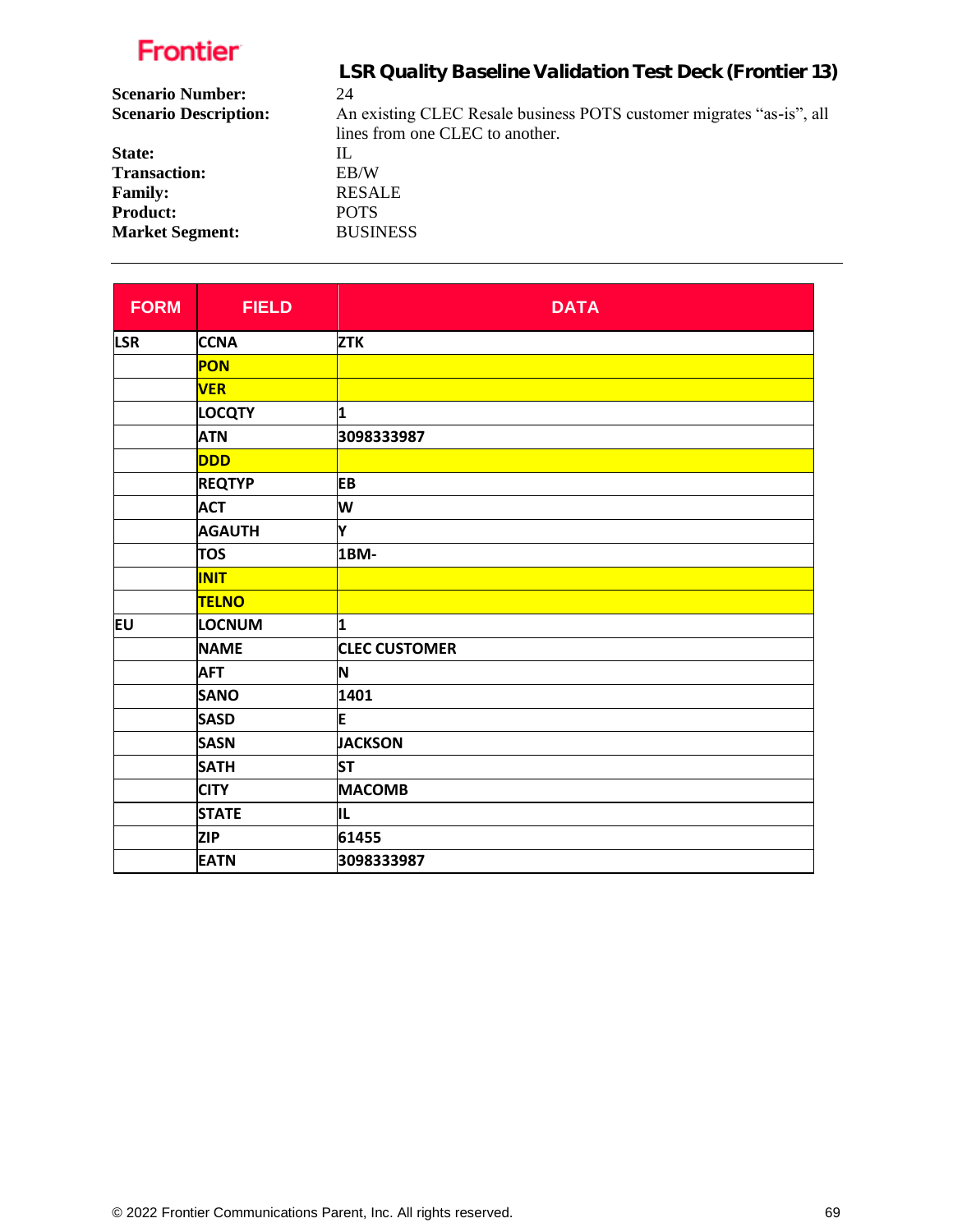|                              | LSR Quality Baseline Validation Test Deck (Frontier 13)             |
|------------------------------|---------------------------------------------------------------------|
| <b>Scenario Number:</b>      | 25                                                                  |
| <b>Scenario Description:</b> | Existing CLEC Residence customer requests new stand alone Directory |
|                              | Listing.                                                            |
| State:                       | IN                                                                  |
| <b>Transaction:</b>          | JB/N                                                                |
| <b>Family:</b>               | <b>UNE</b>                                                          |
| <b>Product:</b>              | <b>POTS</b>                                                         |
| <b>Market Segment:</b>       | <b>RESIDENCE</b>                                                    |
|                              |                                                                     |

| <b>FORM</b> | <b>FIELD</b>    | <b>DATA</b>          |
|-------------|-----------------|----------------------|
| <b>LSR</b>  | <b>CCNA</b>     | <b>ZTK</b>           |
|             | PON             |                      |
|             | <b>VER</b>      |                      |
|             | <b>LOCQTY</b>   | 1                    |
|             | <b>DDD</b>      |                      |
|             | <b>REQTYP</b>   | JВ                   |
|             | <b>ACT</b>      | N                    |
|             | <b>AGAUTH</b>   | Y                    |
|             | <b>TOS</b>      | $2--$                |
|             | <b>BI1</b>      | D                    |
|             | <b>BAN1</b>     | N                    |
|             | <b>INIT</b>     |                      |
|             | <b>TELNO</b>    |                      |
| Eυ          | <b>LOCNUM</b>   | 1                    |
|             | <b>NAME</b>     | <b>NEW DIRECTORY</b> |
|             | <b>AFT</b>      | N                    |
|             | <b>SANO</b>     | 9320                 |
|             | <b>SASN</b>     | <b>WATERS</b>        |
|             | <b>SATH</b>     | <b>CT</b>            |
|             | <b>CITY</b>     | <b>FORT WAYNE</b>    |
|             | <b>STATE</b>    | IN                   |
|             | <b>ZIP</b>      | 46825                |
| DL          | <b>LACT</b>     | N                    |
|             | <b>RTY</b>      | <b>LML</b>           |
|             | <b>LTY</b>      | 1                    |
|             | <b>STYC</b>     | <b>SL</b>            |
|             | <b>MTN</b>      | 2604160827           |
|             | <b>LTN</b>      | 2604160827           |
|             | <b>LEX</b>      | 260416               |
|             | LNLN            | <b>Directory</b>     |
|             | LNFN            | <b>New</b>           |
|             | <b>ADI</b>      | O                    |
|             | <b>DIRTYP</b>   | W                    |
|             | <b>DIRQTYNC</b> | 1                    |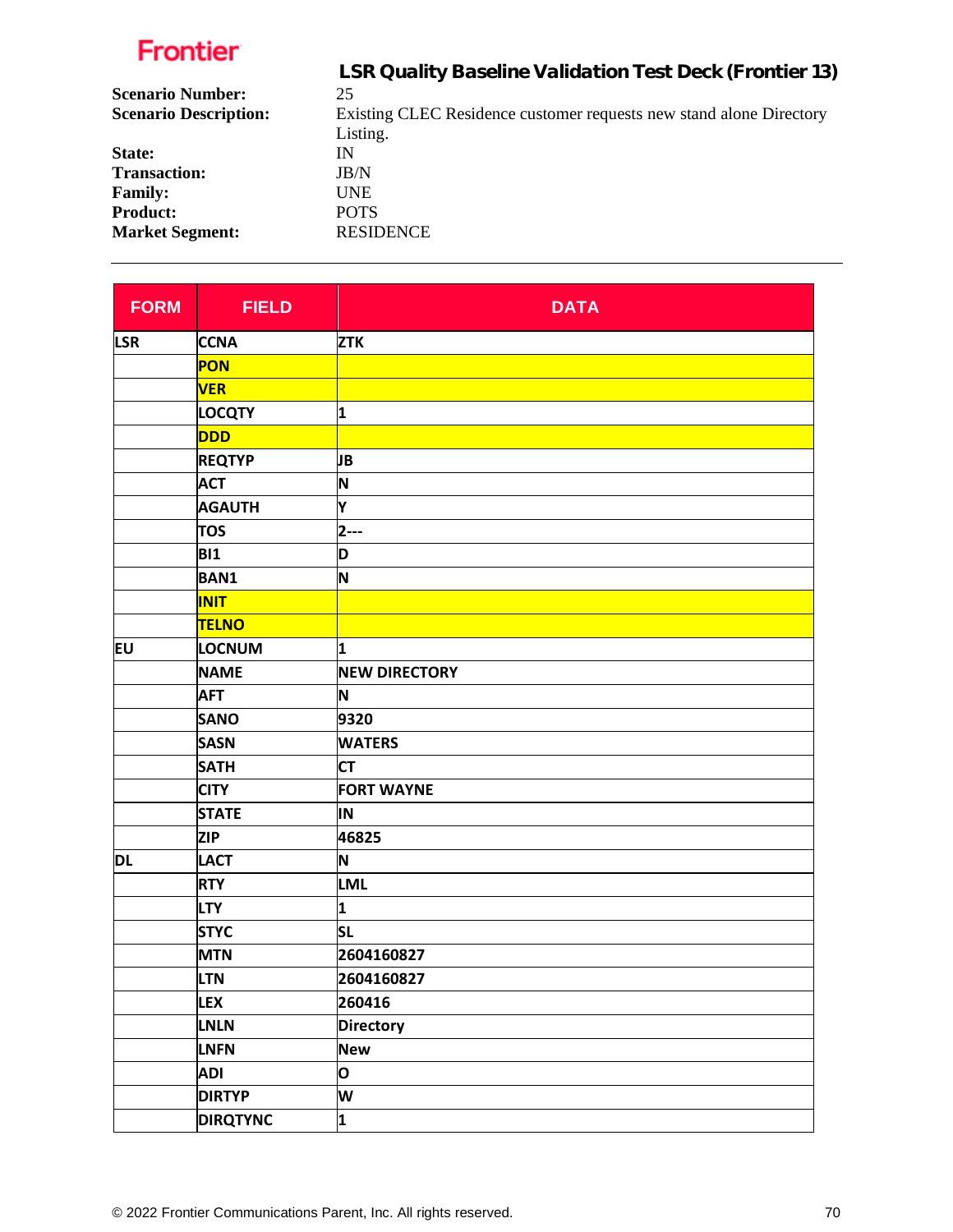|                              | LSR Quality Baseline Validation Test Deck (Frontier 13)             |
|------------------------------|---------------------------------------------------------------------|
| <b>Scenario Number:</b>      | 26                                                                  |
| <b>Scenario Description:</b> | Existing CLEC Business customer requests new multi-line stand alone |
|                              | Directory Listing.                                                  |
| State:                       | CA                                                                  |
| <b>Transaction:</b>          | JB/N                                                                |
| <b>Family:</b>               | UNE.                                                                |
| <b>Product:</b>              | <b>POTS</b>                                                         |
| <b>Market Segment:</b>       | <b>BUSINESS</b>                                                     |
|                              |                                                                     |

| <b>FORM</b> | <b>FIELD</b>  | <b>DATA</b>          |
|-------------|---------------|----------------------|
| <b>LSR</b>  | <b>CCNA</b>   | <b>ZTK</b>           |
|             | <b>PON</b>    |                      |
|             | <b>VER</b>    |                      |
|             | <b>LOCQTY</b> | 1                    |
|             | <b>DDD</b>    |                      |
|             | <b>REQTYP</b> | JB                   |
|             | <b>ACT</b>    | N                    |
|             | <b>AGAUTH</b> | Y                    |
|             | <b>TOS</b>    | $1 - -$              |
|             | <b>BI1</b>    | D                    |
|             | <b>BAN1</b>   | N                    |
|             | <b>INIT</b>   |                      |
|             | <b>TELNO</b>  |                      |
|             | <b>IMPCON</b> |                      |
|             | <b>TELNO</b>  |                      |
| EU          | <b>LOCNUM</b> | 1                    |
|             | <b>NAME</b>   | <b>NEW DIRECTORY</b> |
|             | <b>AFT</b>    | N                    |
|             | <b>SANO</b>   | 19025                |
|             | <b>SASN</b>   | <b>WILEYS WELL</b>   |
|             | <b>SATH</b>   | <b>RD</b>            |
|             | <b>CITY</b>   | <b>BLYTHE</b>        |
|             | <b>STATE</b>  | <b>CA</b>            |
|             | <b>ZIP</b>    | 92225                |
| DL          | <b>LACT</b>   | N                    |
|             | <b>RTY</b>    | <b>LML</b>           |
|             | <b>LTY</b>    | 1                    |
|             | <b>STYC</b>   | $ S_L $              |
|             | <b>MTN</b>    | 7609221110           |
|             | <b>LTN</b>    | 7609221110           |
|             | <b>LEX</b>    | 760922               |
|             | <b>LNLN</b>   | <b>Clark</b>         |
|             | <b>LNFN</b>   | John                 |
|             | <b>ADI</b>    | O                    |
|             | <b>YPHV</b>   | <b>NONE</b>          |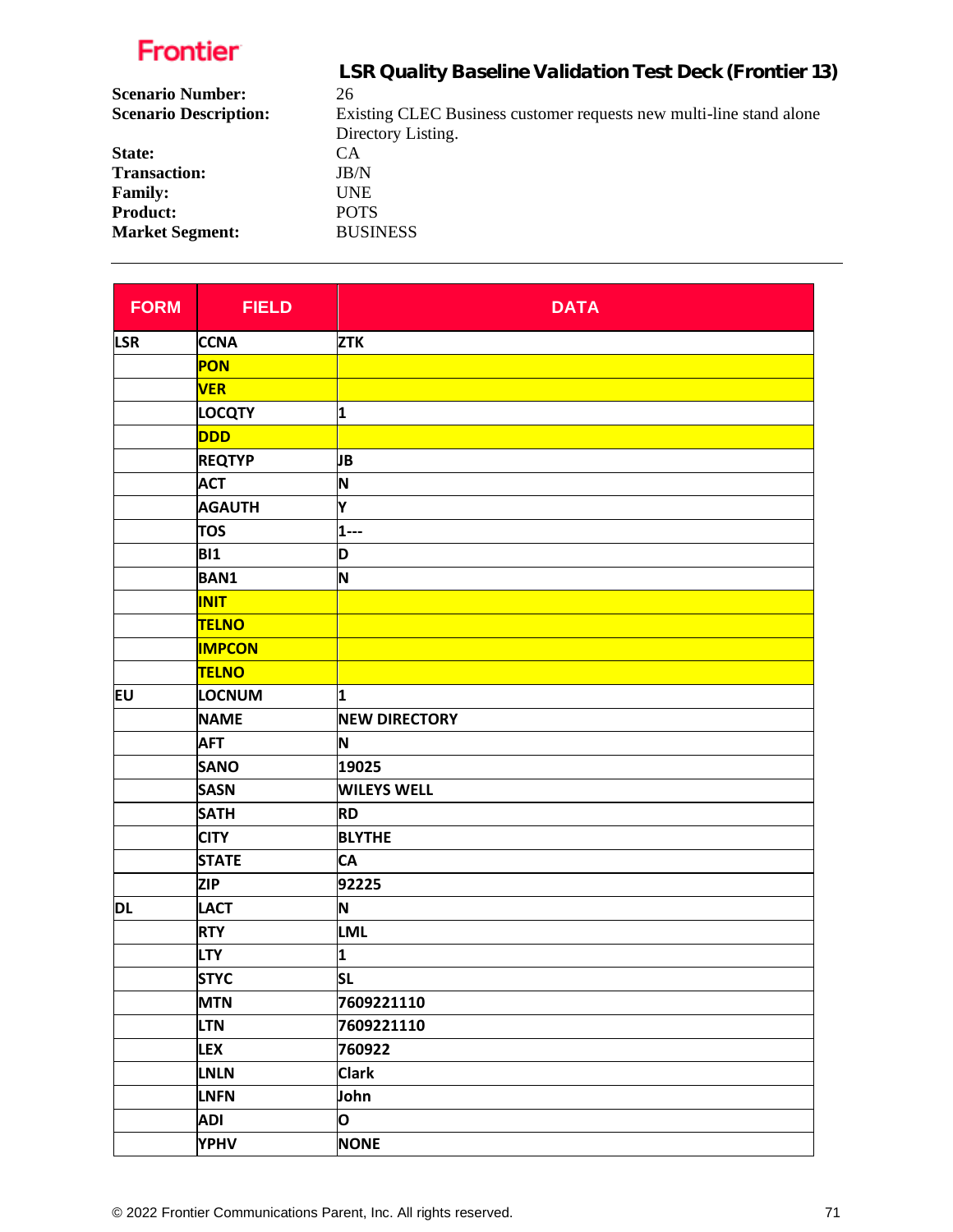| <b>FORM</b> | <b>FIELD</b>    | <b>DATA</b>  |
|-------------|-----------------|--------------|
|             | <b>LACT</b>     | N            |
|             | <b>RTY</b>      | <b>LAL</b>   |
|             | <b>LTY</b>      |              |
|             | <b>STYC</b>     | <b>SL</b>    |
|             | <b>MTN</b>      | 7609221110   |
|             | <b>LTN</b>      | 7609221111   |
|             | <b>LEX</b>      | 760922       |
|             | <b>LNLN</b>     | <b>Clark</b> |
|             | <b>LNFN</b>     | Jane         |
|             | <b>ADI</b>      | O            |
|             | <b>YPHV</b>     | <b>NONE</b>  |
|             | <b>DIRTYP</b>   | W            |
|             | <b>DIRQTYNC</b> | 1            |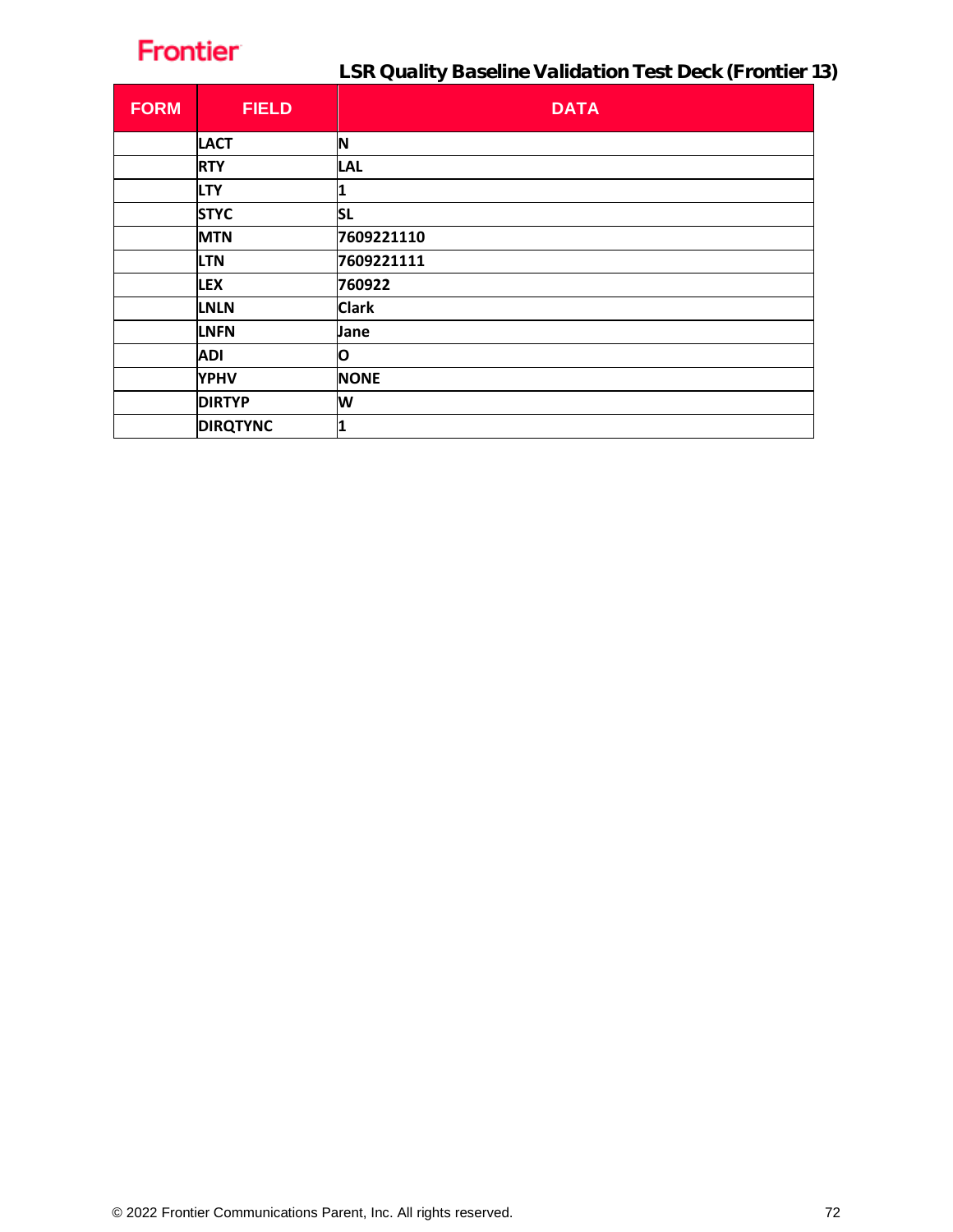| LSR Quality Baseline Validation Test Deck (Frontier 13)           |
|-------------------------------------------------------------------|
| 27                                                                |
| Existing CLEC Residence customer requests to change a name on the |
| Directory Listing.                                                |
| МI                                                                |
| JB/C                                                              |
| <b>UNE</b>                                                        |
| <b>POTS</b>                                                       |
| <b>RESIDENCE</b>                                                  |
|                                                                   |

| <b>FORM</b> | <b>FIELD</b>  | <b>DATA</b>                 |
|-------------|---------------|-----------------------------|
| <b>LSR</b>  | <b>CCNA</b>   | <b>ZTK</b>                  |
|             | <b>PON</b>    |                             |
|             | <b>VER</b>    |                             |
|             | <b>LOCQTY</b> | 1                           |
|             | <b>DDD</b>    |                             |
|             | <b>REQTYP</b> | JВ                          |
|             | <b>ACT</b>    | C                           |
|             | <b>AGAUTH</b> | Y                           |
|             | <b>TOS</b>    | $2 - -$                     |
|             | <b>BI1</b>    | D                           |
|             | <b>BAN1</b>   | 5175314327                  |
|             | <b>INIT</b>   |                             |
|             | <b>TELNO</b>  |                             |
| EU          | LOCNUM        | 1                           |
|             | <b>NAME</b>   | <b>DIRECTORY SUBSCRIBER</b> |
|             | <b>AFT</b>    | N                           |
|             | <b>SANO</b>   | 4219                        |
|             | <b>SASD</b>   | N                           |
|             | <b>SASN</b>   | <b>PARMA</b>                |
|             | <b>SATH</b>   | <b>RD</b>                   |
|             | <b>CITY</b>   | <b>PARMA</b>                |
|             | <b>STATE</b>  | MI                          |
|             | <b>ZIP</b>    | 49269                       |
| DL          | <b>LACT</b>   |                             |
|             | <b>RTY</b>    | <b>LML</b>                  |
|             | <b>LTY</b>    | 1                           |
|             | <b>STYC</b>   | <b>SL</b>                   |
|             | <b>MTN</b>    | 5175314327                  |
|             | <b>LTN</b>    | 5175314327                  |
|             | <b>LEX</b>    | 517531                      |
|             | <b>LNLN</b>   | <b>Directory</b>            |
|             | <b>LNFN</b>   | <b>Change</b>               |
|             | <b>ADI</b>    | O                           |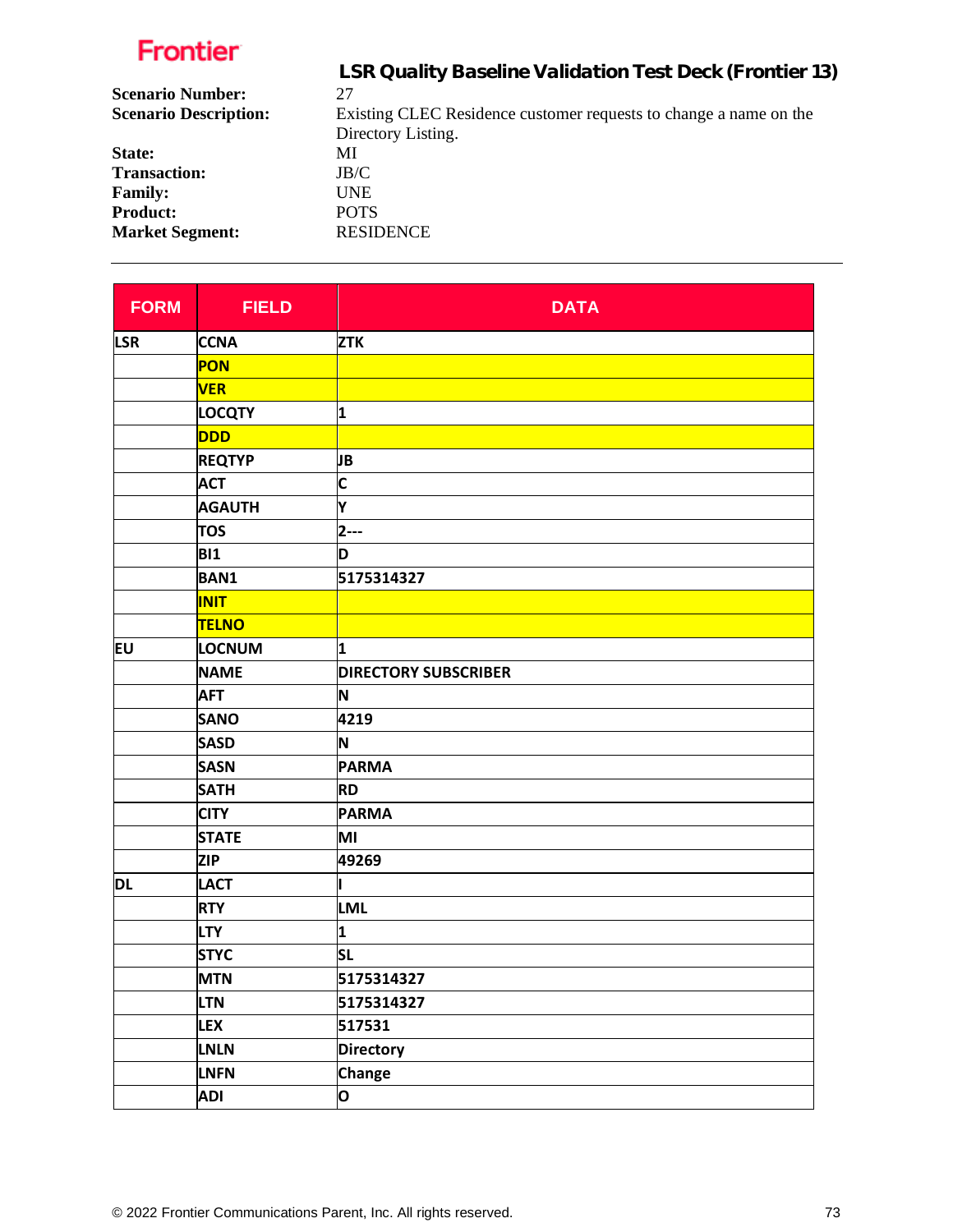|                              | LSR Quality Baseline Validation Test Deck (Frontier 13)              |
|------------------------------|----------------------------------------------------------------------|
| <b>Scenario Number:</b>      | 28                                                                   |
| <b>Scenario Description:</b> | Existing CLEC Business customer requests to disconnect a stand-alone |
|                              | Directory Listing.                                                   |
| State:                       | WI                                                                   |
| <b>Transaction:</b>          | JB/D                                                                 |
| <b>Family:</b>               | UNE.                                                                 |
| <b>Product:</b>              | <b>POTS</b>                                                          |
| <b>Market Segment:</b>       | <b>BUSINESS</b>                                                      |
|                              |                                                                      |

| <b>FORM</b> | <b>FIELD</b>  | <b>DATA</b>                |
|-------------|---------------|----------------------------|
| <b>LSR</b>  | <b>CCNA</b>   | <b>ZTK</b>                 |
|             | <b>PON</b>    |                            |
|             | <b>VER</b>    |                            |
|             | <b>LOCQTY</b> | 1                          |
|             | <b>DDD</b>    |                            |
|             | <b>REQTYP</b> | JB                         |
|             | <b>ACT</b>    | D                          |
|             | <b>AGAUTH</b> | Y                          |
|             | <b>TOS</b>    | 1---                       |
|             | <b>BI1</b>    | D                          |
|             | <b>BAN1</b>   | 6085924440                 |
|             | <b>INIT</b>   |                            |
|             | <b>TELNO</b>  |                            |
| EU          | LOCNUM        | 1                          |
|             | <b>NAME</b>   | <b>CUSTOMER SUBSCRIBER</b> |
|             | <b>STATE</b>  | WI                         |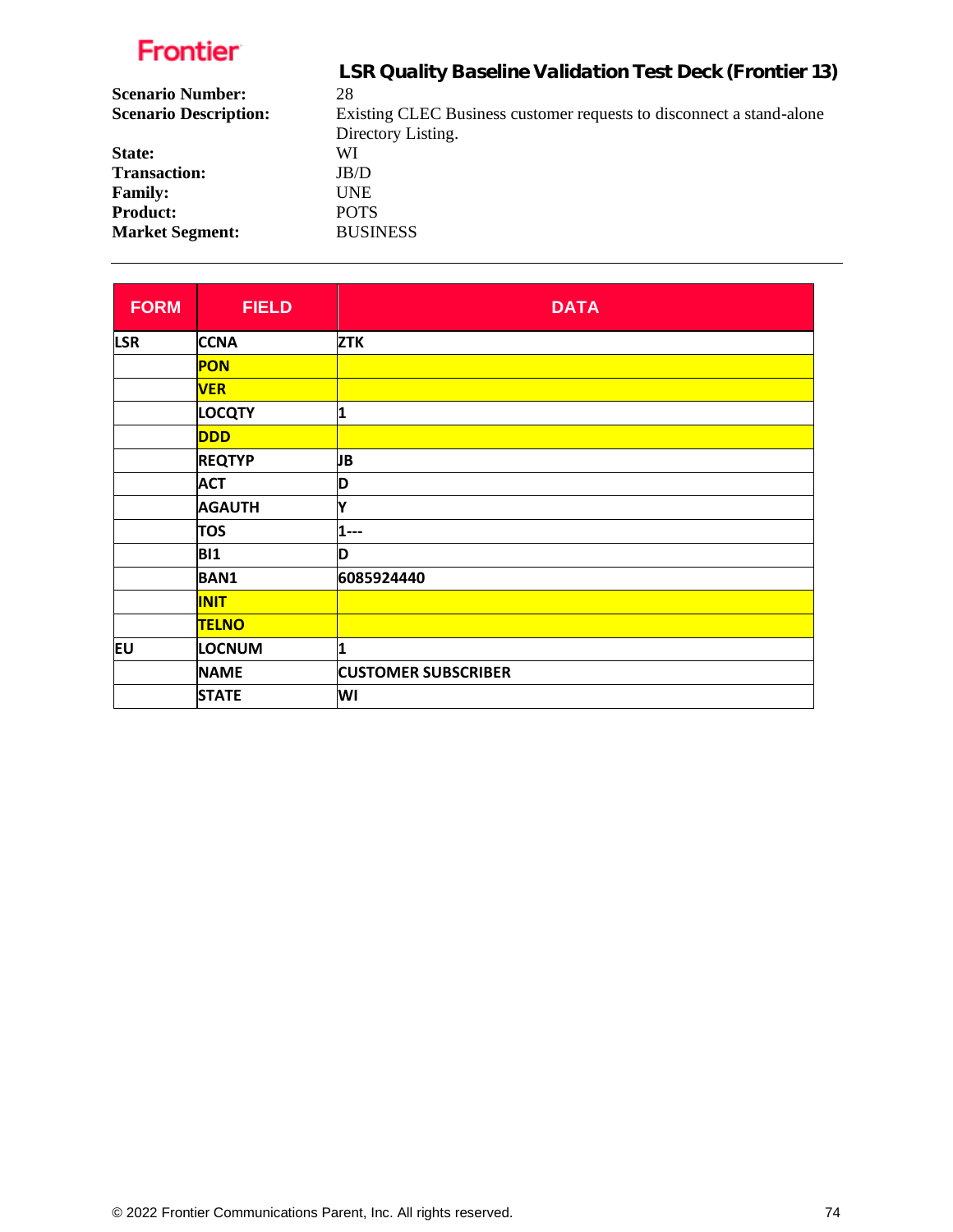|                              | LSR Quality Baseline Validation Test Deck (Frontier 13)               |
|------------------------------|-----------------------------------------------------------------------|
| <b>Scenario Number:</b>      | 29                                                                    |
| <b>Scenario Description:</b> | Existing CLEC Residence customer requests to disconnect a stand-alone |
|                              | Directory Listing.                                                    |
| State:                       | WI                                                                    |
| <b>Transaction:</b>          | JB/D                                                                  |
| <b>Family:</b>               | <b>UNE</b>                                                            |
| <b>Product:</b>              | <b>POTS</b>                                                           |
| <b>Market Segment:</b>       | <b>RESIDENCE</b>                                                      |

| <b>FORM</b> | <b>FIELD</b>  | <b>DATA</b>                |
|-------------|---------------|----------------------------|
| <b>LSR</b>  | <b>CCNA</b>   | <b>ZTK</b>                 |
|             | <b>PON</b>    |                            |
|             | <b>VER</b>    |                            |
|             | <b>LOCQTY</b> | 1                          |
|             | <b>DDD</b>    |                            |
|             | <b>REQTYP</b> | JB                         |
|             | <b>ACT</b>    | D                          |
|             | <b>AGAUTH</b> | Y                          |
|             | <b>TOS</b>    | $2--$                      |
|             | <b>BI1</b>    | D                          |
|             | <b>BAN1</b>   | 6085925334                 |
|             | <b>INIT</b>   |                            |
|             | <b>TELNO</b>  |                            |
| EU          | LOCNUM        | 1                          |
|             | <b>NAME</b>   | <b>CUSTOMER SUBSCRIBER</b> |
|             | <b>STATE</b>  | WI                         |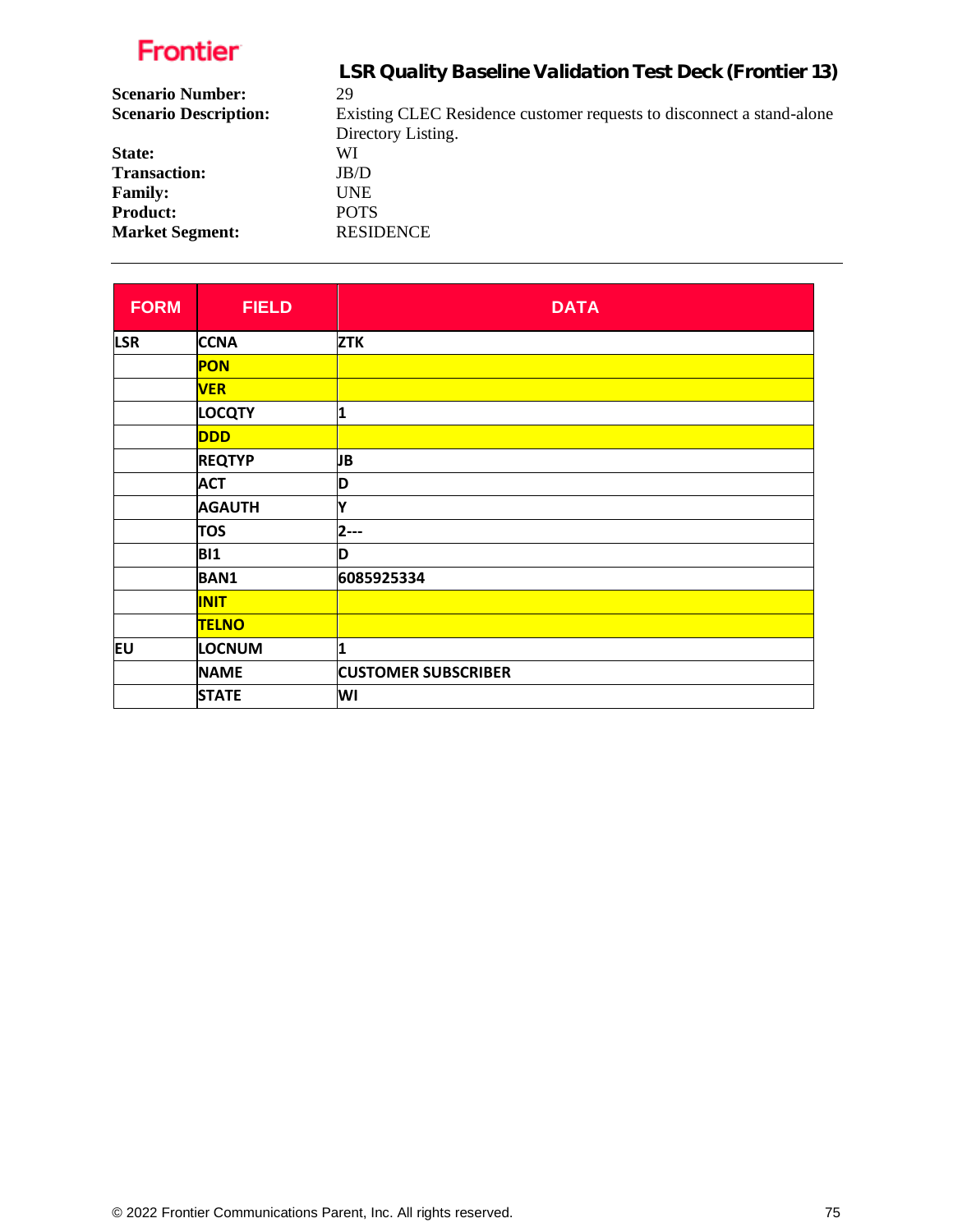|                              | LSR Quality Baseline Validation Test Deck (Frontier 13)           |
|------------------------------|-------------------------------------------------------------------|
| <b>Scenario Number:</b>      | 30                                                                |
| <b>Scenario Description:</b> | Existing CLEC Residence customer requests a stand-alone Directory |
|                              | Listing Migration.                                                |
| State:                       | SC.                                                               |
| <b>Transaction:</b>          | JB/V                                                              |
| <b>Family:</b>               | <b>UNE</b>                                                        |
| <b>Product:</b>              | <b>POTS</b>                                                       |
| <b>Market Segment:</b>       | <b>RESIDENCE</b>                                                  |

| <b>FORM</b> | <b>FIELD</b>  | <b>DATA</b>     |
|-------------|---------------|-----------------|
| <b>LSR</b>  | <b>CCNA</b>   | <b>ZTK</b>      |
|             | PON           |                 |
|             | <b>VER</b>    |                 |
|             | <b>LOCQTY</b> | 1               |
|             | <b>DDD</b>    |                 |
|             | <b>REQTYP</b> | JB              |
|             | <b>ACT</b>    | V               |
|             | <b>AGAUTH</b> | Y               |
|             | <b>TOS</b>    | $2-1$           |
|             | <b>BI1</b>    | D               |
|             | <b>BAN1</b>   | 8034354706      |
|             | <b>INIT</b>   |                 |
|             | <b>TELNO</b>  |                 |
| EU          | LOCNUM        | 1               |
|             | <b>NAME</b>   | <b>JBN TEST</b> |
|             | <b>AFT</b>    | ΙN              |
|             | <b>SANO</b>   | 709             |
|             | <b>SASN</b>   | LAWSON          |
|             | <b>SATH</b>   | <b>ST</b>       |
|             | <b>CITY</b>   | MANNING         |
|             | <b>STATE</b>  | <b>SC</b>       |
|             | <b>ZIP</b>    | 29102           |
|             | <b>ELT</b>    | A               |
|             | <b>MLBTN</b>  | 8034354706      |
|             | <b>MLTN</b>   | 8034354706      |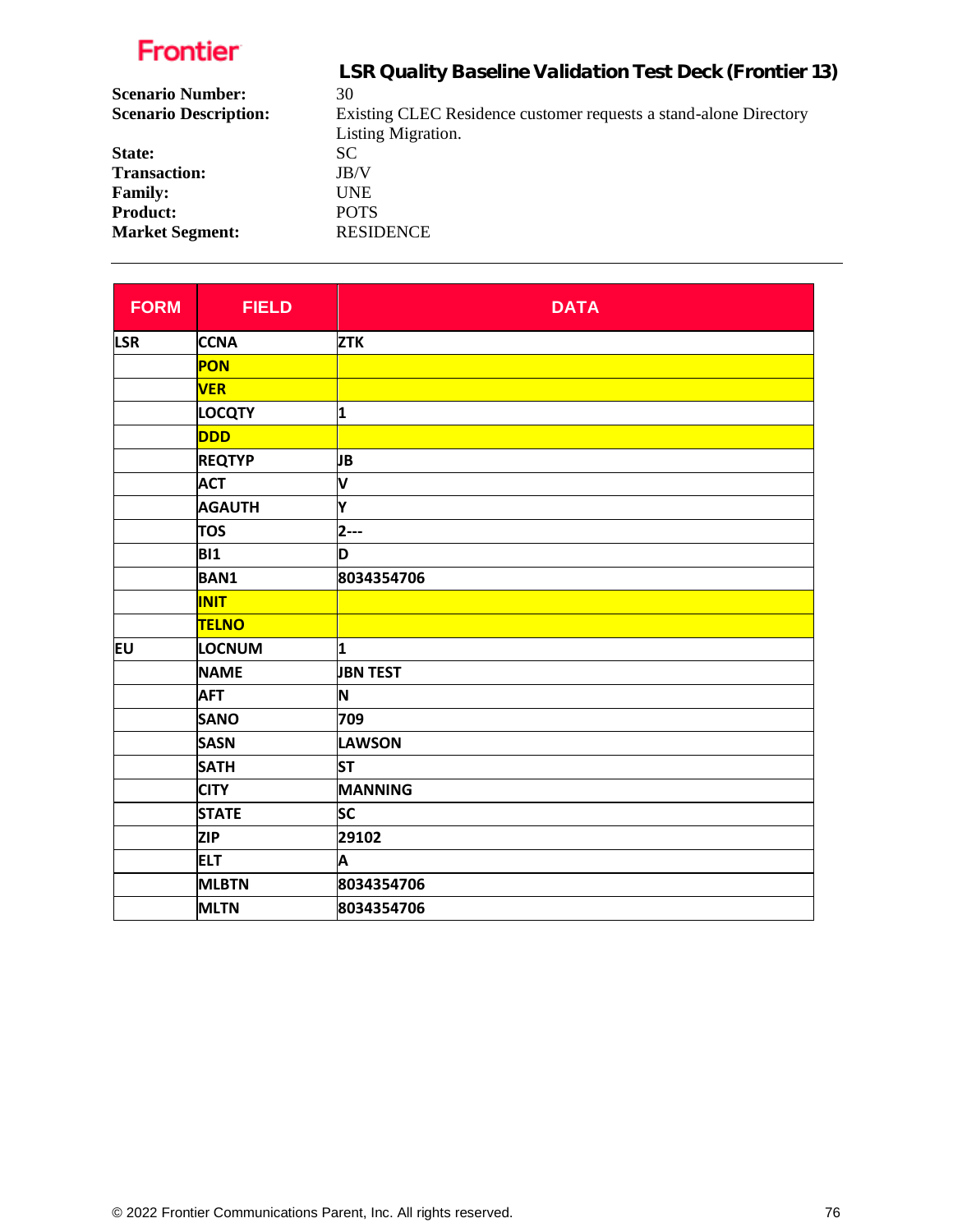| <b>Scenario Number:</b><br><b>Scenario Description:</b> | 31<br>New CLEC Business customer requests a new Centrex service. |
|---------------------------------------------------------|------------------------------------------------------------------|
| State:                                                  | OН                                                               |
| <b>Transaction:</b>                                     | PB/N                                                             |
| <b>Family:</b>                                          | <b>RESALE</b>                                                    |
| <b>Product:</b>                                         | <b>CENTREX</b>                                                   |
| <b>Market Segment:</b>                                  | <b>BUSINESS</b>                                                  |

| <b>FORM</b> | <b>FIELD</b>  | <b>DATA</b>            |
|-------------|---------------|------------------------|
| <b>LSR</b>  | <b>CCNA</b>   | <b>ZTK</b>             |
|             | <b>PON</b>    |                        |
|             | <b>VER</b>    |                        |
|             | <b>LOCQTY</b> | 1                      |
|             | <b>DDD</b>    |                        |
|             | <b>REQTYP</b> | PB                     |
|             | <b>ACT</b>    | N                      |
|             | <b>AGAUTH</b> | Y                      |
|             | <b>TOS</b>    | 1EM-                   |
|             | <b>INIT</b>   |                        |
|             | <b>TELNO</b>  |                        |
| Eυ          | <b>LOCNUM</b> | 1                      |
|             | <b>NAME</b>   | <b>NEW CENTREX</b>     |
|             | <b>AFT</b>    | N                      |
|             | <b>SANO</b>   | 3260                   |
|             | <b>SASN</b>   | <b>MELVILLE OXFORD</b> |
|             | <b>SATH</b>   | <b>RD</b>              |
|             | <b>CITY</b>   | <b>OXFORD</b>          |
|             | <b>STATE</b>  | OH                     |
|             | <b>ZIP</b>    | 45056                  |
|             | <b>EATN</b>   | 5135231115             |
| <b>CRS</b>  | <b>RSQTY</b>  | 1                      |
|             | LOCNUM        | 1                      |
|             | <b>LNUM</b>   | 1                      |
|             | <b>EXKEY</b>  | 000006                 |
| <b>DL</b>   | <b>LACT</b>   | N                      |
|             | <b>RTY</b>    | LML                    |
|             | <b>LTY</b>    | $\mathbf{1}$           |
|             | <b>STYC</b>   | <b>SL</b>              |
|             | <b>MTN</b>    | 5135231115             |
|             | <b>LTN</b>    | 5135231115             |
|             | <b>LEX</b>    | 513523                 |
|             | <b>LNLN</b>   | <b>Centrex</b>         |
|             | <b>LNFN</b>   | <b>New</b>             |
|             | <b>LANO</b>   | 3260                   |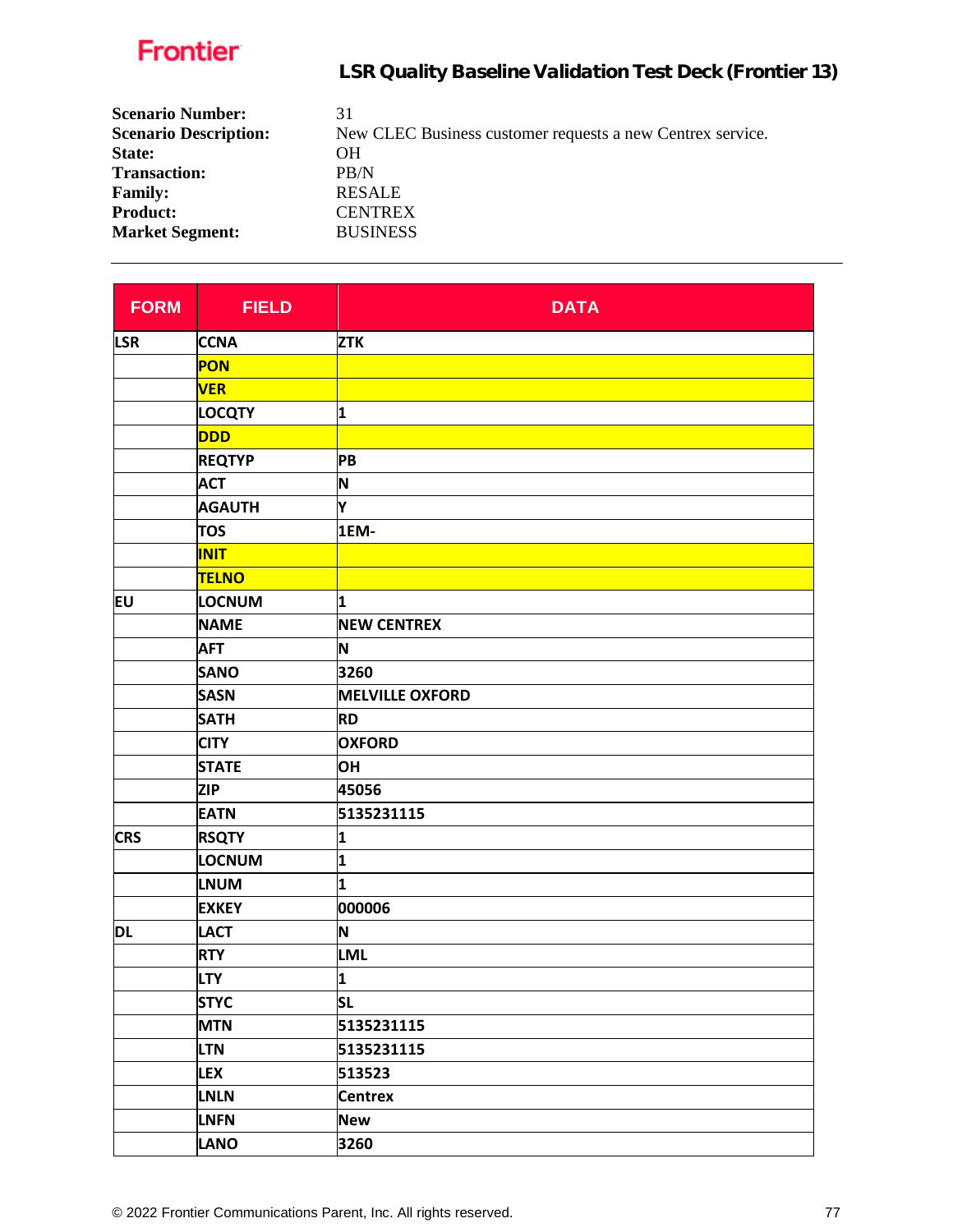| <b>FORM</b> | <b>FIELD</b>    | <b>DATA</b>            |
|-------------|-----------------|------------------------|
|             | <b>LASN</b>     | <b>Melville Oxford</b> |
|             | <b>LATH</b>     | <b>Rd</b>              |
|             | <b>LALOC</b>    | Oxford                 |
|             | <b>LAST</b>     | <b>OH</b>              |
|             | <b>LAZC</b>     | 45056                  |
|             | <b>YPHV</b>     | <b>NONE</b>            |
|             | <b>DIRTYP</b>   |                        |
|             | <b>DIRQTYNC</b> |                        |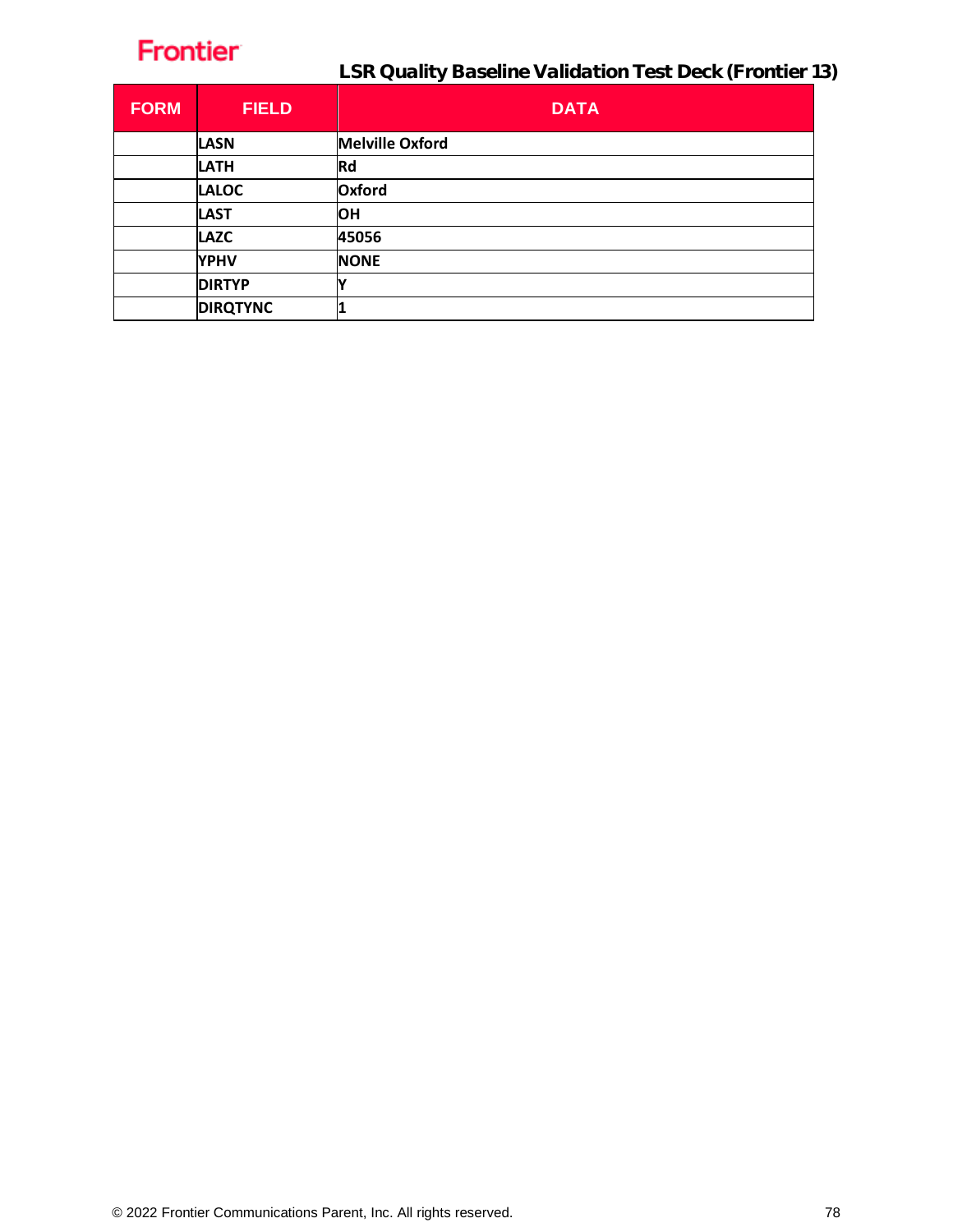|                              | LSR Quality Baseline Validation Test Deck (Frontier 13)       |
|------------------------------|---------------------------------------------------------------|
| <b>Scenario Number:</b>      | 32                                                            |
| <b>Scenario Description:</b> | New CLEC Business customer requests a new Resale Private Line |
|                              | service.                                                      |
| State:                       | Ю                                                             |
| <b>Transaction:</b>          | KB/N                                                          |
| <b>Family:</b>               | <b>RESALE PRIVATE LINE</b>                                    |
| <b>Product:</b>              | PRIVATE LINE                                                  |
| <b>Market Segment:</b>       | <b>BUSINESS</b>                                               |
|                              |                                                               |

| <b>FORM</b> | <b>FIELD</b>   | <b>DATA</b>        |
|-------------|----------------|--------------------|
| <b>LSR</b>  | <b>CCNA</b>    | <b>ZTK</b>         |
|             | <b>PON</b>     |                    |
|             | <b>VER</b>     |                    |
|             | <b>LOCQTY</b>  | 1                  |
|             | <b>DDD</b>     |                    |
|             | <b>REQTYP</b>  | <b>KB</b>          |
|             | <b>ACT</b>     | N                  |
|             | <b>AGAUTH</b>  | Υ                  |
|             | <b>TOS</b>     | 1DM-               |
|             | <b>INIT</b>    |                    |
|             | <b>TELNO</b>   |                    |
|             | <b>IMPCON</b>  |                    |
|             | <b>TELNO</b>   |                    |
| Eυ          | <b>LOCNUM</b>  | 1                  |
|             | <b>NAME</b>    | <b>NEW PRIVATE</b> |
|             | <b>AFT</b>     | N                  |
|             | <b>SANO</b>    | 414                |
|             | <b>SASN</b>    | <b>CHURCH</b>      |
|             | <b>SATH</b>    | <b>ST</b>          |
|             | <b>CITY</b>    | <b>SANDPOINT</b>   |
|             | <b>STATE</b>   | ID                 |
|             | <b>ZIP</b>     | 47126              |
| <b>RPL</b>  | <b>RSQTY</b>   | 1                  |
|             | <b>LIT</b>     | E                  |
|             | <b>LOCNUM</b>  | 1                  |
|             | <b>PRILOC</b>  | <b>ZTK PRIMARY</b> |
|             | <b>AFT</b>     | N                  |
|             | <b>SANO</b>    | 400                |
|             | <b>SASN</b>    | <b>OAK</b>         |
|             | <b>SATH</b>    | <b>ST</b>          |
|             | <b>RLSO</b>    | 208263             |
|             | <b>CITY</b>    | <b>SANDPOINT</b>   |
|             | <b>STATE</b>   | ID                 |
|             | <b>ZIP</b>     | 83864              |
|             | <b>LCON</b>    |                    |
|             | <b>ACTELNO</b> |                    |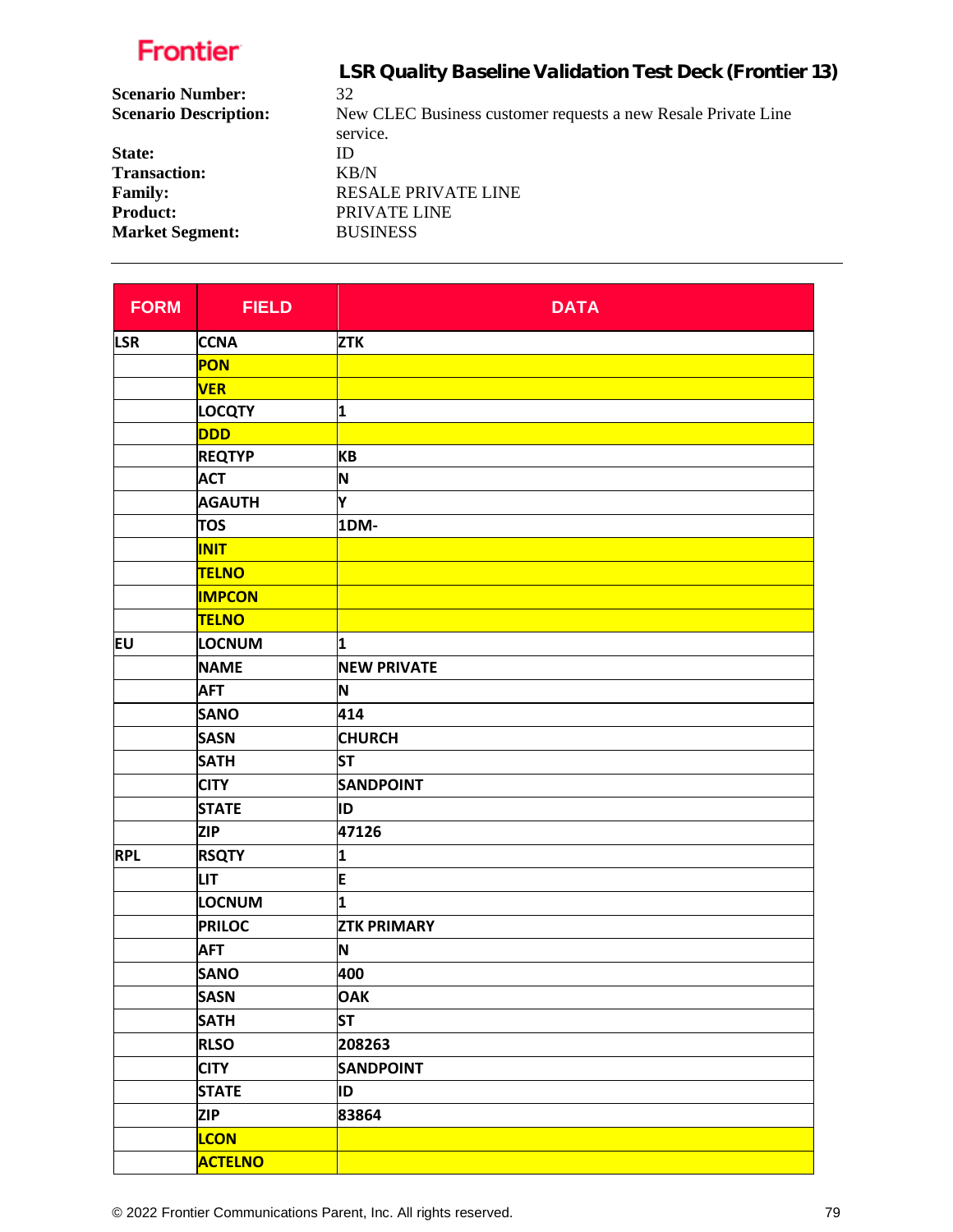LSR Quality Baseline Validation Test Deck (Frontier 13)

| <b>FORM</b> | <b>FIELD</b>  | <b>DATA</b>             |
|-------------|---------------|-------------------------|
|             | <b>LIT</b>    | E                       |
|             | <b>LOCNUM</b> | 2                       |
|             | <b>SECLOC</b> | <b>ZTK SECONDARY</b>    |
|             | <b>AFT</b>    | N                       |
|             | <b>SANO</b>   | 414                     |
|             | <b>SASN</b>   | <b>CHURCH</b>           |
|             | <b>SATH</b>   | <b>ST</b>               |
|             | <b>CITY</b>   | <b>SANDPOINT</b>        |
|             | <b>STATE</b>  | ID                      |
|             | <b>ZIP</b>    | 47126                   |
|             | <b>LOCNUM</b> | 1                       |
|             | <b>LNUM</b>   | 1                       |
|             | <b>LNA</b>    | N                       |
|             | <b>LOCNUM</b> | $\overline{\mathbf{2}}$ |
|             | <b>LNUM</b>   | 1                       |
|             | <b>LNA</b>    | IN                      |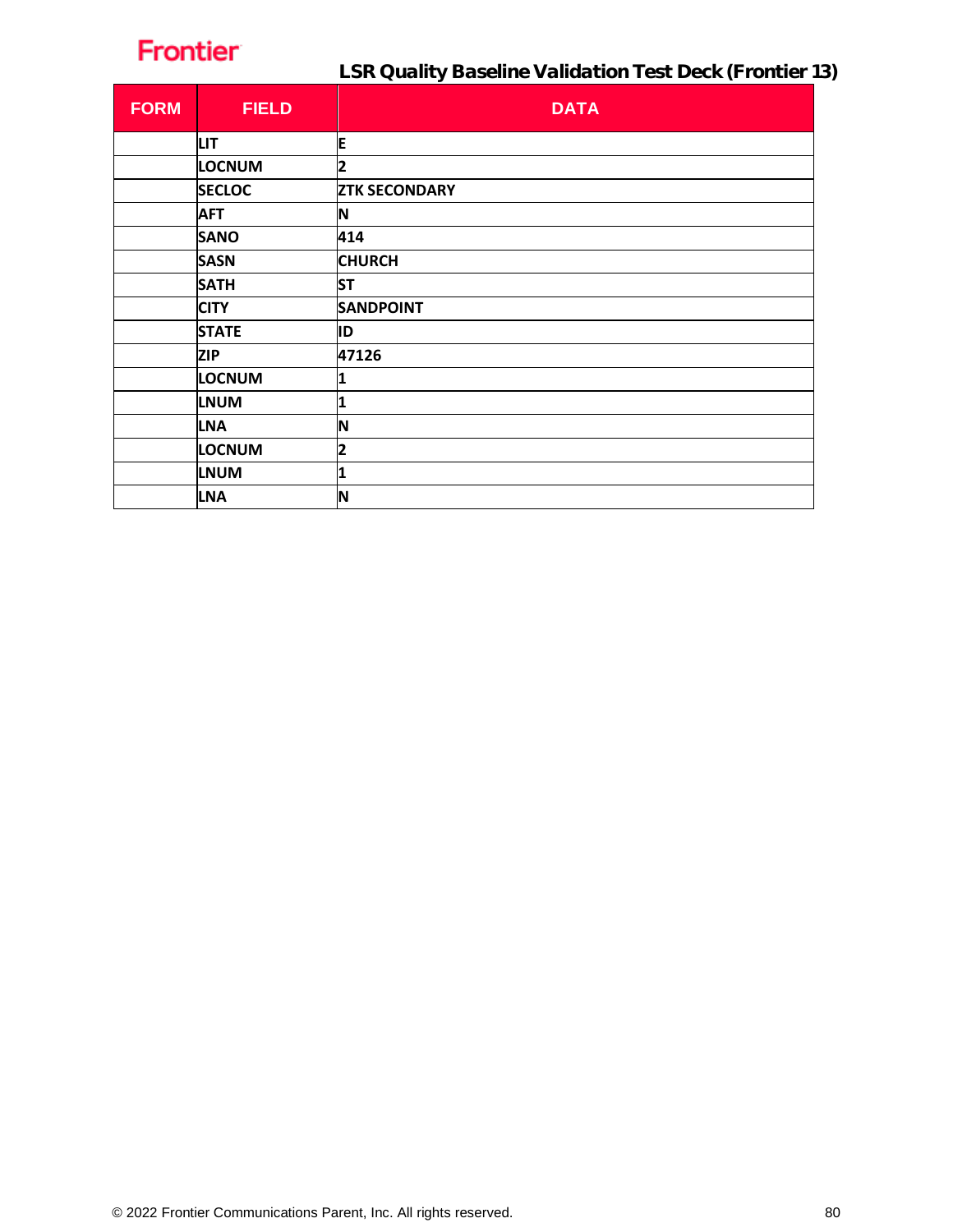|                              | LSR Quality Baseline Validation Test Deck (Frontier 13)        |
|------------------------------|----------------------------------------------------------------|
| <b>Scenario Number:</b>      | 33                                                             |
| <b>Scenario Description:</b> | New CLEC Business customer requests a new DID/DOD/PBX service. |
| State:                       | AZ                                                             |
| <b>Transaction:</b>          | NB/N                                                           |
| <b>Family:</b>               | <b>RESALE</b>                                                  |
| <b>Product:</b>              | <b>DDPS</b>                                                    |
| <b>Market Segment:</b>       | <b>BUSINESS</b>                                                |
|                              |                                                                |

| <b>FORM</b>                                  | <b>FIELD</b>  | <b>DATA</b>             |
|----------------------------------------------|---------------|-------------------------|
| <b>LSR</b>                                   | <b>CCNA</b>   | <b>ZTK</b>              |
|                                              | PON           |                         |
|                                              | <b>VER</b>    |                         |
|                                              | <b>LOCQTY</b> | 1                       |
|                                              | <b>DDD</b>    |                         |
|                                              | <b>REQTYP</b> | <b>NB</b>               |
|                                              | P             | A                       |
|                                              | <b>ACT</b>    | N                       |
|                                              | <b>AGAUTH</b> | Y                       |
|                                              | <b>LSO</b>    | 928669                  |
|                                              | <b>TOS</b>    | 1JM-                    |
|                                              | <b>INIT</b>   |                         |
|                                              | <b>TELNO</b>  |                         |
|                                              | <b>IMPCON</b> |                         |
|                                              | <b>TELNO</b>  |                         |
| <b>EU</b>                                    | LOCNUM        | 001                     |
|                                              | <b>NAME</b>   | <b>NEW PBX</b>          |
|                                              | <b>AFT</b>    | N                       |
|                                              | <b>SANO</b>   | 488                     |
|                                              | <b>SASN</b>   | <b>RIVERFRONT</b>       |
|                                              | <b>SATH</b>   | <b>DR</b>               |
|                                              | <b>CITY</b>   | <b>PARKER</b>           |
|                                              | <b>STATE</b>  | <b>AZ</b>               |
|                                              | <b>ZIP</b>    | 85344                   |
| <b>DDPS</b>                                  | <b>COMMQ</b>  | 02                      |
| <b>COMMON</b><br><b>SECTION 1</b>            | LOCNUM        | 001                     |
|                                              | <b>RNUM</b>   | 0001                    |
|                                              | <b>AD</b>     | C                       |
|                                              | <b>TNSGQ</b>  | 02                      |
|                                              | <b>TKGQ</b>   | 04                      |
| <b>DID/DOD/TN LOCNUM</b><br><b>SECTION 1</b> |               | 001                     |
|                                              | <b>RNUM</b>   | 0001                    |
|                                              | <b>TNA</b>    | N                       |
|                                              | QN            | $\overline{\mathbf{2}}$ |
|                                              | <b>TNS</b>    | N                       |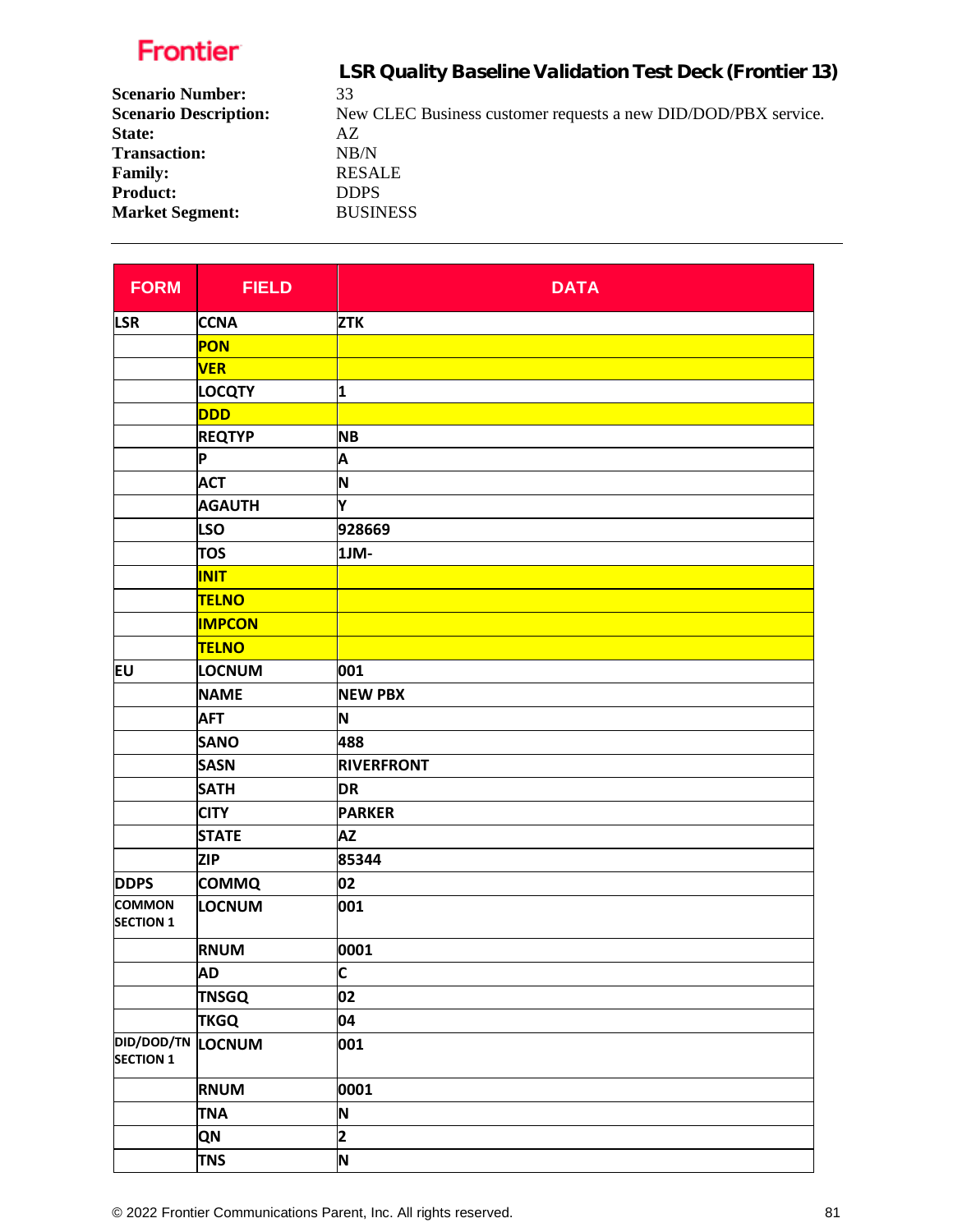LSR Quality Baseline Validation Test Deck (Frontier 13)

| <b>FORM</b>                                                         | <b>FIELD</b>          | <b>DATA</b>             |
|---------------------------------------------------------------------|-----------------------|-------------------------|
|                                                                     | <b>FA</b>             | N                       |
|                                                                     | <b>FEATURE</b>        | DID <sub>20</sub>       |
| <b>DID/DOD/TN LOCNUM</b><br><b>SECTION 2</b>                        |                       | 001                     |
|                                                                     | <b>RNUM</b>           | 0001                    |
|                                                                     | <b>TNA</b>            | N                       |
|                                                                     | <b>QN</b>             | 2                       |
|                                                                     | <b>TNS</b>            | N                       |
|                                                                     | FA                    | N                       |
|                                                                     | <b>FEATURE</b>        | DID <sub>20</sub>       |
| <b>TRUNK</b><br><b>SERVICE</b><br><b>DETAIL</b><br><b>SECTION 1</b> | LOCNUM                | 001                     |
|                                                                     | <b>RNUM</b>           | 0001                    |
|                                                                     | <b>TACT</b>           | N                       |
|                                                                     | <b>TKQ</b>            | 4                       |
|                                                                     | <b>TNS</b>            | N                       |
|                                                                     | <b>TGN</b>            | 001                     |
|                                                                     | <b>DO</b>             | 01                      |
|                                                                     | <b>SSIG</b>           | LS                      |
|                                                                     | <b>TTP</b>            | $\overline{\mathsf{C}}$ |
|                                                                     | <b>BA</b>             | A                       |
|                                                                     | <b>BLOCK</b>          | 1                       |
|                                                                     | <b>PIC</b>            | <b>NONE</b>             |
|                                                                     | <b>LPIC</b>           | <b>NONE</b>             |
|                                                                     | LOCNUM                | 001                     |
|                                                                     | FA                    | N                       |
|                                                                     | <b>FEATURE</b>        | PBXM3                   |
|                                                                     | <b>FEATURE DETAIL</b> | <b>TRUNK1</b>           |
| <b>TRUNK</b><br><b>SERVICE</b><br><b>DETAIL</b><br><b>SECTION 2</b> | LOCNUM                | 001                     |
|                                                                     | <b>RNUM</b>           | 0001                    |
|                                                                     | <b>TACT</b>           | N                       |
|                                                                     | <b>TKQ</b>            | 4                       |
|                                                                     | <b>TNS</b>            | N                       |
|                                                                     | <b>TGN</b>            | 001                     |
|                                                                     | <b>DO</b>             | 01                      |
|                                                                     | <b>SSIG</b>           | LS                      |
|                                                                     | <b>TTP</b>            | C                       |
|                                                                     | <b>BA</b>             | A                       |
|                                                                     | <b>BLOCK</b>          | 1                       |
|                                                                     | <b>PIC</b>            | <b>NONE</b>             |
|                                                                     | <b>LPIC</b>           | <b>NONE</b>             |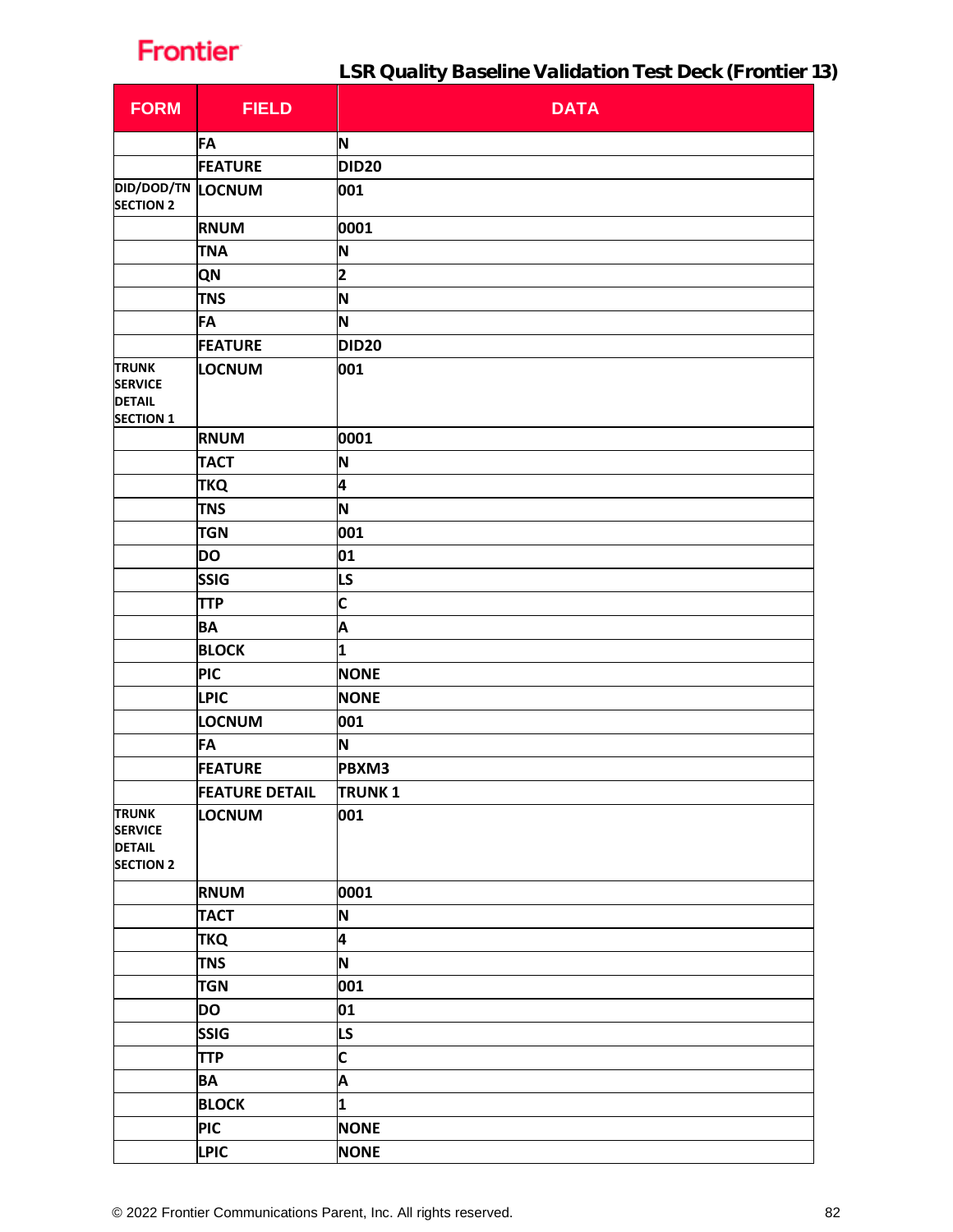| <b>FORM</b>                                                         | <b>FIELD</b>          | <b>DATA</b>   |
|---------------------------------------------------------------------|-----------------------|---------------|
|                                                                     | LOCNUM                | 001           |
|                                                                     | <b>FA</b>             | N             |
|                                                                     | <b>FEATURE</b>        | PBXM3         |
|                                                                     | <b>FEATURE DETAIL</b> | <b>TRUNK2</b> |
| <b>TRUNK</b><br><b>SERVICE</b><br><b>DETAIL</b><br><b>SECTION 3</b> | <b>LOCNUM</b>         | 001           |
|                                                                     | <b>RNUM</b>           | 0001          |
|                                                                     | <b>TACT</b>           | N             |
|                                                                     | <b>TKQ</b>            | 4             |
|                                                                     | <b>TNS</b>            | N             |
|                                                                     | <b>TGN</b>            | 001           |
|                                                                     | <b>DO</b>             | 01            |
|                                                                     | <b>SSIG</b>           | LS            |
|                                                                     | <b>TTP</b>            | C             |
|                                                                     | <b>BA</b>             | A             |
|                                                                     | <b>BLOCK</b>          | 1             |
|                                                                     | <b>PIC</b>            | <b>NONE</b>   |
|                                                                     | <b>LPIC</b>           | <b>NONE</b>   |
|                                                                     | LOCNUM                | 001           |
|                                                                     | <b>FA</b>             | N             |
|                                                                     | <b>FEATURE</b>        | PBXM3         |
|                                                                     | <b>FEATURE DETAIL</b> | <b>TRUNK3</b> |
| <b>TRUNK</b><br><b>SERVICE</b><br><b>DETAIL</b><br><b>SECTION 4</b> | LOCNUM                | 001           |
|                                                                     | <b>RNUM</b>           | 0001          |
|                                                                     | <b>TACT</b>           | N             |
|                                                                     | <b>TKQ</b>            | 4             |
|                                                                     | <b>TNS</b>            | N             |
|                                                                     | <b>TGN</b>            | 001           |
|                                                                     | <b>DO</b>             | 01            |
|                                                                     | <b>SSIG</b>           | LS            |
|                                                                     | <b>TTP</b>            | C             |
|                                                                     | <b>BA</b>             | A             |
|                                                                     | <b>BLOCK</b>          | $\mathbf 1$   |
|                                                                     | <b>PIC</b>            | <b>NONE</b>   |
|                                                                     | <b>LPIC</b>           | <b>NONE</b>   |
|                                                                     | <b>LOCNUM</b>         | 001           |
|                                                                     | <b>FA</b>             | N             |
|                                                                     | <b>FEATURE</b>        | PBXM3         |
|                                                                     | <b>FEATURE DETAIL</b> | <b>TRUNK4</b> |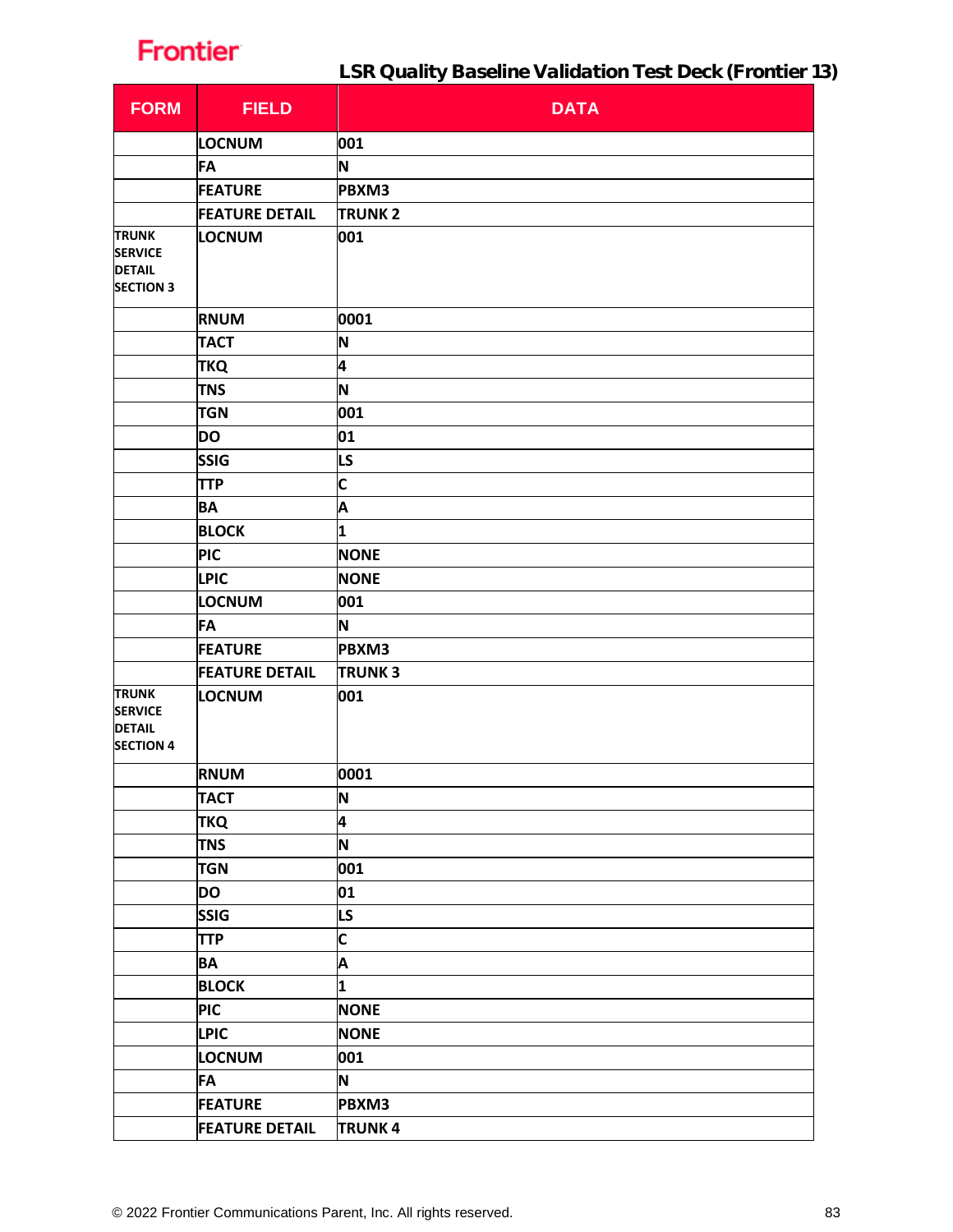| <b>FORM</b>                                                         | <b>FIELD</b>          | <b>DATA</b>             |
|---------------------------------------------------------------------|-----------------------|-------------------------|
| <b>COMMON</b><br><b>SECTION 2</b>                                   | LOCNUM                | 001                     |
|                                                                     | <b>RNUM</b>           | 0002                    |
|                                                                     | <b>AD</b>             | C                       |
|                                                                     | <b>TNSGQ</b>          | 01                      |
|                                                                     | <b>TKGQ</b>           | 02                      |
| <b>DID/DOD/TN LOCNUM</b><br><b>SECTION 1</b>                        |                       | 001                     |
|                                                                     | <b>RNUM</b>           | 0002                    |
|                                                                     | <b>TNA</b>            | N                       |
|                                                                     | QN                    | 2                       |
|                                                                     | <b>TNS</b>            | N                       |
|                                                                     | FA                    | N                       |
|                                                                     | <b>FEATURE</b>        | <b>DID20</b>            |
| <b>TRUNK</b><br><b>SERVICE</b><br><b>DETAIL</b><br><b>SECTION 1</b> | LOCNUM                | 001                     |
|                                                                     | <b>RNUM</b>           | 0002                    |
|                                                                     | <b>TACT</b>           | N                       |
|                                                                     | <b>TKQ</b>            | $\overline{\mathbf{2}}$ |
|                                                                     | <b>TNS</b>            | N                       |
|                                                                     | <b>TGN</b>            | 001                     |
|                                                                     | <b>DO</b>             | 02                      |
|                                                                     | SSIG                  | LS                      |
|                                                                     | <b>TTP</b>            | C                       |
|                                                                     | <b>BA</b>             | A                       |
|                                                                     | <b>BLOCK</b>          | 1                       |
|                                                                     | <b>PIC</b>            | <b>NONE</b>             |
|                                                                     | <b>LPIC</b>           | <b>NONE</b>             |
|                                                                     | <b>LOCNUM</b>         | 001                     |
|                                                                     | <b>FA</b>             | N                       |
|                                                                     | <b>FEATURE</b>        | PBXB1                   |
|                                                                     | <b>FEATURE DETAIL</b> | <b>PBX TRUNKS 5</b>     |
| <b>TRUNK</b><br><b>SERVICE</b><br><b>DETAIL</b><br><b>SECTION 2</b> | LOCNUM                | 001                     |
|                                                                     | <b>RNUM</b>           | 0002                    |
|                                                                     | <b>TACT</b>           | N                       |
|                                                                     | <b>TKQ</b>            | 4                       |
|                                                                     | <b>TNS</b>            | N                       |
|                                                                     | <b>TGN</b>            | 001                     |
|                                                                     | <b>DO</b>             | 02                      |
|                                                                     | <b>SSIG</b>           | LS                      |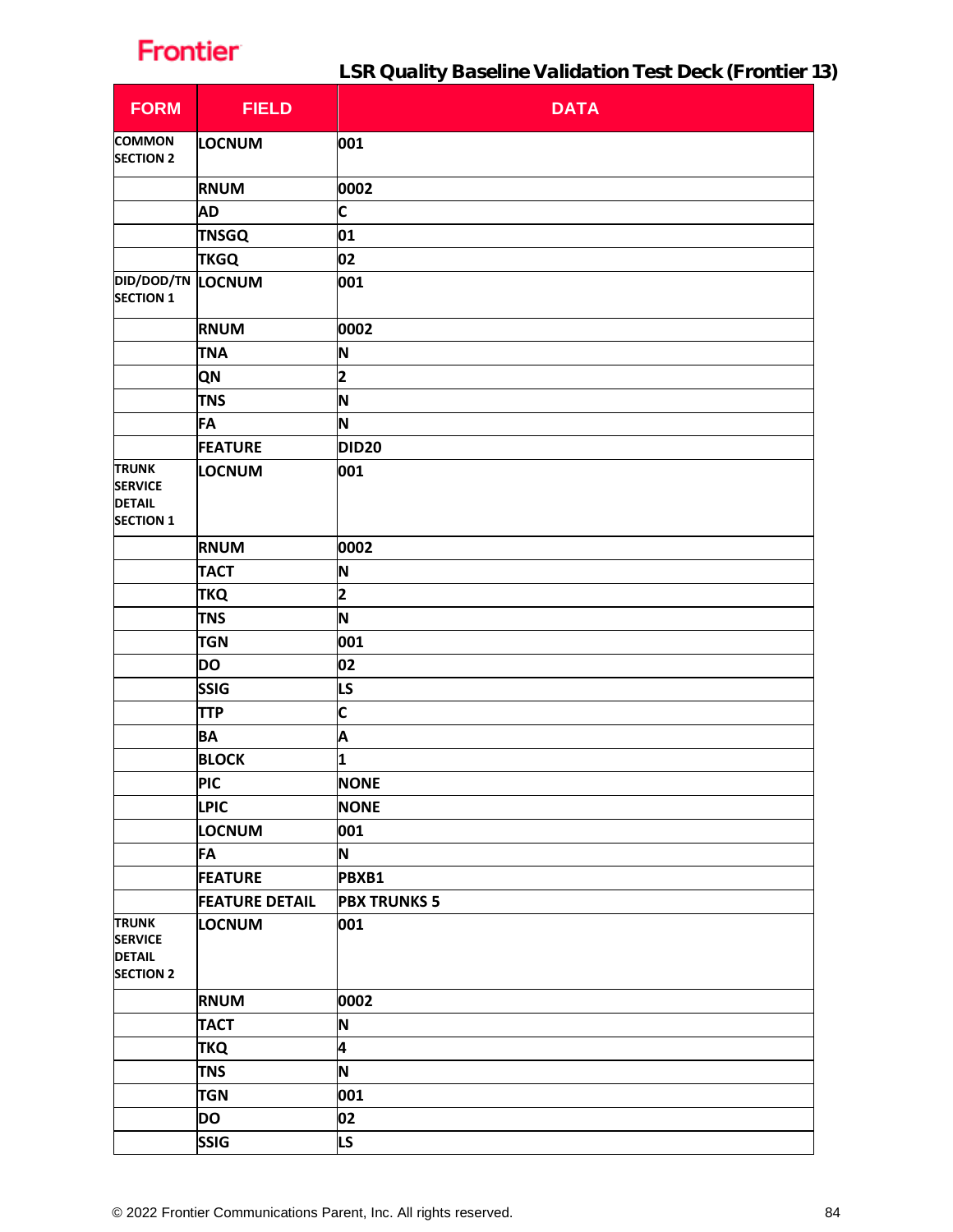LSR Quality Baseline Validation Test Deck (Frontier 13)

| <b>FORM</b> | <b>FIELD</b>          | <b>DATA</b>         |
|-------------|-----------------------|---------------------|
|             | <b>TTP</b>            | C                   |
|             | <b>BA</b>             | A                   |
|             | <b>BLOCK</b>          | 1                   |
|             | <b>PIC</b>            | <b>NONE</b>         |
|             | <b>LPIC</b>           | <b>NONE</b>         |
|             | LOCNUM                | 001                 |
|             | <b>FA</b>             | N                   |
|             | <b>FEATURE</b>        | PBXB1               |
|             | <b>FEATURE DETAIL</b> | <b>PBX TRUNKS 6</b> |
| DL          | <b>LACT</b>           | N                   |
|             | <b>RTY</b>            | <b>LML</b>          |
|             | <b>LTY</b>            | 3                   |
|             | <b>STYC</b>           | <b>SL</b>           |
|             | <b>MTN</b>            | 9286690000          |
|             | <b>LTN</b>            | 9286690000          |
|             | <b>LEX</b>            | 928669              |
|             | <b>LNLN</b>           | Pbx                 |
|             | <b>LNFN</b>           | <b>New</b>          |
|             | <b>LANO</b>           | 488                 |
|             | <b>LASN</b>           | Riverfront          |
|             | LATH                  | Dr                  |
|             | <b>LALOC</b>          | Parker              |
|             | <b>LAST</b>           | <b>AZ</b>           |
|             | <b>LAZC</b>           | 85344               |
|             | <b>YPHV</b>           | <b>None</b>         |
|             | <b>DIRTYP</b>         | W                   |
|             | <b>DIRQTYA</b>        | 001                 |
|             | <b>DIRQTYNC</b>       | 001                 |